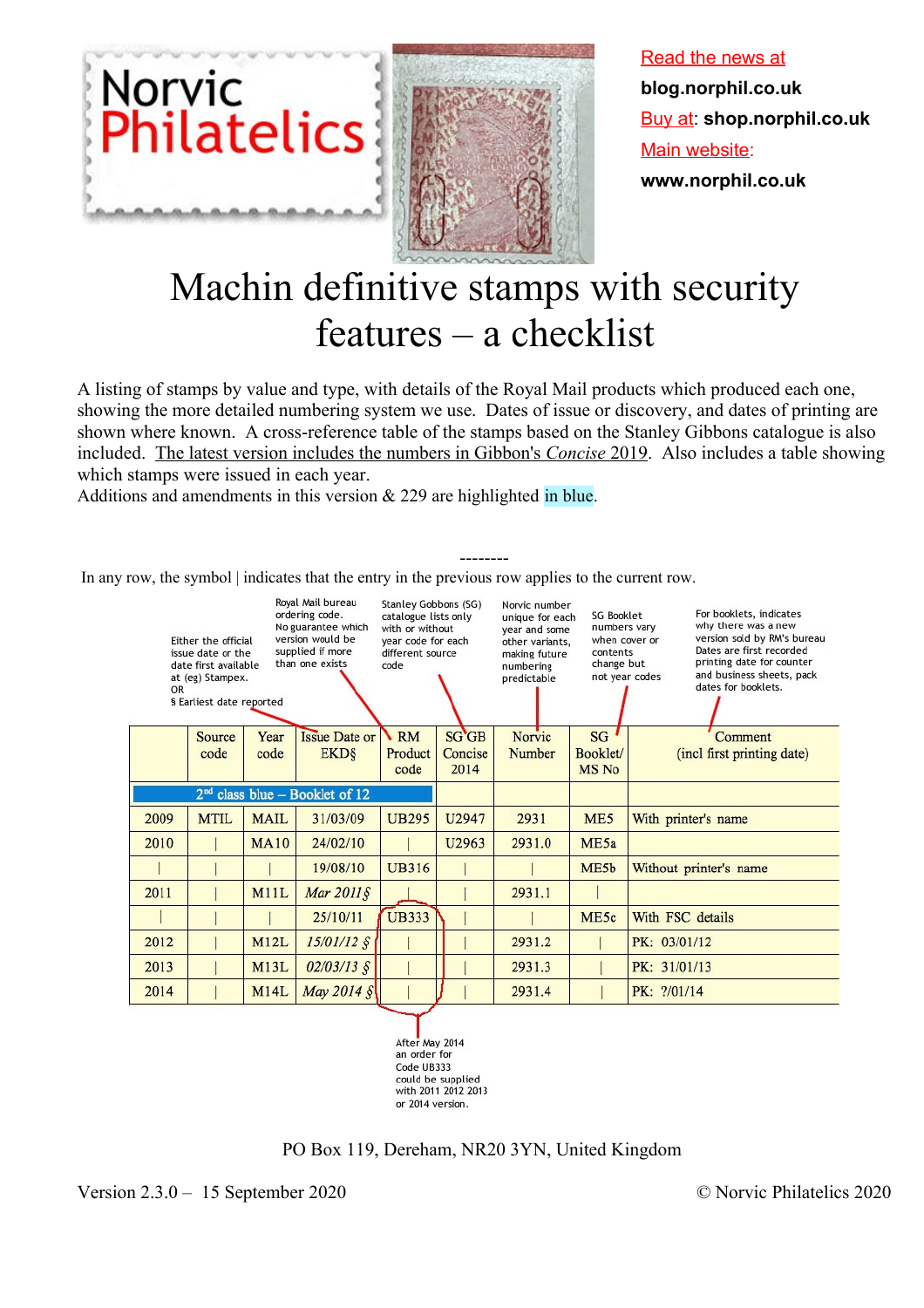#### **Introduction**

When year codes were discovered in the iridescent 'security' printing on Machin definitives we decided at an early stage that – as customers were asking for the different years – we would need a way to identify the stamps in our stock. A decimal system seemed the most logical.

Thus the 2009  $2<sup>nd</sup>$  class sheet stamp is number 2911. The same stamp with MA10 year code is 2911.0, and that with year code M11L is 2911.1 and so on. The decimal number is applied according to the year code on the stamp, not the year of issue or discovery. The code for 2020 is 2911.20. In our webshop some stamps are listed twice, both for the year of the code, and the year of issue/discovery.

Sheet stamps and booklet stamps are generally listed separately and we followed that convention in our numbering. The suffix 'B' is added to the Counter Sheet number of the same value for Business Sheets. Suffixes 'S' and 'C' are added to the number for stamps from Booklets of 12, for Booklets of 6 and mixed content booklets respectively.

There are, admittedly, some inconsistencies, but I hope that readers will be able to follow the principles!

| <b>Table of Contents</b>                                             |                                                        |    |  |  |  |  |
|----------------------------------------------------------------------|--------------------------------------------------------|----|--|--|--|--|
|                                                                      | Simplified list in Norvic catalogue order              | 3  |  |  |  |  |
| Detailed Checklist $2^{nd}$ & $1^{st}$ NVIs                          |                                                        | 5  |  |  |  |  |
|                                                                      | Valued – Self-adhesive                                 | 14 |  |  |  |  |
|                                                                      | Valued – Gummed                                        | 19 |  |  |  |  |
|                                                                      | Special Services NVIs                                  | 22 |  |  |  |  |
|                                                                      | Diamond Jubilee and Long To Reign                      | 23 |  |  |  |  |
|                                                                      | <b>Notes</b>                                           | 24 |  |  |  |  |
| <b>Retail Booklets</b>                                               |                                                        | 29 |  |  |  |  |
|                                                                      | Reverse cross-reference: SG numbers to Norvic          | 35 |  |  |  |  |
| First Day Covers - issue dates, and those with none<br>48            |                                                        |    |  |  |  |  |
|                                                                      | Year by Year Summary: stamps issued in each year<br>52 |    |  |  |  |  |
| 55<br>Postage Rate summary – for collectors of modern postal history |                                                        |    |  |  |  |  |

#### **New main edition – SG Number changes**

In the 2018 edition of their *Great Britain Concise* catalogue, Stanley Gibbons renumbered most of the U-series stamps – the security-featured stamps listed in this checklist. As a result there are major changes in this edition of the list: I can't promise that there are no mistakes or omissions, and will be grateful for notification of any that users find.

In the 2019 edition further changes were made by SG including at least one booklet. This results in a few more changes in this edition of the Checklist. Please let me know of any errors you find!

#### **Sales of Machin Security Definitives**

We announced in December that we would stop stocking these stamps with the last 2018 (M18L) version, that is, we will not stock any M19L 2019 printings. We will continue to update this Checklist or catalogue and continue to provide information about new stamps on the blog. For details of other dealers who can supply these stamps, in the UK, the USA, and the Netherlands, please see<https://blog.norphil.co.uk/p/important-notice.html>

#### **Printing and Packing dates.**

Printing dates are shown for most Counter Sheet stamps, but only for Business Sheets where we know them. Packing dates are shown for many Retail Booklet packs: these indicate the date on packs containing the stamps shown. This is **not** a guarantee that dated packs will contain those stamps: packs with the same date have been found, for example, with SBP1 and SBP2 contents, and with different year codes. **Missing dates will be added when data is provided.**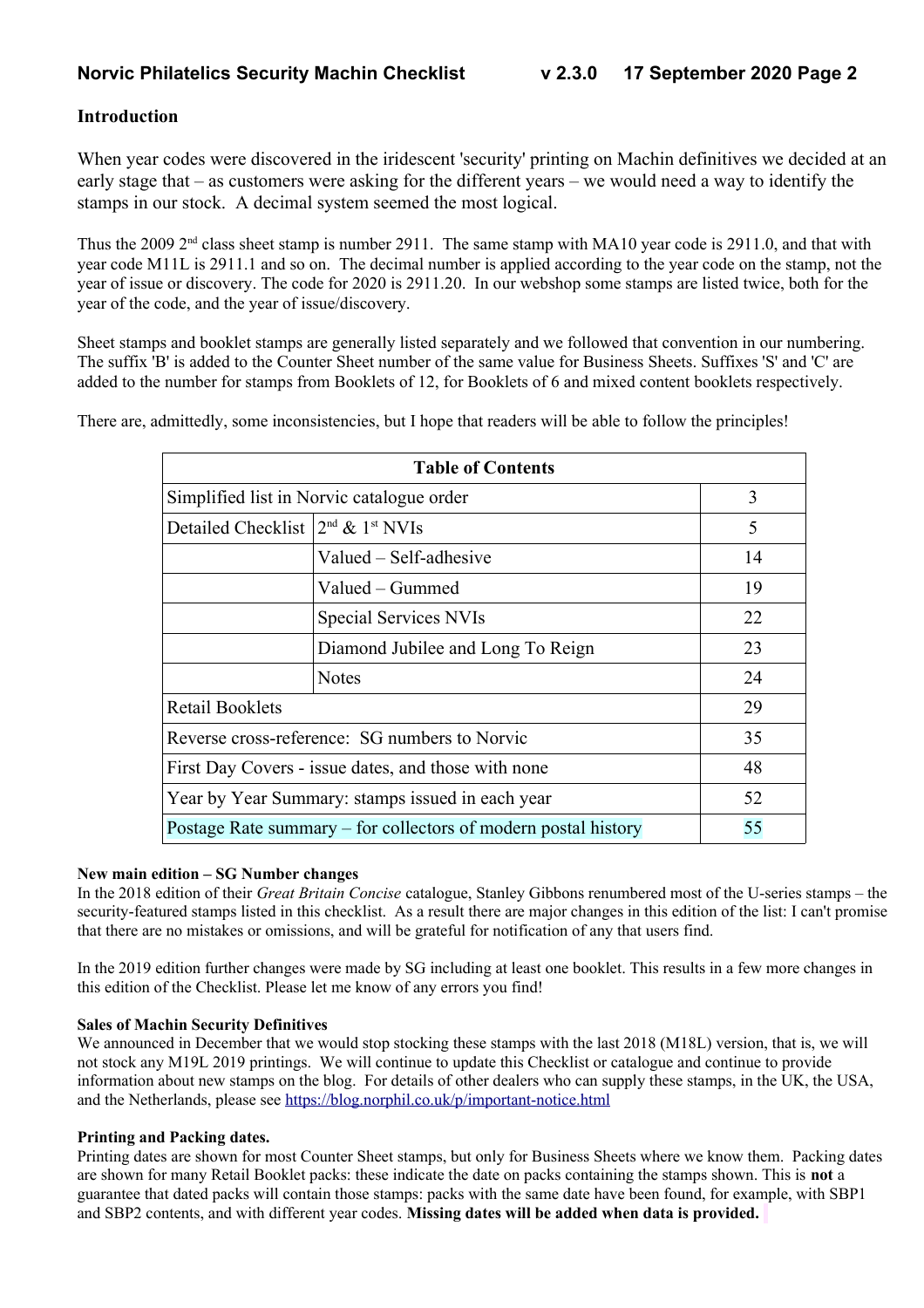#### **Norvic No Description Description Vear of first issue NVI stamps (self-adhesive unless stated)** 2901  $2<sup>nd</sup> blue coil of 500/1000 – gummed$  2010 2901P  $2<sup>nd</sup>$  blue with ordinary gum from PSB 2015 2902  $1^{st}$  gold coil of 500/1000 – gummed 2010 2911 2  $2<sup>nd</sup>$  blue counter sheet 2009 2911B  $2<sup>nd</sup>$  blue business sheet 2009 2912  $1<sup>st</sup>$  gold counter sheet 2009 2912B 1  $1<sup>st</sup>$  gold business sheet 2009 2913 2  $2<sup>nd</sup>$  Large blue counter sheet 2009 2913B 2  $2<sup>nd</sup>$  Large blue business sheet 2009 2914  $1<sup>st</sup>$  red counter sheet 2013 2914a 1 1<sup>st</sup> deep scarlet counter sheet 2017 2914B 1  $1<sup>st</sup>$  red business sheet 2013 2914aB 1  $1<sup>st</sup>$  deep scarlet business sheet 2016 2914R 1  $1<sup>st</sup>$  red from self-adhesive coil of  $10,000$  2013 2915 1<sup>st</sup> Large gold counter sheet 2009 2915B 1  $1<sup>st</sup>$  Large gold business sheet 2009 2916 1<sup>st</sup> Large red counter sheet 2013 2916a 1 1<sup>st</sup> Large deep scarlet counter sheet 2017 2916B 1 1<sup>st</sup> Large red business sheet 2013 2916aB 1 1<sup>st</sup> Large deep scarlet business sheet 2016 2931  $2<sup>nd</sup>$  blue from booklet of 12 2009 2931P  $2<sup>nd</sup>$  blue from prestige book 2010 2931R 2  $2<sup>nd</sup>$  blue from self-adhesive coil 2009 2932 1  $1<sup>st</sup>$  gold from booklet of 12 2009 2932S 1  $1<sup>st</sup>$  gold from booklet of 6 2009 2932C 1  $1<sup>st</sup>$  gold from mixed content booklet of 6 2009 2932P  $1<sup>st</sup>$  gold from prestige book 2010 2932R 1  $1<sup>st</sup>$  gold from self-adhesive coil 2009 2933 2  $2<sup>nd</sup>$  Large from booklet of 4 2009 2935 1 1<sup>st</sup> Large gold from booklet of 4 2009 2936  $1<sup>st</sup>$  red from booklet of 12 2013 2936a 1 1<sup>st</sup> deep scarlet booklet of 12 2016 2936S 1  $1<sup>st</sup>$  red from booklet of 6 2013 2936aS 1 1<sup>st</sup> deep scarlet from booklet of 6 2016 2936C 1  $1<sup>st</sup>$  red from mixed content booklet of 6 2013 2936aC 1  $1<sup>st</sup>$  deep scarlet from mixed content booklet of 6 2016 2937 1 1<sup>st</sup> Large red from booklet of 4 2013 2937a 1<sup>st</sup> Large deep scarlet from booklet of 4 2016 2981 1<sup>st</sup> Recorded Signed For 2009

#### **Simplified list in Norvic number order.**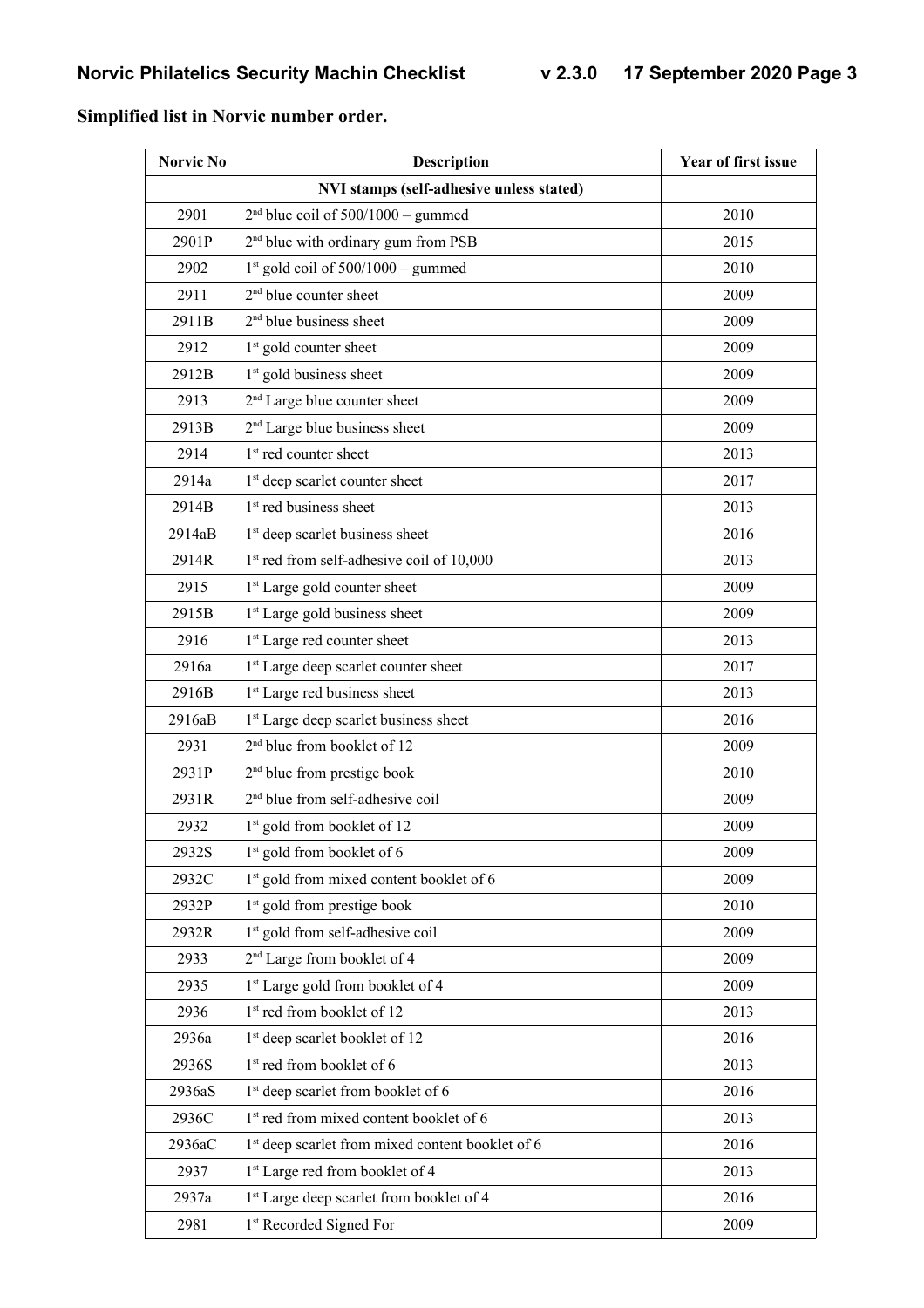| 2982       | 1 <sup>st</sup> Large Recorded Signed For                                                           | 2009                                               |
|------------|-----------------------------------------------------------------------------------------------------|----------------------------------------------------|
| 2985       | Special Delivery to 100g                                                                            | 2010                                               |
| 2986       | Special Delivery to 500g                                                                            | 2010                                               |
| 2991       | 1 <sup>st</sup> Royal Mail Signed For                                                               | 2013                                               |
| 2992       | 1 <sup>st</sup> Large Royal Mail Signed For                                                         | 2013                                               |
|            | Stamps with a face value: Self-adhesive                                                             |                                                    |
| 3xxx       | xxx indicates the face value, ie<br>$3001 = 1p$ , $3020 = 20p$ , and $3100 = \text{\textsterling}1$ | The first printing does<br>not have a year suffix. |
|            | Exceptions:<br>$3051 = 50p$ new colour (issued 2013)<br>$3101 = \pounds1$ new colour (issued 2013)  | Year suffixes indicate<br>later printings.         |
|            | <b>Others</b>                                                                                       |                                                    |
| $3271 - 8$ | $1st$ & $1st$ Large Jubilee self-adhesive range                                                     | 2012                                               |
| 3701       | 1 <sup>st</sup> gold from PSB or miniature sheet: gummed                                            | 2011                                               |
| 3702       | 1 <sup>st</sup> red from PSB: gummed                                                                | 2013                                               |
| $374 -$    | 1 <sup>st</sup> amethyst purple – Long To Reign Over Us                                             | 2015                                               |
|            | Stamps with a face value: ordinary gum (no security slits)                                          |                                                    |
| 4xxx       | xxx indicates face value<br>$4001 = 1p$ , $4020 = 20p$ , and $4100 = \pounds1$                      | Year suffixes indicate<br>later printings.         |
| 4003       | $1st$ Jubilee – gummed from Jubilee MS                                                              | 2012                                               |
| 4500       | £5 Accession definitive                                                                             | 2017                                               |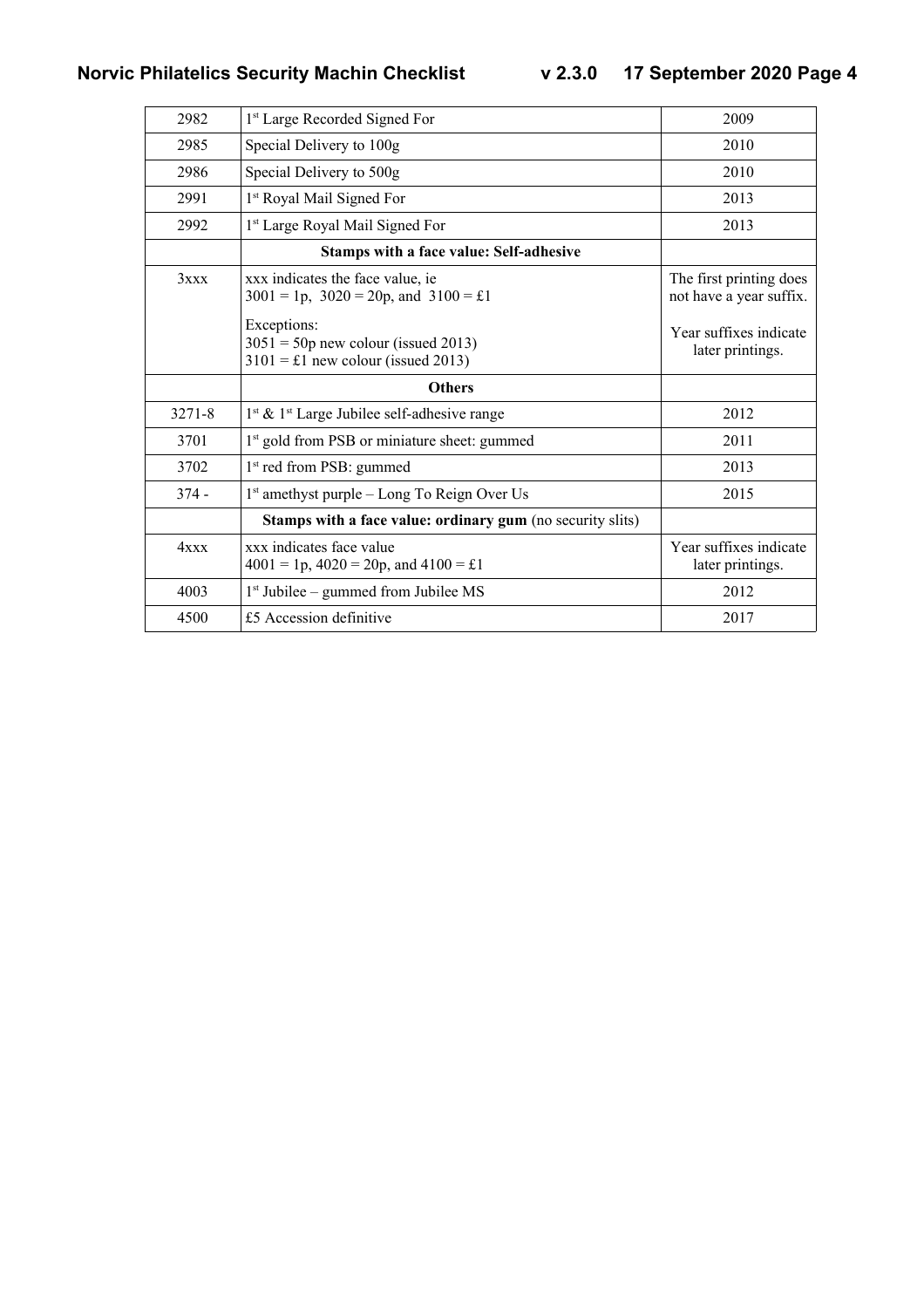|      | <b>Source</b><br>code | Year<br>code | <b>Issue Date</b><br>or EKD§     | RM<br>code | SGGB<br>Concise | <b>SG GB</b><br>Concise<br>2018 | <b>Norvic</b><br><b>Number</b> | <b>SG</b><br>Book/<br><b>MS</b> No | <b>Comment (incl first printing)</b><br>date for sheets, package date<br>for booklets if known) |
|------|-----------------------|--------------|----------------------------------|------------|-----------------|---------------------------------|--------------------------------|------------------------------------|-------------------------------------------------------------------------------------------------|
|      |                       |              | $2nd$ class blue – counter sheet |            |                 |                                 |                                |                                    |                                                                                                 |
| 2009 | <b>MAIL</b>           | <b>MAIL</b>  | 17/02/09                         | DS272      | U2941           | U2975                           | 2911                           |                                    | PD 04/12/08                                                                                     |
| 2010 |                       | MA10         | $30/06/10$ §                     |            | U2957           | U2995                           | 2911.0                         |                                    | PD 10/03/10 (Cat date 1/7/10)                                                                   |
| 2011 |                       | M11L         | Jan $11 \text{ } \S$             |            |                 |                                 | 2911.1                         |                                    | PD 22/11/10                                                                                     |
| 2012 |                       | M12L         | $01/04/12$ §                     |            |                 |                                 | 2911.2                         |                                    | PD 10/02/12                                                                                     |
| 2013 |                       | <b>MA13</b>  | $01/10/13$ §                     |            |                 |                                 | 2911.3                         |                                    | No PD, then 08/05/13                                                                            |
| 2014 |                       | M14L         | $18/03/14$ §                     |            |                 |                                 | 2911.4                         |                                    | PD 22/01/14                                                                                     |
| 2015 |                       | M15L         | Mar $15\$                        |            |                 |                                 | 2911.5                         |                                    | PD 26/02/15                                                                                     |
| 2016 |                       | M16L         | Oct $16\$                        |            |                 |                                 | 2911.6                         |                                    | PD 16/02/16                                                                                     |
| 2017 |                       | M17L         | $Feb 17\S$                       |            |                 |                                 | 2911.7                         |                                    | PD 04/01/17                                                                                     |
|      |                       |              | April $17\$                      |            |                 |                                 | 2911.7a                        |                                    | PD 22/03/17 SBP2                                                                                |
| 2018 |                       | M18L         | 23/05/18                         |            |                 |                                 | 2911.8                         |                                    | PD: $14/02/18$ WSP brt blue phos                                                                |
|      |                       |              | Dec $18\$                        |            |                 |                                 | 2911.8a                        |                                    | PD: $29/10/18$ dull blue phos                                                                   |
| 2019 |                       | M19L         | April 19§                        |            |                 |                                 | 2911.9                         |                                    | PD: 25/02/19                                                                                    |
| 2020 |                       | M20L         | June $20\$                       |            |                 |                                 | 2911.20                        |                                    | PD: 05/05/20                                                                                    |

|      |             |      | $2nd$ class blue – business sheet |              |       |       |          |                          |                                   |
|------|-------------|------|-----------------------------------|--------------|-------|-------|----------|--------------------------|-----------------------------------|
| 2009 | <b>MBIL</b> | MAIL | $13/03/09$ §                      | <b>DS950</b> | U2945 | U2979 | 2911B    |                          | PD 24/12/08 FDI 31/03/09 *11      |
|      |             |      | 11/07/09§                         |              |       |       | 2911Ba   |                          | With split arcs PD 18/01/09       |
| 2010 |             | MA10 | $12/08/10$ §                      |              | U2961 | U3010 | 2911B.0  |                          | PD 04/03/10 (Cat date 3/10)       |
| 2011 |             | M11L | $18/01/11$ §                      |              |       |       | 2911B.1  |                          | PD 05/11/10                       |
| 2012 |             | M12L | $01/03/12$ §                      |              |       |       | 2911B.2  | <b>BS35</b>              | PD: $18/01/12$ Walsall + FSC logo |
| 2013 |             | M13L | $12/04/13$ §                      |              |       |       | 2911B.3  | BS35A                    | PD: 07/01/13                      |
| 2014 |             | M14L | $21/07/14$ §                      |              |       |       | 2911B.4  | BS35B                    | PD: 18/02/14 & 19/02/14           |
|      |             |      | 31/07/14                          | <b>DS973</b> |       |       |          | BS35C                    | New phone number                  |
| 2015 |             | M15L | Mar $15\$                         |              |       |       | 2911B.5  | BS35D                    | PD: 23/03/15                      |
|      |             |      | Jan $16\$                         |              |       |       | 2911B.5a | BS35E                    | PD: 01/12/15 SBP1<br>$*16$        |
| 2016 |             | M16L | Mar $16\$                         |              |       |       | 2911B.6  | BS35F                    | PD 18/01/16 SBP1                  |
|      |             |      | $Feb 17 \xi$                      |              |       |       | 2911B.6a | $\overline{?}$           | PD 15/12/16 SBP2 *                |
| 2017 |             | M17L | June $17 \xi$                     |              |       |       | 2911B.7  | $\overline{\mathcal{L}}$ | PD: ?                             |
| 2018 |             | M18L | April $18 \text{ }$ S             |              |       |       | 2911B.8  | $\overline{?}$           | PD: $14/03/18$                    |
| 2019 |             | M19L | April 19 $\hat{\S}$               |              |       |       | 2911B.9  |                          | PD: 05/02/19                      |
| 2020 |             | M20L | May 20 $\AA$                      |              |       |       | 2911B.20 |                          | PD: 22/01/20                      |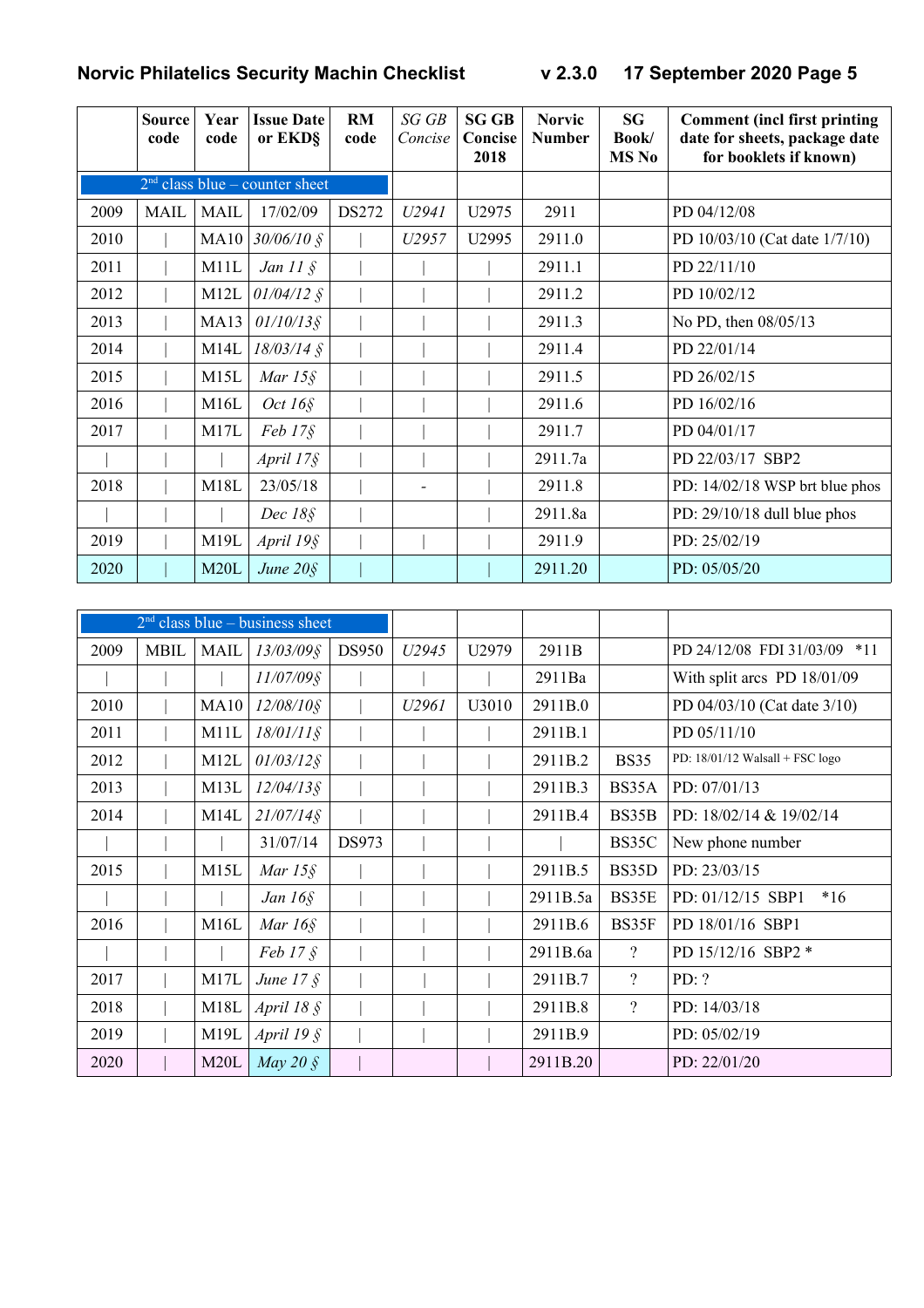|      | <b>Source</b><br>code | Year<br>code | <b>Issue Date</b><br>or EKD§     | <b>RM</b><br>code | SG GB<br>Concise         | <b>SG GB</b><br>Concise<br>2018 | <b>Norvic</b><br><b>Number</b> | <b>SG</b><br>Book/<br><b>MS No</b> | <b>Comment (incl first printing)</b><br>date for sheets, package date<br>for booklets if known) |
|------|-----------------------|--------------|----------------------------------|-------------------|--------------------------|---------------------------------|--------------------------------|------------------------------------|-------------------------------------------------------------------------------------------------|
|      |                       |              | $2nd$ class blue – Booklet of 12 |                   |                          |                                 |                                |                                    |                                                                                                 |
| 2009 | <b>MTIL</b>           | <b>MAIL</b>  | 31/03/09                         | <b>UB295</b>      | U2947                    | U2981                           | 2931                           | ME5                                | With printer's name                                                                             |
| 2010 |                       | <b>MA10</b>  | 24/02/10                         |                   | U2963                    | U3013                           | 2931.0                         | ME5a                               |                                                                                                 |
|      |                       |              | 19/08/10                         | <b>UB316</b>      |                          |                                 |                                | ME5b                               | Without printer's name                                                                          |
| 2011 |                       | M11L         | Mar $11\$                        |                   |                          |                                 | 2931.1                         |                                    |                                                                                                 |
|      |                       |              | 25/10/11                         | <b>UB333</b>      |                          |                                 |                                | ME5c                               | With FSC logo                                                                                   |
| 2012 |                       | M12L         | $15/01/12$ §                     |                   |                          |                                 | 2931.2                         |                                    | PK: 03/01/12                                                                                    |
| 2013 |                       | M13L         | $02/03/13$ §                     |                   |                          |                                 | 2931.3                         |                                    | PK: 31/01/13                                                                                    |
| 2014 |                       | M14L         | May 014 $\AA$                    |                   |                          |                                 | 2931.4                         |                                    | PK: ?/01/14                                                                                     |
|      |                       |              | 31/07/14                         | <b>UB375</b>      |                          |                                 |                                |                                    | PK: 14/05/14 New phone no                                                                       |
| 2015 |                       | M15L         | $13/4/15$ §                      |                   |                          |                                 | 2931.5                         |                                    | PK: ?                                                                                           |
|      |                       |              | Feb 16 <sub>§</sub>              |                   |                          |                                 | 2931.5a                        | ME <sub>6</sub>                    | PD: 23/11/15 SBP1<br>$*16$                                                                      |
| 2016 |                       | M16L         | April 16§                        | <b>UB375</b>      |                          |                                 | 2931.6                         |                                    | PK: ?                                                                                           |
|      |                       |              | 20/10/16                         | <b>UB400</b>      |                          |                                 |                                | ME7                                | New font on cover                                                                               |
|      |                       |              | $Feb 17\S$                       |                   |                          |                                 | 2931.6a                        | ME7a                               | With SBP2 PK: 13/12/16                                                                          |
| 2017 |                       | M17L         | June $17 \xi$                    |                   |                          |                                 | 2931.7                         |                                    | With SBP2 PK: 03/04/17                                                                          |
| 2018 |                       | M18L         | May $18 \text{ }$                |                   |                          |                                 | 2931.8                         |                                    | PK:                                                                                             |
|      |                       |              | Jan 19 §                         |                   | $\overline{\phantom{a}}$ |                                 | 2931.8a                        | ME7/7a                             | PK: 05/12/18 on SBP1; same date with SBP2                                                       |
| 2019 |                       | M19L         | July $19 \text{ }$               |                   |                          |                                 | 2931.9                         | ME7a                               | PK: 21/02/19                                                                                    |
| 2020 |                       | M20L         | July 20§                         |                   |                          |                                 | 2931.20                        | ME7a                               | PK: ?                                                                                           |

|      |             |      | $2nd class blue - 10,000 Coil (self-adhesive)$ |       |                   |       |           |                                    |
|------|-------------|------|------------------------------------------------|-------|-------------------|-------|-----------|------------------------------------|
| 2009 | <b>MRIL</b> | MAIL | June $09\$                                     | n-a   | U <sub>2946</sub> | U2980 | 2931R     |                                    |
| 2010 |             | MA10 | July 11 $\S$                                   |       | U2962a            | U3012 | 2931R.0   | Known used only (cat date $6/12$ ) |
| 2011 |             | MHL  |                                                |       |                   |       |           | Not seen $*13$                     |
| 2012 |             |      | MA12 $01/07/12$ §                              |       |                   |       | 2931R.2   | (Cat date $6/12$ )                 |
|      |             | M12L | $26/01/14$ §                                   |       |                   |       | 2931R.2W  | No number on reverse               |
|      |             |      | 31/07/14                                       | DC923 |                   |       | 2931R.2Wa | Number on reverse                  |
| 2015 |             | M15L | $07/11/15$ §                                   | n-a   |                   |       | 2931R.5   |                                    |
|      |             |      | $2nd class blue - Prestige Book$               |       |                   |       |           | See pages $13 \& 18$               |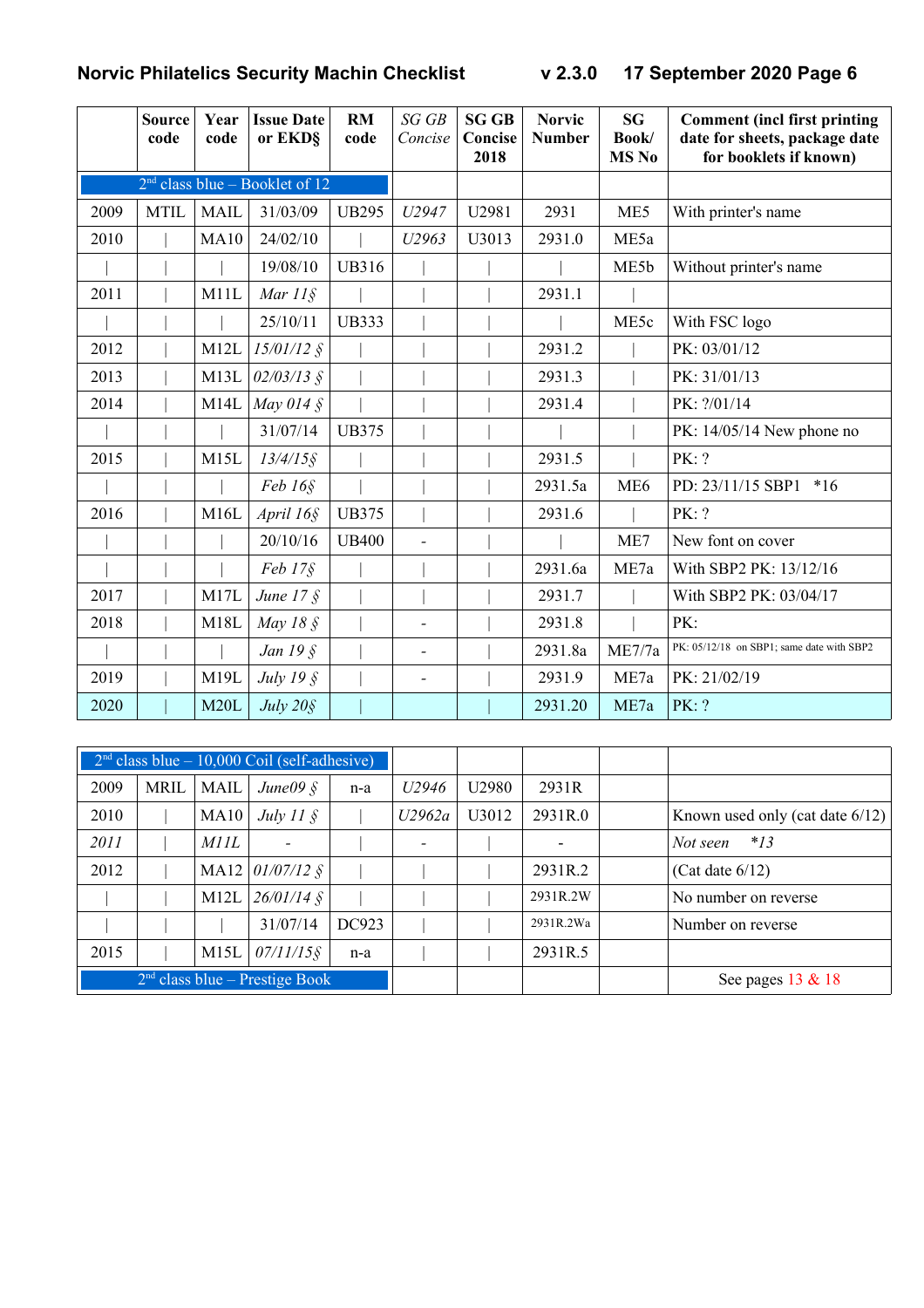|  | code |  | Source   Year   Issue Date  <br>code   or $EKD$ | code |  | 2018 | $\parallel$ RM $\parallel$ <i>SG GB</i> $\parallel$ <b>SG GB</b> $\parallel$ <b>Norvic</b><br><i>Concise</i>   Concise   Number | SG<br>Book/<br>MS No | Comment (incl first printing<br>date for sheets, package date<br>for booklets if known) |
|--|------|--|-------------------------------------------------|------|--|------|---------------------------------------------------------------------------------------------------------------------------------|----------------------|-----------------------------------------------------------------------------------------|
|--|------|--|-------------------------------------------------|------|--|------|---------------------------------------------------------------------------------------------------------------------------------|----------------------|-----------------------------------------------------------------------------------------|

|                              | $1st$ class gold – Counter Sheet |             |                                                |              |        |       |         |                  |                                     |
|------------------------------|----------------------------------|-------------|------------------------------------------------|--------------|--------|-------|---------|------------------|-------------------------------------|
| 2009                         | <b>MAIL</b>                      | <b>MAIL</b> | 17/02/09                                       | DS361        | U2942  | U2976 | 2912    |                  | PD 03/12/08                         |
| 2010                         |                                  | <b>MA10</b> | $24/5/10$ §                                    |              | U2958  | U2996 | 2912.0  |                  | PD 10/03/10                         |
| 2011                         |                                  | M11L        | $Feb 11 \S$                                    |              |        |       | 2912.1  |                  | PD 23/11/10                         |
|                              |                                  |             | $1st$ class gold – Business Sheet              |              |        |       |         |                  |                                     |
| 2009                         | <b>MBIL</b>                      | <b>MAIL</b> | $13.03.09\$                                    | DS949        | U2948  | U2982 | 2912B   |                  | PD 11/12/08 FDI 31/03/09<br>$*11$   |
|                              |                                  |             | 11/07/09§                                      |              |        |       | 2912Ba  |                  | With split arcs PD 13/02/09         |
| 2010                         |                                  | <b>MA10</b> | $30/06/10$ §                                   |              | U2964  | U3015 | 2912B.0 |                  | PD 23/02/10                         |
| 2011                         |                                  | M11L        | $18/01/11$ §                                   |              |        |       | 2912B.1 |                  | PD 10/11/10                         |
|                              |                                  |             | $1st class gold - Book of 12$                  |              |        |       |         |                  |                                     |
| 2009                         | <b>MTIL</b>                      | <b>MAIL</b> | 31/03/09                                       | <b>UB294</b> | U2952  | U2986 | 2932    | MF5              | With printer. Narrow edge strip     |
|                              |                                  |             | 15/12/09                                       | <b>UB309</b> |        |       |         | MF5a             | $*9$<br>No name, Wide edge strip    |
| 2010                         |                                  | <b>MA10</b> | 24/02/10                                       |              | U2968  | U3020 | 2932.0  | MF5b             | No name, Wide edge strip<br>$*9$    |
| 2011                         |                                  | M11L        | $06/04/11$ §                                   |              |        |       | 2932.1  |                  |                                     |
|                              |                                  | M11L        | 25/10/11                                       | <b>UB332</b> |        |       |         | MF5c             | With FSC logo                       |
| 2012                         |                                  | M12L        | $14/04/12$ §                                   | n/a          |        |       | 2932.2  |                  | $*12$<br>PK: 22/11/11               |
| $1st class gold - Book of 6$ |                                  |             |                                                |              |        |       |         |                  |                                     |
| 2009                         | <b>MSIL</b>                      | <b>MAIL</b> | 09/03/09 §                                     | <b>UB293</b> | U2951  | U2985 | 2932S   | MB8              | 'Postcode' FDI 31/03/09<br>$*11$    |
| 2010                         |                                  | <b>MA10</b> | 26/01/10                                       | <b>UB307</b> | U2967  | U3019 | 2932S.0 | MB8a             | 'postcode' – narrow edge strip      |
|                              |                                  |             | 19/08/10§                                      |              |        |       |         |                  | 'postcode' – wide edge strip        |
|                              |                                  |             | 30/03/10                                       | <b>UB310</b> |        |       |         | MB8b             | $*1$<br>$LFOS$ – printed edge strip |
|                              |                                  |             | 19/08/10                                       | <b>UB317</b> |        |       |         | MB8c             | No printer name                     |
| 2011                         |                                  | M11L        | $19/03/11$ §                                   |              |        |       | 2932S.1 |                  | $*2$                                |
|                              |                                  |             | 25/10/11                                       | <b>UB331</b> |        |       |         | MB <sub>8e</sub> | With FSC logo $& 2012$<br>Calendar  |
|                              |                                  |             | $1st$ class gold – Mixed book of 6             |              |        |       |         |                  |                                     |
| 2009                         | <b>MCIL</b>                      | <b>MAIL</b> | 10/03/09                                       | <b>UB298</b> | U2949  | U2983 | 2932C   | PM16             | Also in others – see $*8$ below     |
|                              |                                  | <b>MAIL</b> | 21/05/09                                       | <b>UB300</b> |        |       | 2932CA  | <b>PM18</b>      | With 'A' missing at left            |
| 2010                         |                                  | <b>MA10</b> | 25/02/10                                       | <b>UB308</b> | U2965  | U3016 | 2932C.0 | <b>PM22</b>      | Also in others – see $*8$ below     |
| 2011                         |                                  | M11L        | 11/01/11                                       | <b>UB323</b> |        |       | 2932C.1 | <b>PM27</b>      | Also in others – see $*8$ below     |
|                              |                                  |             | $1st class gold - 10,000 Coil (self-adhesive)$ |              |        |       |         |                  |                                     |
| 2009                         | <b>MRIL</b>                      | <b>MAIL</b> | July 09 $\hat{\mathcal{S}}$                    | n-a          | U2950  | U2984 | 2932R   |                  |                                     |
| 2010                         |                                  | <b>MA10</b> | Nov $11 \text{ }$ \$                           |              | U2966a | U3018 | 2932R.0 |                  | Cat date 15.7.11                    |
| 2011                         |                                  | MIII        |                                                |              |        |       |         |                  | Not seen *13                        |
| 2012                         |                                  | <b>MA12</b> | $Aug\,13\S$                                    |              |        |       | 2932R.2 |                  |                                     |
|                              |                                  |             | 1 <sup>st</sup> class gold - Prestige Book     |              |        |       |         |                  | See pages 13 & 18                   |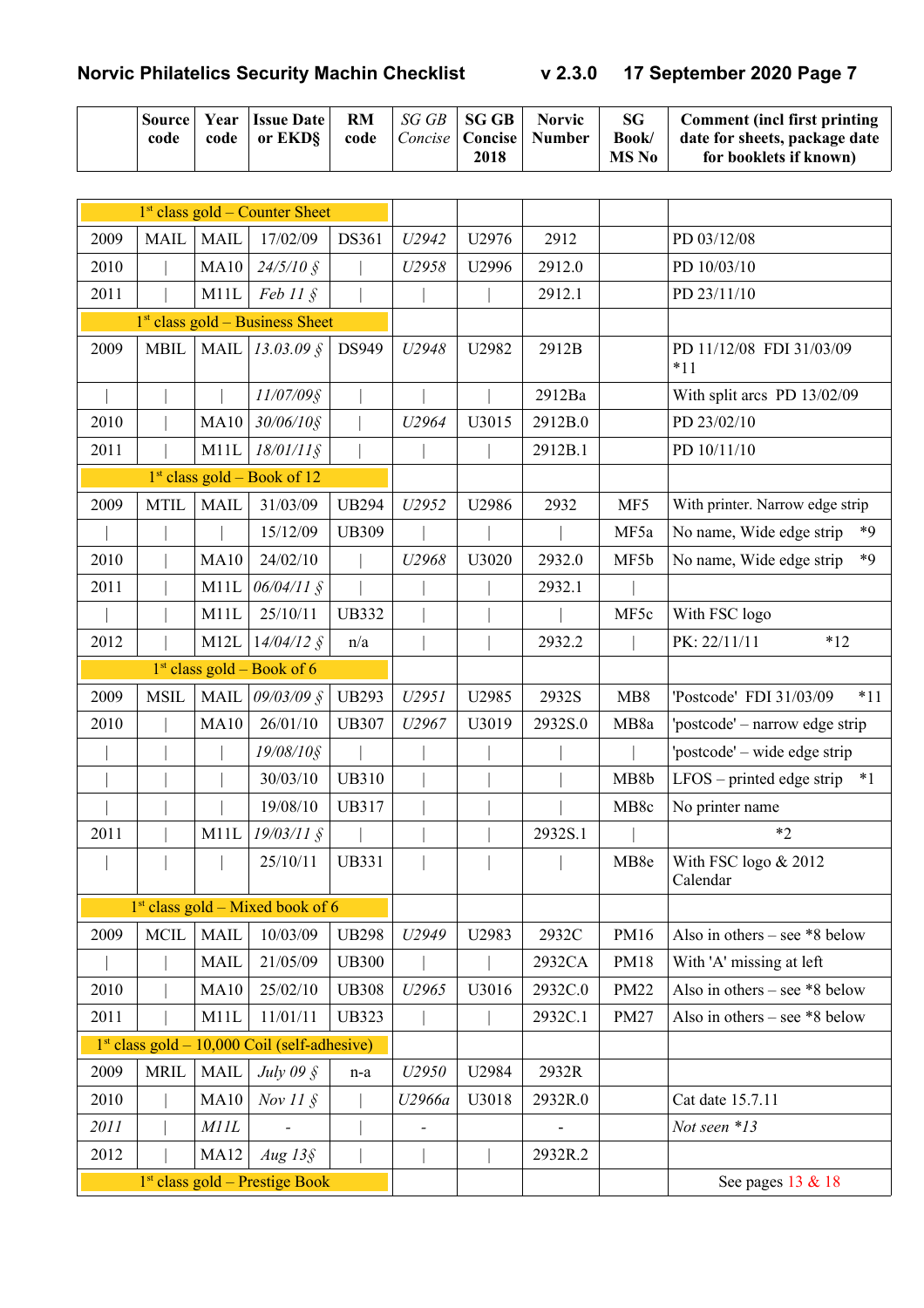|      | <b>Source</b><br>code | Year<br>code | <b>Issue Date</b><br>or EKD§              | <b>RM</b><br>code | SGGB<br>Concise | <b>SG GB</b><br>Concise<br>2018 | <b>Norvic</b><br><b>Number</b> | <b>SG</b><br>Book/<br><b>MS</b> No | <b>Comment (incl first printing)</b><br>date for sheets, package date<br>for booklets if known) |
|------|-----------------------|--------------|-------------------------------------------|-------------------|-----------------|---------------------------------|--------------------------------|------------------------------------|-------------------------------------------------------------------------------------------------|
|      |                       |              | 1 <sup>st</sup> class red – Counter Sheet |                   |                 |                                 |                                |                                    |                                                                                                 |
| 2013 | <b>MAIL</b>           | M12L         | 03/01/13                                  | <b>DS601</b>      | U2958a          | U2997                           | 2914                           |                                    | PD 19/09/12                                                                                     |
|      |                       | <b>MA13</b>  | 18/09/13                                  |                   |                 |                                 | 2914.3                         |                                    | Available at Stampex - no PD                                                                    |
| 2014 |                       | M14L         | $17/04/14$ §                              |                   |                 |                                 | 2914.4                         |                                    | PD: 17/03/14                                                                                    |
| 2015 |                       | M15L         | $8/5/15$ §                                |                   |                 |                                 | 2914.5                         |                                    | PD: 20/03/15                                                                                    |
| 2016 |                       | M16L         | Oct 16 $\S$                               |                   |                 |                                 | 2914.6                         |                                    | PD: $24/02/16$ (+ others incl $09/12/16$ )                                                      |
|      |                       |              | $1st$ class deep scarlet – Counter Sheet  |                   |                 |                                 |                                |                                    |                                                                                                 |
| 2016 | <b>MAIL</b>           | M16L         | Mid-2017                                  | <b>DS601</b>      | U2958b          | U2998                           | 2914a.6                        |                                    | PD: $12/12/16$ SBP2 $\pm\pm$                                                                    |
| 2017 |                       | M17L         | April $17\$                               |                   |                 |                                 | 2914a.7                        |                                    | PD: 27/02/17 SBP2                                                                               |
| 2018 |                       | M18L         | 23/05/18                                  |                   |                 |                                 | 2914a.8                        |                                    | PD: 14/02/18 Walsall Yellow ph                                                                  |
|      |                       |              | 09/07/18                                  | DS601WL           |                 |                                 | 2914a.8a                       |                                    | PD: 08/05/18 Blue phos, yell fluor                                                              |
|      |                       |              | 2/10/18                                   |                   |                 |                                 | 2914a.8b                       |                                    | PD: $29/08/18$ Blue phos only.                                                                  |
| 2019 |                       | M19L         | April 19§                                 |                   |                 |                                 | 2914a.9                        |                                    | PD: 25/02/19                                                                                    |
| 2020 |                       | M20L         | June $20\$                                |                   |                 |                                 | 2914a.20                       |                                    | PD: $04/05/20$                                                                                  |

±± Sheets dated 09/12/16 which was originally published in the media for the new colour has only been seen in the old.

|      | 1 <sup>st</sup> class red – Business Sheet |      |                                           |              |        |                   |           |             |                            |
|------|--------------------------------------------|------|-------------------------------------------|--------------|--------|-------------------|-----------|-------------|----------------------------|
| 2013 | <b>MBIL</b>                                | M12L | 03/01/13                                  | <b>DS965</b> | U2968a | U <sub>3021</sub> | 2914B     | <b>BS38</b> | PD 04/09/12                |
|      |                                            | M13L | $25/04/13$ §                              |              |        |                   | 2914B.3   | BS38A       | PD 03/01/13                |
| 2014 |                                            | M14L | 31/07/14                                  | DS972        |        |                   | 2914B.4   | BS38B       | Change to telephone number |
| 2015 |                                            | M15L | $10/4/15$ §                               |              |        |                   | 2914B.5   | Unlisted    | PD: 23/03/15               |
|      |                                            |      | Feb $16 \text{ }$                         |              |        |                   | 2914B.5a  | BS38C       | PD: $13/01/16$ SBP1 *16    |
| 2016 |                                            | M16L | May 16 $\AA$                              |              |        |                   | 2914B.6   | BS38D       | PD: 17.03.16               |
|      |                                            |      |                                           |              |        |                   |           |             |                            |
|      |                                            |      | $1st$ class deep scarlet – Business Sheet |              |        |                   |           |             |                            |
| 2016 | <b>MBIL</b>                                | M16L | 20/10/16                                  | <b>DS977</b> | U2968f | U3026             | 2914aB.6  |             | PD: 08/09/16 SBP1          |
|      |                                            |      | Mar $17\$                                 |              |        |                   | 2914aB.6a |             | PD: 13, 14/12/16 SBP2      |
| 2017 |                                            | M17L | Aug 17 $\frac{1}{5}$                      |              |        |                   | 2914aB.7  |             | PD: ? SBP2                 |
| 2018 |                                            | M18L | May 18 $\AA$                              |              |        |                   | 2914aB.8  |             | PD: 07/03/18               |
| 2019 |                                            | M19L | June $19\$                                |              |        |                   | 2914aB.9  |             | PD: $04/02/19$             |

|      |             |      | $1st$ class red – Book of 12 |              |        |                   |         |     |                            |
|------|-------------|------|------------------------------|--------------|--------|-------------------|---------|-----|----------------------------|
| 2013 | <b>MTIL</b> | M12L | 03/01/13                     | <b>UB358</b> | U2968e | U <sub>3025</sub> | 2936    | MF7 |                            |
|      |             | M13L | $22/04/13$ §                 |              |        |                   | 2936.3  |     |                            |
| 2014 |             | M14L | 01/03/14                     |              |        |                   | 2936.4  |     | PK: 04/02/14               |
|      |             |      | 31/07/14                     | UB372        |        |                   |         |     | Change to telephone number |
| 2015 |             | M15L | $30/6/15$ §                  |              |        |                   | 2936.5  |     | PK: 30/03/15               |
|      |             |      | Feb 2016                     |              |        |                   | 2936.5a | MF8 | SBP <sub>1</sub><br>$*16$  |
| 2016 |             | M16L | Mar $16\$                    |              |        |                   | 2936.6  |     | PK: ?                      |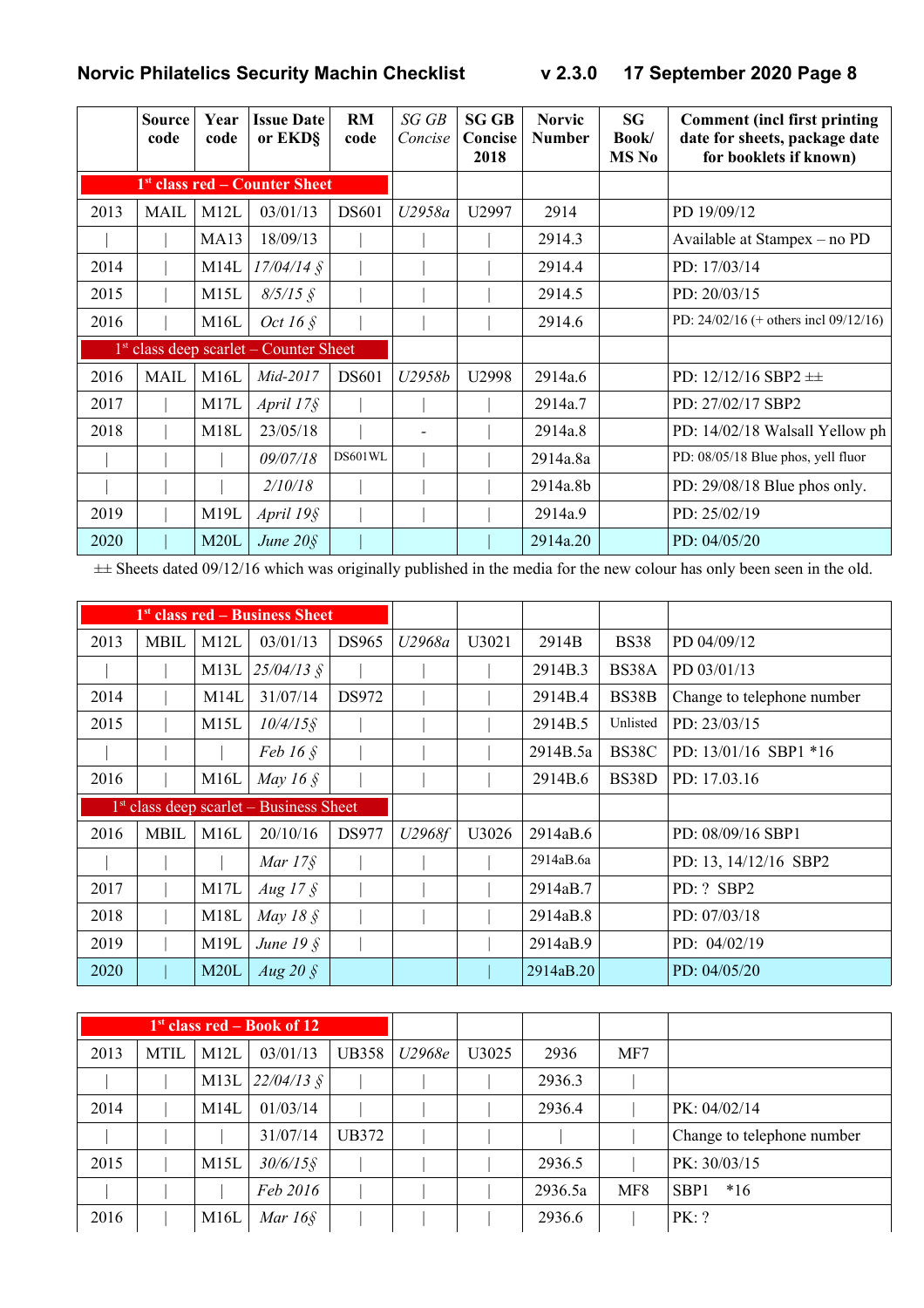|  | code |  | $ \text{Source} $ Year   Issue Date   RM   SG GB   SG GB   Norvic  <br>code   or $EKD$ |  |  | 2018 | code   <i>Concise</i>   <b>Concise</b>   <b>Number</b> | Book/<br><b>MS No</b> | $SG \mid$ Comment (incl first printing<br>date for sheets, package date<br>for booklets if known) |
|--|------|--|----------------------------------------------------------------------------------------|--|--|------|--------------------------------------------------------|-----------------------|---------------------------------------------------------------------------------------------------|
|--|------|--|----------------------------------------------------------------------------------------|--|--|------|--------------------------------------------------------|-----------------------|---------------------------------------------------------------------------------------------------|

|      |             |      | $1st$ class deep scarlet – Book of 12 |       |        |                   |          |       |                                                 |
|------|-------------|------|---------------------------------------|-------|--------|-------------------|----------|-------|-------------------------------------------------|
| 2016 | <b>MTIL</b> | M16L | 20/10/16                              | UB399 | U2968i | U <sub>3029</sub> | 2936a.6  | MF9   | Ditto, new font, Dp scarlet<br>SBP <sub>1</sub> |
|      |             |      | $Feb 17\$$                            |       |        |                   | 2936a.6a | MF9a? | Ditto with $SBP2 * PK$ :<br>12/12/16            |
| 2017 |             | M17L | May $17\$                             |       |        |                   | 2936a.7  |       | PK: 17/03/17 SBP2                               |
| 2018 |             | M18L | June $18\$                            |       |        |                   | 2936a.8  |       | PK: ?                                           |
| 2019 |             | M19L | July 19 $\hat{\S}$                    |       |        |                   | 2936a.9  |       | $PK: ?/02/19+12/03/19$                          |
| 2020 |             | M20L | $Aug\,20\S$                           |       |        |                   | 2936a.20 |       | PK:                                             |

|      |             |      | $1st$ class red – Book of 6          |              |         |       |           |             |                                  |
|------|-------------|------|--------------------------------------|--------------|---------|-------|-----------|-------------|----------------------------------|
| 2013 | <b>MSIL</b> | M12L | 03/01/13                             | <b>UB356</b> | U2968d  | U3024 | 2936S     | MB12        |                                  |
|      |             | M13L | $12/02/13$ §                         |              |         |       | 2936S.3   |             |                                  |
| 2014 |             | M14L | 20/06/14                             |              |         |       | 2936S.4   |             | 0845 phone number                |
|      |             |      | 31/07/14                             | <b>UB371</b> |         |       |           |             | 0345 phone number                |
| 2015 |             | M15L | June $15\$                           |              |         |       | 2936S.5   |             |                                  |
| 2016 |             | M16L | 28/07/16                             | <b>UB394</b> |         |       | 2936S.6   | MB17        | Padlock design on front cover    |
|      |             |      | $1st$ class deep scarlet – Book of 6 |              |         |       |           |             |                                  |
| 2016 | <b>MSIL</b> | M16L | 20/10/16                             | <b>UB396</b> | U2968h  | U3028 | 2936aS.6  | <b>MB18</b> | Ditto, new font, Dp scarlet SBP1 |
|      |             |      | Mar $17\$                            |              |         |       | 2936aS.6a | MB18a       | PK: 4,5,13/01/17, Padlock SBP2   |
| 2017 |             | M17L | 05/06/17                             | <b>UB405</b> | U2968dd |       | 2936aS.7  | <b>MB19</b> | PK: 20/04/17 Machin Ann. SBP1    |
|      |             |      | June $17\$                           | <b>UB396</b> |         |       | 2936aS.7a | MB18a       | PK: n/k Padlock: SBP2            |
| 2018 |             | M18L | May $18\$                            |              |         |       | 2936aS.8  | MB18a.      | PK: n/k Padlock, SBP2            |
|      |             |      | <i>Oct 18§</i>                       |              |         |       | 2936aS.8a | MB18a?      | PK n/k. Padlock, on SBP1         |
| 2019 |             | M19L | Aug $19\$                            |              |         |       | 2936aS.9  | MB18a.9     | PK: n/k. Padlock, SBP2           |
|      |             |      |                                      |              |         |       |           |             |                                  |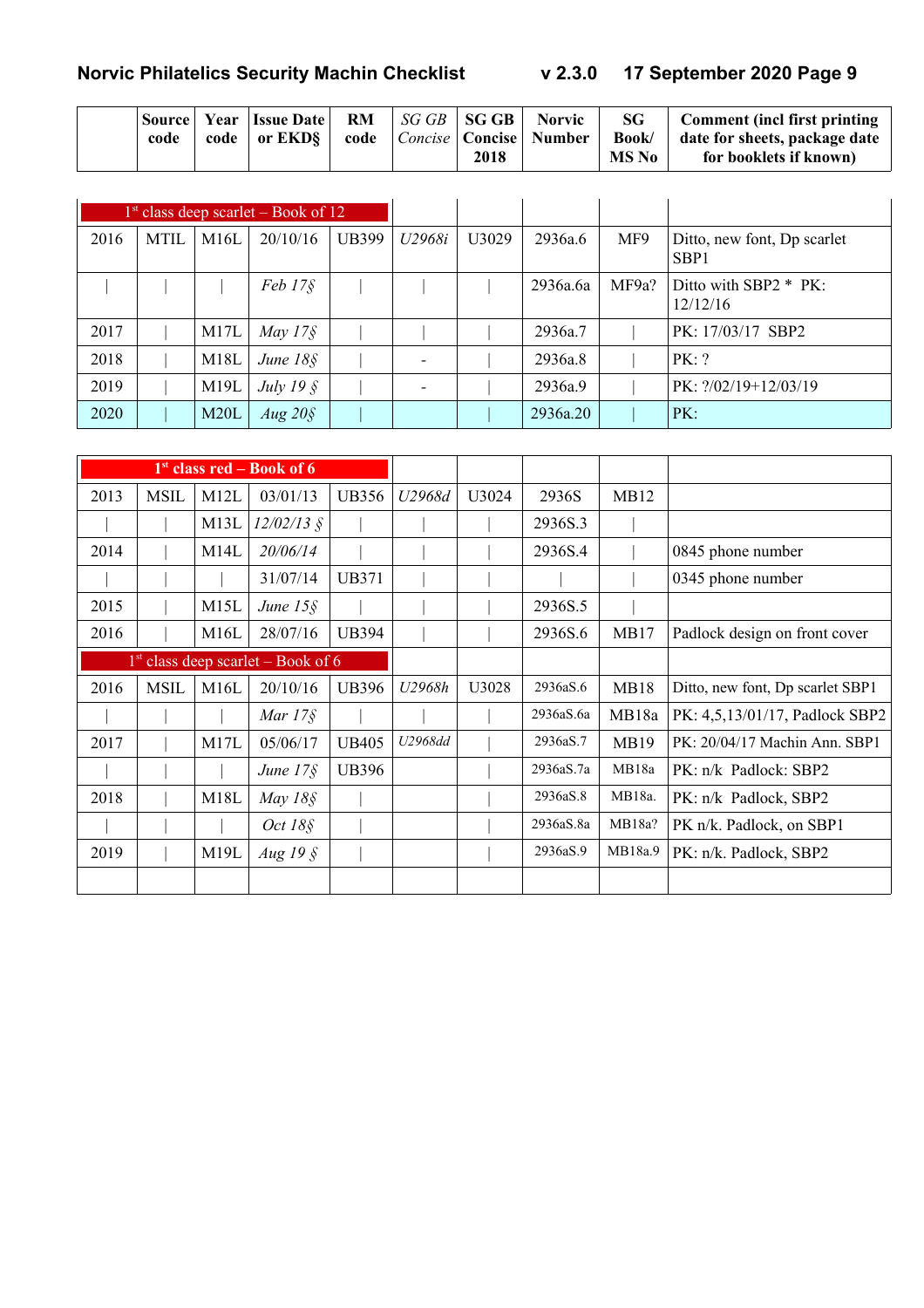|  | code | code | <b>Source Year Issue Date RM</b> .<br>$\vert$ or EKD§ $\vert$ | code |  | 2018 | $\mid$ SG GB $\mid$ SG GB $\mid$ Norvic<br><i>Concise</i>   Concise   Number | SG.<br><b>Book</b><br>MS No | Comment (incl first printing<br>date for sheets, package date<br>for booklets if known) |
|--|------|------|---------------------------------------------------------------|------|--|------|------------------------------------------------------------------------------|-----------------------------|-----------------------------------------------------------------------------------------|
|--|------|------|---------------------------------------------------------------|------|--|------|------------------------------------------------------------------------------|-----------------------------|-----------------------------------------------------------------------------------------|

|      |             |      | $1st$ class red – Mixed book of 6          |              |        |       |            |             |                                                                |
|------|-------------|------|--------------------------------------------|--------------|--------|-------|------------|-------------|----------------------------------------------------------------|
| 2013 | <b>MCIL</b> | M12L | 09/01/13                                   | <b>UB359</b> | U2968b | U3022 | 2936C      | <b>PM35</b> |                                                                |
|      |             | M13L | 09/05/13                                   | <b>UB361</b> |        |       | 2936C.3    | <b>PM37</b> | Also in others – see $*8$ below                                |
| 2014 |             | M14L | 15/04/14                                   | <b>UB368</b> |        |       | 2936C.4    | <b>PM42</b> | Also in others – see $*8$ below                                |
| 2015 |             | M15L | 06/01/15                                   | <b>UB380</b> |        |       | 2936C.5    | PM46        | Also in others – see $*8$ below                                |
|      |             |      | $1st$ class deep scarlet – Mixed book of 6 |              |        |       |            |             |                                                                |
| 2016 | <b>MCIL</b> | M16L | 20/10/16                                   | <b>UB395</b> | U2968g | U3027 | 2936aC.6   | <b>PM54</b> |                                                                |
| 2017 |             | M17L | 15/02/17                                   | <b>UB403</b> |        |       | 2936aC.7   | <b>PM55</b> | Windsor PK: 30/11/16 SBP1                                      |
|      |             |      | 12/10/17                                   | UB406/7      |        |       | 2936aC.7a  | PM57/8      | Star Wars booklets SBP2                                        |
| 2018 |             | M18L | 20/03/18                                   | UB413-5      |        |       | 2936aC.8   | PM59-       | RAF Centenary, Red Arrows                                      |
|      |             |      | 31/07/18                                   | UB416-8      |        |       | 2936aC.8a  | PM6 -64     | Hampton Court, WWI, H Potter                                   |
|      |             |      | 16/10/18                                   | <b>UB418</b> |        |       | 2936aC.8b  | PM64a       | Harry Potter SBP1 inverted                                     |
| 2019 |             | M19L | 14/03/19                                   | UB421-5      |        |       | 2936aC.9   | <b>PM65</b> | Marvel SBP2, Birds of Prey, D-<br>Day, Music Giants, R Navy    |
| 2020 |             | M20L | 21/01/20                                   | <b>UB429</b> |        |       | 29361aC.20 | <b>PM70</b> | Video Games, James Bond, Coronation<br>Street, Queen, Sherlock |

|      |  | $1st class red - 10,000 Coil (self-adhesive)$ |  |       |         |                            |
|------|--|-----------------------------------------------|--|-------|---------|----------------------------|
| 2013 |  | MRIL   MA12   03/01/03   DC921   $U2968c$     |  | U3023 | 2914R   | RM code for strips of 5    |
| 2014 |  | MRIL   M13L   10/06/14§   DC922               |  |       | 2914R.3 | Available from RM 31/07/14 |
|      |  | $1st$ class red & deep scarlet Prestige Book  |  |       |         | See page 18                |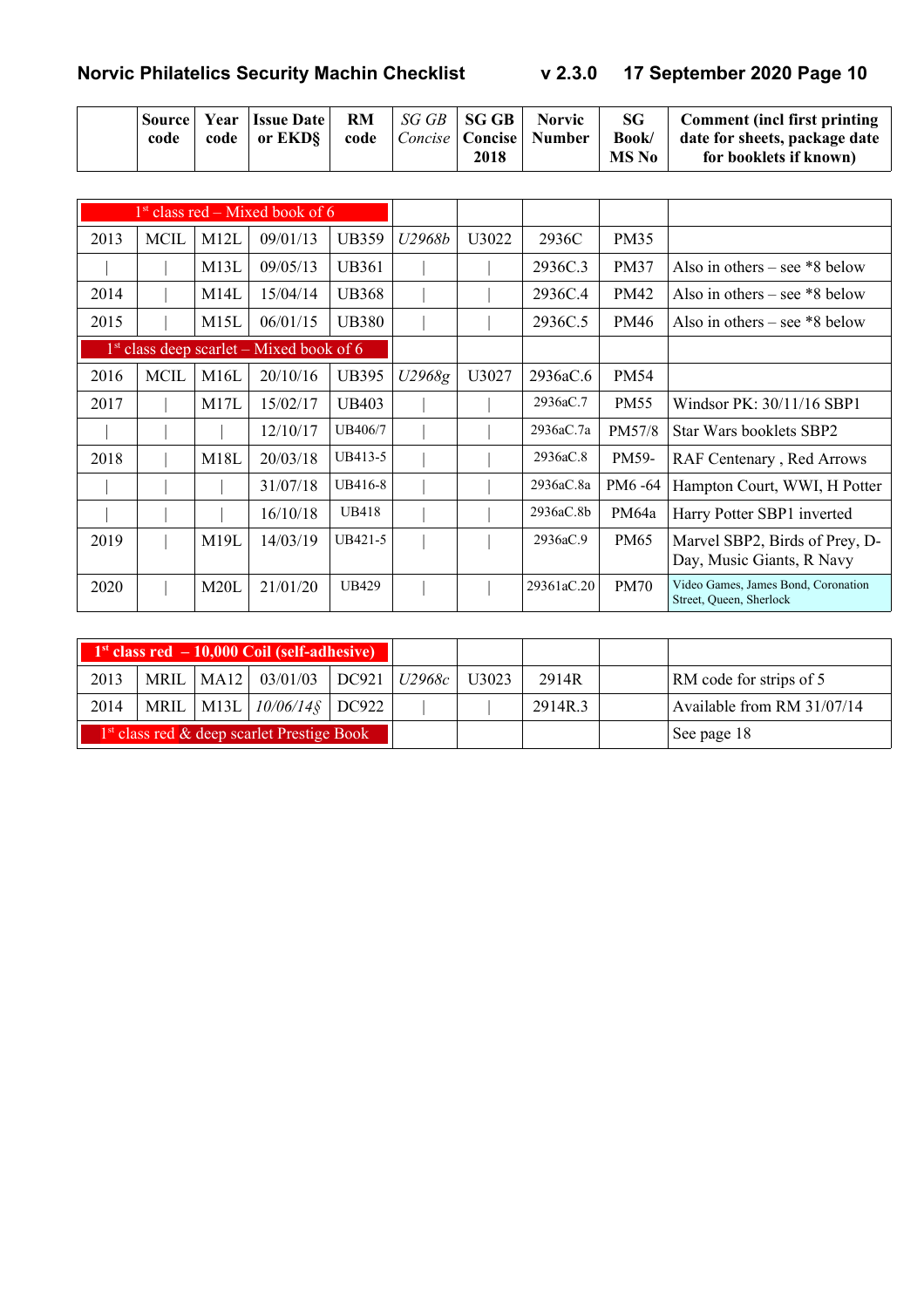|  | code |  | Source Year Issue Date<br>code   or $EKD$ | RM |  | 2018 | $\vert$ SG GB $\vert$ SG GB $\vert$ Norvic<br>code   Concise   Concise   Number | SG<br>Book/<br>MS No | Comment (incl first printing<br>  date for sheets, package date<br>for booklets if known) |
|--|------|--|-------------------------------------------|----|--|------|---------------------------------------------------------------------------------|----------------------|-------------------------------------------------------------------------------------------|
|--|------|--|-------------------------------------------|----|--|------|---------------------------------------------------------------------------------|----------------------|-------------------------------------------------------------------------------------------|

|      |             |             | $2nd$ Large blue – counter sheet |       |                   |       |         |                                      |
|------|-------------|-------------|----------------------------------|-------|-------------------|-------|---------|--------------------------------------|
| 2009 | <b>MAIL</b> | <b>MAIL</b> | 17/02/09                         | DS421 | U <sub>2943</sub> | U2977 | 2913    | PD: $10/12/08$                       |
| 2010 |             | MA10        | $Feb 2011$ $\S$                  |       | U2959             | U3000 | 2913.0  | PD: 17/09/10 only                    |
| 2011 |             | MA11        | April $11\$                      |       |                   |       | 2913.1  | PD: 24/11/10                         |
| 2012 |             | <b>MA12</b> | $01/07/12$ §                     |       |                   |       | 2913.2  | PD: $29/02/12$                       |
| 2013 |             | <b>MA13</b> | $21/06/13$ §                     |       |                   |       | 2913.3  | No PD, then 07/05/13                 |
| 2014 |             | M14L        | $16/05/14$ §                     |       |                   |       | 2913.4  | PD: $20/03/14$                       |
| 2015 |             | M15L        | $8/5/15$ §                       |       |                   |       | 2913.5  | PD: $25/02/15$                       |
| 2016 |             | M16L        | $Feb 16\$                        |       |                   |       | 2913.6  | PD: $15/01/16$                       |
| 2017 |             | M17L        | April $17\$                      |       |                   |       | 2913.7  | PD: 13/03/17 SBP2                    |
| 2018 |             | M18L        | 12/09/18                         |       |                   |       | 2913.8  | PD 14/02/18 Walsall bright blue phos |
|      |             |             | $02/10/18$ §                     |       |                   |       | 2913.8a | PD: 30/07/18 blue phos yellow fluor  |
|      |             |             | 20/11/18§                        |       |                   |       | 2913.8b | PD: $29/10/18$ dull blue phos        |
| 2019 |             | M19L        | April 19§                        |       |                   |       | 2913.9  | PD: 25/02/19                         |
| 2020 |             | M20L        | June $20\$                       |       |                   |       | 2913.20 | PD: $12/05/20$                       |

|      |              |             | 2 <sup>nd</sup> Large blue – Business sheet |       |       |       |         |             |                                      |
|------|--------------|-------------|---------------------------------------------|-------|-------|-------|---------|-------------|--------------------------------------|
| 2009 | <b>ROYBL</b> | MAIL        | 31/03/09                                    | DS952 | U2953 | U2987 | 2913B   |             | PD 18/01/09                          |
| 2010 | <b>MBIL</b>  |             | MA10 $13/03/11$ §                           |       | U2969 | U3031 | 2913B.0 |             | (Cat date 3.11) 30/09/10 only<br>PD  |
| 2011 |              | MA11        | April $11 \xi$                              |       |       |       | 2913B.1 |             | PD 04/11/10                          |
| 2012 |              | MA12        | $01/04/12$ §                                |       |       |       | 2913B.2 | <b>BS36</b> | PD: $29/03/12$ Walsall + FSC<br>logo |
| 2013 |              | <b>MA13</b> | Aug 13 $\AA$                                |       |       |       | 2913B.3 | BS36A       | $*15$<br>PD 03/03/13                 |
| 2014 |              | MA14        | $25/03/14$ §                                |       |       |       | 2913B.4 | BS36B       | PD: ?                                |
|      |              |             | 31/07/14                                    | DS975 |       |       |         | BS36C/D     | New telephone number                 |
| 2015 |              | MA15        | $30/4/15$ §                                 |       |       |       | 2913B.5 | BS36E       | PD: 23/02/15                         |
| 2016 |              | M16L        | $13/4/16$ §                                 |       |       |       | 2913B.6 | BS36F       | PD: $11/02/16$                       |
| 2017 |              | M17L        | Sept 17 $\frac{1}{5}$                       |       |       |       | 2913B.7 |             | PD: 14/03/17                         |
| 2018 |              | M18L        | Sept 18 $\S$                                |       |       |       | 2913B.8 |             | PD: 25/04/18                         |
| 2019 |              | M19L        | May 19 $\S$                                 |       |       |       | 2913b.9 |             | PD: 06/02/19                         |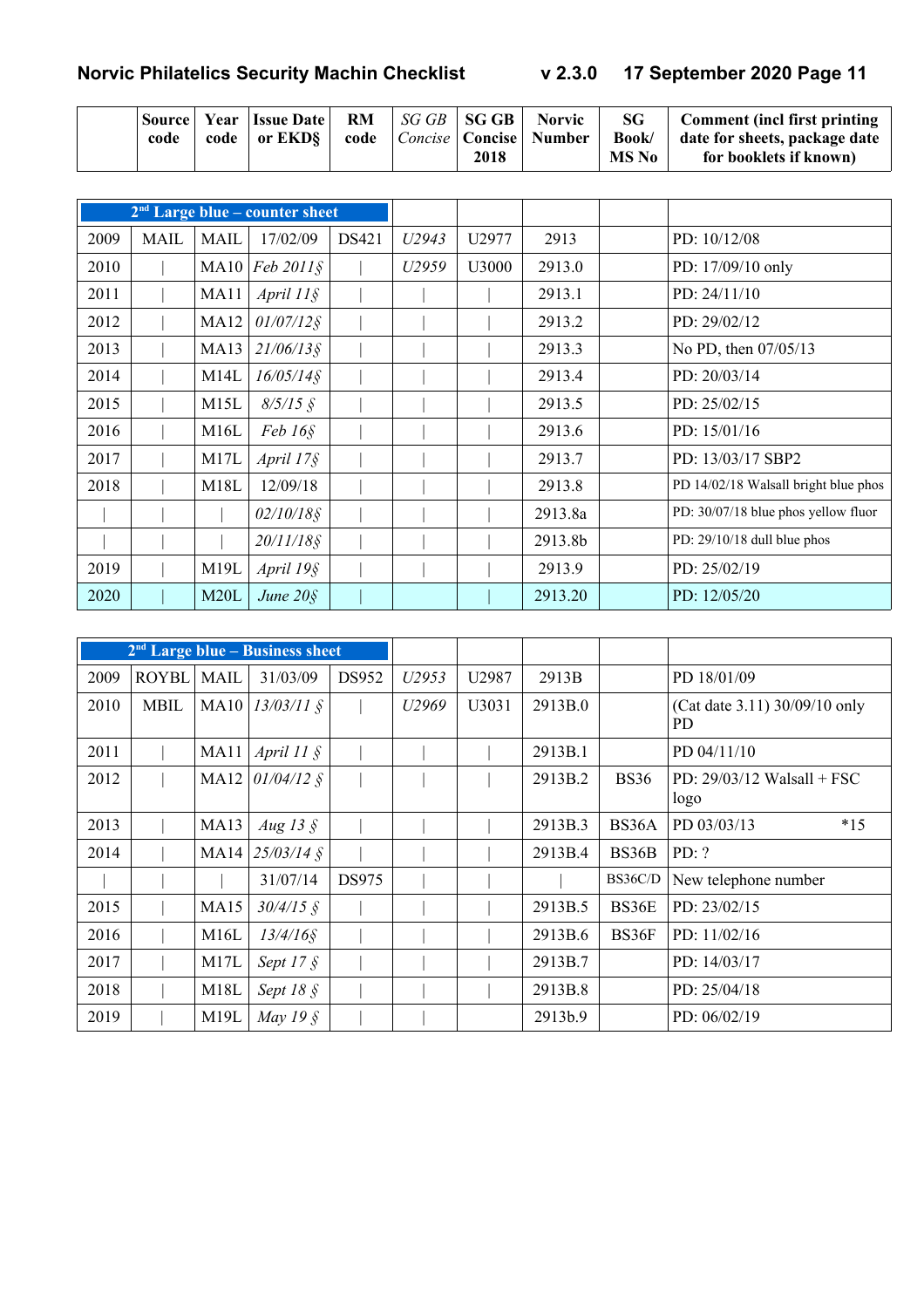|      | <b>Source</b><br>code | Year<br>code     | <b>Issue Date</b><br>or EKD§    | <b>RM</b><br>code | SGGB<br>Concise | <b>SG GB</b><br>Concise<br>2018 | <b>Norvic</b><br><b>Number</b> | <b>SG</b><br>Book/<br>MS No | <b>Comment (incl first printing</b><br>date for sheets, package date<br>for booklets if known) |
|------|-----------------------|------------------|---------------------------------|-------------------|-----------------|---------------------------------|--------------------------------|-----------------------------|------------------------------------------------------------------------------------------------|
|      |                       |                  | $2nd$ Large blue – Booklet of 4 |                   |                 |                                 |                                |                             |                                                                                                |
| 2009 | <b>FOYAL</b>          | <b>MAIL</b>      | 31/03/09                        | <b>UB297</b>      | U2954           | U2988                           | 2933                           | RA <sub>2</sub>             |                                                                                                |
| 2010 | <b>MFIL</b>           | <b>MA10</b>      | 08/05/10                        |                   | U2970           | U3032                           | 2933.0                         | RA <sub>2a</sub>            | First at London Fest of Stamps                                                                 |
| 2011 |                       | MA11             | 22/3/11                         | <b>UB326</b>      |                 |                                 | 2933.1                         | RA <sub>2</sub> b           | $*7$<br>No printer name                                                                        |
|      |                       |                  | 25/10/11                        | <b>UB335</b>      |                 |                                 |                                | RA <sub>2c</sub>            | With FSC logo                                                                                  |
| 2012 |                       | <b>MA12</b>      | $25/07/12$ §                    |                   |                 |                                 | 2933.2                         |                             |                                                                                                |
| 2013 |                       | <b>MA13</b>      | $22/08/13$ §                    |                   |                 |                                 | 2933.3                         |                             | PK: 29/04/13                                                                                   |
| 2014 |                       | MA14             | 31/07/14                        | <b>UB373</b>      |                 |                                 | 2933.4                         |                             | New telephone number                                                                           |
|      |                       |                  | later                           | <b>UB335</b>      |                 |                                 |                                |                             | Old telephone number                                                                           |
| 2015 |                       | MA15             | $09/09/15$ §                    | <b>UB373</b>      |                 |                                 | 2933.5                         |                             | PK: 25/02/15                                                                                   |
| 2016 |                       | M16L             | Jul 2016 §                      |                   |                 |                                 | 2933.6                         | RA3                         | PK: ? SBP1                                                                                     |
|      |                       |                  |                                 | <b>UB398</b>      |                 |                                 |                                | RA4                         | Revised font on cover                                                                          |
| 2017 |                       | M17L             | Aug 17 $\frac{1}{5}$            |                   |                 |                                 | 2933.7                         | RA4a                        | PK: 12/04/17<br>SBP <sub>2</sub>                                                               |
| 2018 |                       | M18L             | May 18 $\AA$                    |                   |                 |                                 | 2933.8                         |                             | PK: 03/04/18                                                                                   |
| 2019 |                       | M <sub>19L</sub> | June 19 $\hat{\S}$              |                   |                 |                                 | 2933.9                         |                             | PK: ?                                                                                          |

|      |              |             | $1st$ Large gold – Counter Sheet  |              |                   |       |         |                   |                                       |
|------|--------------|-------------|-----------------------------------|--------------|-------------------|-------|---------|-------------------|---------------------------------------|
| 2009 | <b>MAIL</b>  | <b>MAIL</b> | 17/02/09                          | <b>DS520</b> | U2944             | U2978 | 2915    |                   | PD: 09/12/08                          |
| 2010 |              | MA10        | Nov '10 $\AA$                     |              | U2960             | U3001 | 2915.0  |                   | PD: 15/03/10 (Cat date 3.11.10)       |
| 2011 |              | MA11        | $Feb'II \$                        |              |                   |       | 2915.1  |                   | PD: $23/11/10$                        |
|      |              |             |                                   |              |                   |       |         |                   |                                       |
|      |              |             | $1st$ Large gold – Business Sheet |              |                   |       |         |                   |                                       |
| 2009 | <b>ROYBL</b> | <b>MAIL</b> | 31/03/09                          | DS951        | U <sub>2955</sub> | U2989 | 2915B   |                   | PD 18/01/09                           |
| 2010 | <b>MBIL</b>  | MA10        | $10/06/10$ §                      |              | U2971             | U3034 | 2915B.0 |                   | PD: 09/03/10 (Cat date 06.10)         |
| 2011 |              | MA11        | Mar $11 \text{ }$ \$              |              |                   |       | 2915B.1 |                   | PD 03/11/10                           |
|      |              |             | $1st$ Large gold – Booklet of 4   |              |                   |       |         |                   |                                       |
| 2009 | <b>FOYAL</b> | <b>MAIL</b> | 31/03/09                          | <b>UB296</b> | U2956             | U2990 | 2935    | R <sub>B</sub> 2  |                                       |
| 2010 | <b>MFIL</b>  | <b>MA10</b> | 08/05/10                          |              | U2972             | U3035 | 2935.0  | RB <sub>2a</sub>  | First at London Fest of Stamps        |
| 2011 |              | <b>MA11</b> | 22/03/11                          | <b>UB325</b> |                   |       | 2935.1  | RB <sub>2</sub> b | No printer name, narrow strip<br>$*7$ |
|      |              |             | n/k                               |              |                   |       |         |                   | Wide strip                            |
|      |              |             | 25/10/11                          | <b>UB334</b> |                   |       |         | RB <sub>2c</sub>  | With FSC logo PK: 27/07/11            |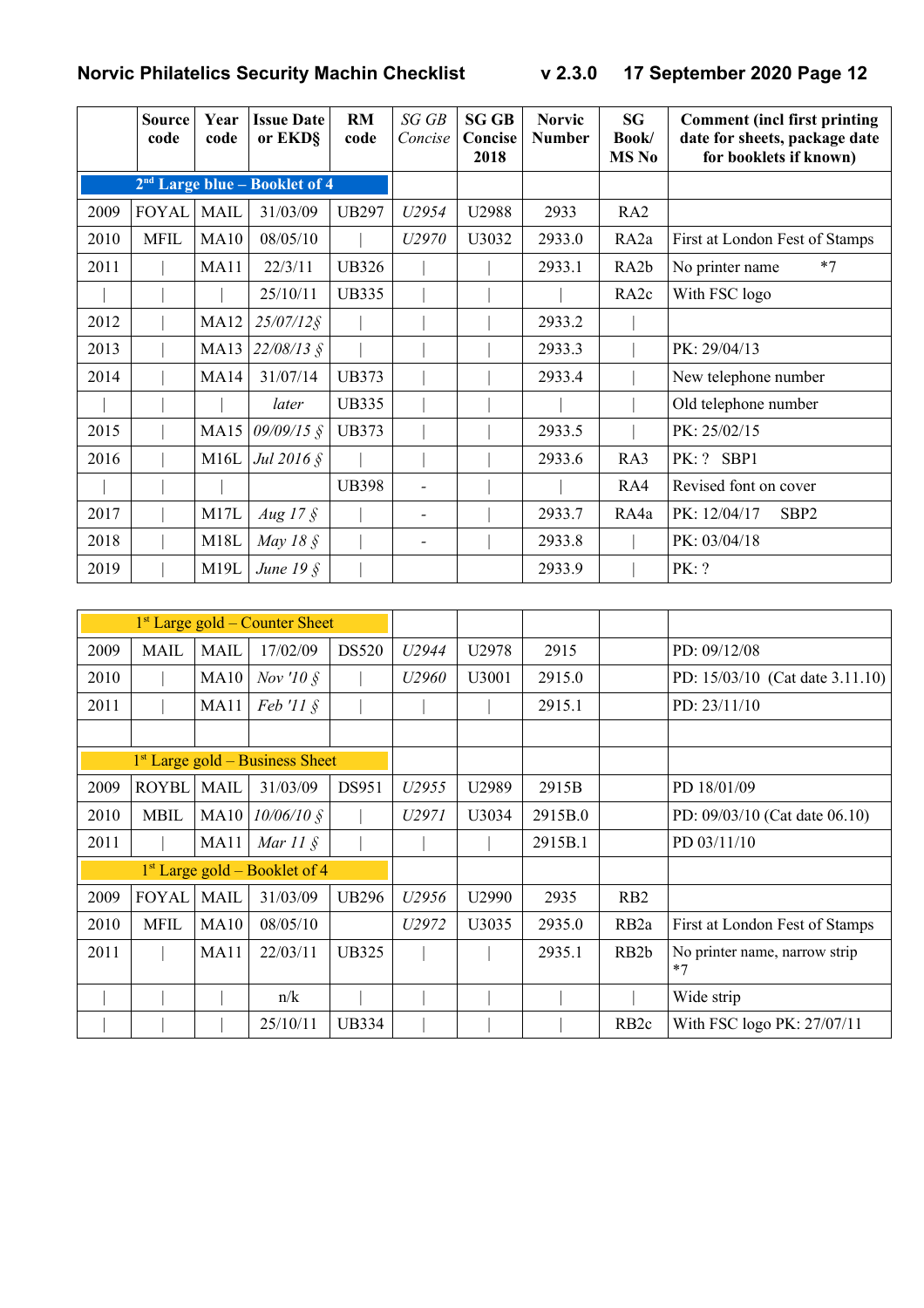|      | <b>Source</b><br>code | Year<br>code      | <b>Issue Date</b><br>or EKD§              | <b>RM</b><br>code | SG GB<br>Concise | <b>SG GB</b><br>Concise<br>2018 | <b>Norvic</b><br><b>Number</b> | SG<br>Book/<br><b>MS</b> No | <b>Comment (incl first printing)</b><br>date for sheets, package date<br>for booklets if known) |
|------|-----------------------|-------------------|-------------------------------------------|-------------------|------------------|---------------------------------|--------------------------------|-----------------------------|-------------------------------------------------------------------------------------------------|
|      |                       |                   | 1 <sup>st</sup> Large red – Counter Sheet |                   |                  |                                 |                                |                             |                                                                                                 |
| 2013 | <b>MAIL</b>           | <b>MA12</b>       | 03/01/13                                  | <b>DS902</b>      | U2960a           | U3002                           | 2916                           |                             | PD: 24/09/12                                                                                    |
|      |                       | <b>MA13</b>       | 18/09/13                                  |                   |                  |                                 | 2916.3                         |                             | Available at Stampex, PD<br>28/03/13                                                            |
| 2014 |                       | M <sub>14</sub> L | $17/04/14$ §                              |                   |                  |                                 | 2916.4                         |                             | PD: 18/03/2014                                                                                  |
| 2015 |                       | M15L              | $8/5/15$ §                                |                   |                  |                                 | 2916.5                         |                             | PD: 02/04/2015                                                                                  |
| 2016 |                       | M16L              | $06/04/16$ §                              |                   |                  |                                 | 2916.6                         |                             | PD: 14/01/16                                                                                    |
|      |                       |                   | $1st$ Large deep scarlet – Counter Sheet  |                   |                  |                                 |                                |                             |                                                                                                 |
| 2017 | <b>MAIL</b>           | M17L              | April $17\$                               | DS?               | U2960b           | U3003                           | 2916a.7                        |                             | PD: 01/03/17                                                                                    |
| 2018 |                       | M18L              | 23/05/18                                  |                   |                  |                                 | 2916a.8                        |                             | PD: 14/02/18 Walsall blue phos                                                                  |
|      |                       |                   | 2/10/18                                   |                   |                  |                                 | 2916a.8a                       |                             | PD: 30/07/18 Blue phos, yell fluor                                                              |
|      |                       |                   | Dec 18                                    |                   |                  |                                 | $\gamma$                       |                             | PD: 28-9/9/18 ?????                                                                             |
| 2019 |                       | M19L              | April 19§                                 |                   |                  |                                 | 2916a.9                        |                             | PD: 25/02/19                                                                                    |
| 2020 |                       | M20L              | June $20\$                                |                   |                  |                                 | 2916a.20                       |                             | PD: 07/05/20                                                                                    |

|      |             |             | <sup>1st</sup> Large red – Business Sheet          |              |                   |       |          |             |                      |
|------|-------------|-------------|----------------------------------------------------|--------------|-------------------|-------|----------|-------------|----------------------|
| 2013 | <b>MBIL</b> | <b>MA12</b> | 03/01/13                                           | <b>DS966</b> | U2973             | U3036 | 2916B    | <b>BS39</b> | PD 24/09/12          |
|      |             | MA13        | $15/01/13$ §                                       |              |                   |       | 2916B.3  | BS39A       | PD: 04/03/13         |
| 2014 |             |             | MA14 $17/05/14$ §                                  |              |                   |       | 2916B.4  | BS39B       | PD: $06/01/14$       |
|      |             |             | 31/07/14                                           | DS974        |                   |       |          | BS39C       | New telephone number |
| 2015 |             | <b>MA15</b> | May $15\$                                          |              |                   |       | 2916B.5  |             | PD: 23/02/15         |
|      |             |             | May 16 $\AA$                                       |              |                   |       | 2916B.5a |             | PD: 06/11/15 SBP1    |
| 2016 |             | M16L        | ? July $16\$                                       |              |                   |       | 2916B.6  |             | PD: 15/02/16         |
|      |             |             | <sup>1st</sup> Large deep scarlet – Business Sheet |              |                   |       |          |             |                      |
| 2016 | <b>MBIL</b> | M16L        | 20/10/16                                           | <b>DS979</b> | U <sub>2975</sub> | U3038 | 2916aB.6 |             | PD: 07/09/16         |
| 2017 | <b>MBIL</b> | M17L        | April 17 $\hat{\S}$                                |              |                   |       | 2916aB.7 |             | PD: 22/02/17 SBP2    |
| 2018 |             | M18L        | May 18 $\AA$                                       |              |                   |       | 2916aB.8 |             | PD: 28/02/18         |
| 2019 |             | M19L        | July 19 $\hat{\S}$                                 |              |                   |       | 2916aB.9 |             | PD: 25/03/19         |

|      |      |                   | $1st$ Large red – Booklet of 4 |              |                   |       |         |                 |                               |
|------|------|-------------------|--------------------------------|--------------|-------------------|-------|---------|-----------------|-------------------------------|
| 2013 | MFIL | MA12              | 03/01/13                       | <b>UB357</b> | U <sub>2974</sub> | U3037 | 2937    | R <sub>B4</sub> | PK: 14/11/12                  |
|      |      | MA13              | $01/08/13$ §                   |              |                   |       | 2937.3  |                 |                               |
| 2014 |      | MA14              | 31/07/14                       | UB372        |                   |       | 2937.4  |                 | New telephone number          |
|      |      |                   | later                          | <b>UB357</b> |                   |       |         |                 | Old telephone number          |
| 2015 |      | MA <sub>15</sub>  | Mar 15 $\AA$                   | UB372        |                   |       | 2937.5  |                 | New telephone number          |
|      |      |                   | Feb 16 <sub>9</sub>            |              |                   |       | 2937.5a | R <sub>B5</sub> | PD: 21/12/15 SBP1<br>$*16$    |
| 2016 |      | M <sub>16</sub> L | May $16\$                      |              |                   |       | 2937.6  |                 | PD: $14/01/16$ (earlier date) |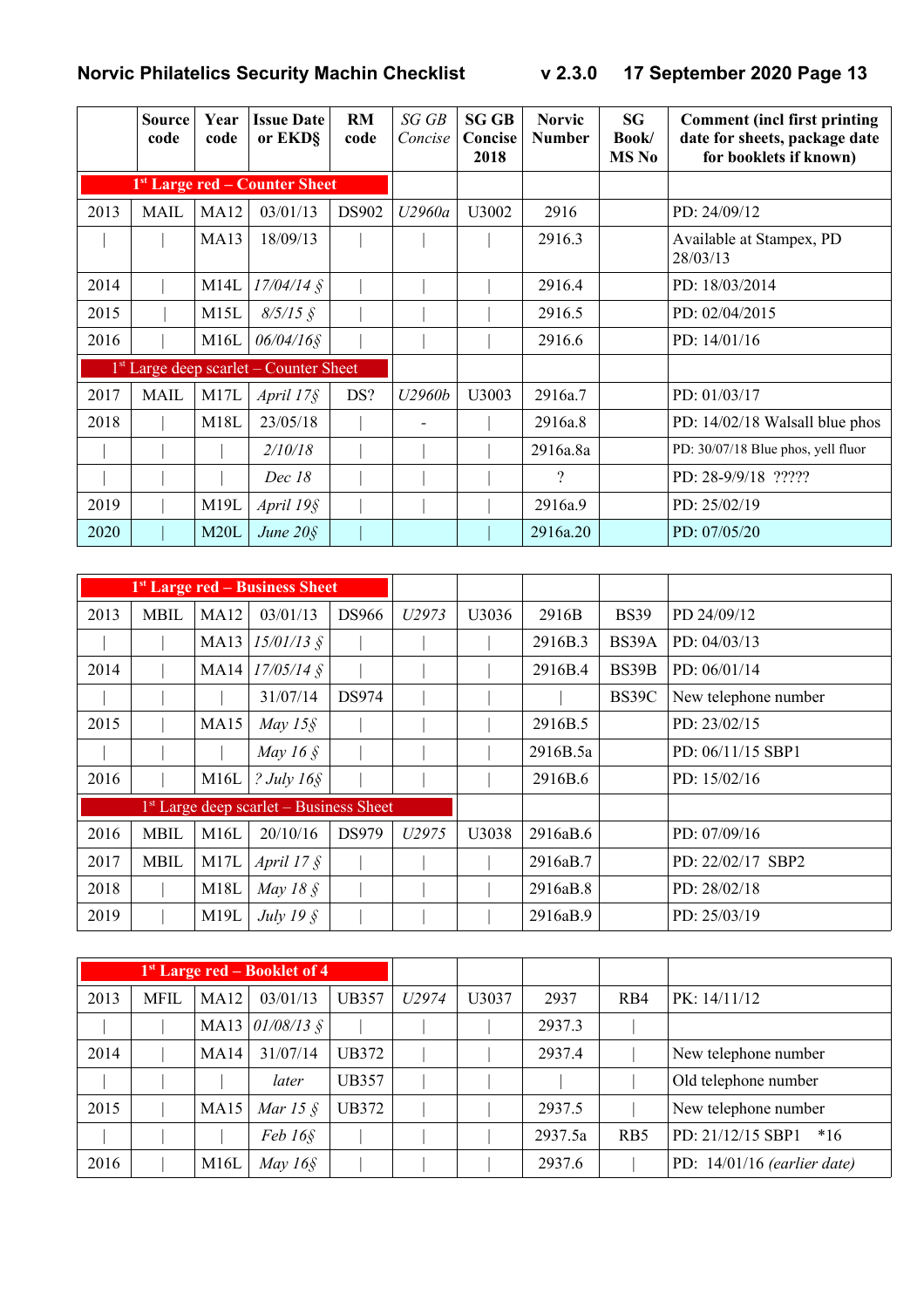|      | Source<br>code | Year<br>code | <b>Issue Date</b><br>or EKD§            | <b>RM</b><br>code | SG GB<br>Concise  | <b>SG GB</b><br>Concise<br>2018 | <b>Norvic</b><br><b>Number</b> | <b>SG</b><br>Book/<br>MS No | <b>Comment</b> (incl first printing<br>date for sheets, package date<br>for booklets if known) |
|------|----------------|--------------|-----------------------------------------|-------------------|-------------------|---------------------------------|--------------------------------|-----------------------------|------------------------------------------------------------------------------------------------|
|      |                |              | $1st$ Large deep scarlet – Booklet of 4 |                   |                   |                                 |                                |                             |                                                                                                |
| 2016 | MFIL           | M16L         | 20/10/16                                | UB397             | U <sub>2976</sub> | U3039                           | 2937a.6                        | R <sub>B6</sub>             | PD: $22/09/16$                                                                                 |
| 2017 |                | M17L         | June $17 \text{ }$ \$                   |                   |                   |                                 | 2937a.7                        |                             | PD: 05/04/17                                                                                   |
| 2018 |                | M18L         | April $18 \xi$                          |                   |                   |                                 | 2937a.8                        |                             | PD: 28/03/18                                                                                   |
| 2019 |                | M19L         | July 19 $\hat{\S}$                      |                   |                   |                                 | 2937a.9                        |                             | PD: 23/04/09                                                                                   |
| 2020 |                | M20L         | Aug 20 $\AA$                            |                   |                   |                                 | 2937a.20                       |                             | PD: ?                                                                                          |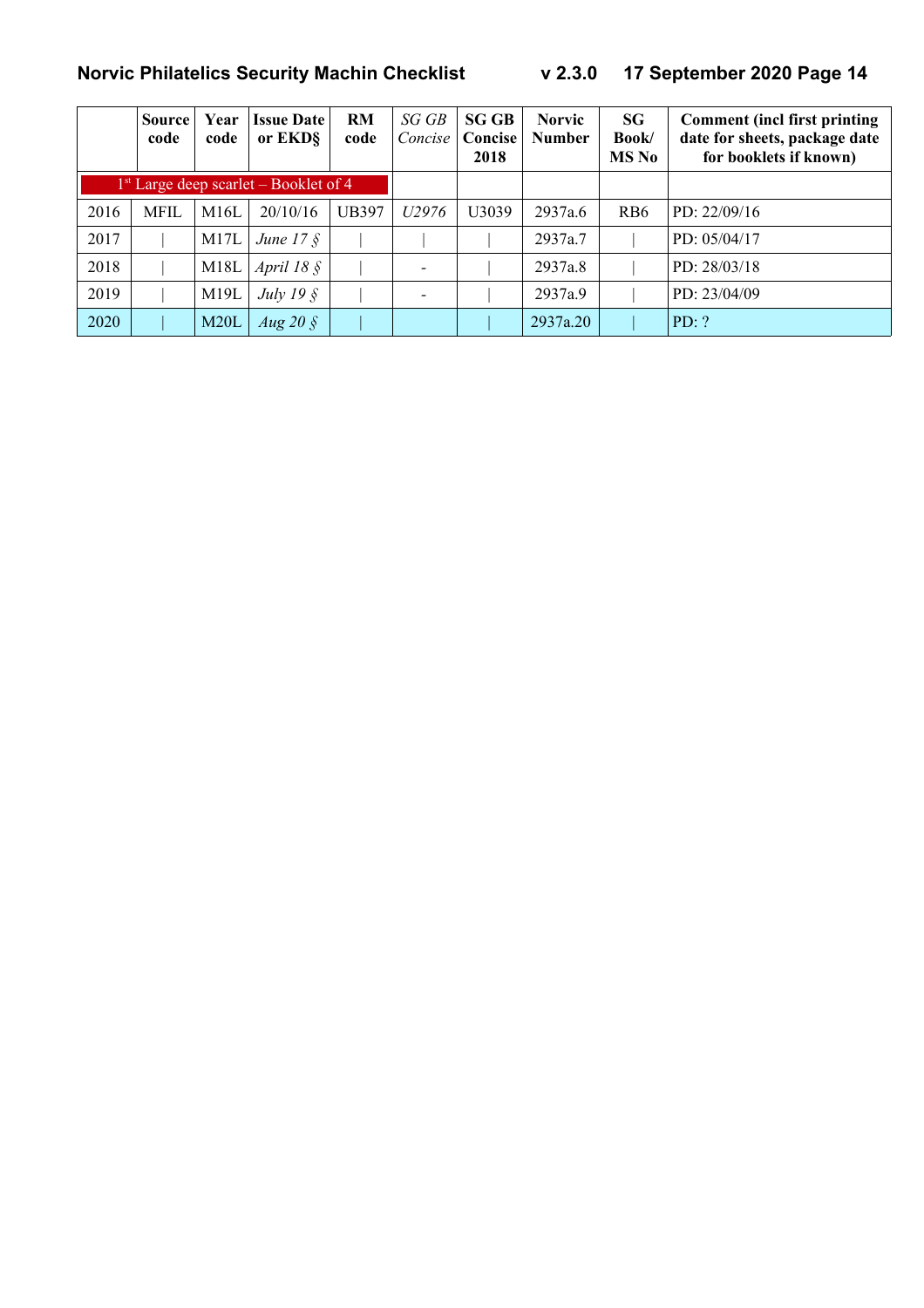| Value and<br>colour | Year                        | Source<br>Code | Year<br>code | Issue Date or<br><b>EKD</b> §                                                                                                                                                             | <b>RM</b><br>Product<br>code | <b>SG GB</b><br>Concise  | <b>SG GB</b><br>Concise<br>2018/9 | Norvic<br>Number | Comment<br>(incl first printing date)                |
|---------------------|-----------------------------|----------------|--------------|-------------------------------------------------------------------------------------------------------------------------------------------------------------------------------------------|------------------------------|--------------------------|-----------------------------------|------------------|------------------------------------------------------|
|                     | <b>Self-adhesive stamps</b> |                |              |                                                                                                                                                                                           |                              |                          |                                   |                  |                                                      |
| $2nd$ blue          | 2010                        | <b>MPIL</b>    | MA10         | 08/05/10                                                                                                                                                                                  | <b>DX50</b>                  | U2962                    | U3011                             | 2931P.0          | DX50 K.George V PSB                                  |
| $1st$ gold          | 2010                        | <b>MPIL</b>    | <b>MA10</b>  | 08/05/10                                                                                                                                                                                  | DX50                         | U2966                    | U3017                             | 2932P.0          | DX50 K.George V PSB                                  |
| 1p deep             | 2011                        |                |              | 08/03/11                                                                                                                                                                                  | DS017                        | U2991                    | U3055                             | 3001             | PD 05/01/11<br>$*3$                                  |
| crimson             | 2013                        | <b>MAIL</b>    | M12L         | 03/01/13                                                                                                                                                                                  | <b>DS018</b>                 | U2920                    | U2920                             | 3001.2           | PD 17/09/12                                          |
|                     | 2015                        |                | M15L         | March 15§                                                                                                                                                                                 |                              |                          |                                   | 3001.5           | PD 21/01/15                                          |
|                     | 2016                        |                | M16L         | May 16 $\hat{\S}$                                                                                                                                                                         |                              |                          |                                   | 3001.6           | PD: 02/02/16                                         |
|                     | 2017                        |                | M17L         | June 17§                                                                                                                                                                                  |                              | $\overline{\mathcal{L}}$ |                                   | 3001.7           | PD: 08/03/17 - SBP2                                  |
|                     | 2018                        |                | M18L         | 12/09/18                                                                                                                                                                                  | DS018WL                      |                          |                                   | 3001.8           | PD: 09/05/18 Walsall blue phos,<br>yellow iridescent |
|                     |                             |                |              | Dec $18 \text{ }$                                                                                                                                                                         |                              |                          |                                   | 3001.8a          | PD: 22/8/18 Walsall blue<br>phosphor only            |
|                     | 2019                        |                | M19L         | May 19 §                                                                                                                                                                                  |                              |                          |                                   | 3001.9           | PD: 19/02/19 ±                                       |
|                     | 2020                        |                | M20L         | Sept 20§                                                                                                                                                                                  |                              |                          |                                   | 3001.20          | PD: 13/05/20                                         |
| $2p$ deep           | 2011                        |                |              | 08/03/11                                                                                                                                                                                  | DS021                        | U2992                    | U3056                             | 3002             | PD 04/01/11 (31/12/10?) * 3                          |
| green               | 2013                        | <b>MAIL</b>    | M12L         | 03/01/13                                                                                                                                                                                  | DS022                        | U2921                    | U2921                             | 3002.2           | PD 12/09/12                                          |
|                     | 2014                        | <b>MAIL</b>    | M14L         | 08/10/14 §                                                                                                                                                                                | DS022                        |                          |                                   | 3002.4           | PD 10/09/14                                          |
|                     | 2015                        |                | M15L         | March 15§                                                                                                                                                                                 |                              |                          |                                   | 3002.5           | PD 05/03/15                                          |
|                     | 2016                        |                | M16L         | Feb 16 <sub>9</sub>                                                                                                                                                                       |                              |                          |                                   | 3002.6           | PD: 12/01/16                                         |
|                     | 2017                        |                | M17L         | June 17 §                                                                                                                                                                                 |                              |                          |                                   | 3002.7           | PD: $30/01/17$ plain paper                           |
|                     |                             |                |              | Dec 17 §                                                                                                                                                                                  |                              |                          |                                   | 3002.7a          | PD 24/10/17 SBP2                                     |
|                     | 2018                        |                | M18L         | May 18 §                                                                                                                                                                                  | DS022WL                      |                          |                                   | 3002.8           | PD 09/02/18 Walsall yell phos                        |
|                     |                             |                |              | 12/09/18                                                                                                                                                                                  |                              |                          |                                   | 3002.8a          | PD 08/05/18 ISPW blue<br>phosphor, yellow iridescent |
|                     | 2019                        |                | M19L         | July 2019 §                                                                                                                                                                               |                              |                          |                                   | 3002.9           | PD: 19/02/19                                         |
|                     | 2020                        |                | M20L         | July 2020 §                                                                                                                                                                               |                              |                          |                                   | 3002.20          | PD: 06/05/20                                         |
| 5p dull             | 2011                        | -              |              | 08/03/11                                                                                                                                                                                  | <b>DS054</b>                 | U2993                    | U3057                             | 3005             | $*3$<br>PD 31/12/10                                  |
| red-brown           | 2011                        |                |              | 05/05/11                                                                                                                                                                                  | (YB045)                      |                          |                                   | 3005w            | DY1 Morris by Walsall                                |
|                     | 2013                        | <b>MAIL</b>    | M12L         | 03/01/13                                                                                                                                                                                  | <b>DS055</b>                 | U2922                    | U2922                             | 3005.2           | PD 12/09/12                                          |
|                     | 2014                        |                | M14L         | $03/12/14$ §                                                                                                                                                                              |                              |                          |                                   | 3005.4           | PD 17/09/14                                          |
|                     | 2015                        |                | M15L         | March $15\$                                                                                                                                                                               |                              |                          |                                   | 3005.5           | PD 05/03/15                                          |
|                     | 2016                        |                | M16L         | July 16§                                                                                                                                                                                  |                              |                          |                                   | 3005.6           | PD 04/02/16                                          |
|                     | 2017                        |                | M17L         | May 17 $\AA$                                                                                                                                                                              |                              |                          |                                   | 3005.7           | PD: 09/03/17-SBP2                                    |
|                     | 2018                        |                | M18L         | 12/09/18                                                                                                                                                                                  | DS055WL                      |                          |                                   | 3005.8           | PD 09/02/18 Walsall yell phos                        |
|                     | 2019                        |                | M19L         | July 2019 §                                                                                                                                                                               |                              |                          |                                   | 3005.9           | PD: 15/04/19                                         |
|                     | 2020                        |                | M20L         | Aug $2020 \text{ }$ §                                                                                                                                                                     |                              |                          |                                   | 3005.20          | PD: 13/05/20                                         |
|                     |                             |                |              | $\pm\pm$ This date was confirmed from one source, and not widely available. See blog entry 2 June 2019.<br>A further printing was made on 15/04/19 which was available at autumn Stampex. |                              |                          |                                   |                  |                                                      |
|                     |                             |                |              |                                                                                                                                                                                           |                              |                          |                                   |                  |                                                      |
|                     |                             |                |              |                                                                                                                                                                                           |                              |                          |                                   |                  |                                                      |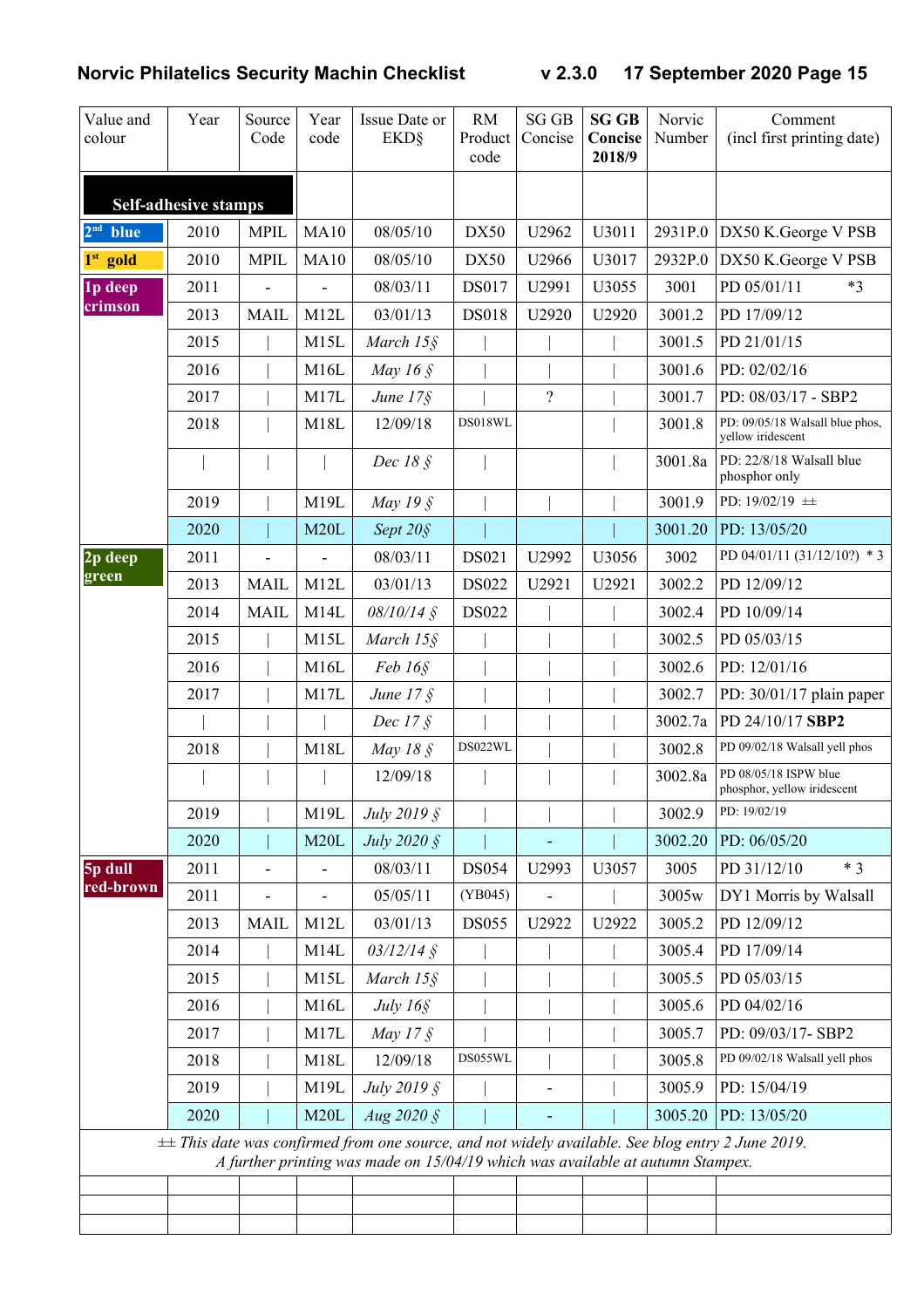| Value and<br>colour | Year | Source<br>Code | Year<br>code   | Issue Date or<br><b>EKD</b> § | RM<br>Prod<br>code | <b>SG GB</b><br>Concise      | <b>SG GB</b><br>Concise<br>2018/9 | Norvic<br>Number | Comment<br>(incl first printing date)                   |
|---------------------|------|----------------|----------------|-------------------------------|--------------------|------------------------------|-----------------------------------|------------------|---------------------------------------------------------|
| 10p dull            | 2011 | $\overline{a}$ | $\blacksquare$ | 08/03/11                      | DS109              | U2994                        | U3058                             | 3010             | $*3$<br>PD 04/01/11                                     |
| orange              | 2011 | $\frac{1}{2}$  |                | 05/05/11                      | (YB045)            | $\frac{1}{2}$                |                                   | 3010w            | DY1 Morris by Walsall                                   |
|                     | 2013 | <b>MAIL</b>    | M12L           | 03/01/13                      | <b>DS010</b>       | U2923                        | U2923                             | 3010.2           | PD 13/09/12                                             |
|                     |      |                | <b>MA13</b>    | June $13 \xi$                 |                    |                              |                                   | 3010.3           | No PD, then?                                            |
|                     | 2014 |                | M14L           | $08/04/14$ §                  |                    |                              |                                   | 3010.4           | PD: 07/03/14                                            |
|                     | 2015 |                | M15L           | June 15 $\hat{S}$             |                    |                              |                                   | 3010.5           | PD: 13/05/15                                            |
|                     | 2016 |                | M16L           | Feb 16 <sub>9</sub>           |                    |                              |                                   | 3010.6           | PD: 11/01/16                                            |
|                     | 2017 |                | M17L           | April $17 \xi$                |                    |                              |                                   | 3010.7           | PD: $27/01/17$ plain paper                              |
|                     |      |                |                | Dec. 17 §                     |                    |                              |                                   | 3010.7a          | PD: 26/09/17 SBP2                                       |
|                     | 2018 |                | M18L           | 23/5/18                       | DS010WL            |                              |                                   | 3010.8           | D 09/02/18 Walsall yell phos                            |
|                     |      |                |                | Summer 18§                    |                    |                              |                                   | 3010.8a          | PD:08/05/18 Walsall blue<br>phosphor, yellow iridescent |
|                     |      |                |                | Oct 18. §                     |                    |                              |                                   | 3010.8b          | PD: 28/08/18 Walsall blue phos.                         |
|                     | 2019 |                | M19L           | May 19 §                      |                    |                              |                                   | 3010.9           | PD: 19/02/19                                            |
|                     | 2020 |                | M20L           | July 2020 §                   |                    |                              |                                   | 3010.20          | PD: 14/05/20                                            |
| 20p bright          | 2011 |                |                | 08/03/11                      | <b>DS206</b>       | U2995                        | U3059                             | 3020             | $*3$<br>PD 31/12/10                                     |
| green               | 2013 | <b>MAIL</b>    | M12L           | 03/01/13                      | DS207              | U2924                        | U2924                             | 3020.2           | PD 13/09/12                                             |
|                     |      |                | <b>MA13</b>    | July 13 $\S$                  |                    |                              |                                   | 3020.3           | PD 09/05/13                                             |
|                     | 2014 |                | M14L           | $08/04/14$ §                  |                    |                              |                                   | 3020.4           | PD: 14/03/14                                            |
|                     | 2015 |                | M15L           | March 15§                     |                    |                              |                                   | 3020.5           | PD 10/03/15                                             |
|                     | 2016 |                | M16L           | May 16 $\ S$                  |                    |                              |                                   | 3020.6           | PD: 03/02/16                                            |
|                     | 2017 |                | M17L           | May $17 \xi$                  |                    |                              |                                   | 3020.7           | PD: 02/03/17-SBP2                                       |
|                     | 2018 |                | M18L           | 23/5/18                       | DS207WL            |                              |                                   | 3020.8           | PD 09/02/18 Walsall yell phos                           |
|                     |      |                |                | 12/09/18                      |                    |                              |                                   | 3020.8a          | PD 08/05/18 ISPW blue<br>phosphor, yellow iridescent    |
|                     |      |                |                | Jan $19§$                     |                    | $\overline{\phantom{a}}$     |                                   | 3020.8b          | PD: 28/08/18 ISPW with blue<br>phosphor only.           |
|                     | 2019 |                | M19L           | Mar $19 \text{ }$ \$          |                    | $\qquad \qquad \blacksquare$ |                                   | 3020.9           | PD: 19/02/19                                            |
|                     | 2020 |                | M20L           | <i>July 2020</i> §            |                    |                              |                                   | 3020.20          | PD: 14/05/20                                            |
| 50p grey            | 2009 | <b>MAIL</b>    | <b>MAIL</b>    | 17/02/09                      | DS509              | U2911                        | U2911                             | 3050             | PD 08/12/08                                             |
|                     | 2010 | <b>MPIL</b>    | MA10           | 08/05/10                      | (YB042)            | U2917                        | U2917                             | 3050P.0          | DX50 KGV, 2 types gravure                               |
|                     | 2011 | <b>MPIL</b>    | M11L           | 05/05/11                      | (YB045)            |                              |                                   | 3050P.1          | DY1 Morris by Walsall                                   |
| 50p slate           | 2013 | <b>MAIL</b>    | M12L           | 03/01/13                      | <b>DS500</b>       | U2925                        | U2925                             | 3051.2           | PD 18/09/12                                             |
|                     | 2017 |                | M17L           | 25/01/18§                     |                    |                              |                                   | 3051.7           | PD: 23/10/17                                            |
|                     | 2019 |                | M19L           | 21/1/20                       |                    |                              |                                   | 3051.9           | PD: 17/09/19                                            |
| 68p turq-           | 2011 | <b>MAIL</b>    | M11L           | 29/03/11                      | DS681              | U2926                        | U2926                             | 3068             | PD 11/01/11                                             |
| green               | 2012 |                | M12L           | $01/02/12$ §                  |                    |                              |                                   | 3068.2           | PD 25/01/12                                             |
| 76p bright          | 2011 | <b>MAIL</b>    | M11L           | 29/03/11                      | <b>DS760</b>       | U2927                        | U2927                             | 3076             | PD 10/01/11                                             |
| rose                | 2012 |                | M12L           | $01/02/12$ §                  |                    |                              |                                   | 3076.2           | PD 25/01/12                                             |
|                     |      |                |                |                               |                    |                              |                                   |                  |                                                         |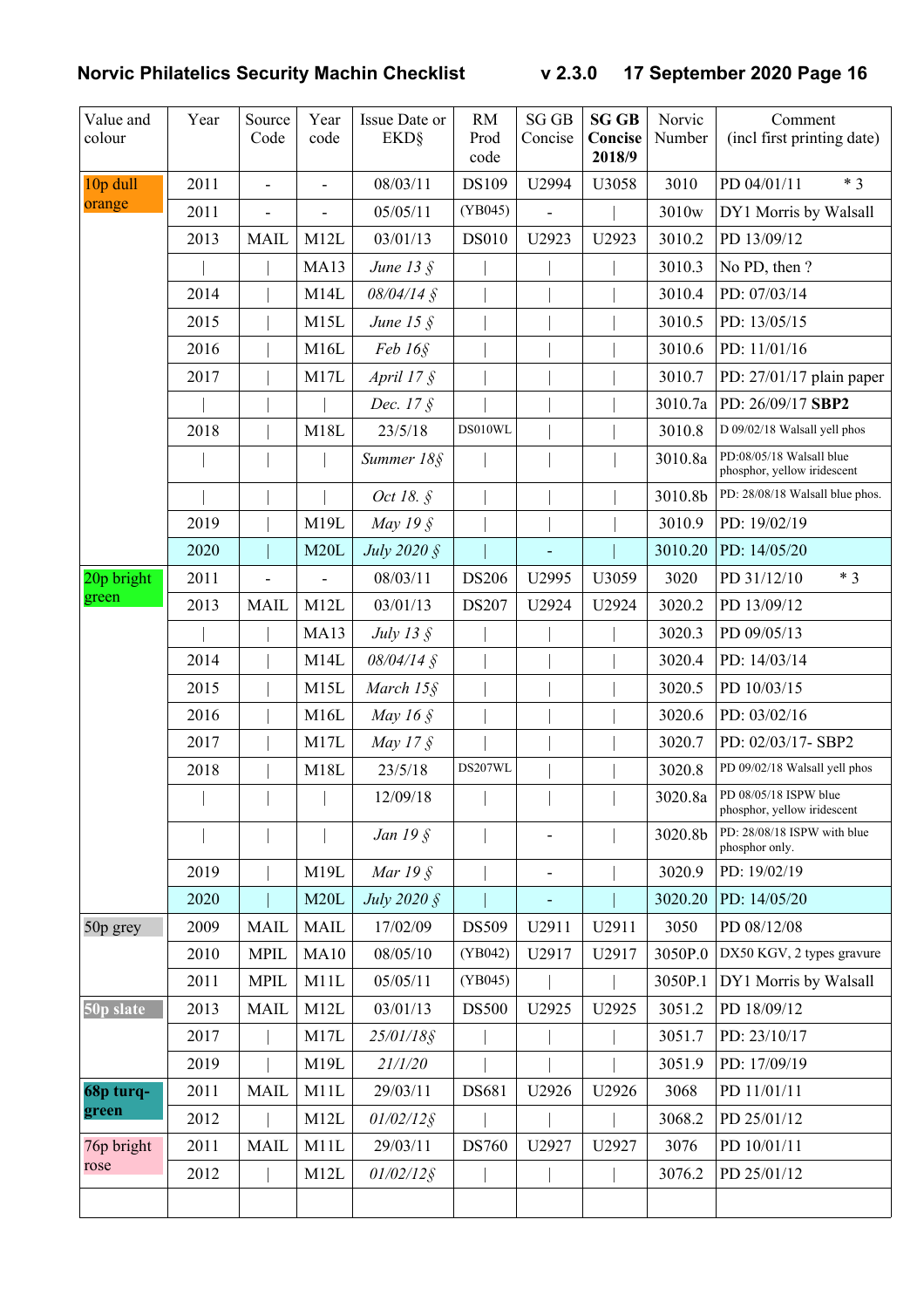| Value and<br>colour    | Year | Source<br>Code | Year<br>code      | Issue Date or<br><b>EKD</b> § | <b>RM</b><br>Prod<br>code    | <b>SG GB</b><br>Concise      | <b>SG GB</b><br>Concise<br>2018/9 | Norvic<br>Number         | Comment<br>(incl first printing date)                |
|------------------------|------|----------------|-------------------|-------------------------------|------------------------------|------------------------------|-----------------------------------|--------------------------|------------------------------------------------------|
| 78p deep               | 2013 | <b>MAIL</b>    | M13L              | 27/03/13                      | DS781                        | U2928                        | U2928                             | 3078w                    | Walsall PD 05/02/13                                  |
| mauve                  | 2013 |                | <b>MA13</b>       | 05/04/13§                     | <b>DS782</b>                 |                              |                                   | 3078d                    | $*4$<br>DLR No PD                                    |
| 81p<br>emerald         | 2014 | <b>MAIL</b>    | M14L              | 26/03/14                      | DS811                        | U2928a                       | U2929                             | 3081                     | PD 16/01/14                                          |
| 87p yellow-<br>orange  | 2012 | <b>MAIL</b>    | M12L              | 25/04/12                      | <b>DS870</b>                 | U2929                        | U2930                             | 3087                     | PD 08/02/12                                          |
| 88p orange-            | 2013 | <b>MAIL</b>    | M13L              | 27/03/13                      | DS881                        | U2930                        | U2931                             | 3088w                    | Walsall PD 04/02/13                                  |
| yellow                 | 2013 |                | <b>MA13</b>       | 05/04/13§                     | <b>DS882</b>                 |                              |                                   | 3088d                    | $*4$<br>DLR No PD                                    |
| 97p bluish-<br>violet  | 2014 | <b>MAIL</b>    | M14L              | 26/03/14                      | DS097                        | U2930a                       | U2932                             | 3097                     | PD 17/01/14                                          |
| $\pmb{\pounds}1$       | 2009 | <b>MAIL</b>    | <b>MAIL</b>       | 17/02/09                      | DS105                        | U2912                        | U2912                             | 3100                     | PD: 08/12/08                                         |
| magenta                | 2011 |                | M11L              | $06/10/11 \text{ }$ \$        |                              | U2931                        | U2933                             | 3100.1                   | PD:30/08/11 CD:10/10/11                              |
|                        | 2012 |                | M <sub>12</sub> L | $15/04/12$ §                  |                              |                              |                                   | 3100.2                   | PD:15/03/12                                          |
| £1 bistre-             | 2013 | <b>MAIL</b>    | M12L              | 03/01/13                      | <b>DS106</b>                 | U2932                        | U2934                             | 3101.2                   | PD: 18/09/12                                         |
| brown                  | 2014 |                | M14L              | Apr 2014§                     |                              |                              |                                   | 3101.4                   | PD: 10/03/14                                         |
|                        | 2015 |                | M15L              | March 15§                     |                              |                              |                                   | 3101.5                   | PD: 13/01/15                                         |
|                        | 2016 |                | M16L              | $06/04/16$ §                  |                              |                              |                                   | 3101.6                   | PD: 09/02/16                                         |
|                        | 2018 |                | M18L              | 23/5/18                       | <b>DS106WL</b>               |                              |                                   | 3101.8                   | PD 09/02/18 Walsall yell phos                        |
|                        |      |                |                   | 12/09/18                      |                              |                              |                                   | 3101.8a                  | PD 09/05/18 ISPW blue<br>phosphor, yellow iridescent |
|                        | 2019 |                | M19L              | June 2019 §                   |                              |                              |                                   | 3101.9                   | PD: 20/02/19                                         |
| $£1.05$ sage-<br>green | 2016 | <b>MAIL</b>    | M16L              | 22/03/16                      | <b>DS098</b>                 | U2932a                       | U2935                             | 3105                     | PD: 20/01/16                                         |
| £1.10 yell-            | 2011 | <b>MAIL</b>    | M11L              | 29/03/11                      | <b>DS110</b>                 | U2933                        | U2936                             | 3110                     | PD: 10/01/11                                         |
| olive                  | 2012 |                | M12L              | [2/4/13]                      |                              |                              |                                   | $\overline{\phantom{0}}$ | $*5$                                                 |
| £1.17                  | 2017 | <b>MAIL</b>    | M17L              | 21/03/17                      | <b>DS199A</b>                | U2993a                       | U2937                             | 3117                     | PD: 20/01/17                                         |
| vermillion             | 2017 |                |                   | April 17§                     |                              |                              |                                   | 3117a                    | PD: 03/03/17 SBP2                                    |
| £1.25                  | 2018 | <b>MAIL</b>    | M18L              | 20/03/18                      | <b>DS274A</b>                | $\overline{a}$               | U2938                             | 3125.8                   | PD:10/1/18 blue phosphor                             |
| green                  |      |                |                   | Oct 2018 §                    |                              | $\qquad \qquad \blacksquare$ |                                   | 3125.8a                  | PD: 09/05/18 blue phos,<br>yellow fluorescence       |
| £1.28                  | 2012 | <b>MAIL</b>    | M12L              | 25/04/12                      | <b>DS128</b>                 | U2934                        | U2939                             | 3128                     | PD: 08/02/12                                         |
| emerald                | 2013 |                | <b>MA13</b>       | Apr $2013$ §                  |                              |                              |                                   | 3128.3                   | PD blank, 24/04/13 *5                                |
|                        | 2014 |                | M14L              | Apr $2014$ §                  |                              |                              |                                   | 3128.4                   | PD: 03/03/14                                         |
| £1.33 orge-            | 2015 |                | M15L              | 24/03/15                      | <b>DS133</b>                 | U2934a                       | U2940                             | 3133                     | PD: 26/01/15                                         |
| yellow                 | 2016 |                | M16L              | $04/02/16$ §                  |                              |                              |                                   | 3133.6                   | PD: 08/01/16                                         |
| £1.35 dp<br>mauve      | 2019 |                | M19L              | 19/03/19                      | <b>DS553</b><br>$\mathbf{A}$ | $\overline{a}$               | U2940a                            | 3135.9                   | PD: 07/01/19                                         |
| £1.40 grey-            | 2017 | <b>MAIL</b>    | M17L              | 21/03/17                      | <b>DS199B</b>                | U2934ab                      | U2941                             | 3140                     | PD: 19/01/17                                         |
| green                  | 2017 |                |                   | April 17§                     |                              |                              |                                   | 3140a                    | PD: 07/03/17 SBP2                                    |
| £1.42 dp<br>rose-red   | 2020 | <b>MAIL</b>    | M20L              | 23/03/20                      | <b>DS1033A</b>               |                              | $\overline{\mathcal{L}}$          | 3142                     | PD: 08/01/20                                         |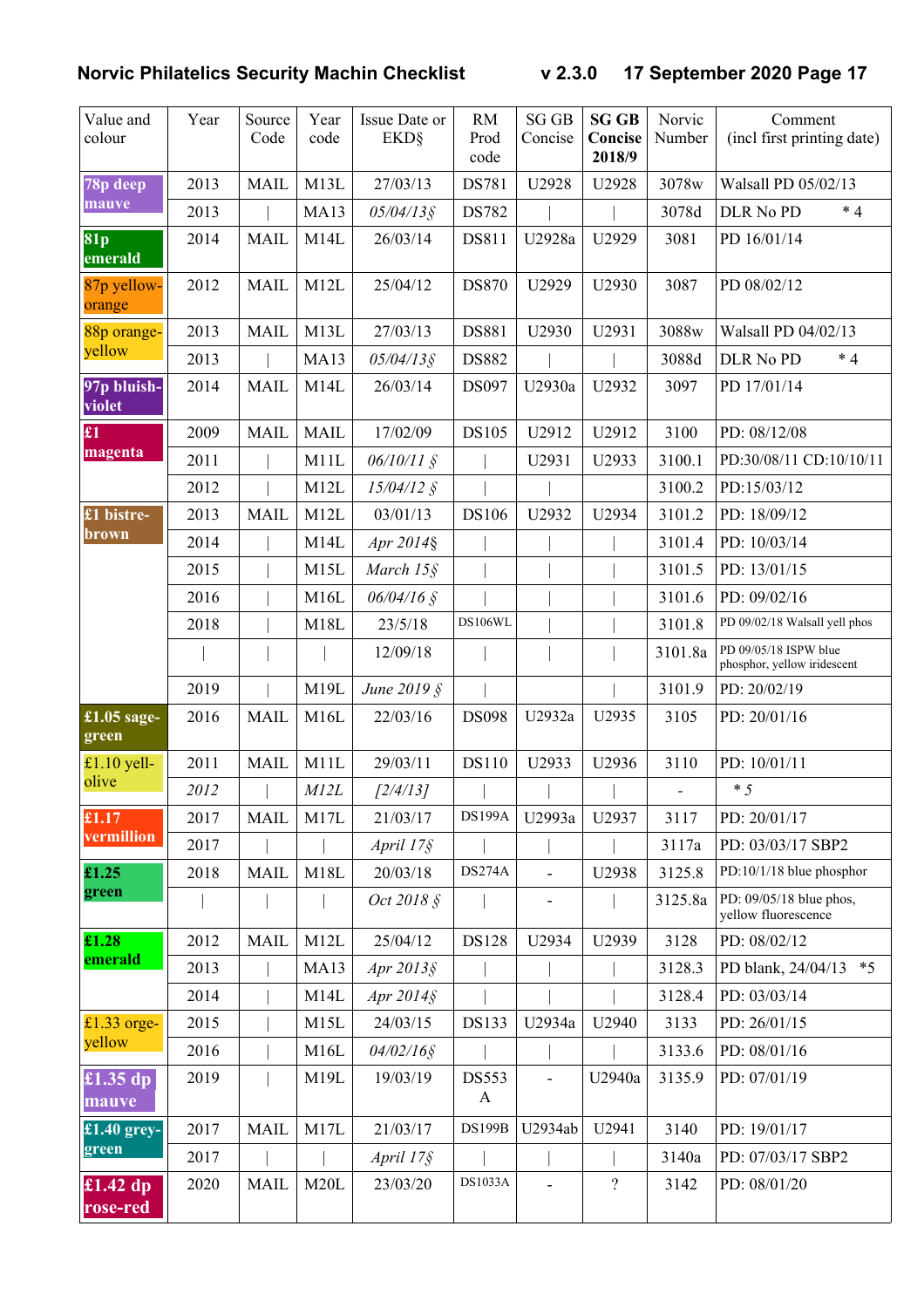| Value and<br>colour          | Year | Source<br>Code | Year<br>code | Issue Date or<br><b>EKD</b> § | <b>RM</b><br>Prod<br>code | <b>SG GB</b><br>Concise  | <b>SG GB</b><br>Concise<br>2018/9 | Norvic<br>Number | Comment<br>(incl first printing date)                         |
|------------------------------|------|----------------|--------------|-------------------------------|---------------------------|--------------------------|-----------------------------------|------------------|---------------------------------------------------------------|
| £1.45 Dove                   | 2018 | <b>MAIL</b>    | M18L         | 20/03/18                      | <b>DS274B</b>             | $\overline{a}$           | U2943                             | 3145.8           | $PD:10/01/18$ blue phos                                       |
| Grey                         |      |                |              | 09/04/18 §                    |                           |                          |                                   | 3145.8a          | PD: 06/02/18 blue phos, grey<br>ink fluoresces yellow         |
|                              |      |                |              | Dec 18 §                      |                           |                          |                                   | 3145.8b          | PD: 30/10/18, blue phos, yell<br>fluor to grey AND iridescent |
| £1.47 Dove<br>Grey           | 2014 | <b>MAIL</b>    | M14L         | 26/03/14                      | DS147                     | U2934b                   | U2945                             | 3147             | PD 20/01/14 $[(ex U2934a)]$                                   |
| £1.50<br>brown-red           | 2009 | <b>MAIL</b>    | <b>MAIL</b>  | 17/02/09                      | <b>FS150</b>              | U2913                    | U2913                             | 3150             | PD 20/01/09                                                   |
| $£1.52$ deep<br>mauve        | 2015 |                | M15L         | 24/03/15                      | DS152                     | U2934c                   | U2946                             | 3152             | PD: 15/01/15                                                  |
| £1.55                        | 2018 | <b>MAIL</b>    | M18L         | 20/03/18                      | <b>DS274C</b>             | $\overline{\phantom{0}}$ | U2947                             | 3155             | PD: 15/01/18                                                  |
| <b>Turq-blue</b>             | 2019 | <b>MAIL</b>    | M19L         | April 19 $\hat{\S}$           |                           | $\overline{\phantom{0}}$ |                                   | 3155.9           | PD: 14/02/19                                                  |
| £1.57 olive-                 | 2017 | <b>MAIL</b>    | M17L         | 21/03/17                      | <b>DS199C</b>             | U2934ca                  | U2948                             | 3157             | PD: 20/01/17                                                  |
| green                        | 2017 |                |              | April 17§                     |                           |                          |                                   | 3117a            | PD: 07/03/17 SBP2                                             |
| $£1.60$ orge<br>-yellow      | 2019 |                | M19L         | 19//03/19                     | DS553B                    |                          | U2949                             | 3160.9           | PD: 07/01/19                                                  |
| £1.63<br>vermillion          | 2020 | <b>MAIL</b>    | M20L         | 23/03/20                      | DS1033b                   | $\overline{\phantom{0}}$ | $\overline{\mathcal{L}}$          | 3163             | PD: 08/01/20                                                  |
| £1.65 grey-                  | 2011 | <b>MAIL</b>    | M11L         | 29/03/11                      | DS165                     | U2935                    | U2950                             | 3165             | PD 10/01/11                                                   |
| olive                        | 2012 |                | M12L         | [2/4/13]                      |                           |                          |                                   |                  | $*5$                                                          |
| £1.68 olive-<br>green        | 2020 | <b>MAIL</b>    | M20L         | 23/03/20                      | DS1033C                   |                          | $\overline{\mathcal{L}}$          | 3168             | PD: 08/01/20                                                  |
| £1.88 dull                   | 2013 | <b>MAIL</b>    | M13L         | 27/03/13                      | <b>DS188</b>              | U2936                    | U2953                             | 3188w            | Walsall PD 06/02/13                                           |
| ultram                       | 2013 |                | <b>MA13</b>  | $05/04/13$ §                  | DS187                     |                          |                                   | 3188d            | $*4$<br>DLR No PD                                             |
| £1.90 brt<br>mauve           | 2012 | MAIL           | M12L         | 25/04/12                      | DS190                     | U2937                    | U2954                             | 3190             | PD 09/02/12                                                   |
| $£2.00$ deep                 | 2009 | <b>MAIL</b>    | <b>MAIL</b>  | 17/02/09                      | <b>FS029</b>              | U2914                    | U2914                             | 3200             | PD 20/01/09                                                   |
| bl-green                     | 2013 |                | <b>MA13</b>  | April 13 $\S$                 |                           | U2938                    | U2955                             | 3200.3           | $*4$<br>No PD                                                 |
|                              | 2019 |                | M19L         | 11 Sept 19                    | FS029WL                   |                          |                                   | 3200.9           | Walsall PD: 22/07/19                                          |
| £2.15<br>grnsh-blue          | 2014 | <b>MAIL</b>    | M14L         | 26/03/14                      | DS215                     | U2939                    | U2956                             | 3215             | PD 21/01/14                                                   |
| $£2.25$ plum                 | 2015 |                | M15L         | 24/03/15                      | <b>DS225</b>              | U2940                    | U2957                             | 3225             | PD: 14/01/15                                                  |
| purple                       | 2016 |                | M16L         | Dec 16                        |                           |                          |                                   | 3225.6           | PD: 21/11/6                                                   |
|                              | 2018 |                | M18L         | 20/03/18                      | DS225NVC                  |                          |                                   | 3225.8           | PD: 15/01/18                                                  |
| £2.27<br>Ochre               | 2017 | <b>MAIL</b>    | M17L         | 21/03/17                      | DS199D                    | U2940aa                  | U2958                             | 3227             | PD: 23/01/17                                                  |
|                              | 2017 |                |              | April 17§                     |                           |                          |                                   | 3227a            | PD: 10/03/17 SBP2                                             |
| £2.30 sage-<br>green         | 2019 |                | M19L         | 19/03/19                      | DS553C                    | $\overline{a}$           | U2959                             | 3230.9           | PD: 08/01/19                                                  |
| $£2.42$ Purp<br>heather      | 2020 | <b>MAIL</b>    | M20L         | 23/03/20                      | DS1033D                   | $\overline{a}$           | $\overline{?}$                    | 3142             | PD: 09/01/20                                                  |
| £2.45<br><b>Spruce green</b> | 2015 |                | M15L         | 24/03/15                      | DS245                     | U2940a                   | U2961                             | 3245             | PD: 16/01/15                                                  |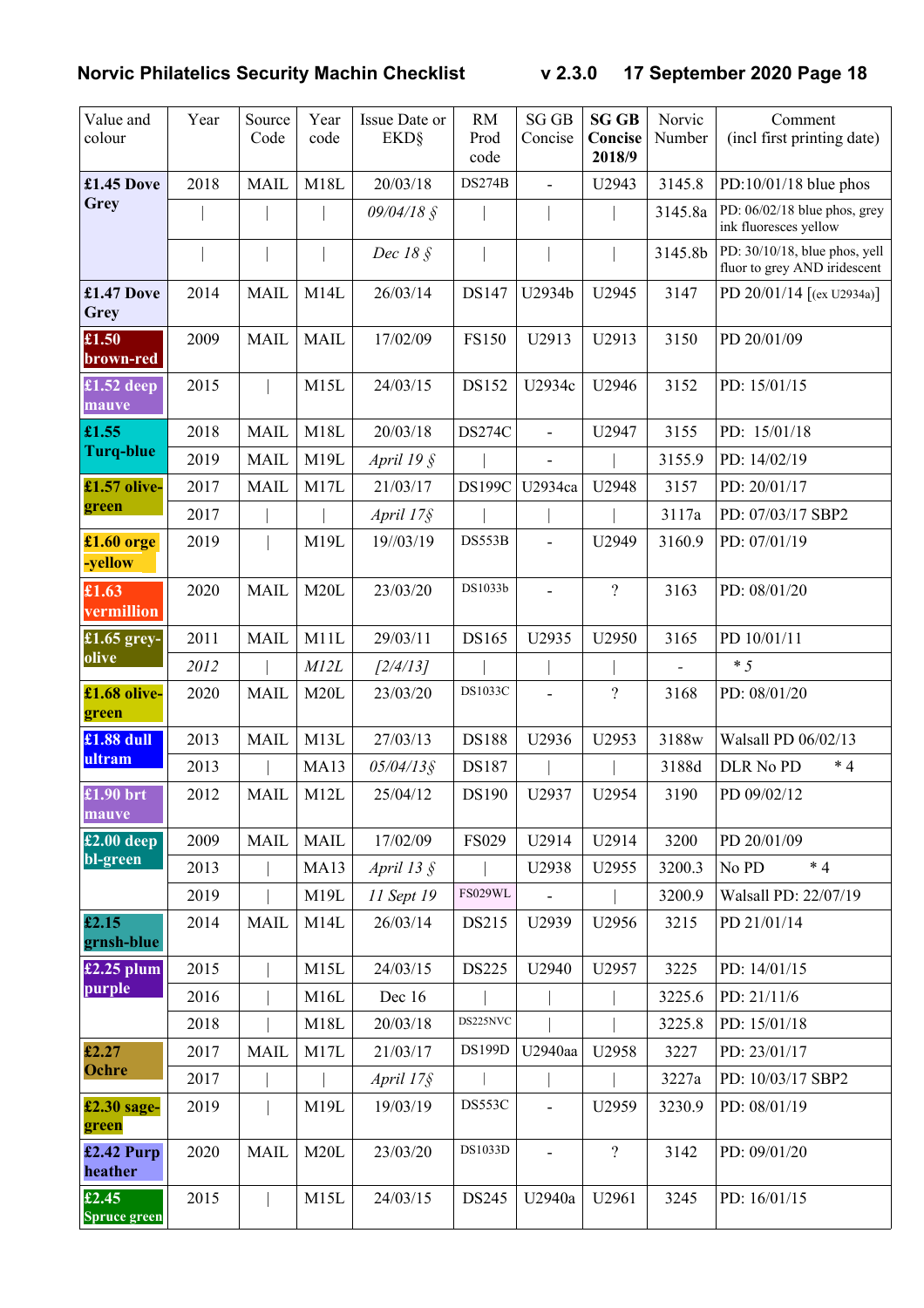| Value and<br>colour                       | Year | Source<br>Code | Year<br>code | Issue Date or<br><b>EKD</b> § | <b>RM</b><br>Prod<br>code | <b>SG GB</b><br>Concise | <b>SG GB</b><br>Concise<br>2018 | Norvic<br>Number | Comment<br>(incl first printing date) |
|-------------------------------------------|------|----------------|--------------|-------------------------------|---------------------------|-------------------------|---------------------------------|------------------|---------------------------------------|
| $£2.55$ deep                              | 2017 | <b>MAIL</b>    | M17L         | 21/03/17                      | <b>DS199E</b>             | U2940ab                 | U2962                           | 3255             | PD: 24/01/17                          |
| rose-red                                  | 2017 |                |              | April 17§                     |                           |                         |                                 | 3255a            | PD: 08/03/17 SBP2                     |
| £2.65<br><b>Purple</b><br><b>Heather</b>  | 2018 | <b>MAIL</b>    | M18L         | 20/03/18                      | <b>DS274D</b>             | ÷.                      | U2963                           | 3265             | PD: 15/01/18                          |
| $£2.80$ spruce<br>green                   | 2019 | <b>MAIL</b>    | M19L         | 19/03/19                      | DS553D                    | $\overline{a}$          | U2964                           | 3280.9           | PD: 09/01/19                          |
| £2.97 Rose<br><b>Pink</b>                 | 2020 | <b>MAIL</b>    | M20L         | 23/03/20                      | DS1033D                   |                         | $\overline{\mathcal{L}}$        | 3142             | PD: 09/01/20                          |
| $\overline{\textbf{\textsterling}}3$ deep | 2009 | <b>MAIL</b>    | <b>MAIL</b>  | 17/02/09                      | <b>FS307</b>              | U2915                   | U2915                           | 3300             | PD 20/01/09                           |
| mauve                                     | 2019 |                | M19L         | 11 Sept 19                    | FS037WL                   |                         | U2966                           | 3300.9           | Walsall PD: 22/07/19                  |
| £3.15 Aqua<br>green                       | 2015 |                | M15L         | 24/03/15                      | DS315                     | U2940b                  | U2968                           | 3315             | PD: 19/01/15                          |
| £3.30 Rose<br>Pink                        | 2015 |                | M15L         | 24/03/15                      | <b>DS330</b>              | U2940c                  | U2969                           | 3330             | PD: 19/01/15                          |
| £3.45 grey-<br>green                      | 2019 | <b>MAIL</b>    | M19L         | 19/03/19                      | DS553E                    | $\overline{a}$          | U2970                           | 3345.9           | PD: 09/01/19                          |
| £3.60<br>orange                           | 2019 | <b>MAIL</b>    | M19L         | 19/03/19                      | DS553F                    | $\overline{a}$          | U2971                           | 3360.9           | PD: 09/01/19                          |
| £3.66<br>ochre                            | 2020 | <b>MAIL</b>    | M20L         | 23/03/20                      | <b>DS1033E</b>            | $\overline{a}$          | $\overline{?}$                  | 3142             | PD: 09/01/20                          |
| £3.82<br>green                            | 2020 | <b>MAIL</b>    | M20L         | 23/03/20                      | <b>DS1033F</b>            | $\overline{a}$          | $\overline{\mathcal{L}}$        | 3142             | PD: 09/01/20                          |
| £5 azure                                  | 2009 | <b>MAIL</b>    | <b>MAIL</b>  | 17/02/09                      | <b>FS059</b>              | U2916                   | U2916                           | 3500             | PD 20/01/09                           |
|                                           | 2019 |                | M19L         | 11 Sept 19                    | <b>FS059WL</b>            | $\overline{a}$          | U2974                           | 3500.9           | Walsall PD: 23/07/19                  |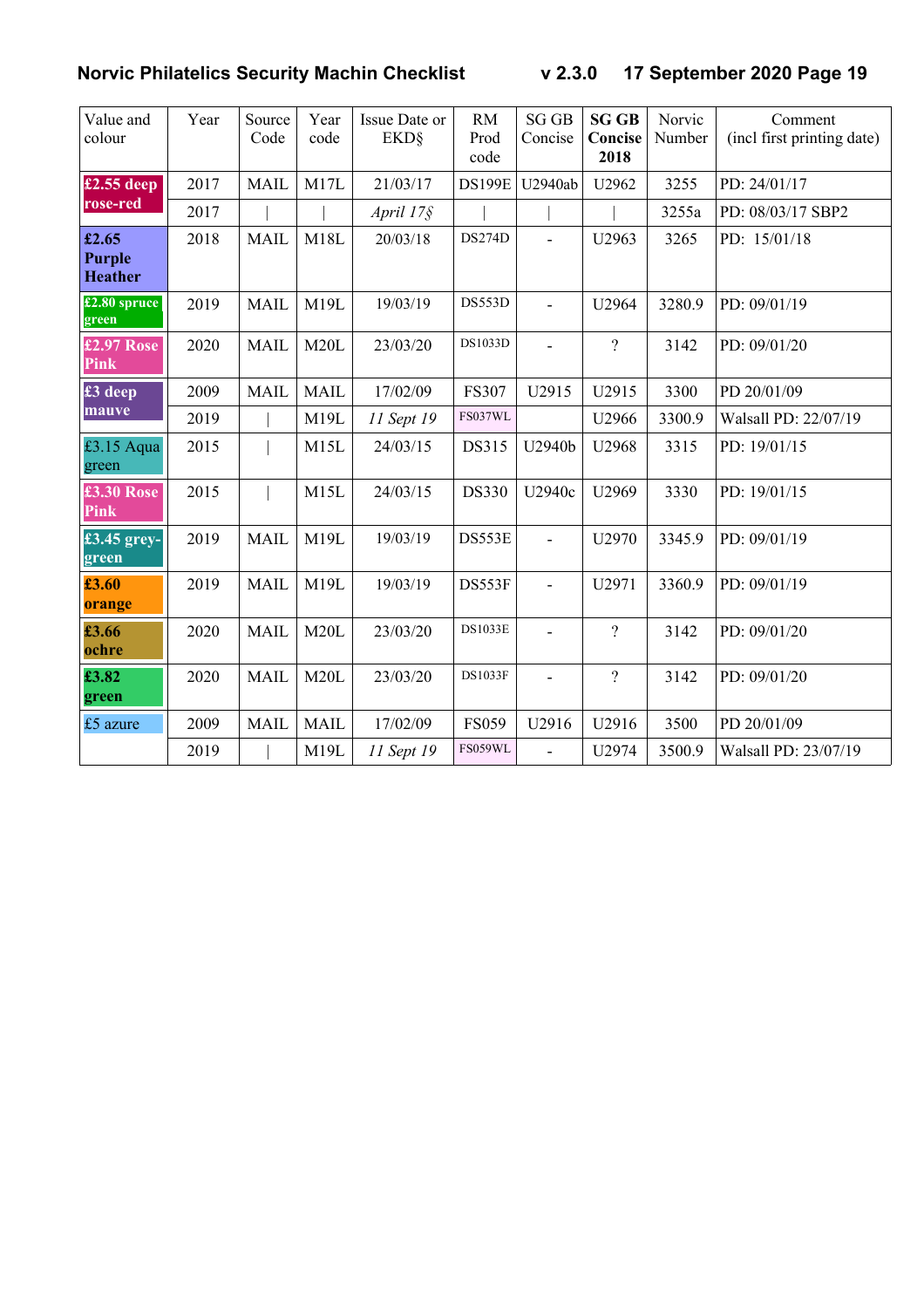| <b>Stamps with ordinary gum</b>  |      |                |                   |                              |                              |                                 |                                       |                  |                                                                                 |
|----------------------------------|------|----------------|-------------------|------------------------------|------------------------------|---------------------------------|---------------------------------------|------------------|---------------------------------------------------------------------------------|
| Value and colour                 | Year | Source<br>Code | Year<br>code      | <b>Issue Date</b><br>or EKD§ | <b>RM</b><br>Product<br>code | <b>SG GB</b><br>Concise<br>2014 | Concise<br>2018/<br>$2019 \text{ }$ § | Norvic<br>Number | Comment<br>(incl first printing date)                                           |
| 2 <sup>nd</sup> class blue       | 2010 | <b>MRIL</b>    | <b>MA10</b>       | 13/05/10                     | $*6$                         | U3001                           | U3065                                 | 2901             | Coils of 500/1000 grv                                                           |
|                                  | 2015 | <b>MPIL</b>    | M15L              | 17/12/15                     | (YB059)                      | U3014a                          | U3095/<br>U3150                       | 2901P.5          | DY15 Star Wars PSB                                                              |
|                                  | 2017 |                | M17L              | 14/12/17                     | (YB072)                      | ?                               |                                       | 2901P.7          | DY23 Star Wars PSB                                                              |
|                                  | 2019 |                | M19L              | 26/11/19                     | (YB085)                      | $\overline{a}$                  |                                       | 2901P.9          | DY31 Star Wars $3 &$<br>DY33 James Bond                                         |
| 1 <sup>st</sup> class gold       | 2010 | <b>MRIL</b>    | MA10              | 13/05/10                     | $*6$                         | U3002                           | U3066                                 | 2902             | Coils of $500/1000$ grv                                                         |
|                                  | 2011 | <b>MPIL</b>    | M11L              | 09/09/11                     | (YB046)                      | U3015                           | U3096/<br>U3155                       | 3701.1           | DY2 Aerial Post                                                                 |
|                                  |      | <b>MMIL</b>    | AM11              | 14/09/11                     | S1004                        | $\blacksquare$                  | $\overline{\phantom{a}}$              | 3701.1m          | MS3222 Machin Cent'y                                                            |
| 1 <sup>st</sup> Diamond blue     | 2012 | <b>MMND</b>    | None              | 06/02/12                     | (MZ083)                      | (MS7372)                        |                                       | 4003             | From Jubilee MS                                                                 |
|                                  |      | <b>MPND</b>    | None              | 310/5/12                     | (YB048)                      | U3279                           | U3279                                 | 3328             | DY4 Jubilee PSB                                                                 |
| 1 <sup>st</sup> class red        | 2013 | <b>MPIL</b>    | M13L              | 09/05/13                     | (YB051)                      | U3016                           | U3097/<br>U3156                       | 3702P            | DY7 Football PS                                                                 |
|                                  | 2015 | <b>MPIL</b>    | M15L              | 17/12/15                     | (YB059)                      |                                 |                                       | 3702P.5          | DY15 Star Wars PSB                                                              |
|                                  | 2016 |                | M16L              | 21/04/16                     | (YB063)                      |                                 |                                       | 3702P.6          | DY17 Queens 90 <sup>th</sup> PSB                                                |
|                                  | 2017 |                | M17L              | 05/06/17                     | (YB069)                      | $U3003\pm$                      | U3067                                 | 3702sP.7         | DY21 Machin Ann: Grv                                                            |
|                                  |      |                |                   | 14/12/17                     | (YB072)                      | U3016                           | U3097/<br>U3156                       | 3702P.7a         | DY23 Star Wars: Litho                                                           |
|                                  |      | <b>MMIL</b>    |                   |                              | MZ126                        | $(MS-)$                         |                                       | 3702M.7          | Machin Anniv MS                                                                 |
| (prev listed as<br>deep scarlet) | 2018 |                | M18L              | 13/09/18                     | (YB078)                      | $\blacksquare$                  | U3156                                 | 3702P.8          | DY26 World War I §§                                                             |
| $1st$ dp scarlet                 | 2017 | <b>MPIL</b>    | M <sub>16</sub> L | 15/02/17                     | (YB068)                      | U3016b                          | U3098/<br>U3157                       |                  | 3702aP.6 DY20 Windsor Castle                                                    |
|                                  |      |                |                   |                              |                              |                                 |                                       |                  | §§3702aP.8 is renumbered as 3702P.8 with the colour confirmed as red/vermillion |
| $1st$ class purple               | 2015 | <b>REIGM</b>   | <b>O15R</b>       | 09/09/15                     | (MZ110)                      | (MS3747                         |                                       | 3747             | Ex Long To Reign MS                                                             |
|                                  | 2016 | <b>REIGP</b>   | O16R              | 21/04/16                     | (YB063)                      | U3747                           | U3747                                 | 3748             | DY17 Queens 90th                                                                |
| <b>1p</b> deep crimson           | 2013 | <b>MPIL</b>    | M13L              | 09/05/13                     | (YB051)                      | U3010                           | U3070                                 | 4001P.3          | DY7 Football Cartor                                                             |
|                                  | 2014 |                | M14L              | 19/02/15                     | (YB056)                      |                                 |                                       | 4001P.4          | DY12 Inventive Britain                                                          |
|                                  | 2015 |                | M15L              | 14/05/15                     | (YB057)                      |                                 |                                       | 4001P.5          | DY13 Great War 15                                                               |
|                                  | 2018 | <b>MPIL</b>    | M18L              | 04/12/18                     | (YB079)                      |                                 |                                       | 4001P.8          | DY27 Harry Potter PSB                                                           |
|                                  |      | M IL           |                   | 14/03/19                     | (YB083)                      | $\blacksquare$                  | U3070a                                | 4001Pa.8         | DY29 Marvel Comics                                                              |
|                                  | 2019 | <b>MPIL</b>    | M19L              | 11/02/20                     | (YB087)                      | $\qquad \qquad \blacksquare$    | U3070                                 | 4001P.9          | DY32 Vis of Universe                                                            |
|                                  | 2020 |                | M20L              | 09/07/20                     | (YB092)                      | $\equiv$                        | U3070                                 | 4001P.20         | DY34 MG IV: Queen                                                               |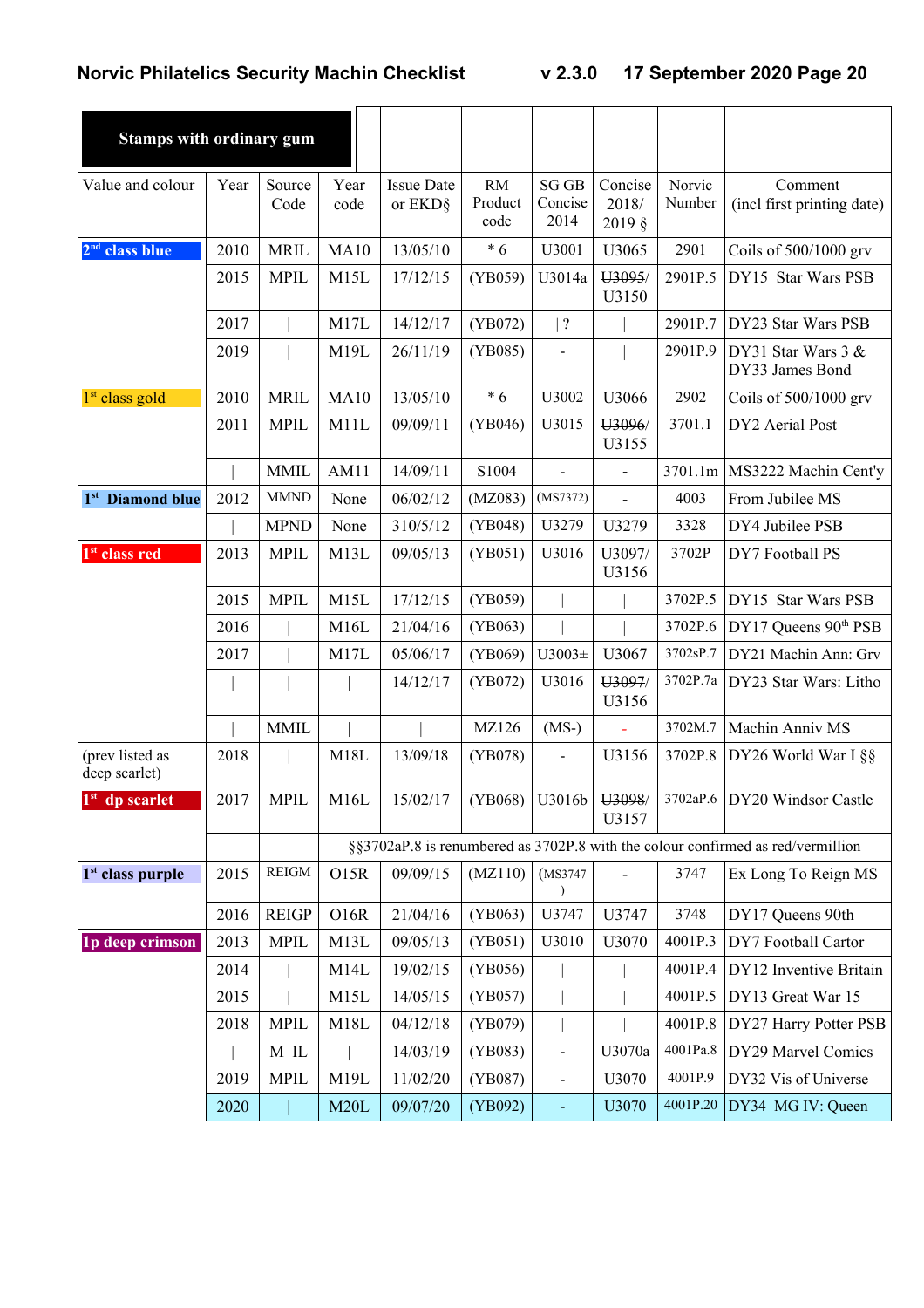| Value and<br>colour | Year | <b>Source</b><br>Code | Year<br>code | <b>Issue Date</b><br>or EKD | RM<br>Product<br>code                    | <b>SG GB</b><br>Concise<br>2014 | Concise<br>2018/<br>2019 <sub>§</sub> | <b>Norvic</b><br><b>Number</b> | <b>Comment</b><br>(incl first printing<br>date) |
|---------------------|------|-----------------------|--------------|-----------------------------|------------------------------------------|---------------------------------|---------------------------------------|--------------------------------|-------------------------------------------------|
| 2p deep green       | 2013 | <b>MPIL</b>           | M13L         | 09/05/13                    | (YB051)                                  | U3011                           | U3071                                 | 4002P.3                        | DY7 Football Cartor                             |
|                     |      |                       |              | 20/02/14                    | (YB053)                                  |                                 |                                       | 4002P.3E                       | DY9 Locos Enschede                              |
|                     | 2014 |                       | M14L         | 19/02/15                    | (YB056)                                  |                                 |                                       | 4002P.4                        | DY12 Inventive Britain                          |
|                     | 2016 |                       | M16L         | 15/02/17                    | (YB068)                                  |                                 |                                       | 4002P.6                        | DY20 Windsor Castle                             |
|                     | 2018 | M IL                  | M18L         | 20/03/18                    | (YB077)                                  |                                 | U3071a                                | 4002P.8                        | DY25 RAF Centenary                              |
|                     | 2019 | <b>MPIL</b>           | M19L         | 11/02/20                    | (YB087)                                  | $\frac{1}{2}$                   | U3071                                 | 4002P.9                        | DY32 Vis of Universe<br>& DY33 James Bond       |
| 2p v deep green     | 2019 | <b>MPIL</b>           | M19L         | 24/05/19                    | (YB084)                                  |                                 | $\overline{?}$                        | 4002Pa.9                       | DY30 Q Victoria PSB                             |
|                     |      |                       |              |                             | § - GB Concise 2019 changed some numbers |                                 |                                       |                                |                                                 |
| 5p dull red-        | 2013 | <b>MPIL</b>           | M12L         | 26/03/13                    | (YB050)                                  | U3012                           | U3072                                 | 4005P.2                        | DY6 Dr Who. Cartor                              |
| brown               |      |                       | M13L         | 09/05/13                    | (YB051)                                  |                                 |                                       | 4005P.3                        | DY7 Football Cartor                             |
|                     |      |                       |              | 19/09/13                    | (YB052)                                  | U3012g                          | U3073*                                | 4005P.3e                       | DY8 M Navy Enschede                             |
|                     |      |                       |              | 20/02/14                    | (YB053)                                  | U3012                           | U3072                                 | 4005P.3f                       | DY9 Locos Enschede                              |
|                     | 2015 |                       | M15L         | 14/05/15                    | (YB057)                                  | U3012c                          | U3072a                                | 4005P.5                        | DY13 Great War 15                               |
|                     |      |                       |              | 18/06/15                    | (YB058)                                  | U3012                           | U3072                                 | 4005P.5a                       | DY14 Waterloo PSB                               |
|                     | 2016 |                       | M16L         | 28/07/16                    | (YB066)                                  |                                 |                                       | 4005P.6                        | DY19 Beatrix Potter                             |
|                     | 2017 |                       | M17L         | 23/01/18                    | (YB074)                                  |                                 |                                       | 4005P.7                        | DY24 Game of Thrones                            |
|                     | 2018 | M IL                  | M18L         | 20/03/18                    | (YB077)                                  |                                 | U3072b                                | 4005P.8                        | DY25 RAF Centenary                              |
|                     |      | <b>MPIL</b>           |              | 13/02/19                    | (YB081)                                  | $\overline{a}$                  | U3072                                 | 4005P.8a                       | DY28 da Vinci PSB                               |
|                     | 2019 |                       | M19L         | 26/11/19                    | (YB085)                                  | $\blacksquare$                  |                                       | 4005P.9                        | DY31 Star Wars 3                                |
|                     |      |                       |              | 11/02/20                    | (YB087)                                  | $\frac{1}{2}$                   | U3071                                 | 4005P.9a                       | DY32 Vis Universe (sh)                          |
|                     | 2020 |                       | M20L         | 08/05/20                    | (YB091)                                  | $\overline{a}$                  | $\overline{a}$                        | 4005P.20                       | DY34? End of WW2                                |
| 10p dull orange     | 2013 | <b>MPIL</b>           | M12L         | 26/03/13                    | (YB050)                                  | U3013                           | U3074                                 | 4010P.2                        | DY6 Dr Who. Cartor                              |
|                     |      |                       | M13L         | 09/05/13                    | (YB051)                                  |                                 |                                       | 4010P.3                        | DY7 Football Cartor                             |
|                     | 2014 |                       | M14L         | 15/04/14                    | (YB054)                                  |                                 |                                       | 4010P.4                        | DY10 Buckingham Pal.                            |
|                     |      |                       |              | 28/07/14                    | (YB055)                                  |                                 |                                       | 4010P.4a                       | DY 11 Great War 14                              |
|                     | 2015 |                       | M15L         | 18/06/15                    | (YB058)                                  |                                 |                                       | 4010P.5                        | DY14 Waterloo PSB                               |
|                     | 2016 |                       | M16L         | 28/07/16                    | (YB066)                                  |                                 |                                       | 4010P.6                        | DY19 Beatrix Potter                             |
|                     | 2017 |                       |              | 15/02/17                    |                                          |                                 |                                       |                                | DY20 Windsor Castle                             |
|                     |      |                       | M18L         | 13/02/19                    | (YB081)                                  | $\qquad \qquad \blacksquare$    | U3074                                 | 4010P.8                        | DY 28 da Vinci PSB                              |
|                     | 2019 | <b>MPIL</b>           | M19L         | 11/02/20                    | (YB087)                                  |                                 |                                       | 4010P.9                        | DY32 Vis of Universe                            |
| 20p bright green    | 2013 | <b>MPIL</b>           | M12L         | 26/03/13                    | (YB050)                                  | U3014                           | U3075                                 | 4020P.2                        | DY6 Dr Who. Cartor                              |
|                     | 2014 |                       | M14L         | 15/04/14                    | (YB054)                                  |                                 |                                       | 4020P.4                        | DY10 Buckingham Pal.                            |
|                     |      |                       |              | 28/07/14                    | (YB055)                                  |                                 |                                       | 4020P.4a                       | DY11 Great War 14                               |
|                     | 2017 |                       | M17L         | 23/01/18                    | (YB074)                                  |                                 |                                       | 4020P.7                        | DY24 Game of Thrones                            |
|                     | 2018 | <b>MPIL</b>           | M18L         | 04/12/18                    | (YB079)                                  |                                 |                                       | 4020P.8                        | DY27 Harry Potter PSB                           |
|                     |      | M IL                  |              | 14/03/19                    | (YB083)                                  | $\overline{\phantom{a}}$        | U3075a                                | 4020Pa.8                       | DY29 Marvel Comics                              |
|                     |      |                       |              |                             |                                          |                                 |                                       |                                |                                                 |
|                     |      |                       |              |                             |                                          |                                 |                                       |                                |                                                 |
|                     |      |                       |              |                             |                                          |                                 |                                       |                                |                                                 |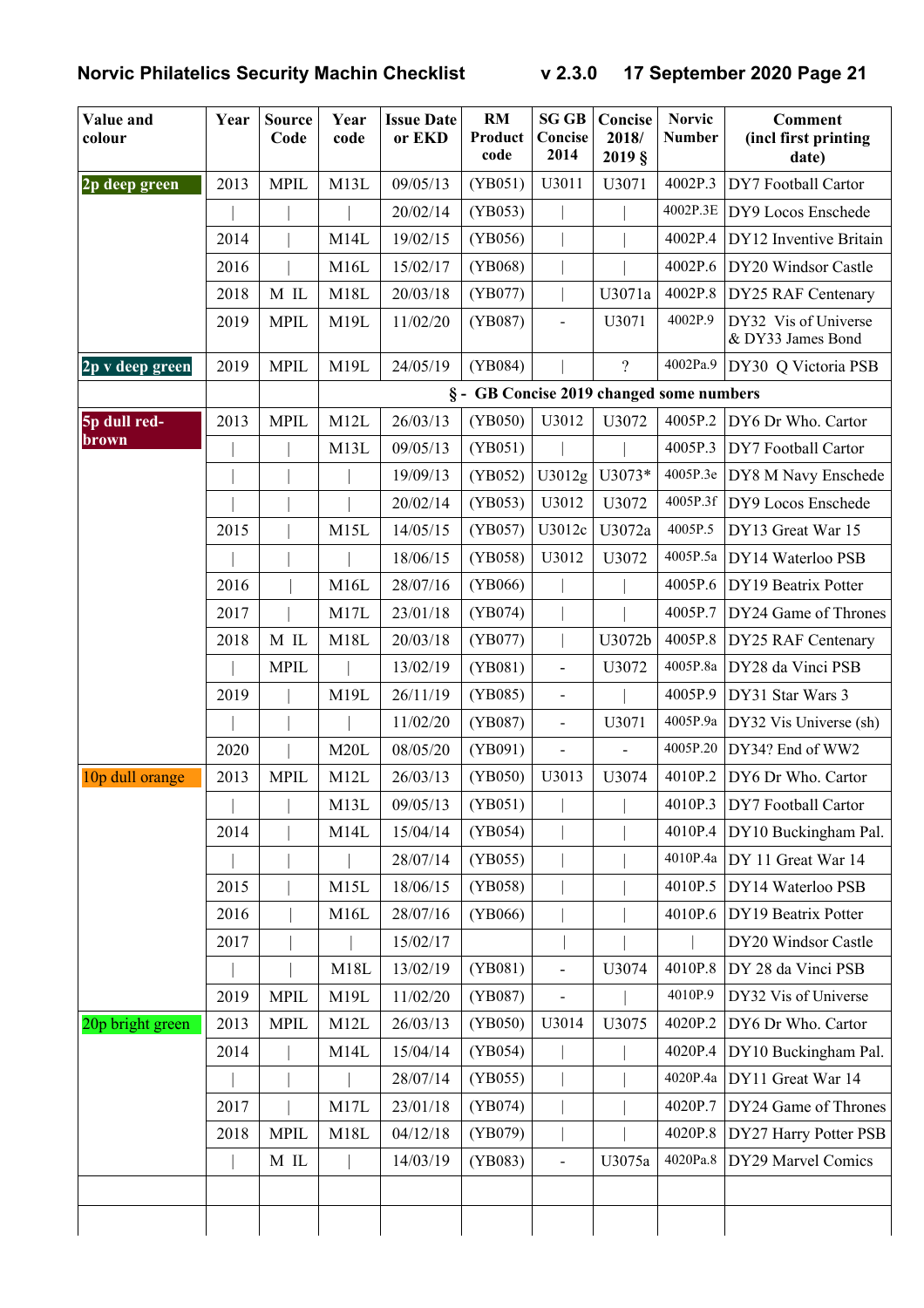| Value and<br>colour | Year | <b>Source</b><br>Code | Year<br>code | <b>Issue Date</b><br>or EKD§ | RM<br>Product<br>code | <b>SG GB</b><br>Concise<br>2014 | <b>SG GB</b><br>Concise<br>2018/9 | <b>Norvic</b><br><b>Number</b> | <b>Comment</b><br>(incl first printing<br>date) |
|---------------------|------|-----------------------|--------------|------------------------------|-----------------------|---------------------------------|-----------------------------------|--------------------------------|-------------------------------------------------|
| 50p slate           | 2013 | <b>MPIL</b>           | M13L         | 19/09/13                     | (YB052)               | U3017                           | U3076*                            | 4050P.3                        | DY8 M Navy Enschede                             |
|                     | 2015 |                       | M15L         | 18/06/15                     | (YB058)               | U3017a                          | U3077                             | 4050P.5                        | DY14 Waterloo PSB                               |
|                     | 2019 |                       | M19L         | 24/05/19                     | (YB084)               |                                 | U3077                             | 4050Pa.9                       | DY30 Q Victoria PSB                             |
|                     | 2020 |                       | M20L         | 08/05/20                     | (YB091)               | $\blacksquare$                  | $\overline{\phantom{a}}$          | 4050P.20                       | DY34 End of WW2                                 |
| 50p grey            | 2018 |                       | M18L         | 04/12/18                     | (YB079)               | $\blacksquare$                  | U3077a                            | 4050P.8                        | DY27 Harry Potter PSB                           |
| 68p turq-green      | 2011 | <b>MPIL</b>           | M11L         | 10/01/12                     | (YB047)               | U3005                           | U3060                             | 4068.1                         | DY3 Dahl, WSP grav.                             |
| 76p bright rose     | 2011 | <b>MPIL</b>           | M11L         | 09/09/11                     | (YB046)               | U3019                           | U3078                             | 4076.1                         | DY2 Aerial Post                                 |
| 81p turq-green      | 2014 | <b>MPIL</b>           | M14L         | 19/02/15                     | (YB056)               | U3019a                          | U3079                             | 4081.4                         | DY12 Inventive Britain                          |
| 87p yell-orange     | 2013 | <b>MPIL</b>           | M12L         | 26/03/13                     | (YB050)               | U3020                           | U3080                             | 4087P.2                        | DY6 Dr Who. Cartor                              |
| 97p bluish-violet   | 2014 | <b>MPIL</b>           | M14L         | 19/02/15                     | (YB056)               | U3020a                          | U3081                             | 4097P.4                        | DY12 Inventive Britain                          |
| £1 bistre-brown     | 2014 | <b>MPIL</b>           | M14L         | 15/04/14                     | (YB054)               | U3021                           | U3082                             | 4100P.4                        | DY10 Buckingham Pal.                            |
|                     |      |                       |              | 28/07/14                     | (YB055)               |                                 |                                   | 4100P.4a                       | DY11 Great War 14                               |
|                     | 2015 |                       | M15L         | 18/06/15                     | (YB058)               |                                 |                                   | 4100P.5                        | DY14 Waterloo PSB                               |
| £1 magenta          | 2017 | <b>MPIL</b>           | M17L         | 05/06/17                     | (YB069)               | U3007                           | U3061                             | 4101P.7                        | DY21 Machin Ann. grv                            |
| £1.05 sage-green    | 2016 | <b>MPIL</b>           | M16L         | 28/07/16                     | (YB066)               | U3021b                          | U3083                             | 4105P                          | DY19 Beatrix Potter                             |
|                     | 2017 |                       |              | 15/02/17                     |                       |                                 |                                   |                                | DY20 Windsor Castle                             |
| £1.17 vermillion    | 2017 | <b>MPIL</b>           | M17L         | 23/01/18                     | (YB074)               | $\qquad \qquad \blacksquare$    | U3084                             | 4117P                          | DY24 Game of Thrones                            |
|                     | 2018 | M IL                  | M18L         | 20/03/18                     | (YB077)               | $\qquad \qquad \blacksquare$    | U3084a                            | 4117P.8                        | DY25 RAF Centenary                              |
|                     | 2019 |                       | M19L         | 26/11/19                     | (YB085)               | $\qquad \qquad \blacksquare$    |                                   | 4117P.9                        | DY31 Star Wars 3                                |
| £1.25 green         | 2018 | <b>MPIL</b>           | M18L         | 04/12/18                     | (YB079)               | $\overline{a}$                  | U3089                             | 4125P.8                        | DY27 Harry Potter PSB                           |
| £1.25 lt green      |      | $\mathbf M$ IL        |              | 14/03/19                     | (YB083)               | $\overline{a}$                  | U3089a                            | 4125Pa.8                       | DY29 Marvel Comics                              |
| £1.33 orge-yell     | 2015 | <b>MPIL</b>           | M15L         | 14/05/15                     | (YB057)               | U3022                           | U3085/<br>U3094                   | 4133P.5                        | DY13 Great War 15                               |
| £1.35 dp mauve      | 2019 | <b>MPIL</b>           | M19L         | 11/02/20                     | (YB087)               | $\overline{a}$                  | U3096                             | 4135P                          | DY32 Vis of Universe                            |
| £1.40 grey-green    | 2017 | <b>MPIL</b>           | M17L         | 14/12/17                     | (YB072)               | U3023                           | U3086/<br>U3099                   | 4140P.7                        | DY23 Star Wars PSB                              |
| £1.45 dove grey     | 2018 | $\mathbf M$ IL        | M18L         | 14/03/19                     | (YB083)               | $\overline{a}$                  | U3104                             | 4145P.8                        | DY29 Marvel Comics                              |
| £1.55 turq-blue     | 2018 | <b>MPIL</b>           | M18L         | 13/02/19                     | (YB081)               | $\overline{a}$                  | U3109                             | 4155P.8                        | DY28 da Vinci PSB                               |
| £1.63 vermillion    | 2020 |                       | M20L         | 08/05/20                     | (YB091)               | $\blacksquare$                  | $\overline{\phantom{a}}$          | 4163P                          | DY34 End of WW2                                 |
| £1 gold emboss ¶    | 2017 | none                  | None         | 05/06/17                     | (YB069)               | U3966                           | U3966                             | 3966                           | DY21 Machin Ann/MS                              |
| £5 Sapphire blue    | 2017 |                       | ACCE17ION    | 06/02/17                     | <b>FS551</b>          | U3920                           | U3920                             | 4500                           | <b>Accession Anniv</b>                          |
|                     |      |                       |              |                              |                       |                                 |                                   |                                |                                                 |

*¶ In the 2018* GB Concise *catalogue, Gibbons list this in the Machin section after U3920 & MS3965 as 3966. However in the regular stamp listings it is listed after MS3964 & MS3965 as U3966, so it is actually listed twice.*

• *the 5p and 50p from the Merchant Navy PSB have the side elliptical perforations near the top of the stamp.*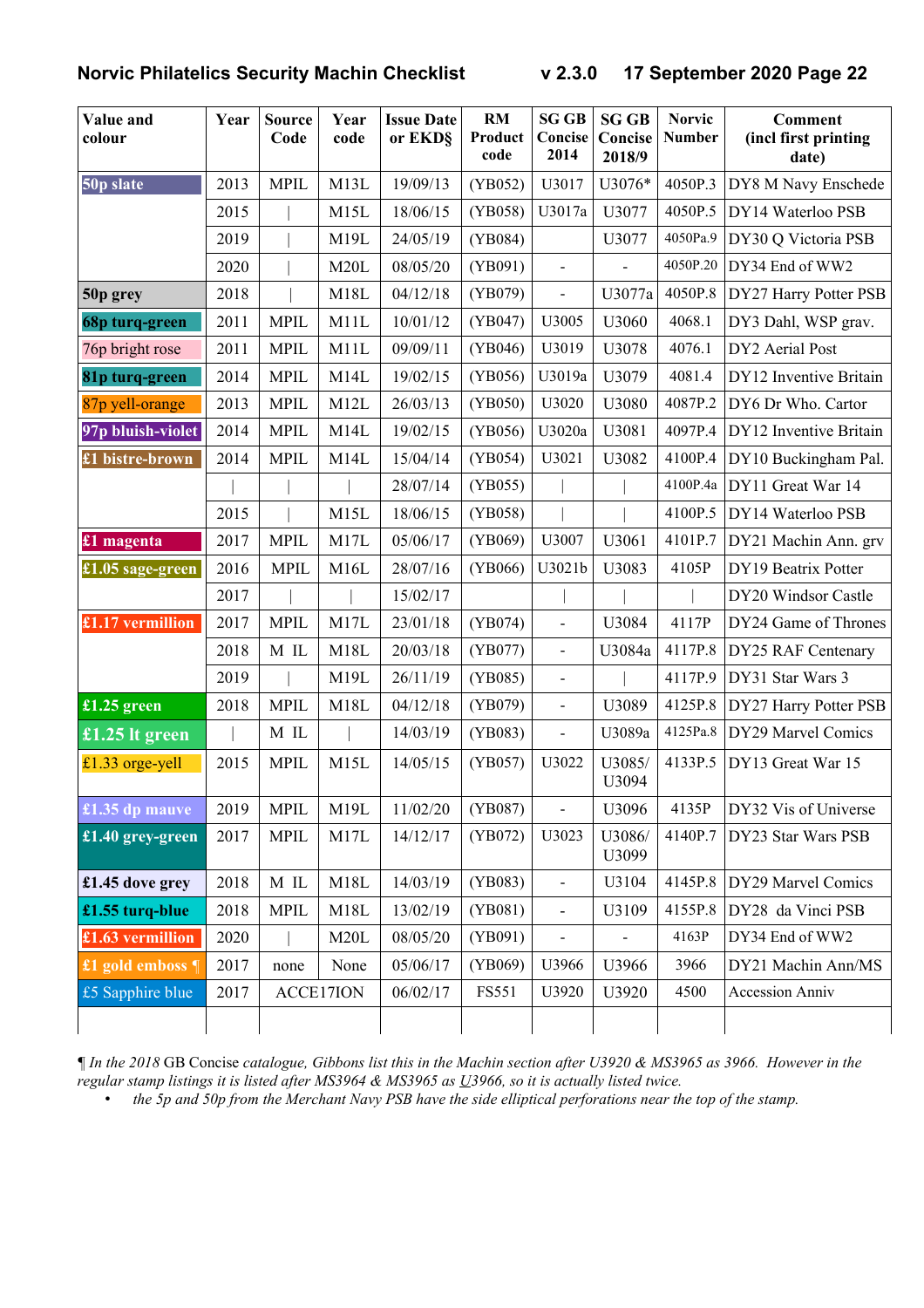| Service                             | Year<br>code | <b>Issue Date</b><br>or EKD§         | RM<br>Product<br>code | <b>SG GB</b><br>Concise<br>2014 | <b>SG GB</b><br>Concise<br>2018        | Norvic<br>Number | Comment<br>(incl first printing date) |
|-------------------------------------|--------------|--------------------------------------|-----------------------|---------------------------------|----------------------------------------|------------------|---------------------------------------|
|                                     |              | <b>Other NVIs - premium services</b> |                       |                                 | <b>Counter Sheets source code MAIL</b> |                  |                                       |
| Recorded 1st                        | <b>MAIL</b>  | 17/11/09                             | <b>DS114</b>          | U2981                           | U3045                                  | 2981             | PD:16/10/09                           |
|                                     | <b>MA10</b>  | Mar $2011 \text{ }$ \$               |                       | U2983                           | U3047                                  | 2981.0           | PD: 11/03/10                          |
| Recorded 1 <sup>st</sup> Large      | <b>MAIL</b>  | 17/11/09                             | DS136                 | U2982                           | U3046                                  | 2982             | PD: 21/10/09                          |
|                                     | <b>MA10</b>  | Mar $2011 \text{ }$ \$               |                       | U2984                           | U3048                                  | 2982.0           | PD: 12/03/10                          |
| RM Signed For 1st                   | MA13         | 27/03/13                             | <b>DS155</b>          | U2983a                          | U3049                                  | 2991             | No PD, then 02/05/13                  |
|                                     | M15L         | Mar 2015§                            |                       |                                 |                                        | 2991.5           | PD 25/02/15                           |
|                                     | M16L         | Oct 2016§                            |                       |                                 |                                        | 2991.6           | PD 10/05/16                           |
|                                     | M17L         | July $17 \xi$                        |                       |                                 |                                        | 2991.7           | PD: 31/05/17 SBP2                     |
|                                     | M19L         | Oct 2019 §                           | DS155WL               |                                 |                                        | 2991.9           | PD: 14/09/2019                        |
| RM Signed For 1 <sup>st</sup> Large | MA13         | 27/03/13                             | DS185                 | U2984a                          | U3050                                  | 2992             | No PD, then 01/05/13                  |
|                                     | M15L         | Mar 2015§                            |                       |                                 |                                        | 2992.5           | PD 24/02/15                           |
|                                     | M16L         | 06/04/16§                            |                       |                                 |                                        | 2992.6           | PD 01/03/16                           |
|                                     | M17L         | April 17§                            |                       |                                 |                                        | 2992.7           | PD: 26/01/17                          |
|                                     | M18L         | 04/12/18                             | DS185WL               |                                 |                                        | 2992.8           | PD 28/08/18                           |
|                                     | M20L         | May 2020 $\AA$                       |                       |                                 |                                        | 2992.20          | PD 03/02/20                           |
| <b>Special Delivery 100g</b>        | <b>MA10</b>  | 26/10/10                             | <b>FS505</b>          | U2985                           | U3051                                  | 2985             | PD 14/08/10                           |
|                                     | M14L         | $01/08/14$ §                         |                       |                                 |                                        | 2985.4           | PD 17/06/14                           |
|                                     | M15L         | $08/05/15$ §                         |                       |                                 |                                        | 2985.5           | PD 07/04/15                           |
|                                     | M16L         | Oct 2016§                            |                       |                                 |                                        | 2985.6           | PD 03/10/16                           |
|                                     | M17L         | April 17§                            |                       |                                 |                                        | 2985.7           | PD: 01/02/17                          |
|                                     |              | Feb 18§                              |                       |                                 |                                        | 2985.7a          | PD: 02/10/17 SBP2                     |
|                                     | M18L         | Sept 18 §                            | FS505WL               |                                 |                                        | 2985.8           | PD: 17/07/18 Blue phosphor            |
|                                     | M19L         | May 19 $\hat{S}$                     |                       |                                 |                                        | 2985.9           | PD: 26/03/19                          |
| <b>Special Delivery 500g</b>        | <b>MA10</b>  | 26/10/10                             | <b>FS550</b>          | U2986                           | U3052                                  | 2986             | PD 16/08/10                           |
|                                     | M14L         | $06/11/14$ §                         |                       |                                 |                                        | 2986.4           | PD 16/09/14                           |
|                                     | M16L         | 06/04/16§                            |                       |                                 |                                        | 2986.6           | PD 03/03/16                           |
|                                     | M18L         | Sept $18 \text{ }$                   | FS550WL               |                                 |                                        | 2986.8           | PD: 17/07/18 Blue phosphor            |
|                                     | M20L         | May 2020 §                           |                       |                                 |                                        | 2986.20          | PD 04/02/20                           |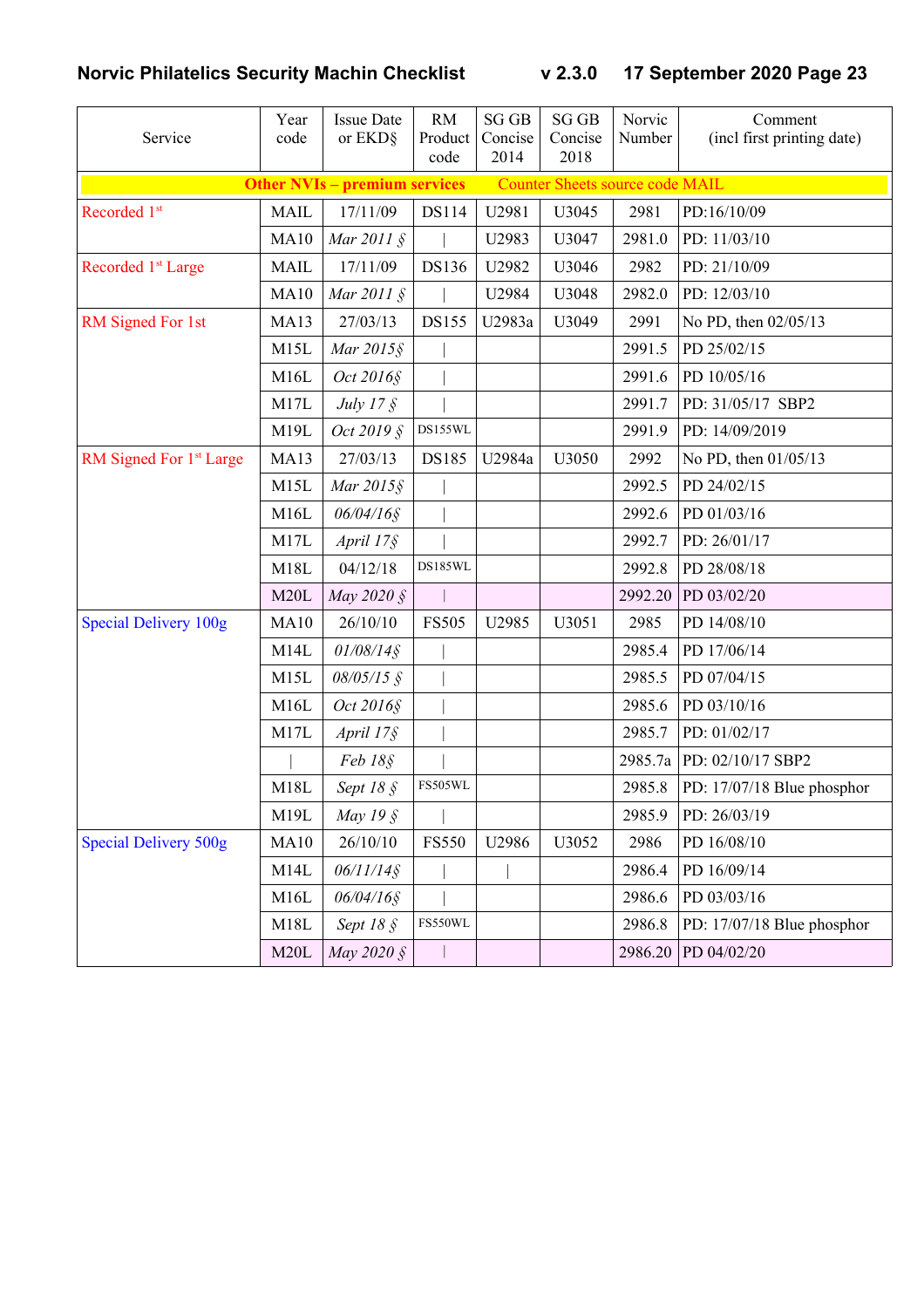|                       | 1 <sup>st</sup> class Diamond Blue |                                          |                              |                           |                  |                          | Self-adhesive unless stated           |
|-----------------------|------------------------------------|------------------------------------------|------------------------------|---------------------------|------------------|--------------------------|---------------------------------------|
| Source                | Source<br>code                     | <b>Issue Date</b><br>or EKD <sub>§</sub> | <b>RM</b><br>Product<br>code | SGGB<br>Concise<br>2014/8 | Norvic<br>Number | SG<br>Booklet/<br>MS No  | Comment<br>(incl first printing date) |
| <b>Counter Sheet</b>  | <b>MOND</b>                        | 06/02/12                                 | DS461                        | U3271                     | 3271             | $\overline{\phantom{a}}$ | PD 21/11/11                           |
| Retail book 12        | <b>MTND</b>                        |                                          | <b>UB340</b>                 | U3272                     | 3272             | MF <sub>6</sub>          |                                       |
| <b>Business Sheet</b> | <b>MBND</b>                        |                                          | DS961                        | U3273                     | 3273             | $\overline{\phantom{a}}$ | De La Rue printing PD $02/12/11$      |
|                       |                                    |                                          |                              |                           | 3273w            | $\overline{\phantom{a}}$ | Walsall printing PD 13/01/12          |
| Mixed book 6          | <b>MCND</b>                        | 31/05/12                                 | <b>UB342</b>                 | U3274                     | 3274             | <b>PM33</b>              | Also in others – see $*8$ below       |
| Retail book 6         | <b>MSND</b>                        | 01/10/12                                 | <b>UB355</b>                 | U3275                     | 3275             | MB11                     |                                       |
| Prestige Book         | <b>MPND</b>                        | 31/05/12                                 | YB048                        | U3279                     | 3328             | DY4                      | Ordinary gum $\{SG \# changed 2017\}$ |
| Single from MS        | <b>MMND</b>                        | 06/02/12                                 | MZ083                        | $\overline{\phantom{a}}$  | 4003             | MS3272                   |                                       |
|                       |                                    | 1 <sup>st</sup> class Large Diamond Blue |                              |                           |                  |                          |                                       |
| <b>Counter Sheet</b>  | <b>BILEE</b>                       | $08/03/12$ § ±                           | DS901                        | U3276                     | 3276             | ۰                        | PD: 19/01/12                          |
| <b>Business Sheet</b> | <b>BILBE</b>                       | $19/03/12$ § ±                           | DS963                        | U3278                     | 3277             | ۰                        | PD: 25/01/12                          |
| Retail book 4         | <b>BILFE</b>                       | $23/03/12$ § ±                           | <b>UB341</b>                 | U3277                     | 3278             | R <sub>B</sub> 3         |                                       |

#### **DIAMOND JUBILEE issue, 2012.** *SG numbers unchanged in 2018 catalogue*

 $\pm$  Postage rates normally increase at the beginning of April, with stamps issued in the last week of March. The date of 27 March 2012 was always intended by Royal Mail to be the date when the Machin and Country definitives for new postage rates were issued. But delays in the regulator approving the increase meant the postponement of the official issue date of the Tariff Change stamps (FDC & Presentation Packs) to 25 April.

Supplies of the previous, gold, stamps were exhausted at PO Supplies Department at Swindon, and many Post Office branches had no supplies of Large stamps (other than the Jubilees) in any format. Consequently some branches put the stamps on sale at least by the dates shown above, and we added images to our blog well before the end of March. PO HQ issued instructions that the stamps were not to be used and that the Large rate should be made up in other ways. But despite Royal Mail's official date, PO HQ then instructed branches to put the stamps on sale on 27 March, and we produced FDCs for that date.

Official FDCs produced by Royal Mail Tallents House were dated 25 April and included the new tariff stamps.

| 1 <sup>st</sup> class Amethyst Purple Year code O15R* |                |                                          |                              |                          |                  |                         | Self-adhesive unless stated           |
|-------------------------------------------------------|----------------|------------------------------------------|------------------------------|--------------------------|------------------|-------------------------|---------------------------------------|
| Source                                                | Source<br>code | <b>Issue Date</b><br>or EKD <sub>§</sub> | <b>RM</b><br>Product<br>code | SG GB<br>Concise<br>2015 | Norvic<br>Number | SG<br>Booklet/<br>MS No | Comment<br>(incl first printing date) |
| Miniature Sheet                                       | <b>REIGM</b>   | 9/9/15                                   | <b>MZ110</b>                 | MS3747                   | 3747             |                         | Ordinary gum                          |
| <b>Counter Sheet</b>                                  | <b>REIGN</b>   | 9/9/15                                   | <b>DS063</b>                 | U3744                    | 3744             | $\blacksquare$          | PD: 03/06/15, 04/06/15, 05/06/15      |
|                                                       |                | Feb 16 <sub>§</sub>                      |                              |                          | 3744.6           | -                       | PD: $21/01/16$ Year code: $016R$      |
| Retail book 6                                         | <b>REIGS</b>   | 9/9/15                                   | <b>UB385</b>                 | U3745                    | 3745             | MB14                    | Packing date 04/07/15                 |
|                                                       |                | $Feb 16\$                                |                              |                          | 3745a            | MB15                    | PD: $06/01/16$ , $12/01/16$ SBP1 *16  |
|                                                       |                | March 16§                                |                              |                          | 3745a.6          |                         | PD: ? Year code: 016R                 |
| Mixed book 6                                          | <b>REIGC</b>   | 18/9/15                                  | <b>UB386</b>                 | U3746                    | 3746             | <b>PM49</b>             | Packing date 13/07/15                 |
|                                                       |                | 21/4/16                                  | <b>UB390</b>                 |                          | 3746.6           | <b>PM50</b>             | PD: $23/02/16$ Year code: $O16R$      |
| Prestige Book                                         | <b>REIGP</b>   | 21/4/16                                  | YB063                        | U3747                    | 3748             | DY17                    |                                       |

#### **LONG TO REIGN OVER US issue 2015 (note 14)**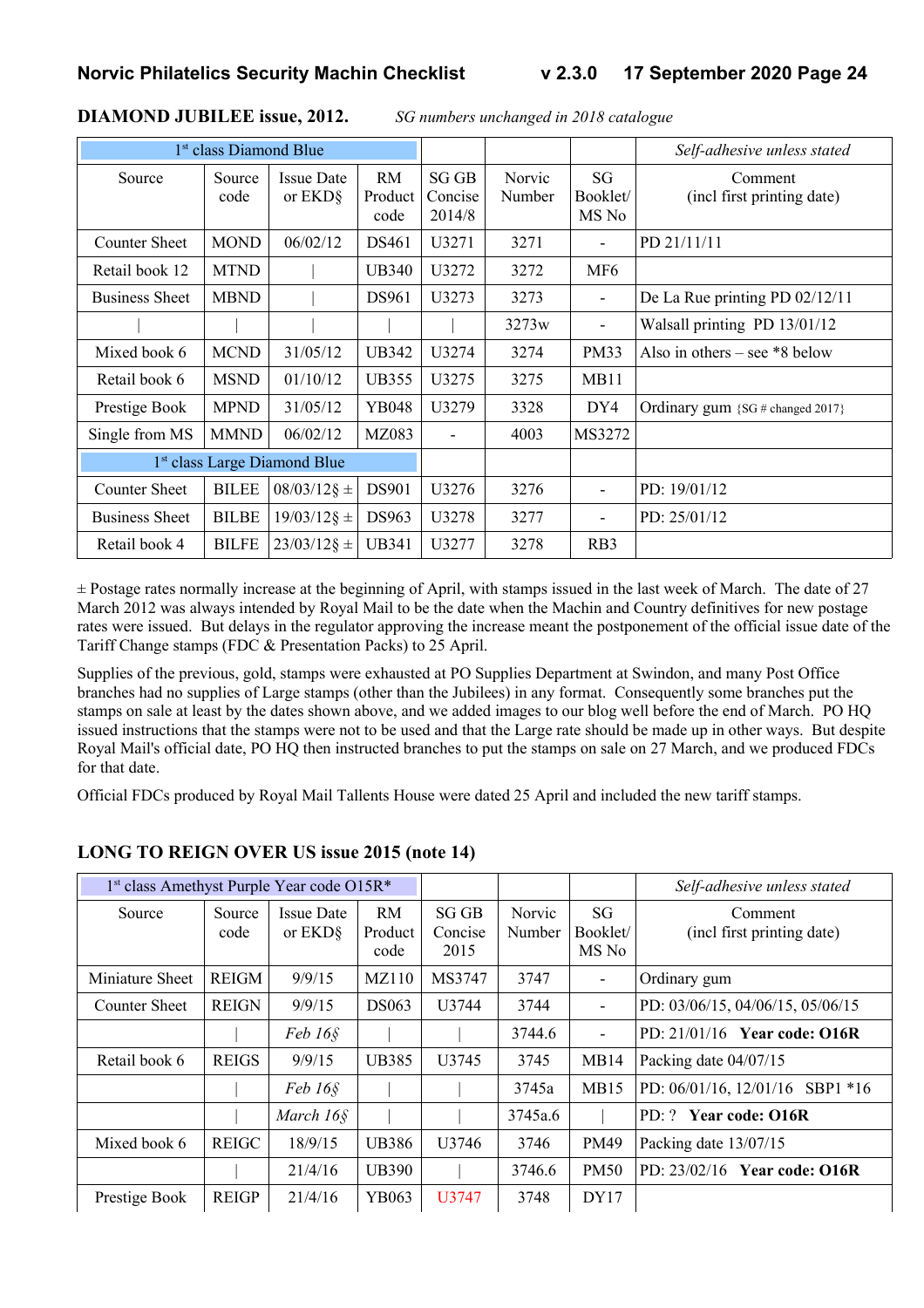#### **Notes**

1. LFOS = London Festival of Stamps. Booklet has an advert inside front cover and dark blue and white edge strip similar to mixed (PM series) books.

2. Gibbons booklet number MB8d was not allocated. MB9-10 contain Olympic Definitives.

3. The low values  $(1p - 20p)$  were initially issued with security cuts but no iridescent layer.

4. New Tariff 2013. Because De La Rue had moved their plant from Dunstable to Gateshead they were unable to print all the stamps needed for issue on 27 March 2013 so they contracted out to Walsall the printing of the valued stamps – 78p, 88p & £1.88. The Royal Mail Signed For stamps due for issue the same day were printed by De La Rue.

Because of the delays Royal Mail were unable to distribute stamps as quickly as they wished, and the first priority was to supply Post Office branches. As usual, Tallents House FDCs were produced from special multi-value coils (by DLR). Stamps at Post Offices on the day of issue were printed by Walsall. DLR printings were not available in post offices until presentation packs were available on 5 April.

Tallents House advised customers that the stamps and first day covers would not be delivered until 12 April. Single stamps sent to bureau Standing Order customers were generally DLR printings, whilst those who ordered blocks were generally Walsall. Customers who ordered both blocks and singles received both printings! Printings by De La Rue were available a few weeks after the issue date. Because De La Rue had not been able to set up the ink-jet unit on the presses the first printings had no printing date or sheet numbers. Royal Mail's stocklist shows stamps from both printers with the same date of use. (This applied to other values printed during the same period, such as the £1.28 and £2 MA13.)

A formal distribution of the DLR printing was made to standing order customers in August 2013 as a *visible difference*, although the only visible difference recognised by Royal Mail was the cylinder number.

In conclusion the Walsall printings were available on 27 March 2013 and DLR printings were not available until 5 April. Dual-dated first day covers with 8 stamps cancelled on the relevant dates are probably scarce!

5. The £1.10 yellow-olive and £1.65 grey-olive were reprinted on 25/01/12 with year code M12L (along with the 68p and 76p values). However the two higher values were never put on sale. Images and the story on the blog – tinyurl.com/n76vajz

 $6.$ 1<sup>st</sup> and 2<sup>nd</sup> class coils with iridescent security layer and ordinary gum (without security slits) [*Norvic 2901/2*, *SG 3001/2*] were available from Royal Mail Tallents House with the following product codes:

| $500 \times 2^{nd}$ class – DC117  | strip of $5 - DC917$ |
|------------------------------------|----------------------|
| $1000 \times 2^{nd}$ class - DC119 | strip of $5 - DC919$ |
| 500 x $1^{st}$ class – DC116       | strip of $5 - DC916$ |
| $1000 \times 1^{st}$ class – DC118 | strip of $5 - DC918$ |

7. Royal Mail Product Codes for the 22/03/11 Large booklets with no printers name were originally advised to dealers as UB326 (1st) and UB327 (2nd). On the public Stocklists they were listed as UB325 & UB326 respectively. UB327 was used for the Thomas the Tank Engine mixed booklet.

7a. Booklet of 6 x 1<sup>st</sup>. In the SG Concise Catalogue booklet number MB8d is noted as 'outside the scope of this catalogue'. I am investigating what this booklet is! Booklets MB9 & MB10 contain Olympic definitives. MB13 contains 1d black stamps, and MB16 contains 1d red stamps.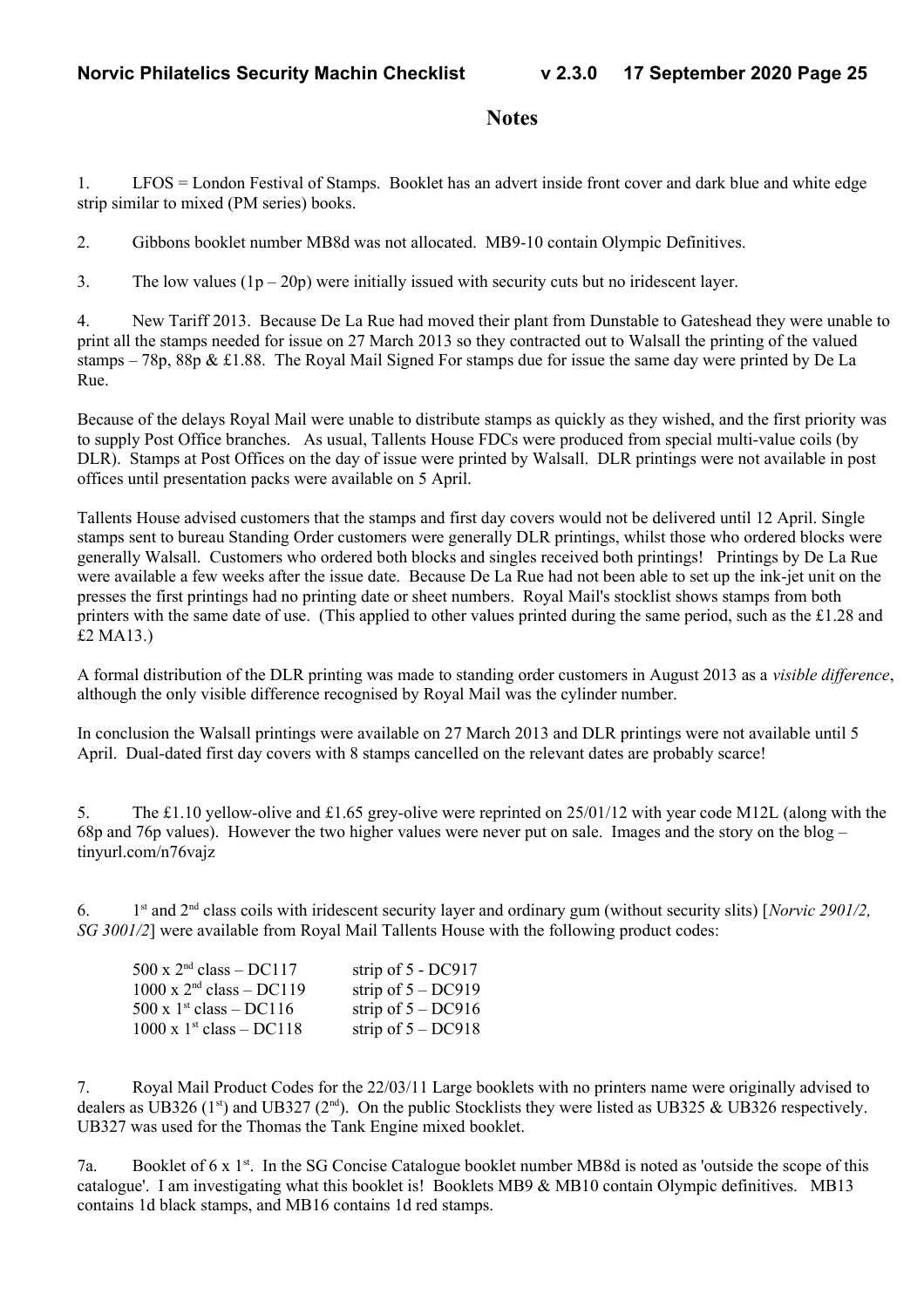8. In most years MCIL stamps appeared in a number of booklets. They are listed with the other booklets on page 25.

9. Booklet  $12 \times 1^{st}$ , with printer's name removed.

Royal Mail's January 2010 Stocklist has these entries for booklets, in this order:

| Copy Change – Printer's name removed $12 \times 1^{st}$ VC $15.12.09$ |          | <b>UB309</b> | £4.68 |
|-----------------------------------------------------------------------|----------|--------------|-------|
| Olympic & Paralympic Games No 1 6 x 1 <sup>st</sup>                   | 07.01.10 | <b>UB306</b> | £2.34 |
| Copy Change – website address 6 x $1st$ VC                            | 26.01.10 | <b>UB307</b> | £2.34 |
| Copy Change – Printer's name removed $12 \times 1^{st}$ VC 26.01.10   |          | <b>UB310</b> | £4.68 |
| Olympic & Paralympic Games No 2 6 x 1 <sup>st</sup>                   | 25.02.10 | <b>UB308</b> | £2.34 |
| London 2010 Festival of Stamps 6 x $1st$ + advert                     | 30.03.10 | <b>UB311</b> | £2.34 |

It is clear from this that booklets were numbered in the order that they were planned, and that the date of issue of the  $12 \times 1$ <sup>st</sup> with no printer's name came after others had been issued. But why two entries – UB309 and UB310?

In the April 2010 Stocklist, the second (UB310) was no longer listed, but that was after the booklets had already been sold. In fact UB309 was issued on 15.12.2009 and contained stamps with no year code (SG MF5a). UB310 was issued on 26.01.10 and contains stamps with year code MA10: this is SG MG5b. It seems that there was an error in allocating Royal Mail product codes: as the contents are not regarded by them as different (year codes being ignored) UB310 was redundant and they subsequently used UB309 to sell either booklet.

But that was after the differences had been identified by buyers and 26 January first day covers produced for the MA10 version. This is possibly the only booklet sold by Tallents House which has a specific date of issue but which is not distinguished by Royal Mail from the previous booklet.

10. Booklet Product Codes UB344-350, 354 and 377 were not used by Royal Mail.

11. The planned date of issue for the entire range of stamps with Security features was 17 February 2009 but not all the stamps could be printed in time. The coils were dropped from the plan, and the booklets and business sheets were given a first day of philatelic availability of 31 March. However the first *Designs Classics* booklet was issued on 10 March with code MCIL, and the 1<sup>st</sup> x 6 booklet was available at some retail outlets on 9 March. Both 1<sup>st</sup> and 2<sup>nd</sup> class (small) business sheets were distributed by Royal Mail Direct by 13 March, but philatelic distribution (even to dealers) was later.

12. 1  $s$ <sup>t</sup> class M12L booklet of 12. The last M11L gold booklet of 12 was issued 25 October 2011 with the cover showing the FSC logo. With the *Diamond Jubilee* booklet to be issued on 6 February 2012 one might think that there would be no need for a further printing of the gold. It's possible that the M12L version was the conclusion of the 2011 contract, but printed in 2012 and attracting the M12L year code. Whatever the cause, the M12L booklets appeared in retail outlets 2 months after the *Jubilee* booklets were issued, and were not available from Royal Mail Tallents House.

13. 2011 Coils. Royal Mail inadvertently released the information that the  $2^{nd}$  & 1<sup>st</sup> class SA coils of 10,000 had been printed, but none has ever been found.

14. **Long to Reign Over Us**. Miniature sheets and counter sheets were distributed to Post Office branches in mid-August 2015. While there may have been a sale-date on/with the miniature sheet packaging there was apparently no indication with the counter sheets of the first day of sale. Inevitably at least one branch (on the grounds that their stocks of red stamps were exhausted) placed the counter sheet stamps on sale on or before  $18<sup>th</sup>$  August. At the time of writing we have no reports of early release of the miniature sheets, nor of delivery of the booklets.

On these stamps the Source Code coincides with the security slit to the right. It is difficult to distinguish between the sources by the code alone. However, the counter sheet stamps have the conventional white backing paper, whilst the booklet stamps have thin card backing which is purple on the reverse ('S' book) or red on the reverse (mixed content 'C' books).

The 'C' stamps from mixed booklets always have a rouletted left or right edge. The 'S' stamps from booklets of 6 may have a rouletted left edge, but any stamps with no rouletted edge must be from 'S' booklets.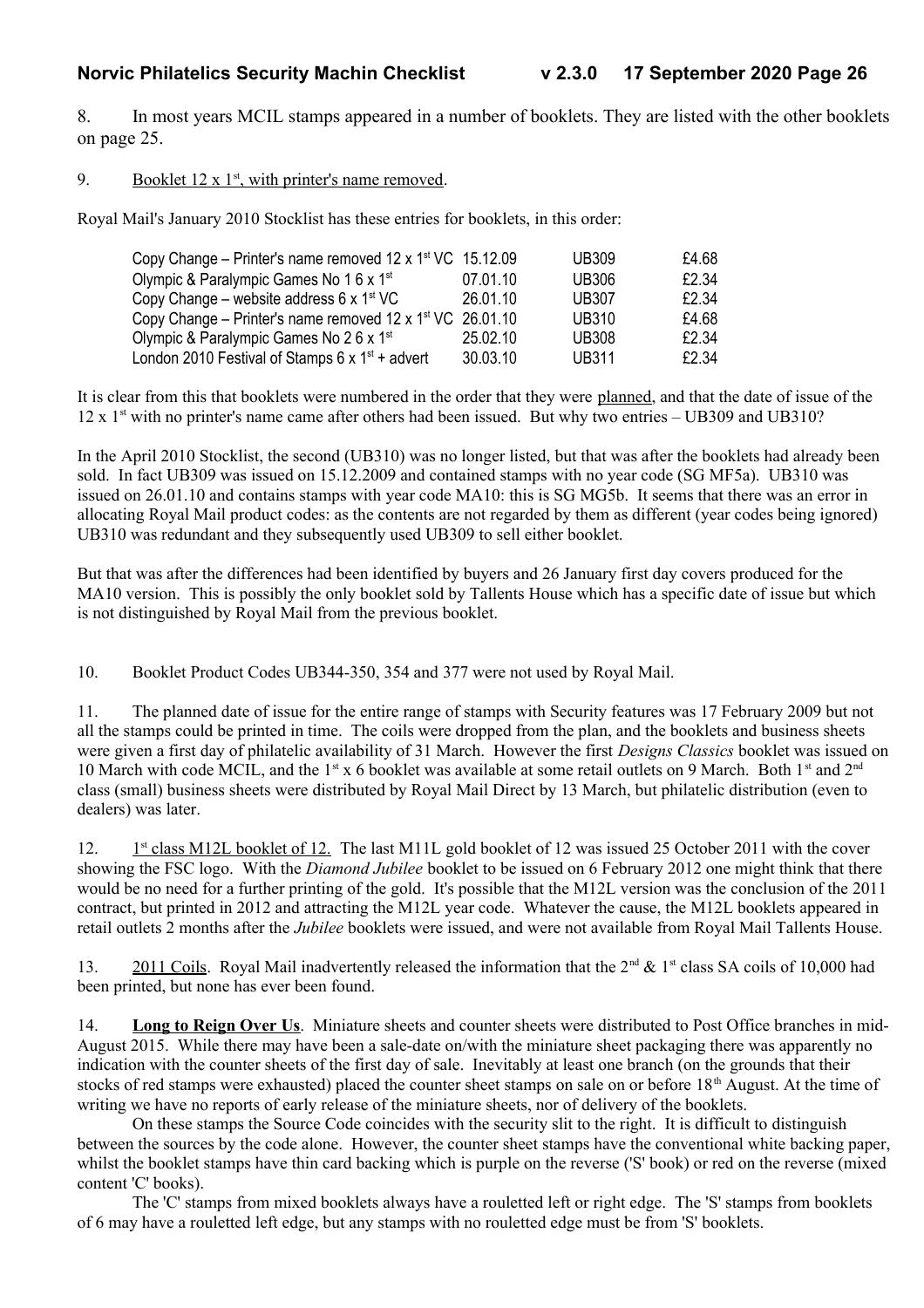The miniature sheet Machin definitive is printed in gravure but the larger stamps are printed in intaglio ('recess' like banknotes). Although credited to International Security Printers this work was actual done by Fabrica Nacional de Moneda y Timbre in Madrid, Spain, using a Goebel press for the intaglio and Giave for the gravure. The perforating and finishing (cutting to size) was done by Cartor in France. This of course means another new printer for Machin definitives. The engraver was Chris Matthews, who has worked for Bradbury-Wilkinson, Harrisons, and De La Rue. He engraved the 1988 Castle high values and the Stamp World 90 Penny Black miniature sheet.

15. Some business sheet stamps exist with and without gaps in the U-shaped security cuts. I've only listed the versions that we had in stock as reliable information was not always available, and the size of some gaps varied so much as to be almost invisible unless the stamp was held up to a strong light. I'll be happy to add details if provided with clear images. Printing dates from headers would also be useful.

16. **Security Backing Paper (SBP1)**. In June 2014 Britain's *Stamp Magazine* reported that *"Self-adhesive stamps are to be printed with a security inscription on the entire backing paper from next year to deter forgers. This will include special stamps as well as definitives in counter sheets, booklets, business sheets and coils."*

In fact the new paper was not used until the autumn of 2015, the stamps first appearing in early 2016. First was the 2<sup>nd</sup> class business sheet, followed by several booklets, all printed by Walsall. At the time of writing no counter sheets by De La Rue have been reported with what we are referring to as Security Backing Paper (or SBP). Entries in the checklist are marked 'SBP1' to distinguish them from those without where both types exist. All 2016 booklets and business sheets have security backing paper.

Stamp printing expert Glenn Morgan, countering suggestions that this was just a move to get more money from collectors wrote:

*"This feature is not there for Joe Public to spot, but it is an essential part of security when bringing a case to court by the Royal Mail investigators .... [Eventually] all Machin stamps [will] have the new SBP [and] it will give the juror the ability to know "beyond all reasonable doubt" that any dubious stamps that form part of the case have to be forgeries, as they will not bear correctly printed features. A conviction will follow."*

16a. **SBP2**. In May 2016 Royal Mail said that there was a delay in producing counter sheet stamps with Security Backing Paper because of the need for printing between the paper and the glossy substrate. At the same time, and apparently unconnected, Royal Mail also announced that, so that the paper may be used in any direction (especially useful if there are part-reels to be used) the security printing will be changed so that alternate pairs of lines of text will be inverted. The first appearance of stamps on the new backing paper was the 2<sup>nd</sup> class business sheet printed on 14/12/2016 (with M16L year code). Around the same time *Stamp Magazine* reported that the 1st class counter sheet (apparently in deep scarlet) not only had security printing but it was the new type. This was a printing reported to be 09/12/2016, again with year code M16L. In the listings we are referring to this new type as **SBP2**, but we do not intend to list every instance of inverted or upright SBP2.

The 1<sup>st</sup> class deep scarlet counter sheet M16L on SBP2 was reported in *Stamp Magazine* in March 2017, with a printing date of 09/12/16. It was expected that this would be sent to the PO Supplies Depot in Swindon for distribution. However, it seems that this first trial by De la Rue on the new paper has not yet been distributed to the retail PO network. It may be a short run stacked below later printings and it may well make an appearance. Because it is known to exist we have allocated a catalogue number although it has not been available yet.

Update: In October 2017, copies were found in a limited number of post offices printed on 12/12/16, the Monday after the reported printing.

Update: January 2018 supplies of the same date appeared in more post office branches, suggesting that they had been stored at Swindon below the M17L stamps; the 09/12/16 printing has not been found.

Update October 2018: remaining supplies of SBP1 booklet backing paper have been used for some printings of the 6 x 1<sup>st</sup> M18L Padlock booklet, part of the printing of the Harry Potter mixed booklet PM64, and the 12x2nd which appeared in early 2019 also coded M18L. We have listed these.

17. Stanley Gibbons *Concise* catalogue has sub-numbers for booklets with the Printer's imprint removed, and for the addition of the FSC logo, but not for the change of telephone numbers from 0845 to 0345. This change is noted in footnotes only. New whole numbers were allocated when security printing was added to the backing paper inside the booklets.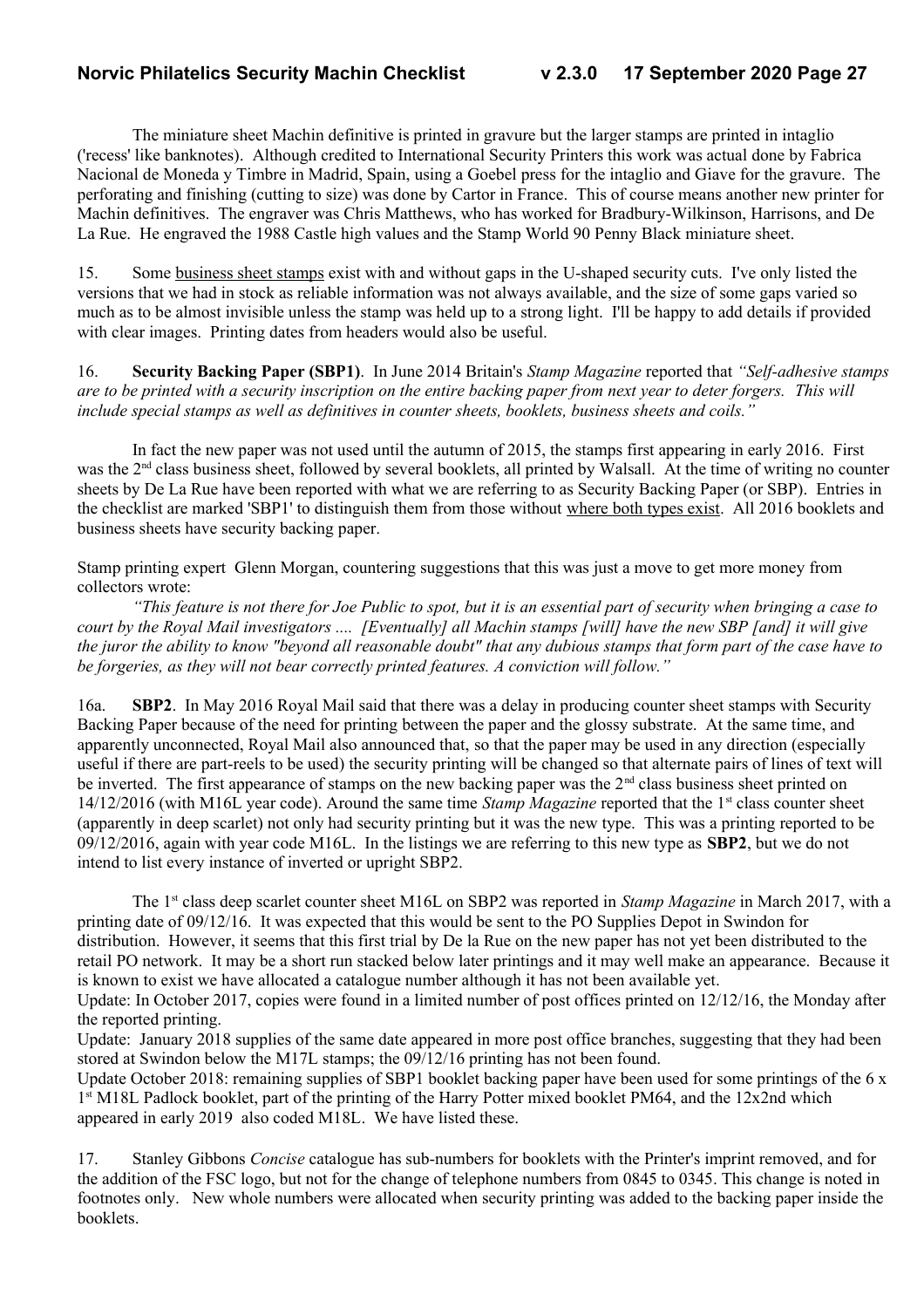18. In 2018 the contract for printing counter sheet stamps was switched from De La Rue to ISP Walsall, which mean that they were printing all definitives. Some printings had phosphor which glowed blue, some were blue with a hint of yellow, and others were yellow. Values which started with yellow on the first printing, and for which the second printing were blue, were found to have yellow fluorescence to the transparent iridescent security ink, which produced two distinct stamps, at least when viewed with the short-wave ultra-violet light.

Singularly, at the time of writing, while both printings of the £1.45 value had blue phosphor, the second printing showed yellow fluorescence to the dove-grey ink, and the stamps exhibited quite different characteristics to the other values. A subsequent printing of the £1.45 has both grey ink and iridescent ink fluorescing yellow.

Close examination of booklets revealed that mixed booklets from the start of the year (PM59 RAF) to PM61 (Dad's Army) had blue phosphor, but PM62 (Hampton Court) onwards showed yellow fluorescence to the transparent iridescent printing. Other booklets have also been reported with more than one type of phosphor but we have not seen these.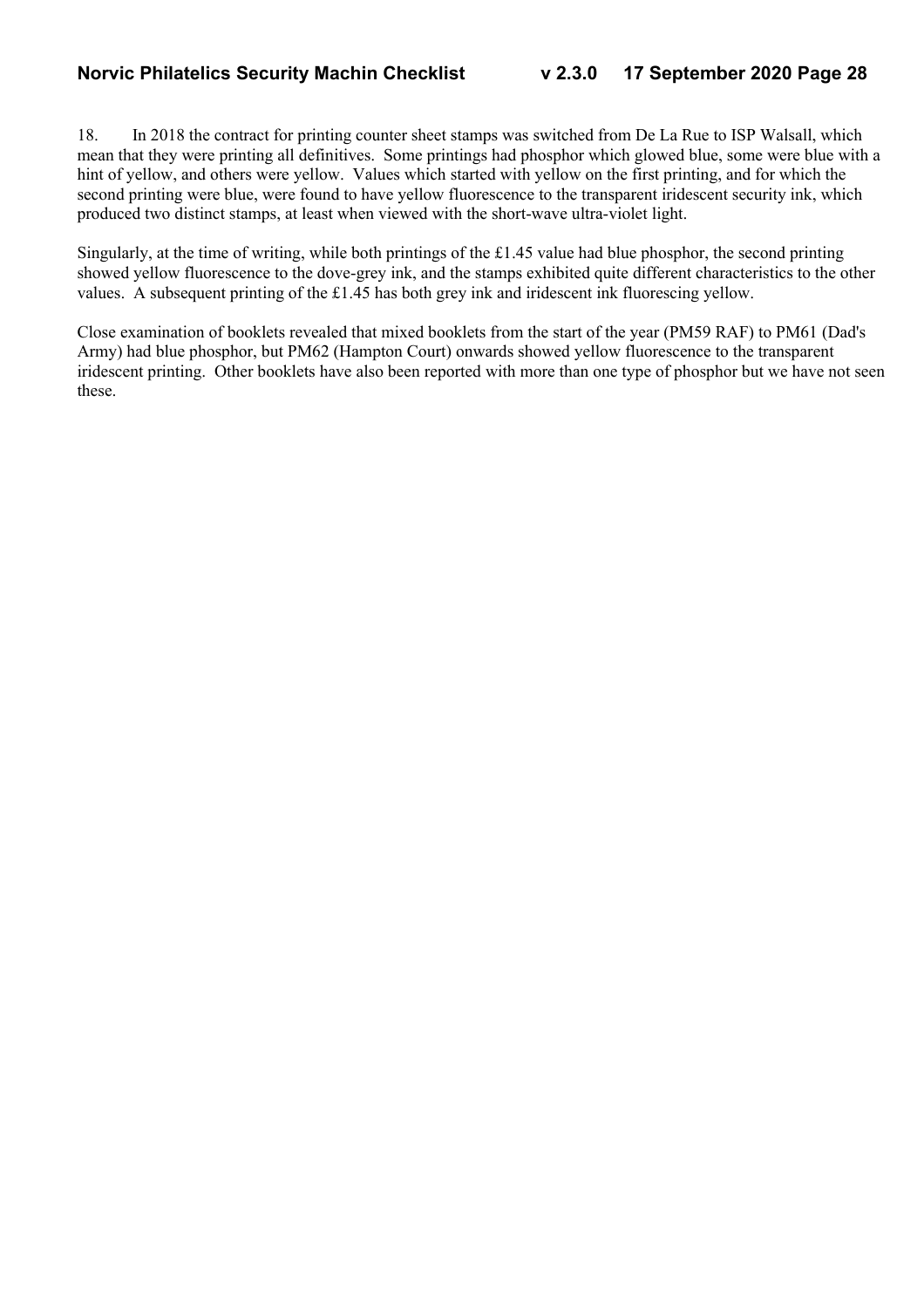#### **RETAIL BOOKLETS LISTS**

| SG<br><b>Booklet</b><br>Number | Norvic<br>Booklet<br>N <sub>0</sub> | Year<br>code | <b>Issue Date</b><br>or EKD§           | <b>RM</b><br>Product<br>code | <b>SG</b> Stamp<br>N <sub>o</sub><br>(2014) | SG<br>Stamp<br>No 2018 | Norvic<br>Stamp<br>Number | Comment             |              |
|--------------------------------|-------------------------------------|--------------|----------------------------------------|------------------------------|---------------------------------------------|------------------------|---------------------------|---------------------|--------------|
|                                |                                     |              | Book of 12 x2 <sup>nd</sup> class blue |                              |                                             |                        |                           |                     |              |
| ME5                            | ME5                                 | <b>MAIL</b>  | 31/03/09                               | <b>UB295</b>                 | U2947                                       | U2981                  | 2931                      | With printer's name |              |
| ME5a                           | <b>ME5.0</b>                        | <b>MA10</b>  | 24/02/10§                              |                              | U2963                                       | U3013                  | 2931.0                    |                     |              |
| ME5b                           | ME5.0 <sub>b</sub>                  |              | 19/08/10                               | <b>UB316</b>                 |                                             |                        |                           | Without name        |              |
|                                | ME5.1b                              | M11L         | Mar $2011\$                            |                              |                                             |                        | 2931.1                    |                     |              |
| ME5c                           | ME5.1c                              |              | 25/10/11                               | <b>UB333</b>                 |                                             |                        |                           | With FSC logo       |              |
|                                | ME5.2c                              | M12L         | $15/01/12$ §                           |                              |                                             |                        | 2931.2                    |                     | PK: 03/01/12 |
|                                | ME5.3c                              | M13L         | $02/03/13$ §                           |                              |                                             |                        | 2931.3                    |                     | PK: 31/01/13 |
|                                | ME5.4c                              | M14L         | May 14 $\AA$                           |                              |                                             |                        | 2931.4                    | 0845 phone number   | PK: ?/01/14  |
| $\varnothing$                  | ME5.4d                              |              | 31/07/14                               | <b>UB375</b>                 |                                             |                        |                           | 0345 phone number   | PK: 14/05/14 |
|                                | <b>ME5.5</b>                        | M15L         | $13/4/15$ §                            |                              |                                             |                        | 2931.5                    |                     | PK: ?        |
| ME <sub>6</sub>                | ME <sub>6</sub>                     |              | Feb 16 <sub>§</sub>                    |                              |                                             |                        | 2931.5a                   | SBP1<br>$*16$       | PK: 23/11/15 |
|                                | <b>ME6.6</b>                        | M16L         | April 16§                              | <b>UB375</b>                 |                                             |                        | 2931.6                    | SBP1 *16            | PK: ?        |
| ME7                            | ME7                                 |              | 20/10/16                               | <b>UB400</b>                 |                                             |                        |                           | New font            | PK: 07/10/16 |
| ME7a                           | ME7a                                |              | $Feb 17\S$                             |                              |                                             |                        | 2931.6a                   | SBP2 $*$            | PK: 13/12/16 |
|                                | ME7a.7                              | M17L         | June $17\$                             |                              |                                             |                        | 2931.7                    | SBP <sub>2</sub>    | PK: 03/04/17 |
|                                | ME7a.8                              | M18L         | May 18§                                |                              |                                             |                        | 2931.8                    | SBP <sub>2</sub>    | PK: ?        |
| $\overline{?}$                 | ME7a.8a                             |              | Jan $195$                              |                              | $\overline{\phantom{a}}$                    |                        | 2931.8a                   | SBP1                | PK: 05/12/18 |
| $\gamma$                       | ME7a.9                              | M19L         | July 19 §                              |                              | $\overline{\phantom{a}}$                    |                        | 2931.9                    | SBP <sub>2</sub>    | PK:          |
| $\overline{?}$                 | ME7a.20                             | M20L         | July 20§                               |                              |                                             |                        | 231.20                    | SBP <sub>2</sub>    | PK:          |

|                   |                    | Book of $6 \times 1^{\text{st}}$ class gold |                                                |              |                   |                   |         |                              |             |
|-------------------|--------------------|---------------------------------------------|------------------------------------------------|--------------|-------------------|-------------------|---------|------------------------------|-------------|
| MB <sub>8</sub>   | M <sub>B</sub> 8   | <b>MAIL</b>                                 | $09/03/09$ §                                   | <b>UB293</b> | U <sub>2951</sub> | U <sub>2985</sub> | 2932S   | Postcodes4free               |             |
| MB <sub>8</sub> a | <b>MB8.0</b>       | MA10                                        | 26/01/10                                       | <b>UB307</b> | U <sub>2967</sub> | U3019             | 2932S.0 | postcodes4free               | Narrow edge |
|                   |                    |                                             | $19/08/10$ §                                   |              |                   |                   |         | $ \frac{1}{2}$ $\frac{1}{2}$ | Wide edge   |
| MB <sub>8</sub> b | MB8.0 <sub>b</sub> |                                             | 30/03/10                                       | UB310        |                   |                   |         | <b>LFOS Advert</b>           |             |
| MB <sub>8</sub> c | MB8.0c             |                                             | 19/08/10                                       | UB317        |                   |                   |         | No printer name              |             |
|                   | <b>MB8.1</b>       | M <sub>1</sub> 1L                           | $19/03/11$ §                                   |              |                   |                   | 2932S.1 |                              | See note 7a |
| $MB8d*$           | MB8.1e             |                                             | 25/10/11                                       | UB331        |                   |                   |         | 2012 Calendar i.f.c          | FSC logo    |
|                   |                    |                                             | Book of 6 x 1 <sup>st</sup> class Diamond Blue |              |                   |                   |         |                              | See note 7a |
| MB11              | <b>MB11</b>        |                                             | 01/10/12                                       | UB355        | U3275             | U <sub>3275</sub> | 3275    | Diamond Jub advt             |             |

*\* Number changed in 2019 Concise catalogue*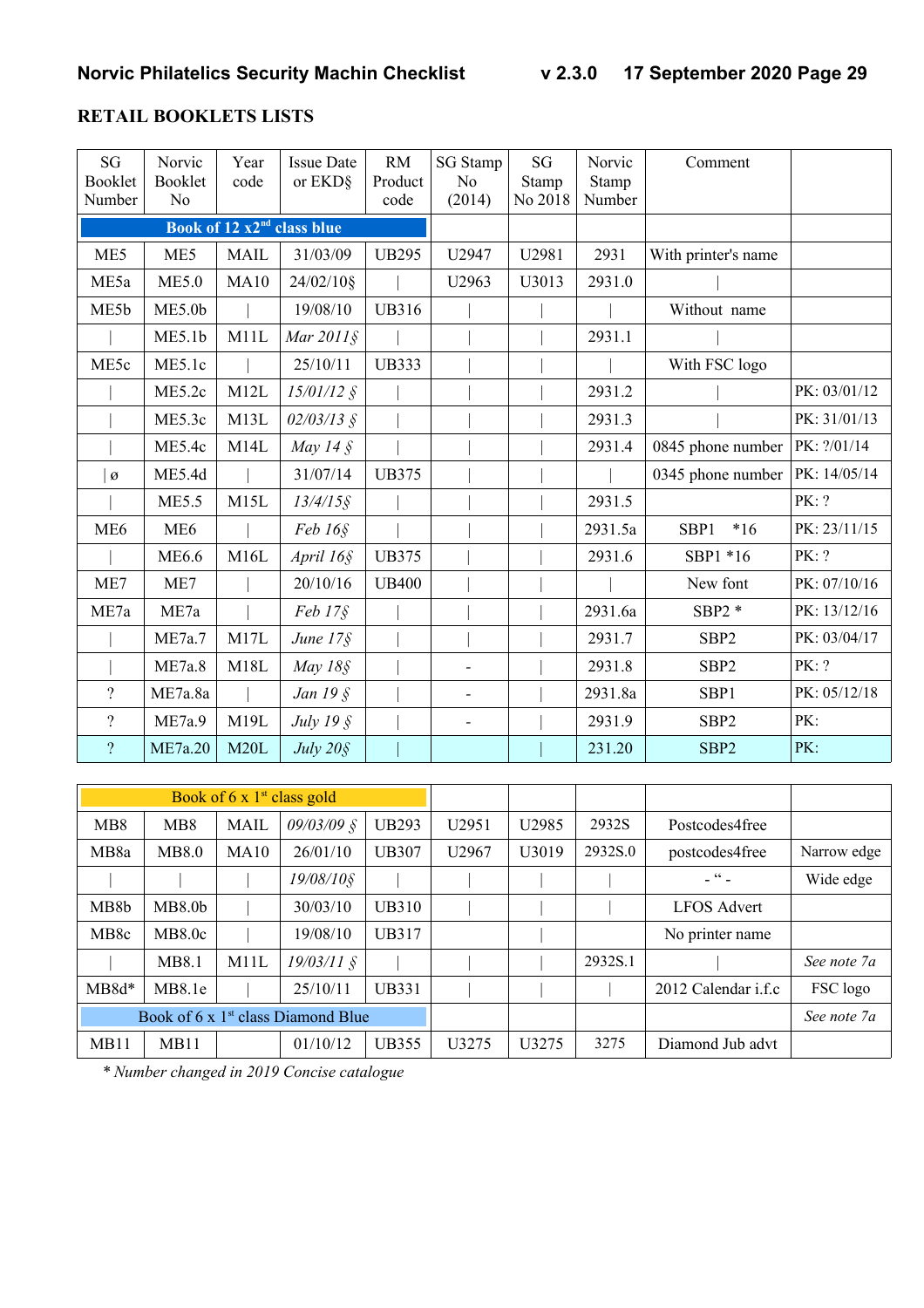| SG<br><b>Booklet</b><br>Number | Norvic<br><b>Booklet</b><br>N <sub>o</sub> | Year<br>code                          | Issue<br>Date or<br><b>EKD</b> §               | <b>RM</b><br>Product<br>code | <b>SG</b> Stamp<br>N <sub>0</sub><br>(2014) | SG<br>Stamp<br>No 2018 | Norvic<br>Stamp<br>Number | Comment              |                 |
|--------------------------------|--------------------------------------------|---------------------------------------|------------------------------------------------|------------------------------|---------------------------------------------|------------------------|---------------------------|----------------------|-----------------|
|                                |                                            | Book of 6 x 1 <sup>st</sup> class red |                                                |                              |                                             |                        |                           |                      |                 |
| <b>MB12</b>                    | <b>MB12</b>                                | M12L                                  | 03/01/13                                       | <b>UB356</b>                 | U2968d                                      | U3024                  | 2936S                     |                      |                 |
| <b>MB12</b>                    | MB12.3                                     | M13L                                  | $12/02/13$ §                                   |                              |                                             |                        | 2936S.3                   |                      |                 |
| <b>MB12</b>                    | MB12.4                                     | M14L                                  | 20/06/14                                       |                              |                                             |                        | 2936S.4                   | 0845 phone number    |                 |
| Ø                              | MB12.4a                                    |                                       | 31/07/14                                       | <b>UB371</b>                 |                                             |                        |                           | 0345 phone number    |                 |
| <b>MB12</b>                    | MB12.5                                     | M15L                                  | June $15\$                                     |                              |                                             |                        | 2936S.5                   |                      | See note 7a     |
| MB17                           | MB17                                       | M16L                                  | 28/07/16                                       | <b>UB393</b>                 |                                             |                        | 2936S.6                   | New padlock branding | Or UB394 $\neq$ |
|                                |                                            |                                       | ø shown as footnote only in SG Concise         |                              |                                             |                        |                           |                      |                 |
|                                |                                            |                                       |                                                |                              |                                             |                        |                           |                      |                 |
|                                |                                            |                                       | Book of 6 x 1 <sup>st</sup> class deep scarlet |                              |                                             |                        |                           |                      |                 |
| <b>MB18</b>                    | <b>MB18</b>                                | M16L                                  | 20/10/16                                       | <b>UB396</b>                 | U2968h                                      | U3028                  | 2936aS.6                  | Deep Scarlet SBP1    | PK: 11/10/16    |
| MB18a                          | MB18a                                      |                                       | March 17§                                      |                              |                                             |                        | 2936aS.6a                 |                      | PK: 04/01/17+   |
|                                | MB18b                                      | M17L                                  | June $17\$                                     |                              |                                             |                        | 2936aS.7a                 | SBP <sub>2</sub>     | PK: n/k         |
| MB19                           | <b>MB19</b>                                | M17L                                  | 05/06/17                                       | <b>UB405</b>                 |                                             |                        | 2936aS.7                  | SBP1 Machin 50       | PK: 20/04/17    |
| MB18a                          | MB18b.8                                    | M18L                                  | May $18\$                                      | <b>UB396</b>                 |                                             |                        | 2936aS.8                  | SBP <sub>2</sub>     | PK:             |
| MB18a?                         | MB18c.8                                    |                                       | Oct 18§                                        |                              |                                             |                        | 2936aS.8a                 | SBP1                 | PK: 23/05/18    |
| MB18a                          | MB18a.9                                    | M19L                                  | August 19§                                     |                              |                                             |                        | 2936aS.9                  | SBP <sub>2</sub>     | PK: ?           |
| MB18a                          | MB18a.20                                   | M20L                                  |                                                |                              |                                             |                        | 2936aS.20                 | SBP <sub>2</sub>     | PK: ?           |

|                  |                  |      | Book of 6 x $1st$ class Amethyst Purple |              |                   |                   |         |               |              |
|------------------|------------------|------|-----------------------------------------|--------------|-------------------|-------------------|---------|---------------|--------------|
| MB14             | MB14             | O15R | 09/09/15                                | <b>UB385</b> | U <sub>3745</sub> | U <sub>3745</sub> | 3745    |               | PK: 03/07/15 |
| MB <sub>15</sub> | MB <sub>15</sub> | O15R | $Feb\,16\xi$                            |              |                   |                   | 3745a   | $*16$<br>SBP1 | PK: 06/01/16 |
|                  | MB15.6           | O16R | March 16§                               |              |                   |                   | 3745a.6 | SPB1          | PK: ?        |

|                 |        |      | Book of $12 \times 1^{st}$ class gold |              |       |       |        |                    |                          |
|-----------------|--------|------|---------------------------------------|--------------|-------|-------|--------|--------------------|--------------------------|
| MF <sub>5</sub> | MF5    | MAIL | 31/03/09                              | <b>UB294</b> | U2952 | U2986 | 2932   | With printer name. | Narrow edge<br>strip     |
| MF5a            | MF5a   |      | 15/12/09                              | <b>UB309</b> |       |       |        | No name            | Wide edge<br>strip<br>*9 |
| MF5b            | MF5b.0 | MA10 | 24/02/10                              |              | U2968 | U3020 | 2932.0 |                    |                          |
|                 | MF5b.1 | M11L | $06/04/11$ §                          |              |       |       | 2932.1 |                    |                          |
| MF5c            | MF5c.1 |      | 25/10/11                              | <b>UB332</b> |       |       |        |                    | $+$ FSC logo             |
|                 | MF5c.2 | M12L | $14/04/12$ §                          | N/A          |       |       | 2932.2 | PK: 22/11/11       | $*12$                    |

| $\sim$ 1 $\gamma$ $\sim$<br><b>B</b> lue<br>Book of<br>i ət<br>Jiamond .<br>class |     |  |          |              |                          |                                                               |     |  |
|-----------------------------------------------------------------------------------|-----|--|----------|--------------|--------------------------|---------------------------------------------------------------|-----|--|
| MF <sub>6</sub>                                                                   | MF6 |  | 06/02/12 | <b>UB340</b> | T T Q Q H Q<br>U J 4 1 4 | $T^{\prime}$ $\sim$ $\sim$ $\sim$<br>◡ <i>◡∠</i><br><b>__</b> | 227 |  |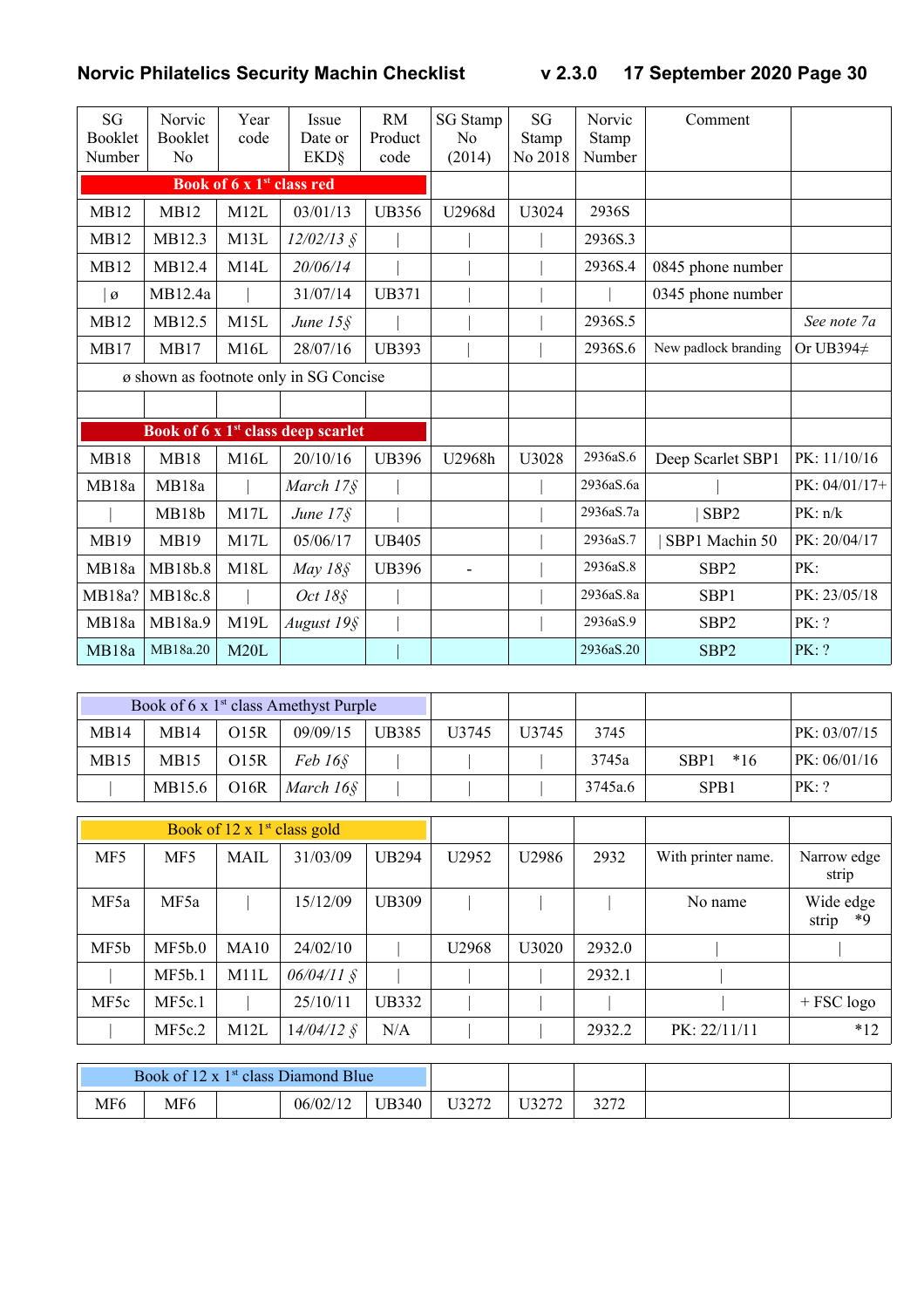| SG<br>Booklet<br>Number | Norvic<br><b>Booklet</b><br>No | Year<br>code                           | <b>Issue Date</b><br>or EKD <sub>§</sub> | <b>RM</b><br>Product<br>code | SG Stamp<br>No.<br>(2014) | SG<br>Stamp<br>No 2018 | <b>Norvic</b><br><b>Stamp</b><br>Number | Comment                            |              |
|-------------------------|--------------------------------|----------------------------------------|------------------------------------------|------------------------------|---------------------------|------------------------|-----------------------------------------|------------------------------------|--------------|
|                         |                                | Book of 12 x 1 <sup>st</sup> class red |                                          |                              |                           |                        |                                         |                                    |              |
| MF7                     | MF7                            | M12L                                   | 03/01/13                                 | <b>UB358</b>                 | U2968e                    | U3025                  | 2936                                    |                                    |              |
|                         | MF7.3                          | M13L                                   | $22/04/13$ §                             |                              |                           |                        | 2936.3                                  |                                    |              |
|                         | MF7.4                          | M14L                                   | 01/03/14                                 |                              |                           |                        | 2936.4                                  | 0845 phone number   PK: $04/02/14$ |              |
| Ø                       | MF7.4a                         |                                        | 31/07/14                                 | UB372                        |                           |                        |                                         | 0345 phone number                  |              |
|                         | MF7.5                          | M15L                                   | $30/06/15$ §                             |                              |                           |                        | 2936.5                                  |                                    | PK: 30/03/15 |
| MF8                     | MF8                            |                                        | $Feb 16\S$                               |                              |                           |                        | 2936.5s                                 | SBP <sub>1</sub><br>$*16$          |              |
|                         | MF8.6                          | M16L                                   | Mar $16\$                                |                              |                           |                        | 2936.6                                  |                                    | PK: ?        |

|      |         |      | Book of 12 x $1st$ class deep scarlet |       |        |       |          |                  |              |
|------|---------|------|---------------------------------------|-------|--------|-------|----------|------------------|--------------|
| MF9  | MF9     | M16L | 20/10/16                              | UB399 | U2968i | U3029 | 2936a.6  | New font SBP1    | PK: 28/09/16 |
| MF9a | MF9a    |      | $Feb$ 17 $§$                          |       |        |       | 2936a.6a | $SBP2*$          | PK: 12/12/16 |
|      | MF9a.7  | M17L | April $17\$                           |       |        |       | 2936a.7  | SBP <sub>2</sub> | PK: ?        |
|      | MF9a.8  | M18L | June $18\$                            |       |        |       | 2936a.8  | SBP <sub>2</sub> | PK: ?        |
|      | MF9a.9  | M19L | July 19 $\S$                          |       |        |       | 2936a.9  | SBP <sub>2</sub> | PK:          |
|      | MF9a.20 | M20L |                                       |       |        |       | 2936a.20 |                  | PK:          |

|                   |                     |             | Book of 4 x 2 <sup>nd</sup> Large blue |              |       |       |        |                    |                                   |
|-------------------|---------------------|-------------|----------------------------------------|--------------|-------|-------|--------|--------------------|-----------------------------------|
| RA2               | RA2                 | <b>MAIL</b> | 31/03/09                               | <b>UB297</b> | U2954 | U2988 | 2933   | <b>FOYAL</b>       |                                   |
| RA <sub>2</sub> a | RA2a.0              | MA10        | 08/05/10                               |              | U2970 | U3032 | 2933.0 | <b>MFIL</b>        | First at London<br>Fest of Stamps |
| RA <sub>2</sub> b | RA2b.1              | MA11        | 22/3/11                                | <b>UB326</b> |       |       | 2933.1 | No printer name *7 |                                   |
| RA <sub>2c</sub>  | RA <sub>2c.1</sub>  |             | 25/10/11                               | <b>UB335</b> |       |       |        | With FSC logo      |                                   |
|                   | RA <sub>2</sub> c.2 | <b>MA12</b> | $25/07/12$ §                           |              |       |       | 2933.2 |                    |                                   |
|                   | RA <sub>2c.3</sub>  | <b>MA13</b> | $22/08/13$ §                           |              |       |       | 2933.3 |                    | PK: 29/04/13                      |
|                   | RA2c.4              | MA14        | $\hat{\mathcal{S}}$                    |              |       |       | 2933.4 | 0845 phone number  |                                   |
| $\varnothing$     | RA2d.4              |             | 31/07/14                               | <b>UB373</b> |       |       |        | 0345 phone number  |                                   |
|                   | RA2d.5              | <b>MA15</b> | $09/09/15$ §                           | <b>UB373</b> |       |       | 2933.5 |                    | PK: 25/02/15                      |
| RA3               | RA2d.6              | M16L        | July 16 $\AA$                          |              |       |       | 2933.6 | SBP1               | PK:                               |
| RA4               | RA3                 |             | 20/10/16                               | <b>UB398</b> |       |       |        | New font           | PK: 26/09/16                      |
| RA4a              | RA4.7               | M17L        | Aug $17 \text{ }$                      |              |       |       | 2933.7 | SBP <sub>2</sub>   | PK: 12/04/17                      |
|                   | <b>RA4.8</b>        | M18L        | May 18 $\AA$                           |              |       |       | 2933.8 |                    | PK: 03/04/18                      |
|                   | RA4.9               | M19L        | June $19\$                             |              |       |       | 2933.9 |                    | PK:                               |
|                   |                     |             | ø shown as footnote only in SG Concise |              |       |       |        |                    |                                   |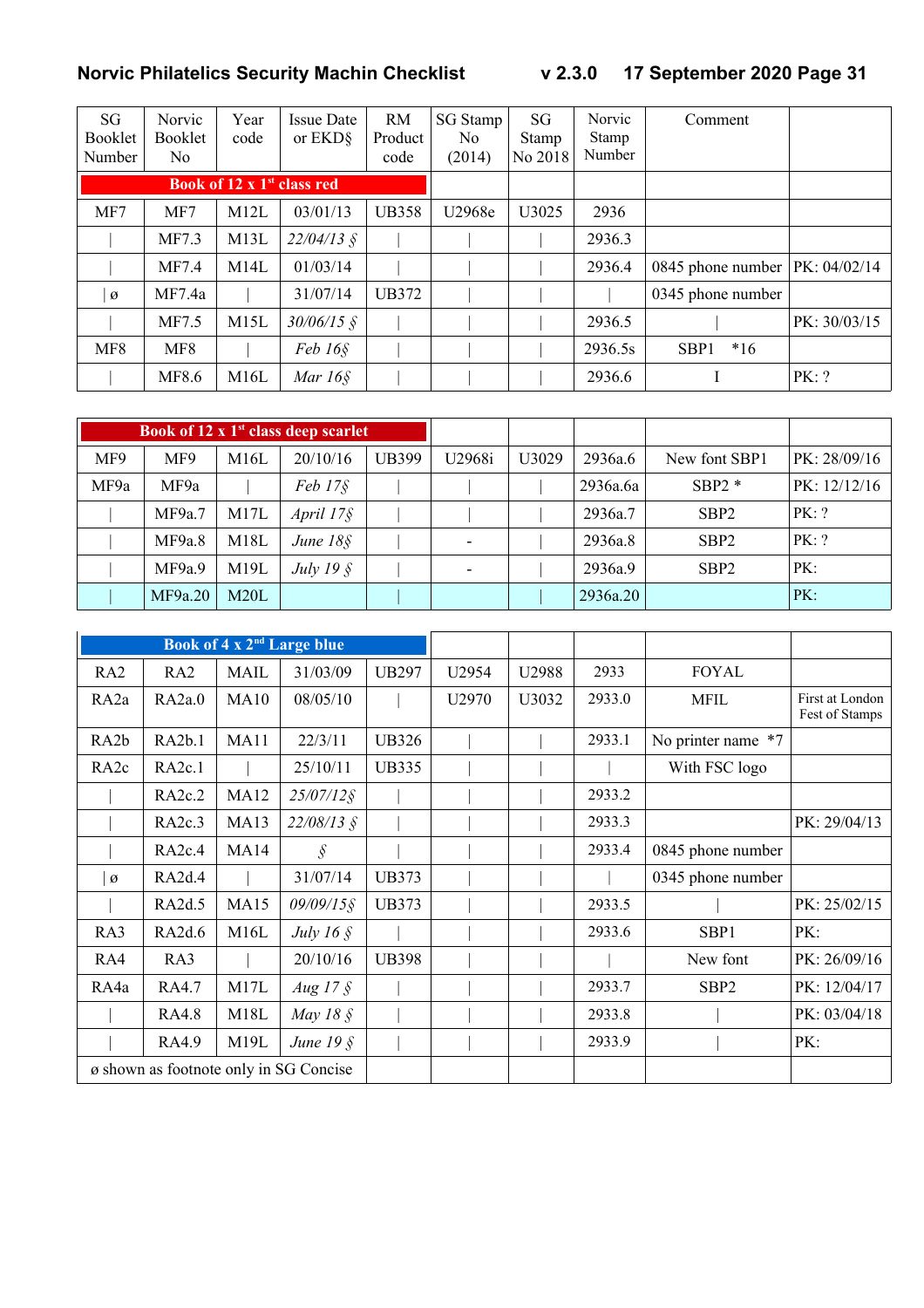| SG<br><b>Booklet</b><br>Number                | <b>Norvic</b><br><b>Booklet</b><br>No. | Year<br>code | <b>Issue Date</b><br>or EKD <sub>§</sub> | <b>RM</b><br>Product<br>code | SG Stamp<br>N <sub>0</sub><br>(2014) | SG<br>Stamp<br>No 2018 | Norvic<br><b>Stamp</b><br>Number | Comment                                  |                                      |
|-----------------------------------------------|----------------------------------------|--------------|------------------------------------------|------------------------------|--------------------------------------|------------------------|----------------------------------|------------------------------------------|--------------------------------------|
| Book of $4 \times 1$ <sup>st</sup> Large gold |                                        |              |                                          |                              |                                      |                        |                                  |                                          |                                      |
| R <sub>B2</sub>                               | RB2                                    | <b>MAIL</b>  | 31/03/09                                 | <b>UB296</b>                 | U2956                                | U2990                  | 2935                             | <b>FOYAL</b>                             |                                      |
| RB <sub>2a</sub>                              | RB <sub>2a.0</sub>                     | MA10         | 08/05/10                                 |                              | U2972                                | U3035                  | 2935.0                           | <b>MFIL</b>                              | First at<br>London Fest<br>of Stamps |
| RB <sub>2</sub> b                             | RB2b.1                                 | MA11         | 22/03/11                                 | <b>UB325</b>                 |                                      |                        | 2935.1                           | No printer name,<br>$*7$<br>narrow strip |                                      |
|                                               | RB <sub>2</sub> b.1a                   |              | §                                        |                              |                                      |                        |                                  | Wide strip                               |                                      |
| RB <sub>2c</sub>                              | RB <sub>2c.1</sub>                     |              | 25/10/11                                 | <b>UB334</b>                 |                                      |                        |                                  | With FSC logo                            | PK: 27/07/11                         |
|                                               |                                        |              |                                          |                              |                                      |                        |                                  |                                          |                                      |

| Book of 4 x 1 <sup>st</sup> Large Diamond Blue |     |  |                   |              |       |       |  |  |
|------------------------------------------------|-----|--|-------------------|--------------|-------|-------|--|--|
| RB3                                            | RB3 |  | $23/3/12$ § $\pm$ | <b>UB341</b> | U3277 | U3277 |  |  |

|                                   |                  |      | Book of 4 x 1 <sup>st</sup> Large red |              |       |       |         |                   |                |
|-----------------------------------|------------------|------|---------------------------------------|--------------|-------|-------|---------|-------------------|----------------|
| RB4                               | R <sub>B</sub> 4 | MA12 | 03/01/13                              | <b>UB357</b> | U2974 | U3037 | 2937    |                   | PK: $14/11/12$ |
|                                   | RB4.3            | MA13 | $01/08/13$ §                          |              |       |       | 2937.3  |                   |                |
|                                   | <b>RB4.4</b>     | MA14 | $\mathcal{S}$                         |              |       |       | 2937.4  | 0845 phone number |                |
| Ø                                 | RB4.4a           |      | 31/07/14                              | UB372        |       |       |         | 0345 phone number |                |
|                                   | <b>RB4.5</b>     | MA15 | Mar 15 $\AA$                          |              |       |       | 2937.5  |                   |                |
| R <sub>B5</sub>                   | R <sub>B5</sub>  |      | Feb 16 <sub>§</sub>                   |              |       |       | 2937.5a | $SBP1 * 16$       | PK: 21/12/15   |
| M16L<br>May $16\$<br><b>RB5.6</b> |                  |      |                                       |              |       |       | 2937.6  |                   | PK: 14/03/16   |
| ø shown as footnote only          |                  |      |                                       |              |       |       |         |                   |                |

|                  |                 |      | <b>Book of <math>\overline{4}</math> x 1st Large deep scarlet</b> |              |                   |       |          |                                      |              |
|------------------|-----------------|------|-------------------------------------------------------------------|--------------|-------------------|-------|----------|--------------------------------------|--------------|
| R <sub>B6</sub>  | RB <sub>6</sub> | M16L | 20/10/16                                                          | <b>UB397</b> | U <sub>2976</sub> | U3039 | 2937a.6  | New font Dp scarlet   PK: $22/09/16$ |              |
| RB <sub>6a</sub> | RB6.7           | M17L | June $17 \text{ }$                                                |              |                   |       | 2937a.7  | $SBP2$ ?                             | PK: 05/04/17 |
|                  | <b>RB6.8</b>    | M18L | May 18 $\AA$                                                      |              |                   |       | 2937a.8  | SBP <sub>2</sub>                     | PK: 28/03/18 |
|                  | RB6.9           | M19L | July 19 $\hat{\S}$                                                |              |                   |       | 2937a.9  | SBP <sub>2</sub>                     | PK:          |
|                  | RB6.20          | M20L | Aug 20 $\AA$                                                      |              |                   |       | 2937a.20 | SBP <sub>2</sub>                     | PK:          |
|                  |                 |      |                                                                   |              |                   |       |          |                                      |              |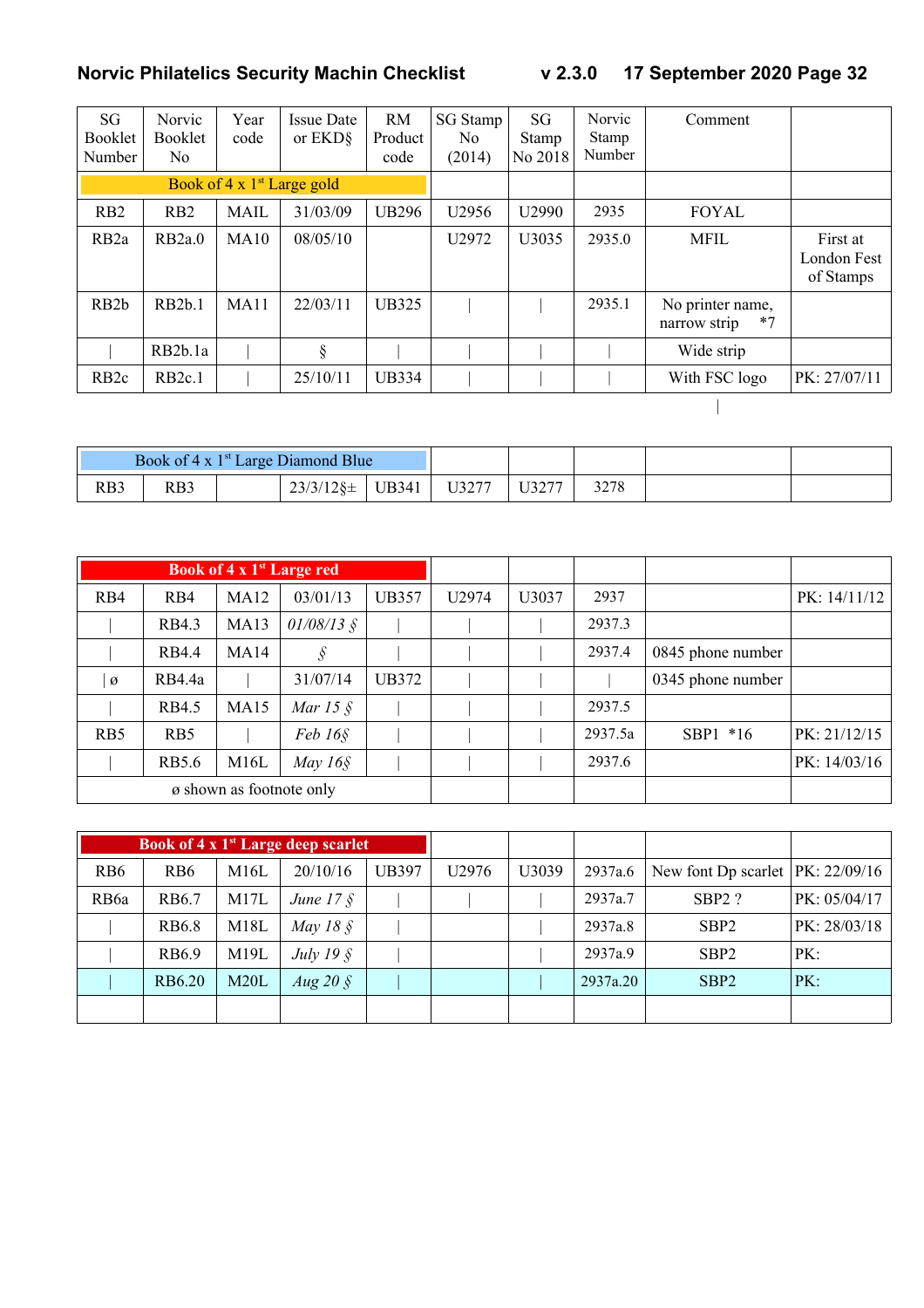| SG<br>Booklet<br>Number | Norvic<br>Booklet<br>No | Year<br>code | <b>Issue Date</b><br>or EKD§               | <b>RM</b><br>Product<br>code | <b>SG</b> Stamp<br>N <sub>o</sub><br>(2014) | SG<br>Stamp<br>No 2018 | Norvic<br>Stamp<br>Number | Comment                                                                                   |  |
|-------------------------|-------------------------|--------------|--------------------------------------------|------------------------------|---------------------------------------------|------------------------|---------------------------|-------------------------------------------------------------------------------------------|--|
|                         |                         |              | $1st$ class gold – Mixed book of 6         |                              |                                             |                        |                           |                                                                                           |  |
| PM16                    | PM16                    | <b>MAIL</b>  | 31/03/09                                   | <b>UB298</b>                 | U2949                                       | U2983                  | 2932C                     | Design Classics Bus and phone box                                                         |  |
| PM17                    | <b>PM17</b>             |              | 21/04/09                                   | <b>UB299</b>                 |                                             |                        |                           | Design Classics Mini-car                                                                  |  |
| <b>PM18</b>             | <b>PM18</b>             |              | 21/05/09                                   | <b>UB300</b>                 |                                             |                        | 2932CA                    | Nat Assoc Flower Arranging §1                                                             |  |
| PM19                    | PM19                    |              | 18/08/09                                   | <b>UB301</b>                 |                                             |                        | 2932C                     | Design Classics Concorde                                                                  |  |
| <b>PM20</b>             | <b>PM20</b>             |              | 17/09/09                                   | <b>UB302</b>                 |                                             |                        |                           | Design Classics Miniskirt                                                                 |  |
| PM21                    | PM21                    |              | 07/01/10                                   | <b>UB306</b>                 |                                             |                        |                           | Olympics 1                                                                                |  |
| <b>PM22</b>             | <b>PM22</b>             | <b>MA10</b>  | 25/02/10                                   | <b>UB308</b>                 | U2965                                       | U3016                  | 2932C.0                   | Olympics 2                                                                                |  |
| PM23                    | <b>PM23</b>             |              | 15/06/10                                   | <b>UB314</b>                 |                                             |                        |                           | Mammals                                                                                   |  |
| <b>PM24</b>             | <b>PM24</b>             |              | 27/07/10                                   | <b>UB315</b>                 |                                             |                        |                           | Olympics 3 Rowing & Table Tennis                                                          |  |
| <b>PM25</b>             | <b>PM25</b>             |              | 15/09/10                                   | <b>UB318</b>                 |                                             |                        |                           | Design Classics Spitfire                                                                  |  |
| <b>PM26</b>             | <b>PM26</b>             |              | 12/10/10                                   | <b>UB320</b>                 |                                             |                        |                           | Olympics 4 Football & BMX                                                                 |  |
| <b>PM27</b>             | <b>PM27</b>             | M11L         | 11/01/11                                   | <b>UB323</b>                 |                                             |                        | 2932C.1                   | Thunderbirds                                                                              |  |
| <b>PM28</b>             | <b>PM28</b>             |              | 24/02/11                                   | <b>UB324</b>                 |                                             |                        |                           | <b>British Heart Foundation</b>                                                           |  |
| <b>PM29</b>             | <b>PM29</b>             |              | 14/06/11                                   | <b>UB327</b>                 |                                             |                        |                           | Thomas the Tank Engine                                                                    |  |
| <b>PM30</b>             | <b>PM30</b>             |              | 27/07/11                                   | <b>UB328</b>                 |                                             |                        |                           | Olympics 5 Rugby & Sailing                                                                |  |
| PM31                    | PM31                    |              | 23/08/11                                   | <b>UB329</b>                 |                                             |                        |                           | <b>Classic Locomotives of England</b>                                                     |  |
| <b>PM32</b>             | <b>PM32</b>             |              | 15/09/11                                   | <b>UB330</b>                 |                                             |                        |                           | Olympics 6 Gymnastics $&$ Fencing                                                         |  |
|                         |                         |              |                                            |                              |                                             |                        |                           | $$1$ UB300 - The letter 'A' is missing from iridescent print at the left above the value. |  |
|                         |                         |              |                                            |                              |                                             |                        |                           |                                                                                           |  |
|                         |                         |              | $1st$ class Diamond Blue – Mixed book of 6 |                              |                                             |                        |                           |                                                                                           |  |
| <b>PM33</b>             | <b>PM33</b>             |              | 31/05/12                                   | <b>UB342</b>                 | U3274                                       | U3274                  | 3274                      | Diamond Jubilee                                                                           |  |
| <b>PM34</b>             | <b>PM34</b>             |              | 27/09/12                                   | <b>UB351</b>                 |                                             |                        |                           | <b>Classic Locomotives of Scotland</b>                                                    |  |
|                         |                         |              |                                            |                              |                                             |                        |                           |                                                                                           |  |
|                         |                         |              | $1st$ class red – Mixed book of 6          |                              |                                             |                        |                           |                                                                                           |  |
| <b>PM35</b>             | <b>PM35</b>             | M12L         | 09/01/13                                   | <b>UB359</b>                 | U2968b                                      | U3022                  | 2936C.2                   | London Underground                                                                        |  |
| <b>PM37</b>             | <b>PM37</b>             | M13L         | 09/05/13                                   | <b>UB361</b>                 |                                             |                        | 2936C.3                   | Football Heroes 1                                                                         |  |
| <b>PM38</b>             | <b>PM38</b>             |              | 18/06/13                                   | <b>UB362</b>                 |                                             |                        |                           | Classic Locomotives of N Ireland                                                          |  |
| PM39                    | <b>PM39</b>             |              | 11/07/13                                   | <b>UB363</b>                 |                                             |                        |                           | <b>Butterflies</b>                                                                        |  |
| <b>PM40</b>             | <b>PM40</b>             |              | 19/09/13                                   | <b>UB364</b>                 |                                             |                        |                           | Royal Mail Transport                                                                      |  |
| PM41                    | PM41                    |              | 20/02/14                                   | <b>UB367</b>                 |                                             |                        |                           | Football Heroes 2                                                                         |  |
| PM42                    | <b>PM42</b>             | M14L         | 15/04/14                                   | <b>UB368</b>                 |                                             |                        | 2936C.4                   | Buckingham Pal (fluor: dull or bright)                                                    |  |
| PM43                    | PM43                    |              | 17/07/14                                   | <b>UB369</b>                 |                                             |                        |                           | C'wealth Games (bright fluor)                                                             |  |
| <b>PM44</b>             | <b>PM44</b>             |              | 18/08/14                                   | <b>UB376</b>                 |                                             |                        |                           | Sustainable Fish                                                                          |  |
| <b>PM45</b>             | <b>PM45</b>             |              | 18/09/14                                   | <b>UB370</b>                 |                                             |                        |                           | <b>Classic Locomotives of Wales</b>                                                       |  |
| <b>PM46</b>             | <b>PM46</b>             | M15L         | 06/01/15                                   | <b>UB380</b>                 |                                             |                        | 2936C.5                   | Alice in Wonderland                                                                       |  |
| <b>PM47</b>             | <b>PM47</b>             |              | 01/04/15                                   | <b>UB382</b>                 |                                             |                        |                           | <b>Comedy Greats</b>                                                                      |  |
| <b>PM48</b>             | <b>PM48</b>             |              | 18/08/15                                   | <b>UB384</b>                 |                                             |                        |                           | <b>British Bees</b>                                                                       |  |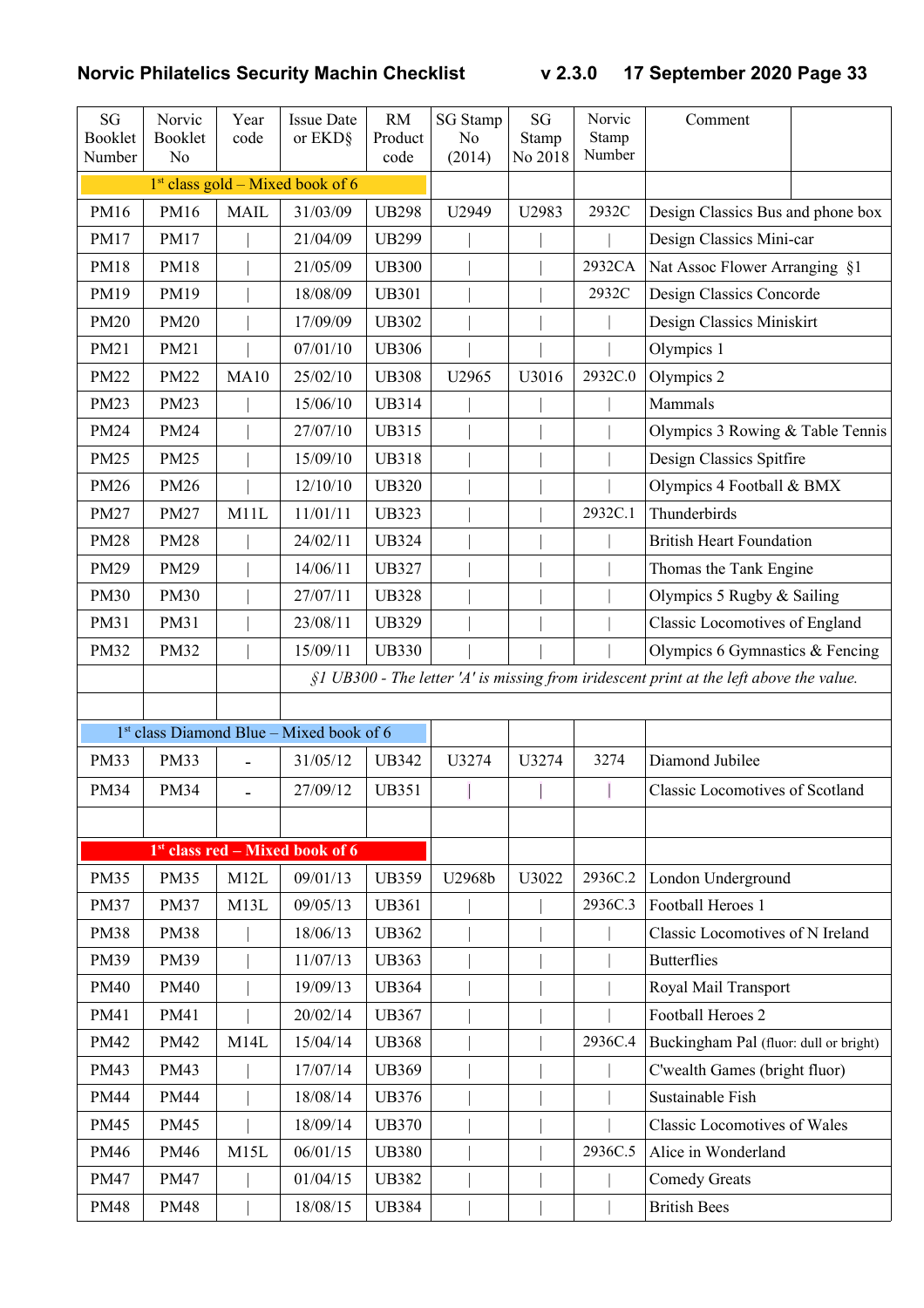| <b>SG</b><br><b>Booklet</b><br>Number | Norvic<br><b>Booklet</b><br>N <sub>o</sub> | Year<br>code | <b>Issue Date</b><br>or EKD§               | <b>RM</b><br>Product<br>code | <b>SG</b> Stamp<br>N <sub>o</sub><br>(2014) | <b>SG</b><br>Stamp<br>No 2018 | Norvic<br>Stamp<br>Number | Comment                              |
|---------------------------------------|--------------------------------------------|--------------|--------------------------------------------|------------------------------|---------------------------------------------|-------------------------------|---------------------------|--------------------------------------|
|                                       |                                            |              | $1st$ class deep scarlet – Mixed book of 6 |                              |                                             |                               |                           |                                      |
| <b>PM54</b>                           | <b>PM54</b>                                | M16L         | 20/10/16                                   | <b>UB395</b>                 | U2968g                                      | U3027                         |                           | 2936aC.6 Mr Men & Little Misses SBP1 |
| <b>PM55</b>                           | <b>PM55</b>                                | M17L         | 15/02/17                                   | <b>UB403</b>                 |                                             |                               | 2936aC.7                  | Windsor Castle SBP1                  |
| <b>PM56</b>                           | <b>PM56</b>                                |              | 14/03/17                                   | <b>UB404</b>                 |                                             |                               |                           | David Bowie SBP1                     |
| <b>PM57</b>                           | <b>PM57</b>                                |              | 12/10/17                                   | <b>UB406</b>                 |                                             |                               | 2936aC.7a                 | Star Wars 1 Droids: SBP2             |
| <b>PM58</b>                           | <b>PM58</b>                                |              |                                            | <b>UB407</b>                 |                                             |                               |                           | Star Wars 2 Aliens: SBP2             |
| <b>PM59</b>                           | <b>PM59</b>                                | M18L         | 20/03/18                                   | <b>UB413</b>                 |                                             |                               | 2936aC.8                  | RAF Centenary (SBP2)                 |
| <b>PM60</b>                           | <b>PM60</b>                                |              | 11/05/18                                   | <b>UB414</b>                 |                                             |                               |                           | RAF Red Arrows (SBP2)                |
| PM61                                  | PM61                                       |              | 26/06/18                                   | <b>UB415</b>                 | $\overline{a}$                              |                               |                           | Dad's Army                           |
| PM62                                  | <b>PM62</b>                                |              | 31/07/18                                   | <b>UB416</b>                 | $\blacksquare$                              | $\overline{a}$                | 2936aC.8a                 | Hampton Ct. Iridescent yellow fluor  |
| PM63                                  | <b>PM63</b>                                |              | 13/09/18                                   | <b>UB417</b>                 | $\blacksquare$                              | $\overline{a}$                |                           | World War I Iridescent yell. fluor   |
| <b>PM64</b>                           | <b>PM64</b>                                |              | 16/10/18                                   | <b>UB418</b>                 | $\overline{\phantom{a}}$                    | $\overline{\phantom{a}}$      |                           | H. Potter Irid yellow fluor SBP2     |
| PM64a?                                | PM64a                                      |              |                                            |                              | $\overline{\phantom{a}}$                    | $\overline{a}$                | 2936aC.8b                 | Harry Potter ditto, SBP1 inverted    |
| <b>PM65</b>                           | <b>PM65</b>                                | M19L         | 14/03/19                                   | <b>UB421</b>                 | $\overline{\phantom{a}}$                    | $\overline{a}$                | 2936aC.9                  | Marvel Comics                        |
| <b>PM66</b>                           | <b>PM66</b>                                |              | 04/04/19                                   | <b>UB422</b>                 | $\overline{\phantom{a}}$                    | $\blacksquare$                |                           | <b>Birds</b> of Prey                 |
| <b>PM67</b>                           | <b>PM67</b>                                |              | 05/06/19                                   | <b>UB424</b>                 | $\overline{\phantom{a}}$                    | ٠                             |                           | D-Day 75 <sup>th</sup> Anniversary   |
| <b>PM68</b>                           | <b>PM68</b>                                |              | 03/09/19                                   | <b>UB423</b>                 | $\blacksquare$                              | $\overline{a}$                |                           | Music Giants III Elton John          |
| PM69                                  | PM69                                       |              | 19/09/19                                   | <b>UB425</b>                 | $\overline{\phantom{a}}$                    | ٠                             |                           | Royal Navy                           |
| <b>PM70</b>                           | <b>PM70</b>                                |              | 26/11/19                                   | <b>UB428</b>                 | $\overline{\phantom{0}}$                    | $\overline{a}$                |                           | Star Wars 3                          |
| <b>PM71</b>                           | PM71                                       | M20L         | 21/01/20                                   | <b>UB429</b>                 |                                             | $\overline{a}$                | 2936aC.20                 | Video Games, Tomb Raider             |
| <b>PM72</b>                           | <b>PM72</b>                                |              | 17/03/20                                   | <b>UB430</b>                 | $\blacksquare$                              | $\overline{a}$                |                           | James Bond                           |
| <b>PM73</b>                           | <b>PM73</b>                                |              | 28/05/20                                   | <b>UB433</b>                 |                                             |                               |                           | <b>Coronation Street</b>             |
| <b>PM74</b>                           | <b>PM74</b>                                |              | 09/07/20                                   | <b>UB434</b>                 | $\blacksquare$                              |                               |                           | Music Giants IV: Queen               |

|             |                  |      | $1st$ class Amethyst Purple – Mixed book of 6 |       |                   |                   |        |                         |
|-------------|------------------|------|-----------------------------------------------|-------|-------------------|-------------------|--------|-------------------------|
| <b>PM49</b> | <b>PM49</b>      | O15R | 18/09/15                                      | UB386 | U <sub>3746</sub> | U <sub>3746</sub> | 3746   | Rugby World Cup         |
| <b>PM50</b> | <b>PM50</b>      | O16R | 21/4/16                                       | UB390 |                   |                   | 3746.6 | Queen's Birthday: Q+POW |
| <b>PM51</b> | PM51             |      | 09/06/16                                      | UB391 |                   |                   | 3746.6 | Queen's Birthday: PW+PG |
| <b>PM52</b> | <b>PM52</b>      |      | 28/07/16                                      | UB392 |                   |                   | 3746.6 | <b>Beatrix Potter</b>   |
| <b>PM53</b> | PM <sub>53</sub> |      | 16/08/16                                      | UB393 |                   |                   | 3746.6 | Landscape Gardens       |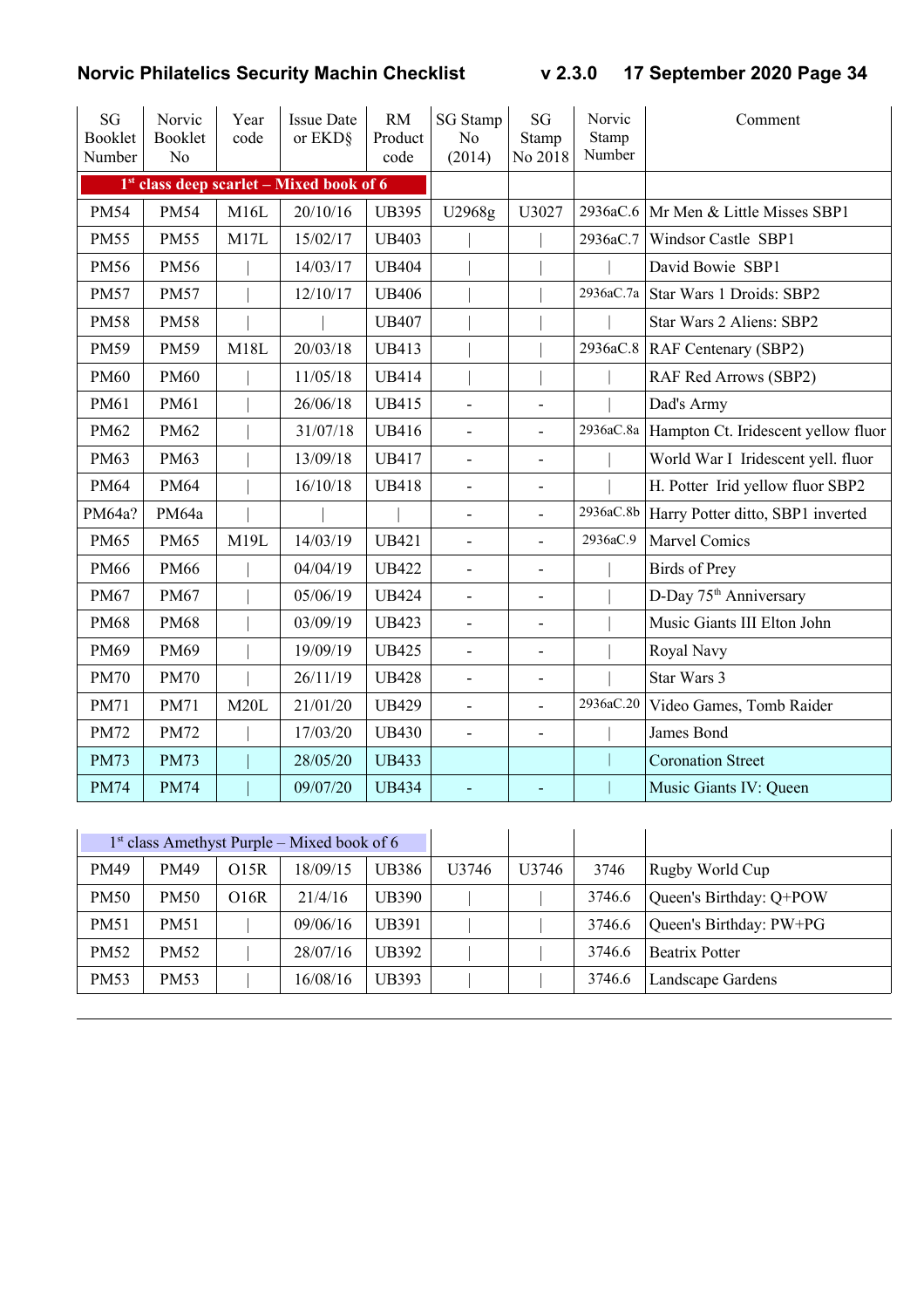# **Reverse Cross-Reference from Stanley Gibbons Concise numbers to Norvic numbers**

| (a) Self-adhesive | DLR=De La Rue; WSP=Walsall Security Printers; CSP=Cartor Security Printing |
|-------------------|----------------------------------------------------------------------------|
|                   |                                                                            |

| Pre-2018<br>SG <sub>No.</sub> | 2018/9<br>Concise | <b>Value</b>       |                 | Year<br>Code             | <b>Issue</b><br>Date | <b>Norvic</b><br>N <sub>0</sub> | <b>Note</b>                                      |
|-------------------------------|-------------------|--------------------|-----------------|--------------------------|----------------------|---------------------------------|--------------------------------------------------|
| U2911                         | U2911             | 50p grey           | counter         | $\overline{a}$           | 17.2.09              | 3050                            | <b>DLR</b>                                       |
| U2912                         | U2912             | £1 magenta         | counter         | $\overline{\phantom{a}}$ | 17.2.09              | 3100                            | <b>DLR</b>                                       |
| U2913                         | U2913             | £1.50 brown-red    | counter         | $\overline{\phantom{a}}$ | 17.2.09              | 3150                            | <b>DLR</b>                                       |
| U2914                         | U2914             | £2 deep blue-green | counter         | $\blacksquare$           | 17.2.09              | 3200                            | <b>DLR</b>                                       |
| U2915                         | U2915             | £3 deep mauve      | counter         | $\blacksquare$           | 17.2.09              | 3300                            | <b>DLR</b>                                       |
| U2916                         | U2916             | £5 azure           | counter         | $\overline{\phantom{0}}$ | 17.2.09              | 3500                            | <b>DLR</b>                                       |
| U2917                         | U2917             | 50p grey           | <b>MPIL WSP</b> | MA10                     | 8.5.10               | 3050P.0                         | PSB DX50 London 2010                             |
|                               |                   |                    |                 | M11L                     | 5.5.11               | 3050P.1                         | PSB DY1 Wm Morris                                |
| U2920                         | U2920             | 1p deep crimson    | counter         | M12L                     | 3.1.13               | 3001.2                          | <b>DLR</b>                                       |
|                               |                   |                    |                 | M15L                     |                      | 3001.5                          | <b>DLR</b>                                       |
|                               |                   |                    |                 | M16L                     |                      | 3001.6                          | <b>DLR</b>                                       |
|                               |                   |                    |                 | M17L                     |                      | 3001.7                          | DLR SBP2                                         |
|                               |                   |                    |                 | M18L                     | 12.09.18             | 3001.8/a                        | Walsall blue phos yell irid or<br>blue phos only |
| $\blacksquare$                |                   |                    |                 | M19L                     |                      | 3001.9                          | <b>WSP</b>                                       |
|                               |                   |                    |                 | M20L                     |                      | 3001.20                         | <b>WSP</b>                                       |
| U2921                         | U2921             | 2p deep green      | counter         | M12L                     | 3.1.13               | 3002.2                          | <b>DLR</b>                                       |
|                               |                   |                    |                 | M14L                     |                      | 3002.4                          | <b>DLR</b>                                       |
|                               |                   |                    |                 | M15L                     |                      | 3002.5                          | <b>DLR</b>                                       |
|                               |                   |                    |                 | M16L                     |                      | 3002.6                          | <b>DLR</b>                                       |
|                               |                   |                    |                 | M17L                     |                      | 3002.7                          | DLR plain                                        |
|                               |                   |                    |                 | M18L                     | 12.09.18             | 3002.8                          | Walsall yellow or blue phos                      |
|                               |                   |                    |                 | M19L                     |                      | 3002.9                          | <b>WSP</b>                                       |
|                               |                   |                    |                 | M20L                     |                      | 3002.20                         | <b>WSP</b>                                       |
| U2922                         | U2922             | 5p dull red-brown  | counter         | M <sub>12</sub> L        | 3.1.13               | 3005.2                          | <b>DLR</b>                                       |
|                               |                   |                    |                 | M14L                     |                      | 3005.4                          | <b>DLR</b>                                       |
|                               |                   |                    |                 | M15L                     |                      | 3005.5                          | <b>DLR</b>                                       |
|                               |                   |                    |                 | M17L                     |                      | 3005.7                          | DLR SBP2                                         |
|                               |                   |                    |                 | M18L                     | 12.09.18             | 3005.8                          | Walsall yellow phosphor                          |
|                               |                   |                    |                 | M19L                     |                      | 3005.9                          | <b>WSP</b>                                       |
|                               |                   |                    |                 | M20L                     |                      | 3005.20                         | <b>WSP</b>                                       |
|                               |                   |                    |                 |                          |                      |                                 |                                                  |
|                               |                   |                    |                 |                          |                      |                                 |                                                  |
|                               |                   |                    |                 |                          |                      |                                 |                                                  |
|                               |                   |                    |                 |                          |                      |                                 |                                                  |
|                               |                   |                    |                 |                          |                      |                                 |                                                  |
|                               |                   |                    |                 |                          |                      |                                 |                                                  |
|                               |                   |                    |                 |                          |                      |                                 |                                                  |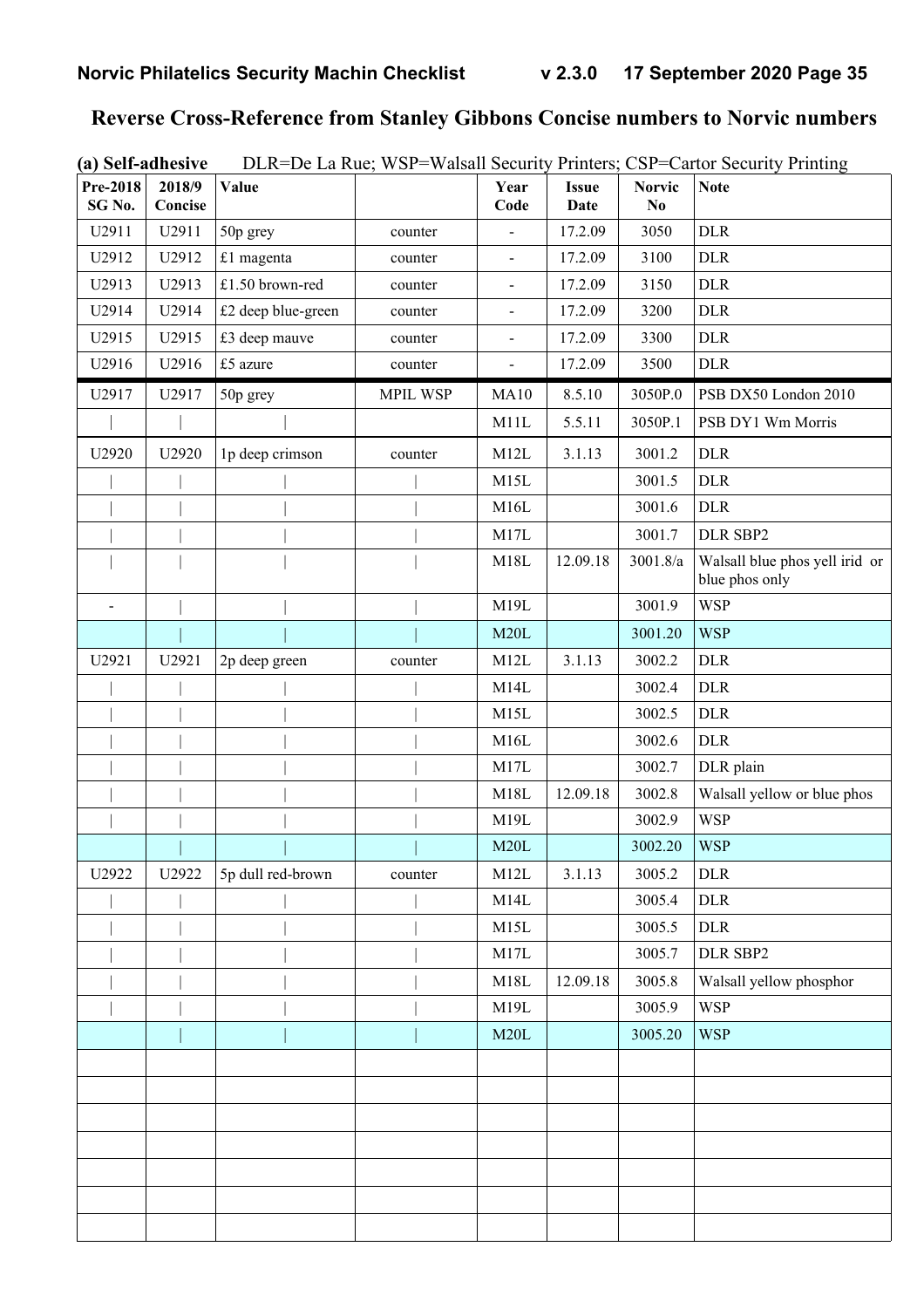| Pre-2018<br>SG No. | 2018/9<br>Concise | Value               |         | Year<br>Code | <b>Issue</b><br>Date     | <b>Norvic</b><br>N <sub>0</sub> | <b>Note</b>                 |
|--------------------|-------------------|---------------------|---------|--------------|--------------------------|---------------------------------|-----------------------------|
| U2923              | U2923             | 10p dull orange     | counter | M12L         | 3.1.13                   | 3010.2                          | <b>DLR</b>                  |
|                    |                   |                     |         | MA13         |                          | 3010.3                          | <b>DLR</b>                  |
|                    |                   |                     |         | M14L         |                          | 3010.4                          | <b>DLR</b>                  |
|                    |                   |                     |         | M15L         |                          | 3010.5                          | <b>DLR</b>                  |
|                    |                   |                     |         | M16L         |                          | 3010.6                          | <b>DLR</b>                  |
|                    |                   |                     |         | M17L         |                          | 3010.7                          | DLR plain                   |
|                    |                   |                     |         | M18L         | 23.5.18                  | 3010.8/a/b                      | Walsall - three types       |
|                    |                   |                     |         | M19L         |                          | 3010.9                          | <b>WSP</b>                  |
|                    |                   |                     |         | M20L         |                          | 3010.20                         | <b>WSP</b>                  |
| U2924              | U2924             | 20p bright green    | counter | M12L         | 3.1.13                   | 3020.2                          | <b>DLR</b>                  |
|                    |                   |                     |         | MA13         |                          | 3020.3                          | <b>DLR</b>                  |
|                    |                   |                     |         | M14L         |                          | 3020.4                          | <b>DLR</b>                  |
|                    |                   |                     |         | M15L         |                          | 3020.5                          | <b>DLR</b>                  |
|                    |                   |                     |         | M16L         |                          | 3020.6                          | <b>DLR</b>                  |
|                    |                   |                     |         | M17L         |                          | 3020.7                          | DLR SBP2                    |
|                    |                   |                     |         | M18L         | 23.05.18                 | 3020.8/a                        | Walsall yellow or blue phos |
|                    |                   |                     |         | M19L         |                          | 3020.9                          | <b>WSP</b>                  |
|                    |                   |                     |         | M20L         |                          | 3020.20                         | <b>WSP</b>                  |
| U2925              | U2925             | 50p slate-blue      | counter | M12L         | 3.1.13                   | 3051.2                          | <b>DLR</b>                  |
|                    |                   |                     |         | M17L         |                          | 3051.7                          | <b>DLR</b>                  |
|                    |                   |                     |         | M19L         |                          | 3051.9                          | <b>WSP</b>                  |
| U2926              | U2926             | 68p deep turq-green | counter | M11L         | 29.3.11                  | 3068                            | <b>DLR</b>                  |
|                    |                   |                     |         | M12L         |                          | 3068.2                          | <b>DLR</b>                  |
| U2927              | U2927             | 76p bright rose     | counter | M11L         | 29.3.11                  | 3076                            | <b>DLR</b>                  |
|                    |                   |                     |         | M12L         | $\overline{a}$           | 3076.2                          | <b>DLR</b>                  |
| U2928              | U2928             | 78p deep mauve      | Counter | M13L         | 27.3.13                  | 3078w                           | <b>WSP</b>                  |
|                    |                   |                     |         | MA13         | 5.4.13                   | 3078d                           | <b>DLR</b>                  |
| U2928a             | U2929             | 81p emerald         | counter | M14L         | 26.3.14                  | 3081                            | <b>DLR</b>                  |
| U2929              | U2930             | 87p yellow-orange   | counter | M12L         | 25.4.12                  | 3087                            | <b>DLR</b>                  |
| U2930              | U2931             | 88p orange-yellow   | Counter | M13L         | 27.3.13                  | 3088w                           | <b>WSP</b>                  |
|                    |                   |                     |         | <b>MA13</b>  | 5.4.13                   | 3088d                           | <b>DLR</b>                  |
| U2930a             | U2932             | 97p bluish-violet   | counter | M14L         | 26.3.14                  | 3097                            | <b>DLR</b>                  |
| U2931              | U2933             | £1 magenta          | counter | M11L         | $\overline{\phantom{a}}$ | 3100.1                          | <b>DLR</b>                  |
|                    |                   |                     |         | M12L         | $\sim$                   | 3100.2                          | <b>DLR</b>                  |
| U2932              | U2934             | £1 bistre-brown     | counter | M12L         | 3.1.13                   | 3101.2                          | <b>DLR</b>                  |
|                    |                   |                     |         | M14L         |                          | 3101.4                          | <b>DLR</b>                  |
|                    |                   |                     |         | M15L         | $\blacksquare$           | 3101.5                          | <b>DLR</b>                  |
|                    |                   |                     |         | M16L         |                          | 3101.6                          | <b>DLR</b>                  |
|                    |                   |                     |         | M18L         | 23.05.18                 | 3101.8/a                        | WSP yellow or blue phos     |
|                    |                   |                     |         | M19L         | $\blacksquare$           | 3101.9                          | <b>WSP</b>                  |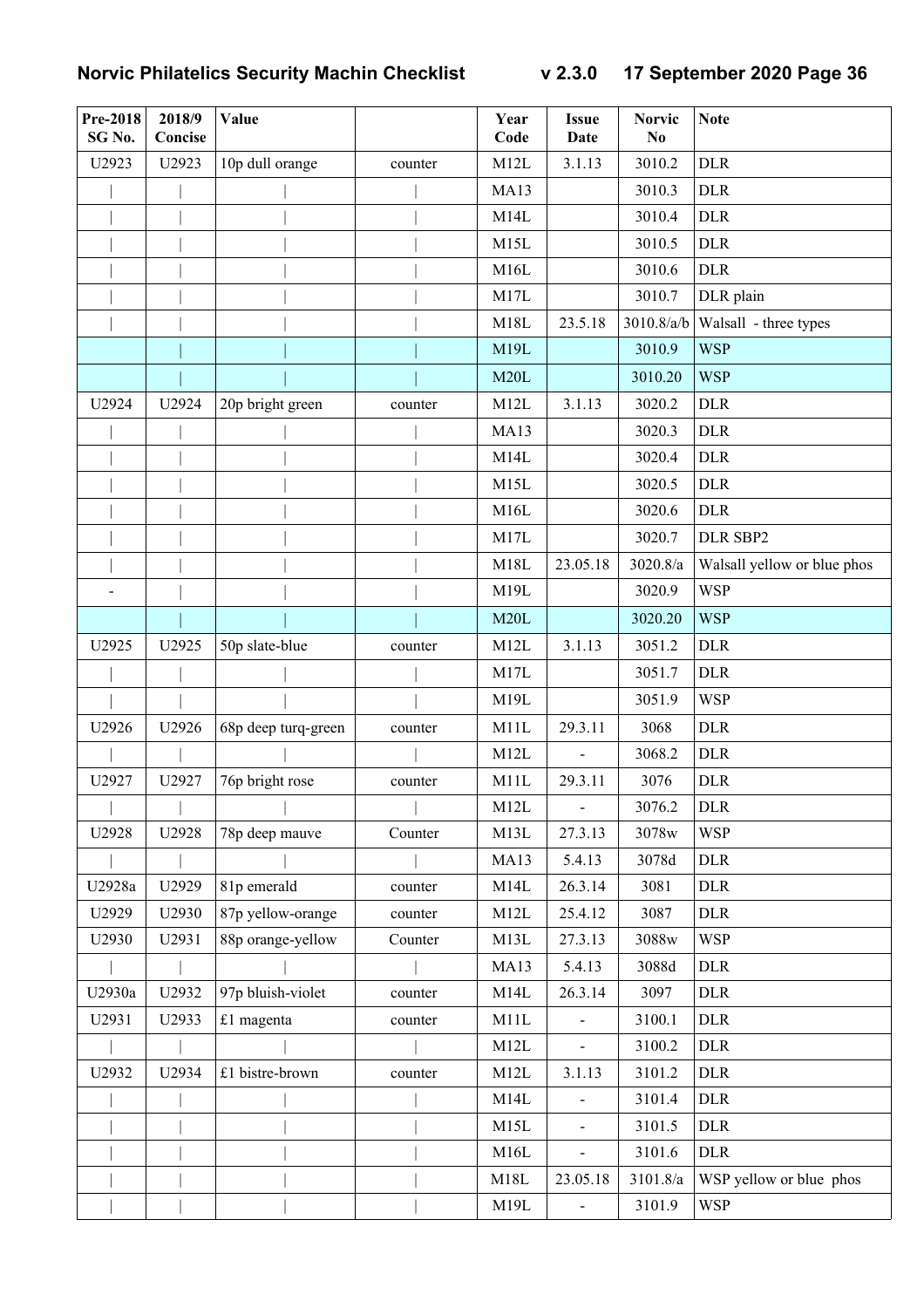| Pre-2018<br>SG No.       | 2018/9<br>Concise | Value                |         | Year<br>Code | <b>Issue</b><br>Date | <b>Norvic</b><br>N <sub>0</sub> | <b>Note</b>                                 |
|--------------------------|-------------------|----------------------|---------|--------------|----------------------|---------------------------------|---------------------------------------------|
| U2932a                   | U2935             | £1.05 sage-green     |         | M16L         | 22.3.16              | 3105                            | <b>DLR</b>                                  |
| U2933                    | U2936             | £1.10 yellow-olive   | counter | M11L         | 29.3.11              | 3110                            | <b>DLR</b>                                  |
| U2933a                   | U2937             | £1.17 vermillion     | counter | M17L         | 21.3.17              | 3117                            | <b>DLR</b>                                  |
|                          |                   |                      |         | M17L         |                      | 3117                            | DLR SBP2                                    |
| $\overline{\phantom{a}}$ | U2938             | £1.25 green          | Counter | M18L         | 20.3.18              | 3125                            | <b>WSP</b>                                  |
|                          |                   |                      |         |              |                      | 3125a                           | WSP blue phos, yellow fluor                 |
| U2934                    | U2939             | £1.28 emerald        | counter | M12L         | 25.4.12              | 3128                            | <b>DLR</b>                                  |
|                          |                   |                      |         | <b>MA13</b>  |                      | 3128.3                          | <b>DLR</b>                                  |
|                          |                   |                      |         | M14L         | $\frac{1}{2}$        | 3128.4                          | <b>DLR</b>                                  |
| U2934a                   | U2940             | £1.33 yellow-olive   | counter | M15L         | 24.3.15              | 3133                            | <b>DLR</b>                                  |
|                          |                   |                      |         | M16L         |                      | 3133.6                          | <b>DLR</b>                                  |
| $\overline{a}$           | U2940a            | £1.35 deep mauve     |         | M19L         | 19.03.19             | 3135                            | <b>WSP</b>                                  |
| U2934ab                  | U2941             | £1.40 grey-green     | counter | M17L         | 21.3.17              | 3140                            | <b>DLR</b>                                  |
|                          |                   |                      | counter | M17L         |                      | 3140a                           | DLR SBP2                                    |
| $\overline{a}$           | U2942?            | £1.42 dp red-brown   | Counter | M20L         | 23.3.20              | 3142                            | <b>WSP</b>                                  |
| $\overline{a}$           | U2943             | £1.45 grey           | Counter | M18L         | 20.3.18              | 3145                            | WSP blue phosphor                           |
| $\overline{a}$           |                   |                      |         |              | $\blacksquare$       | 3145a                           | WSP yellow fluor colour ink.                |
|                          |                   |                      |         |              |                      | 3145b                           | WSP yellow fluor colour &<br>iridescent ink |
| U2934b                   | U2945             | £1.47 lavender       | counter | M14L         | 26.3.14              | 3147                            | DLR [was 2934a]                             |
| U2934c                   | U2946             | £1.52 bright mauve   | counter | M15L         | 24.3.15              | 3152                            | <b>DLR</b>                                  |
|                          | U2947             | £1.55 turquoise blue | Counter | M18L         | 20.3.18              | 3155                            | <b>WSP</b>                                  |
|                          |                   |                      |         | M19L         |                      | 3155.9                          | <b>WSP</b>                                  |
| U2934ca                  | U2948             | $ £1.57$ olive-green | counter | M17L         | 21.3.17              | 3157                            | <b>DLR</b>                                  |
|                          |                   |                      | counter | M17L         | $\blacksquare$       | 3157a                           | DLR SBP2                                    |
| $\overline{\phantom{0}}$ | U2949             | £1.60 orge-yellow    |         | M19L         | 19.3.19              | 3160                            | <b>WSP</b>                                  |
| $\overline{a}$           | U2949a?           | $£1.63$ vermillion   | Counter | M20L         | 23.3.20              | 3163                            | <b>WSP</b>                                  |
| U2935                    | U2950             | £1.65 grey-olive     | counter | M11L         | 29.3.11              | 3165                            | <b>DLR</b>                                  |
| $\overline{a}$           | U2951?            | £1.68 olive-green    | counter | M20L         | 23.3.20              | 3168                            | <b>WSP</b>                                  |
| U2936                    | U2953             | £1.88 dull-ultram    | Counter | M13L         | 27.3.13              | 3188w                           | <b>WSP</b>                                  |
|                          |                   |                      |         | <b>MA13</b>  | 5.4.13               | 3188d                           | <b>DLR</b>                                  |
| U2937                    | U2954             | £1.90 bright mauve   | counter | M12L         | 25.4.12              | 3190                            | <b>DLR</b>                                  |
| U2938                    | U2955             | £2 deep blue-green   | counter | MA13         |                      | 3200.3                          | <b>DLR</b>                                  |
| $\frac{1}{2}$            |                   |                      |         | M19L         | $\blacksquare$       | 3200.9                          | <b>WSP</b>                                  |
| U2939                    | U2956             | £2.15 greenish blue  | counter | M14L         | 26.3.14              | 3215                            | <b>DLR</b>                                  |
| U2940                    | U2957             | £2.25 deep violet    | counter | M15L         | 24.3.15              | 3225                            | <b>DLR</b>                                  |
|                          |                   |                      |         | M16L         |                      | 3225.6                          | <b>DLR</b>                                  |
|                          |                   |                      |         | M18L         | 20.3.18              | 3225.8                          | <b>WSP</b>                                  |
| U2940aa                  | U2958             | £2.27 ochre          | counter | M17L         | 21.3.17              | 3227                            | <b>DLR</b>                                  |
|                          |                   |                      |         | M17L         |                      | 3227a                           | DLR SBP2                                    |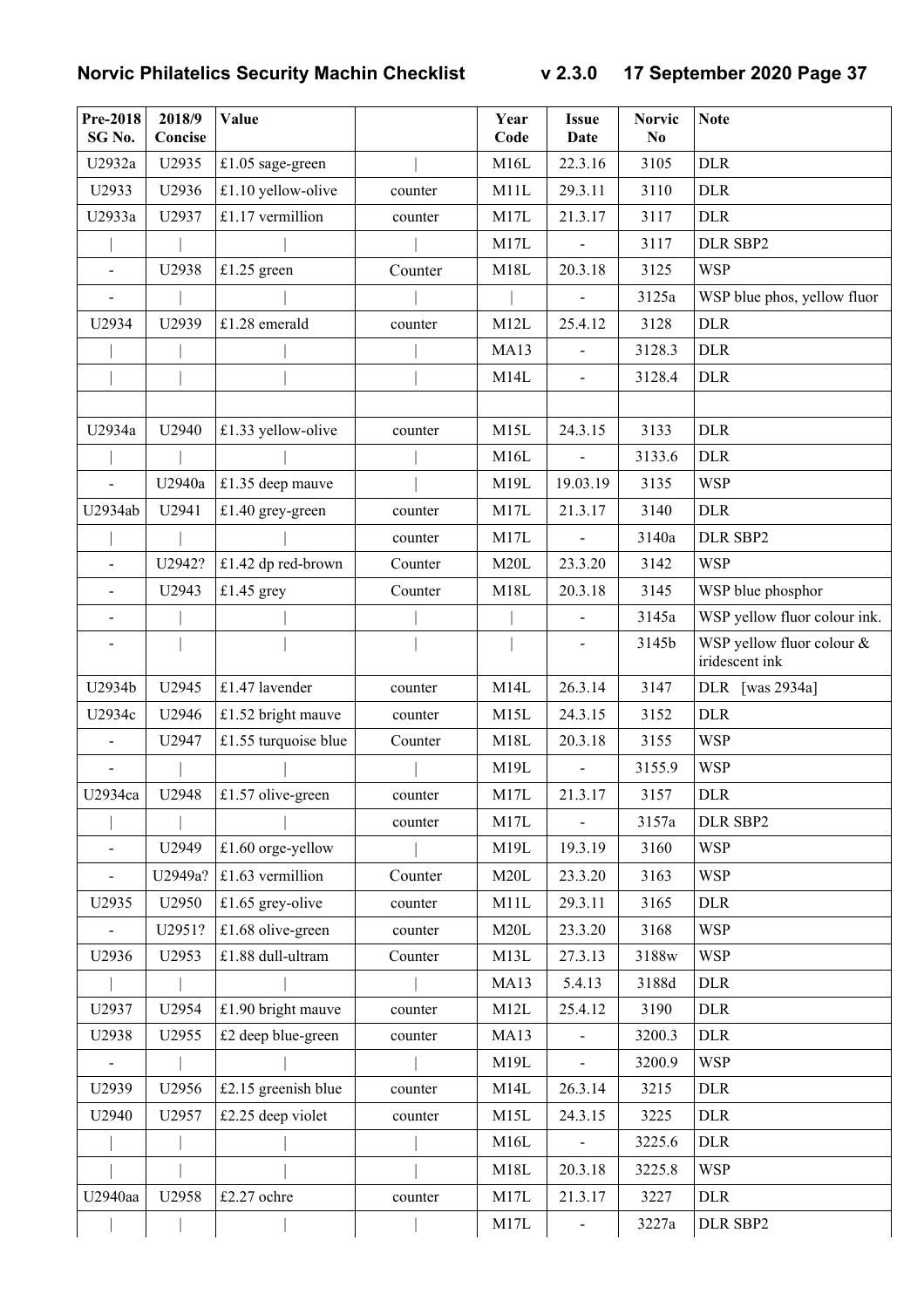| Pre-2018<br>SG No.       | 2018/9<br>Concise | Value                             |                  | Year<br>Code             | <b>Issue</b><br>Date | <b>Norvic</b><br>N <sub>0</sub> | <b>Note</b>      |
|--------------------------|-------------------|-----------------------------------|------------------|--------------------------|----------------------|---------------------------------|------------------|
| $\overline{a}$           | U2959             | £2.30 sage-green                  | counter          | M19L                     | 19.3.19              | 3230                            | <b>WSP</b>       |
| $\frac{1}{2}$            | U2960?            | £2.42 purple                      | Counter          | M20L                     | 23.3.20              | 3260                            | <b>WSP</b>       |
| U2940a                   | U2961             | £2.45 emerald                     | counter          | M15L                     | 24.3.15              | 3245                            | <b>DLR</b>       |
| U2940ab                  | U2962             | £2.55 dp. red-brown               | counter          | M17L                     | 21.3.17              | 3255                            | <b>DLR</b>       |
|                          |                   |                                   |                  | M17L                     | $\overline{a}$       | 3255a                           | DLR SBP2         |
| $\overline{\phantom{a}}$ | U2963             | £2.65 purple                      | Counter          | M18L                     | 20.3.18              | 3265                            | <b>WSP</b>       |
| $\overline{\phantom{a}}$ | U2964             | £2.80 spruce green                | Counter          | M19L                     | 19.3.19              | 3280                            | <b>WSP</b>       |
| $\overline{\phantom{a}}$ | U2965?            | £2.97a brt magenta                | Counter          | M20L                     | 23.3.20              | 3297                            | <b>WSP</b>       |
| $\overline{a}$           | U2966             | £3 deep mauve                     | counter          | M19L                     | $\overline{a}$       | 3300.9                          | <b>WSP</b>       |
| U2940b                   | U2968             | £3.15 turquoise-blue              | counter          | M15L                     | 24.3.15              | 3315                            | <b>DLR</b>       |
| U2940c                   | U2969             | £3.30 brt magenta                 | counter          | M15L                     | 24.3.15              | 3330                            | <b>DLR</b>       |
| $\overline{a}$           | U2970             | £3.45 grey-green                  | Counter          | M19L                     | 19.3.19              | 3645.9                          | <b>WSP</b>       |
| $\blacksquare$           | U2971             | £3.60 orange                      | Counter          | M19L                     | 19.3.19              | 3360.9                          | <b>WSP</b>       |
| $\overline{a}$           | U2971a            | £3.66 ochre                       | counter          | M20L                     | 23.3.20              | 3366                            | <b>WSP</b>       |
| $\overline{\phantom{a}}$ | U2971b            | £3.82 emerald                     | counter          | M20L                     | 23.3.20              | 3382                            | <b>WSP</b>       |
|                          | U2974             | £5 azure                          | counter          | M19L                     | $\frac{1}{2}$        | 3500.9                          | <b>WSP</b>       |
|                          |                   |                                   |                  |                          |                      |                                 |                  |
| U2941                    | U2975             | 2 <sup>nd</sup> bright blue       | Counter          | $\overline{a}$           | 17.2.09              | 2911                            | <b>DLR</b>       |
| U2942                    | U2976             | $1st$ gold                        | Counter          | $\overline{\phantom{0}}$ | 17.2.09              | 2912                            | <b>DLR</b>       |
| U2943                    | U2977             | 2 <sup>nd</sup> Large bright blue | Counter          | $\overline{\phantom{a}}$ | 17.2.09              | 2913                            | <b>DLR</b>       |
| U2944                    | U2978             | 1 <sup>st</sup> Large gold        | Counter          | $\overline{\phantom{0}}$ | 17.2.09              | 2915                            | <b>DLR</b>       |
| U2945                    | U2979             | 2 <sup>nd</sup> bright blue       | <b>Bus Sheet</b> | -                        | 31.3.09              | 2911B                           | MBIL DLR         |
| U2946                    | U2980             | 2 <sup>nd</sup> bright blue       | Coil             | $\overline{\phantom{0}}$ | $[7.09]$             | 2911R                           | <b>MRIL DLR</b>  |
| U2947                    | U2981             | 2 <sup>nd</sup> bright blue       | Book of 12       | $\overline{\phantom{0}}$ | 31.3.09              | 2931                            | MTIL WSP         |
| U2948                    | U2982             | $1st$ gold                        | <b>Bus Sheet</b> | $\overline{\phantom{a}}$ | 31.3.09              | 2912B                           | <b>MBIL DLR</b>  |
| U2949                    | U2983             | $1st$ gold                        | Mixed book 6     | $\overline{\phantom{0}}$ | 10.3.09              | 2932C                           | <b>MCIL WSP</b>  |
| U2950                    | U2984             | $1st$ gold                        | Coil             | -                        | $[7.09]$             | 2932R                           | <b>MRIL DLR</b>  |
| U2951                    | U2985             | $1st$ gold                        | Book of 6        | $\overline{\phantom{0}}$ | 31.3.09              | 2932S                           | <b>MSIL WSP</b>  |
| U2952                    | U2986             | $1st$ gold                        | Book of 12       | $\overline{\phantom{0}}$ | 31.3.09              | 2932                            | MTIL WSP         |
| U2953                    | U2987             | 2 <sup>nd</sup> Large bright blue | Bus sheet        |                          | 31.3.09              | 2913B                           | ROYBL DLR        |
| U2954                    | U2988             | 2 <sup>nd</sup> Large bright blue | Book of 4        | $\blacksquare$           | 31.3.09              | 2933                            | FOYAL WSP        |
| U2955                    | U2989             | 1 <sup>st</sup> Large gold        | Bus sheet        | $\blacksquare$           | 31.3.09              | 2915B                           | ROYBL DLR        |
| U2956                    | U2990             |                                   | Book of 4        | $\overline{\phantom{0}}$ | 31.3.09              | 29135                           | <b>FOYAL WSP</b> |
|                          |                   |                                   |                  |                          |                      |                                 |                  |
|                          |                   |                                   |                  |                          |                      |                                 |                  |
|                          |                   |                                   |                  |                          |                      |                                 |                  |
|                          |                   |                                   |                  |                          |                      |                                 |                  |
|                          |                   |                                   |                  |                          |                      |                                 |                  |
|                          |                   |                                   |                  |                          |                      |                                 |                  |
|                          |                   |                                   |                  |                          |                      |                                 |                  |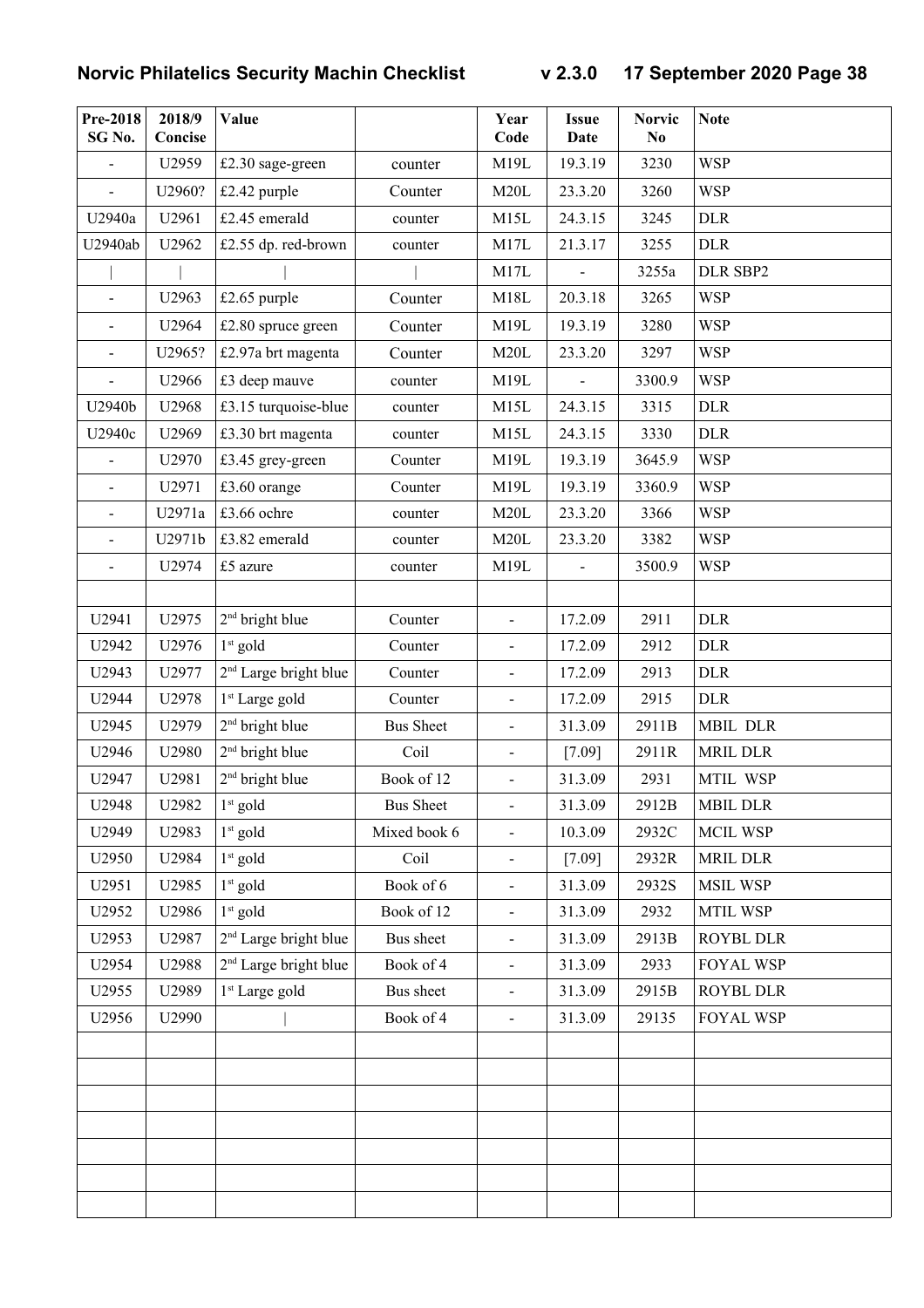| Pre-2018<br>SG No.           | 2018/9<br>Concise | Value                             |         | Year<br>Code | <b>Issue</b><br><b>Date</b> | <b>Norvic</b><br>N <sub>0</sub> | <b>Note</b>                   |
|------------------------------|-------------------|-----------------------------------|---------|--------------|-----------------------------|---------------------------------|-------------------------------|
| U2957                        | U2995             | 2 <sup>nd</sup> bright blue       | Counter | <b>MA10</b>  | [1.7.10]                    | 2911.0                          | <b>DLR</b>                    |
|                              |                   |                                   |         | M11L         | $\blacksquare$              | 2911.1                          | <b>DLR</b>                    |
|                              |                   |                                   |         | M12L         | $\blacksquare$              | 2911.2                          | <b>DLR</b>                    |
|                              |                   |                                   |         | MA13         | $\blacksquare$              | 2911.3                          | <b>DLR</b>                    |
|                              |                   |                                   |         | M14L         | $\blacksquare$              | 2911.4                          | <b>DLR</b>                    |
|                              |                   |                                   |         | M15L         | $\blacksquare$              | 2911.5                          | <b>DLR</b>                    |
|                              |                   |                                   |         | M16L         | $\blacksquare$              | 2911.6                          | <b>DLR</b>                    |
|                              |                   |                                   |         | M17L         | $\blacksquare$              | 2911.7                          | DLR SBP1                      |
|                              |                   |                                   |         |              |                             | 2911.7a                         | DLR SBP2                      |
|                              |                   |                                   |         | M18L         | 23.05.18                    | 2911.8                          | WSP SPB2 brt blue phosphor    |
|                              |                   |                                   |         |              | 29.10.18                    | 2911.8a                         | WSP SBP2 dull blue phos       |
|                              |                   |                                   |         | M19L         | $\overline{\phantom{a}}$    | 2911.9                          | <b>WSP</b>                    |
| $\overline{\phantom{a}}$     |                   |                                   |         | M20L         |                             | 2911.20                         | <b>WSP</b>                    |
| U2958                        | U2996             | $1st$ gold                        | Counter | MA10         | $\blacksquare$              | 2912.0                          | <b>DLR</b>                    |
|                              |                   |                                   |         | M11L         | $\blacksquare$              | 2912.1                          | <b>DLR</b>                    |
| U2958a                       | U2997             | 1 <sup>st</sup> vermillion        | Counter | M12L         | 3.1.13                      | 2914                            | <b>DLR</b>                    |
|                              |                   |                                   |         | MA13         | [18.9.13]                   | 2914.3                          | <b>DLR</b>                    |
|                              |                   |                                   |         | M14L         |                             | 2914.4                          | <b>DLR</b>                    |
|                              |                   |                                   |         | M15L         | $\blacksquare$              | 2914.5                          | $\rm{DLR}$                    |
|                              |                   |                                   |         | M16L         | $\blacksquare$              | 2914.6                          | $\rm{DLR}$                    |
| U2958b                       | U2998             | 1 <sup>st</sup> deep scarlet      |         | M17L         | [11.4.17]                   | 2914a.7                         | DLR SBP2                      |
| $\overline{\phantom{a}}$     |                   |                                   |         | M18L         | 23.05.18                    | 2914a.8                         | W SBP2 Yellow phosphor        |
| $\overline{\phantom{a}}$     |                   |                                   |         |              |                             | 2914a.8a                        | WSP blue phos, irid yel fluor |
| $\qquad \qquad \blacksquare$ |                   |                                   |         |              |                             | 2914a.8b                        | WSP blue phosphor only        |
| $\qquad \qquad \blacksquare$ |                   |                                   |         | M19L         | $\blacksquare$              | 2914a.9                         | <b>WSP</b>                    |
|                              |                   |                                   |         | M20L         | $\blacksquare$              | 2914a.20                        | <b>WSP</b>                    |
| U2959                        | U3000             | 2 <sup>nd</sup> Large bright blue | Counter | MA10         | $\blacksquare$              | 2913.0                          | <b>DLR</b>                    |
|                              |                   |                                   |         | MA11         | $\blacksquare$              | 2913.1                          | <b>DLR</b>                    |
|                              |                   |                                   |         | <b>MA12</b>  | $\blacksquare$              | 2913.2                          | <b>DLR</b>                    |
|                              |                   |                                   |         | <b>MA13</b>  | $\blacksquare$              | 2913.3                          | <b>DLR</b>                    |
|                              |                   |                                   |         | M14L         | $\blacksquare$              | 2913.4                          | <b>DLR</b>                    |
|                              |                   |                                   |         | M15L         | $\blacksquare$              | 2913.5                          | <b>DLR</b>                    |
|                              |                   |                                   |         | M16L         | $\blacksquare$              | 2913.6                          | <b>DLR</b>                    |
|                              |                   |                                   |         | M17L         | $\blacksquare$              | 2913.7                          | DLR SBP2                      |
|                              |                   |                                   |         | M18L         | 12.09.18                    | 2913.8                          | Walsall blue phosphor         |
| $\overline{a}$               |                   |                                   |         | M19L         | $\overline{\phantom{a}}$    | 2913.9                          | <b>WSP</b>                    |
|                              |                   |                                   |         | M20L         | $\omega$                    | 2913.20                         | <b>WSP</b>                    |
|                              |                   |                                   |         |              |                             |                                 |                               |
|                              |                   |                                   |         |              |                             |                                 |                               |
|                              |                   |                                   |         |              |                             |                                 |                               |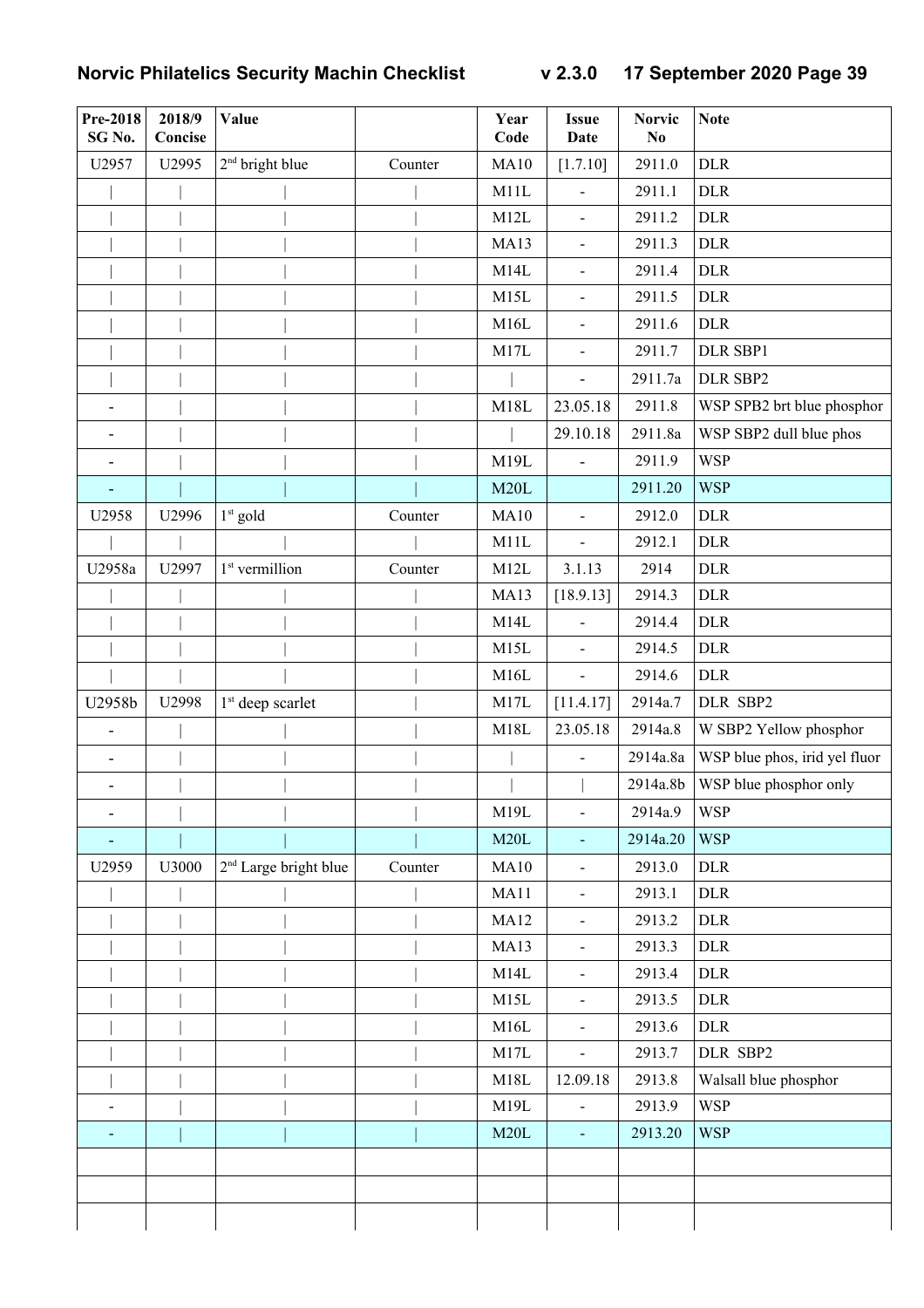| <b>Pre-2018</b><br>SG <sub>No.</sub> | 2018/9<br>Concise | Value                            |                       | Year<br>Code | <b>Issue</b><br><b>Date</b> | <b>Norvic</b><br>N <sub>0</sub> | <b>Note</b>              |
|--------------------------------------|-------------------|----------------------------------|-----------------------|--------------|-----------------------------|---------------------------------|--------------------------|
| U2960                                | U3001             | 1 <sup>st</sup> Large gold       | Counter               | <b>MA10</b>  | [3.11.10]                   | 2915.0                          | <b>DLR</b>               |
|                                      |                   |                                  |                       | <b>MA11</b>  | $\mathbf{r}$                | 2915.1                          | <b>DLR</b>               |
| U2960a                               | U3002             | 1 <sup>st</sup> Large vermillion | Counter               | <b>MA12</b>  | 3.1.13                      | 2916                            | <b>DLR</b>               |
|                                      |                   |                                  |                       | MA13         | [18.9.13]                   | 2916.3                          | <b>DLR</b>               |
|                                      |                   |                                  |                       | M14L         | $\blacksquare$              | 2916.4                          | <b>DLR</b>               |
|                                      |                   |                                  |                       | M15L         | $\blacksquare$              | 2916.5                          | <b>DLR</b>               |
|                                      |                   |                                  |                       | M16L         | $\blacksquare$              | 2916.6                          | <b>DLR</b>               |
| U2960b                               | U3003             | 1 <sup>st</sup> Large dp scarlet |                       | M17L         | [11.4.17]                   | 2916a.7                         | DLR SBP2                 |
| $\overline{\phantom{a}}$             |                   |                                  |                       | M18L         | 23.05.18                    | 2916a.8                         | W SBP2 blue phosphor     |
| $\overline{\phantom{0}}$             |                   |                                  |                       | M19L         | $\overline{\phantom{a}}$    | 2916a.9                         | <b>WSP</b>               |
| U2961                                | U3010             | $2nd$ bright blue                | <b>Bus sheet MBIL</b> | MA10         | [3.10]                      | 2911B.0                         | <b>DLR</b>               |
|                                      |                   |                                  |                       | M11L         |                             | 2911B.1                         | <b>DLR</b>               |
|                                      |                   |                                  |                       | M12L         | $\blacksquare$              | 2911B.2                         | <b>WSP</b>               |
|                                      |                   |                                  |                       | M13L         | $\blacksquare$              | 2911B.3                         | <b>WSP</b>               |
|                                      |                   |                                  |                       | M14L         | $\blacksquare$              | 2911B.4                         | <b>WSP</b>               |
|                                      |                   |                                  |                       | M15L         | $\blacksquare$              | 2911B.5                         | <b>WSP</b>               |
|                                      |                   |                                  |                       | M15L         | $\blacksquare$              | 2911B.5a                        | $WSP - SBP1$             |
|                                      |                   |                                  |                       | M16L         | $\blacksquare$              | 2911B.6                         | WSP SBP1                 |
|                                      |                   |                                  |                       |              | $\blacksquare$              | 2911B.6a                        | WSP SBP2                 |
|                                      |                   |                                  |                       | M17L         | $\blacksquare$              | 2911B.7                         | <b>WSP</b>               |
|                                      |                   |                                  |                       | M18L         | $\blacksquare$              | 2911B.8                         | <b>WSP</b>               |
|                                      |                   |                                  |                       | M19L         | $\blacksquare$              | 2911B.9                         | <b>WSP</b>               |
|                                      |                   |                                  |                       | M20L         | $\blacksquare$              | 2911B.20                        | <b>WSP</b>               |
| U2962                                | U3011             | 2 <sup>nd</sup> brt blue         | PSB DX50              | MA10         | 8.5.10                      | 2931P.0                         | MPIL break at foot of U  |
|                                      |                   |                                  | PSB DX50              | MA10         | 8.5.10                      | 2931P.0a                        | MPIL break at top & foot |
| U2962a                               | U3012             | $2nd$ brt blue                   | Coil MRIL             | MA10         |                             | 2931R                           | DLR only known used      |
|                                      |                   |                                  |                       | <b>MA12</b>  | $\blacksquare$              | 2931R.2                         | Enschede                 |
|                                      |                   |                                  |                       | M12L         | $\blacksquare$              | 2931R.2W                        | WSP - unnumbered         |
|                                      |                   |                                  |                       | M12L         | $\blacksquare$              |                                 | 2931R.2WaWSP - numbered  |
| U2963                                | U3013             | $2nd$ brt blue                   | Book of 12            | <b>MA10</b>  | $\blacksquare$              | 2931.0                          | MTIL - WSP               |
|                                      |                   |                                  |                       | M11L         | $\blacksquare$              | 2931.1                          | MTIL - WSP               |
|                                      |                   |                                  |                       | M12L         | $\blacksquare$              | 2931.2                          | MTIL - WSP               |
|                                      |                   |                                  |                       | M13L         | $\blacksquare$              | 2931.3                          | MTIL - WSP               |
|                                      |                   |                                  |                       | M14L         | $\blacksquare$              | 2931.4                          | MTIL - WSP               |
|                                      |                   |                                  |                       | M15L         | $\blacksquare$              | 2931.5                          | MTIL-WSP                 |
|                                      |                   |                                  |                       | M15L         | $\blacksquare$              | 2931.5a                         | MTIL - WSP SBP1          |
|                                      |                   |                                  |                       | M16L         | $\blacksquare$              | 2931.6                          | MTIL - WSP               |
|                                      |                   |                                  |                       |              | $\blacksquare$              | 2931.6b                         | MTIL WSP SBP2            |
|                                      |                   |                                  |                       | M17L         | $\blacksquare$              | 2931.7                          | MTIL WSP SBP2            |
|                                      |                   |                                  |                       | M18L         | $\blacksquare$              | 2931.8                          | MTIL WSP SBP2            |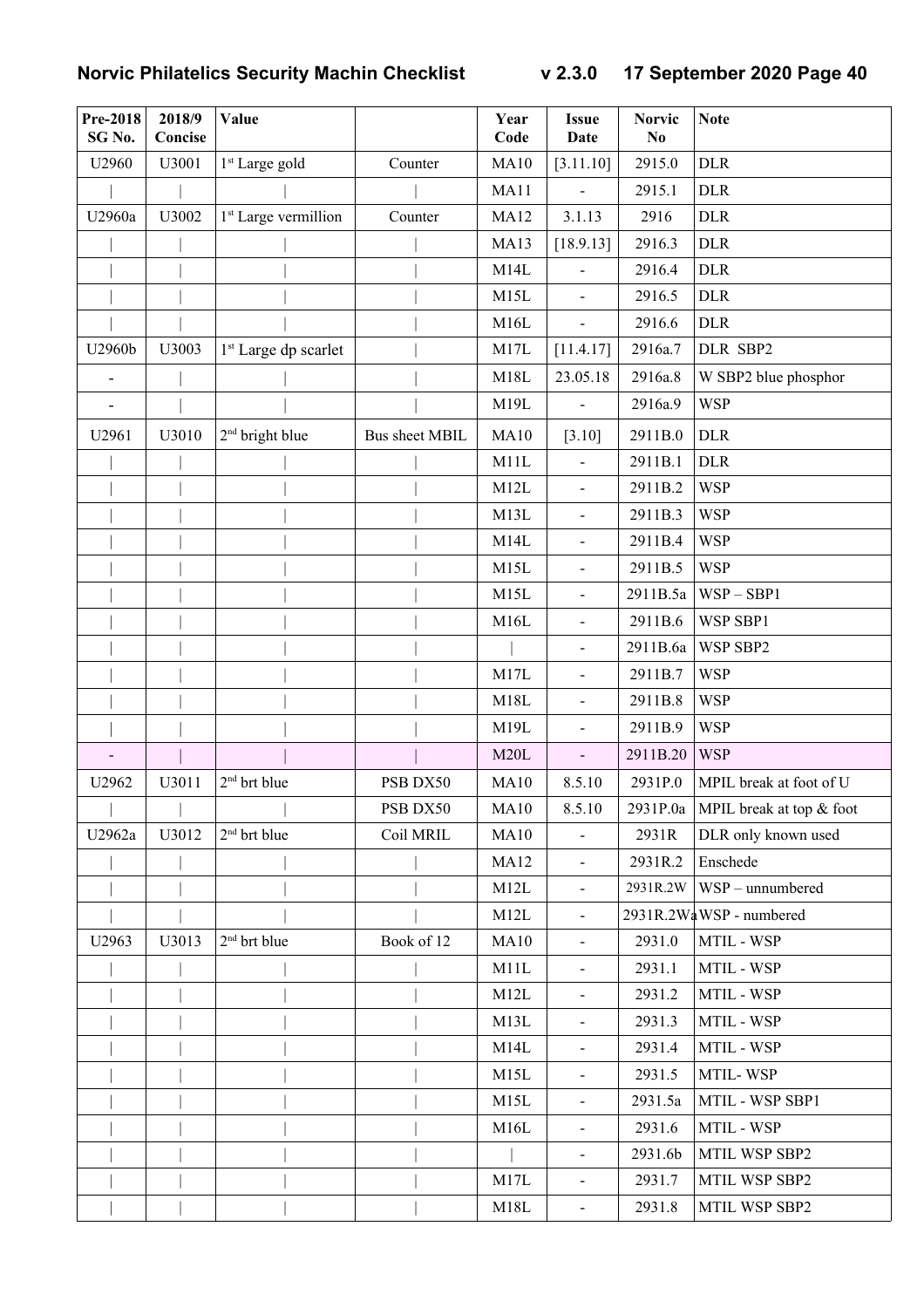| Pre-2018<br>SG No. | 2018/9<br>Concise | Value                      |                       | Year<br>Code | <b>Issue</b><br>Date     | <b>Norvic</b><br>N <sub>0</sub> | <b>Note</b>              |
|--------------------|-------------------|----------------------------|-----------------------|--------------|--------------------------|---------------------------------|--------------------------|
|                    |                   |                            |                       |              | $\blacksquare$           | 2931.8a                         | MTIL WSP SBP1            |
|                    |                   |                            |                       | M19L         | $\blacksquare$           | 2931.9                          | MTIL WSP SBP2            |
|                    |                   |                            |                       | M20L         | $\equiv$                 | 2931.20                         | MTIL WSP SBP2            |
| U2964              | U3015             | $1st$ gold                 | <b>Bus sheet MBIL</b> | MA10         | $\blacksquare$           | 2912B.0                         | <b>DLR</b>               |
|                    |                   |                            |                       | M11L         | $\blacksquare$           | 2912B.1                         | <b>DLR</b>               |
| U2965              | U3016             | $1st$ gold                 | Mixed booklet         | <b>MA10</b>  | 25.2.10                  | 2933C.0                         | <b>MCIL WSP</b>          |
|                    |                   |                            |                       | M11L         | 11.1.11                  | 2933C.1                         | <b>MCIL WSP</b>          |
| U2966              | U3017             | $1st$ gold                 | PSB DX50              | <b>MA10</b>  | 8.5.10                   | 2933P.0                         | MPIL break at foot of U  |
|                    |                   |                            | PSB DX50              | MA10         | 8.5.10                   | 2933P.0a                        | MPIL break at top & foot |
| U2966a             | U3018             | $1st$ gold                 | Coil MRIL             | MA10         | $\overline{\phantom{a}}$ | 2932R.0                         | <b>DLR</b>               |
|                    |                   |                            |                       | <b>MA12</b>  | $\Box$                   | 2932R.2                         | Enschede                 |
| U2967              | U3019             | $1st$ gold                 | Book of 6 MSIL        | <b>MA10</b>  | 26.1.10                  | 2932S.0                         | <b>WSP</b>               |
|                    |                   |                            |                       | M11L         | $\blacksquare$           | 2932S.1                         | <b>WSP</b>               |
| U2968              | U3020             | $1st$ gold                 | Book of 12            | <b>MA10</b>  | $\blacksquare$           | 2932.0                          | MTIL-WSP                 |
|                    |                   |                            |                       | M11L         | $\blacksquare$           | 2932.1                          | MTIL - WSP               |
|                    |                   |                            |                       | M12L         | $\blacksquare$           | 2932.2                          | MTIL - WSP               |
| U2968a             | U3021             | 1 <sup>st</sup> vermillion | <b>Bus sheet MBIL</b> | M12L         | 3.1.13                   | 2914B                           | <b>WSP</b>               |
|                    |                   |                            |                       | M13L         | $\blacksquare$           | 2914B.3                         | <b>WSP</b>               |
|                    |                   |                            |                       | M14L         | 31.7.14                  | 2914B.4                         | <b>WSP</b>               |
|                    |                   |                            |                       | M15L         |                          | 2914B.5                         | <b>WSP</b>               |
|                    |                   |                            |                       | M15L         | $\blacksquare$           | 2914B.5a                        | WSP SBP1                 |
|                    |                   |                            |                       | M16L         | $\blacksquare$           | 2914B.6                         | <b>WSP</b>               |
| U2968b             | U3022             | 1 <sup>st</sup> vermillion | Mixed booklet         | M12L         | 9.1.13                   | 2936C                           | <b>MCIL WSP</b>          |
|                    |                   |                            |                       | M13L         | 9.5.13                   | 2936C.3                         | <b>MCIL WSP</b>          |
|                    |                   |                            |                       | M14L         | 15.4.14                  | 2936C.4                         | <b>MCIL WSP</b>          |
|                    |                   |                            |                       | M15L         | 6.1.15                   | 2936C.5                         | <b>MCIL WSP</b>          |
| U2968c             | U3023             | 1 <sup>st</sup> vermillion | Coil MRIL             | <b>MA12</b>  | 3.1.03                   | 2914R                           | Enschede                 |
|                    |                   |                            |                       | M13L         |                          | 2914R.3                         | <b>WSP</b>               |
| U2968d             | U3024             | 1 <sup>st</sup> vermillion | Book of 6 MSIL        | <b>MA12</b>  |                          | 2936S                           | <b>WSP</b>               |
|                    |                   |                            |                       | M13L         | $\blacksquare$           | 2936S.3                         | <b>WSP</b>               |
|                    |                   |                            |                       | M14L         | $\blacksquare$           | 2936S.4                         | <b>WSP</b>               |
|                    |                   |                            |                       | M15L         | $\blacksquare$           | 2936S.5                         | <b>WSP</b>               |
|                    |                   |                            |                       | M16L         | 28.07.16                 | 2936S.6                         | WSP?                     |
| U2968e             | U3025             | 1 <sup>st</sup> vermillion | Book of 12            | M12L         |                          | 2936                            | <b>MTIL WSP</b>          |
|                    |                   |                            |                       | M13L         | $\blacksquare$           | 2936.3                          | <b>MTIL WSP</b>          |
|                    |                   |                            |                       | M14L         |                          | 2936.4                          | <b>MTIL WSP</b>          |
|                    |                   |                            |                       | M15L         | $\blacksquare$           | 2936.5                          | <b>MTIL WSP</b>          |
|                    |                   |                            |                       | M15L         | $\blacksquare$           | 2936.5a                         | MTIL WSP SBP1            |
|                    |                   |                            |                       | M16L         | $\blacksquare$           | 2936.6                          | <b>MTIL WSP</b>          |
|                    |                   |                            |                       |              |                          |                                 |                          |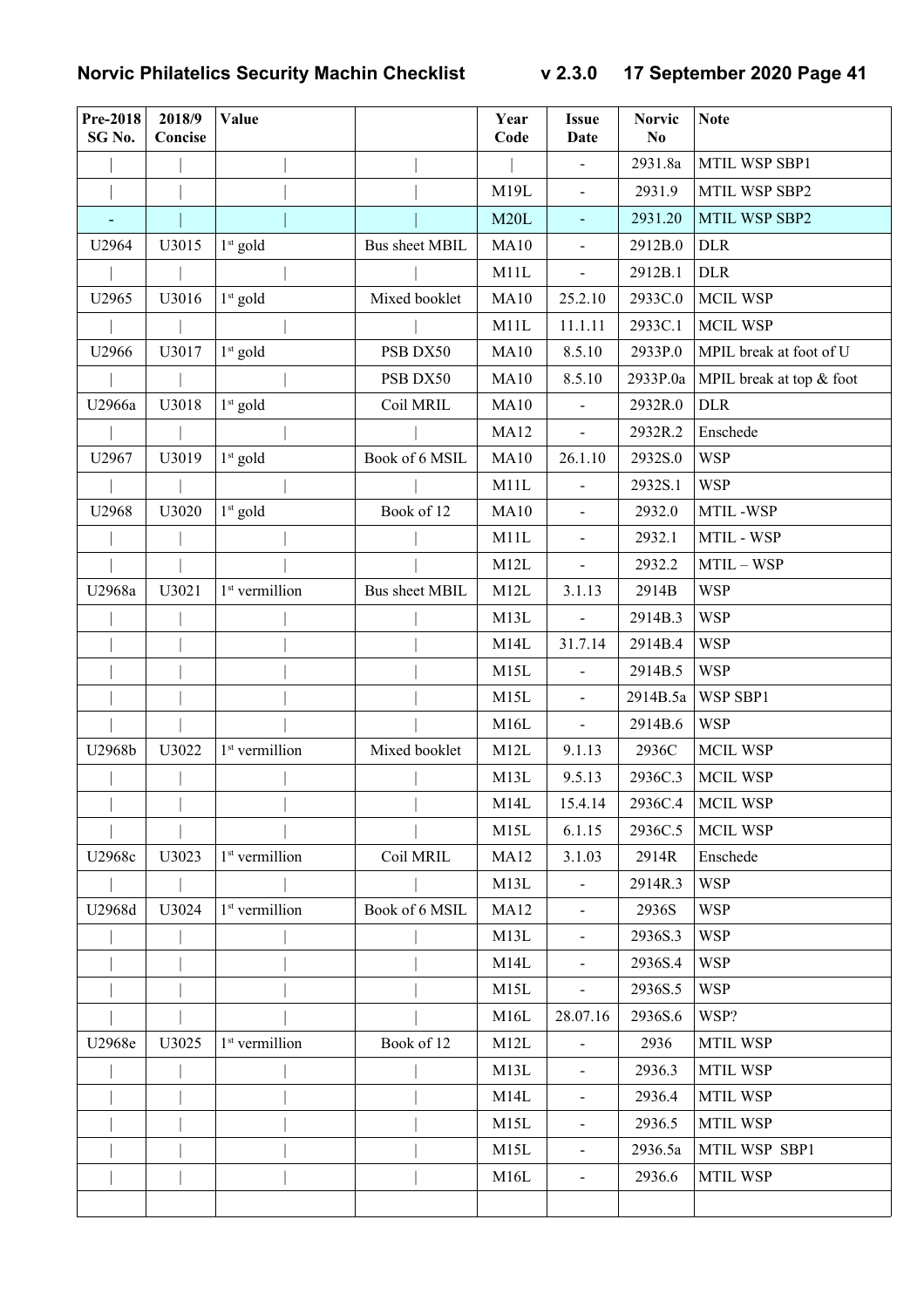| Pre-2018<br>SG No.       | 2018/9<br>Concise | Value                          |                       | Year<br>Code | <b>Issue</b><br><b>Date</b> | <b>Norvic</b><br>N <sub>0</sub> | <b>Note</b>                |
|--------------------------|-------------------|--------------------------------|-----------------------|--------------|-----------------------------|---------------------------------|----------------------------|
| U2968f                   | U3026             | $1st$ deep scarlet             | <b>Business Sheet</b> | M16L         | 20.10.16                    | 2914aB.6                        | WSP SBP1                   |
|                          |                   |                                |                       |              |                             | 2914aB.6a                       | WSP SBP2                   |
| $\overline{\phantom{0}}$ |                   |                                |                       | M17L         | $\blacksquare$              | 2914aB.7                        | WSP SBP2                   |
|                          |                   |                                |                       | M18L         | $\blacksquare$              | 2914aB.8                        | WSP SBP2                   |
|                          |                   |                                |                       | M19L         | $\blacksquare$              | 2914aB.9                        | WSP SBP2                   |
|                          |                   |                                |                       | M20L         | $\overline{\phantom{a}}$    | 2914aB.20                       | WSP SBP2                   |
| U2968g                   | U3027             | 1 <sup>st</sup> deep scarlet   | Mixed booklet         | M16L         | 20.10.16                    | 2936aC.6                        | <b>MCIL WSP</b>            |
|                          |                   |                                |                       | M17L         | 15.2.17                     | 2936aC.7                        | MCIL WSP SBP1              |
|                          |                   |                                |                       |              | 12.10.17                    | 2936aCa.7                       | MCIL WSP SBP2 (PM57)       |
|                          |                   |                                |                       | M18L         | 20.3.18                     |                                 | 2936aC.8/a   MCIL WSP SBP2 |
| $\overline{\phantom{0}}$ |                   |                                |                       | M19L         | 14.03.19                    | 2936aC.9                        | <b>MCIL WSP</b>            |
|                          |                   |                                |                       | M20L         | 20.01.20                    | 2936aC.20                       | <b>MCIL WSP</b>            |
| U2968h                   | U3028             | $1st$ deep scarlet             | Book of 6 MSIL        | M16L         | 20.10.16                    | 2936aS.6                        | MSIL WSP SBP1              |
|                          |                   |                                |                       |              |                             | 2936aS.6a                       | MSIL WSP SBP2              |
|                          |                   |                                |                       | M17L         | 05.06.17                    | 2936aS.7                        | MSIL WSP SBP1 (MB19)       |
|                          |                   |                                |                       |              |                             |                                 | 2936aS.7a   MSIL WSP SBP2  |
|                          |                   |                                |                       | M18L         | $\overline{a}$              | 2936aS.8                        | MSIL WSP SBP2              |
|                          |                   |                                |                       |              | $\overline{\phantom{a}}$    | 2938aS38a                       | MSIL WSP SBP1              |
|                          |                   |                                |                       | M19L         | $\overline{a}$              | 2936aS.9                        | MSIL WSP SBP2              |
| U2968i                   | U3029             | $1st$ deep scarlet             | Book of 12            | M16L         | 20.10.16                    | 2936a.6                         | MTIL WSP                   |
|                          |                   |                                |                       |              | $\overline{a}$              | 2936a.6a                        | MTIL WSP SBP2              |
|                          |                   |                                |                       | M17L         | $\overline{\phantom{a}}$    | 2936a.7                         | MTIL WSP SBP2              |
|                          |                   |                                |                       | M18L         | $\blacksquare$              | 2936a.8                         | MTIL WSP SBP2              |
|                          |                   |                                |                       | M19L         | $\sim$                      | 2936a.9                         | MTIL WSP SBP2              |
| $\overline{\phantom{a}}$ |                   |                                |                       | M20L         |                             | 2936a.20                        | MTIL WSP SBP2              |
| U2969                    | U3031             | 2 <sup>nd</sup> Large brt blue | <b>Bus Sheet</b>      | MA10         | $\blacksquare$              | 2913B.0                         | <b>MBI DLR</b>             |
|                          |                   |                                |                       | MA11         | $\blacksquare$              | 2913B.1                         | <b>BIL DLR</b>             |
|                          |                   |                                |                       | <b>MA12</b>  | $\blacksquare$              | 2913B.2                         | <b>BIL WSP</b>             |
|                          |                   |                                |                       | <b>MA13</b>  | $\blacksquare$              | 2913B.3                         | <b>BIL WSP</b>             |
|                          |                   |                                |                       | <b>MA14</b>  | $\blacksquare$              | 2913B.4                         | <b>MBIL WSP</b>            |
|                          |                   |                                |                       | <b>MA15</b>  | $\blacksquare$              | 2913B.5                         | <b>MBIL WSP</b>            |
|                          |                   |                                |                       | M16L         | $\blacksquare$              | 2913B.6                         | <b>MBIL WSP</b>            |
|                          |                   |                                |                       | M17L         |                             | 2913B.7                         | <b>MBIL WSP</b>            |
|                          |                   |                                |                       | M18L         | $\blacksquare$              | 2913B.8                         | <b>MBIL WSP</b>            |
|                          |                   |                                |                       | M19L         | $\blacksquare$              | 2913B.9                         | <b>MBIL WSP</b>            |
|                          |                   |                                |                       |              |                             |                                 |                            |
|                          |                   |                                |                       |              |                             |                                 |                            |
|                          |                   |                                |                       |              |                             |                                 |                            |
|                          |                   |                                |                       |              |                             |                                 |                            |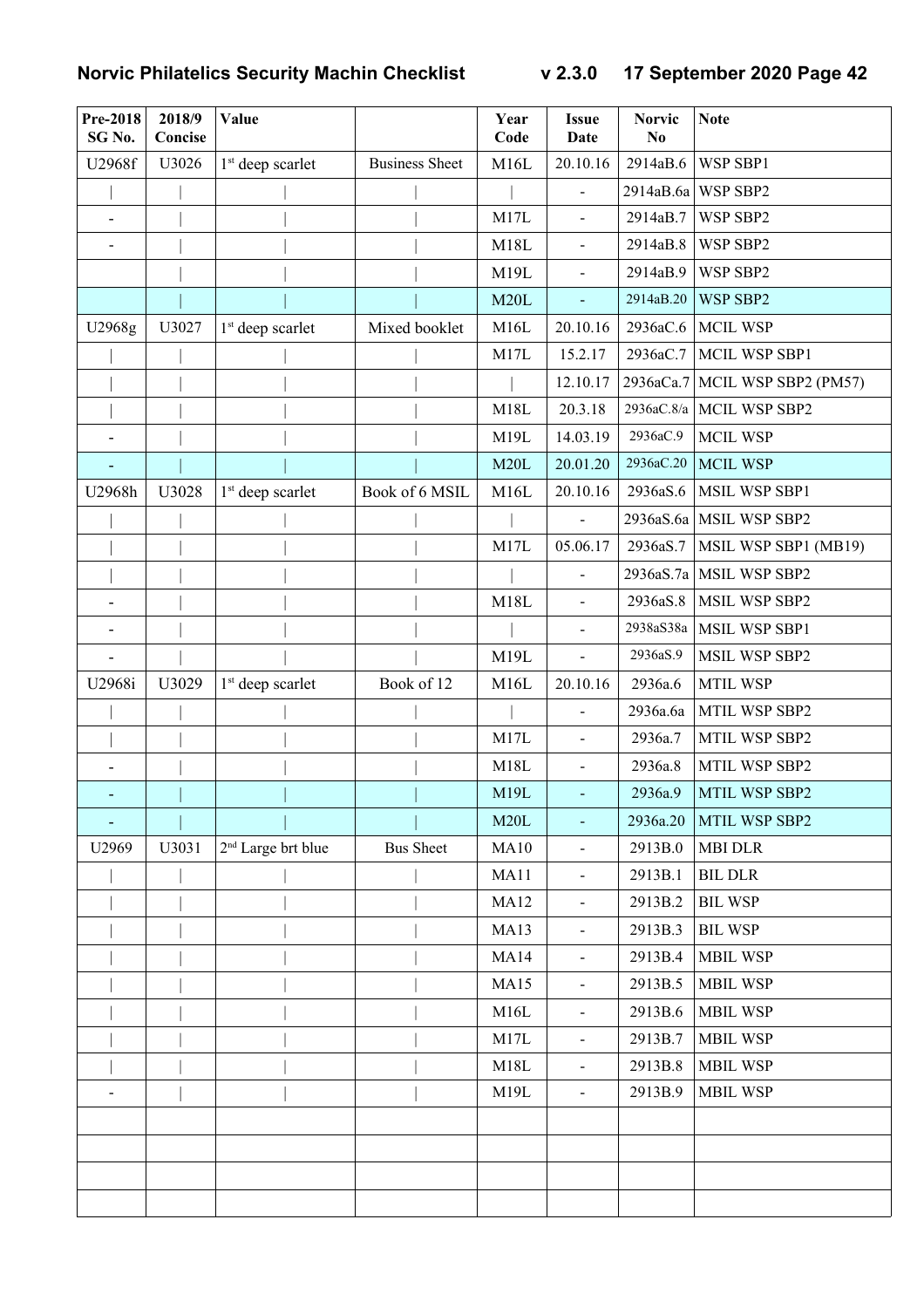| <b>Pre-2018</b><br>SG No. | 2018/9<br>Concise | Value                            |                       | Year<br>Code | <b>Issue</b><br><b>Date</b>  | <b>Norvic</b><br>N <sub>0</sub> | <b>Note</b>        |
|---------------------------|-------------------|----------------------------------|-----------------------|--------------|------------------------------|---------------------------------|--------------------|
| U2970                     | U3032             | 2 <sup>nd</sup> Large brt blue   | Book of 4             | <b>MA10</b>  | 8.5.10                       | 2933.0                          | MFI WSP            |
|                           |                   |                                  |                       | MA11         | 22.3.11                      | 2933.1                          | FIL WSP            |
|                           |                   |                                  |                       | <b>MA12</b>  | $\overline{\phantom{a}}$     | 2933.2                          | FIL WSP            |
|                           |                   |                                  |                       | <b>MA13</b>  | $\overline{a}$               | 2933.3                          | FIL WSP            |
|                           |                   |                                  |                       | <b>MA14</b>  | 31.7.14                      | 2933.4                          | <b>MFIL WSP</b>    |
|                           |                   |                                  |                       | <b>MA15</b>  |                              | 2933.5                          | MFIL WSP           |
|                           |                   |                                  |                       | M16L         |                              | 2933.6                          | <b>MFIL WSP</b>    |
|                           |                   |                                  |                       | M17L         | $\overline{\phantom{a}}$     | 2933.7                          | <b>MFIL WSP</b>    |
|                           |                   |                                  |                       | M18L         | $\overline{\phantom{a}}$     | 2933.8                          | <b>MFIL WSP</b>    |
| $\overline{\phantom{0}}$  |                   |                                  |                       | M19L         | $\overline{\phantom{a}}$     | 2933.9                          | <b>MFIL WSP</b>    |
| U2971                     | U3034             | 1 <sup>st</sup> Large gold       | <b>Bus Sheet</b>      | <b>MA10</b>  | $\blacksquare$               | 2915B.0                         | <b>MBI DLR</b>     |
|                           |                   |                                  |                       | <b>MA11</b>  | $\overline{\phantom{a}}$     | 2915B.1                         | <b>BIL DLR</b>     |
| U2972                     | U3035             | 1 <sup>st</sup> Large gold       | Book of 4             | <b>MA10</b>  | 8.5.10                       | 2935.0                          | MFI WSP            |
|                           |                   |                                  |                       | <b>MA11</b>  | 22.3.11                      | 2935.1                          | FIL WSP            |
| U2973                     | U3036             | 1 <sup>st</sup> Large vermillion | <b>Bus Sheet</b>      | <b>MA12</b>  | 3.1.13                       | 2916B                           | <b>BIL WSP</b>     |
|                           |                   |                                  |                       | <b>MA13</b>  | $\blacksquare$               | 2916B.3                         | <b>BIL WSP</b>     |
|                           |                   |                                  |                       | <b>MA14</b>  | $\blacksquare$               | 2916B.4                         | <b>MBIL WSP</b>    |
|                           |                   |                                  |                       | <b>MA15</b>  | $\blacksquare$               | 2916B.5                         | <b>MBIL WSP</b>    |
|                           |                   |                                  |                       |              | $\blacksquare$               | 2916B.5a                        | MBIL WSP SBP1      |
|                           |                   |                                  |                       | M16L         | $\blacksquare$               | 2916B.6                         | <b>MBIL WSP</b>    |
| U2974                     | U3037             | 1 <sup>st</sup> Large vermillion | Book of 4             | <b>MA12</b>  | 3.1.13                       | 2937                            | MFIL WSP           |
|                           |                   |                                  |                       | <b>MA13</b>  | 18.9.13                      | 2937.3                          | <b>MFIL WSP</b>    |
|                           |                   |                                  |                       | <b>MA14</b>  | $\overline{\phantom{a}}$     | 2937.4                          | <b>MFIL WSP</b>    |
|                           |                   |                                  |                       | <b>MA15</b>  | $\blacksquare$               | 2937.5                          | <b>MFIL WSP</b>    |
|                           |                   |                                  |                       | <b>MA15</b>  | $\qquad \qquad -$            | 2937.5a                         | MFIL WSP SBP1      |
|                           |                   |                                  |                       | M16L         |                              | 2937.6                          | <b>MFIL WSP</b>    |
| U2975                     | U3038             | 1 <sup>st</sup> Large dp scarlet | <b>Business Sheet</b> | M16L         | 20.10.16                     |                                 | 2916aB.6a MBIL WSP |
|                           |                   |                                  |                       | M17L         |                              | 2916aB.7                        | <b>MBIL WSP</b>    |
|                           |                   |                                  |                       | M18L         | $\qquad \qquad \blacksquare$ | 2916aB.8                        | <b>MBIL WSP</b>    |
| $\overline{\phantom{0}}$  |                   |                                  |                       | M19L         | $\frac{1}{2}$                | 2916aB.9                        | <b>MBIL WSP</b>    |
| U2976                     | U3039             | 1 <sup>st</sup> Large dp scarlet | Book of 4             | M16L         | 20.10.16                     | 2937a.6a                        | <b>MFIL WSP</b>    |
|                           |                   |                                  |                       | M17L         |                              | 2937a.7                         | <b>MFIL WSP</b>    |
|                           |                   |                                  |                       | M18L         | $\blacksquare$               | 2937a.8                         | <b>MFIL WSP</b>    |
|                           |                   |                                  |                       | M19L         | $\blacksquare$               | 2937a.9                         | MFIL WSP           |
|                           |                   |                                  |                       |              |                              |                                 |                    |
|                           |                   | <b>Higher Value NVIs</b>         |                       |              |                              |                                 |                    |
| U2981                     | U3045             | Rec Signed For 1                 | Counter DLR           | <b>MAIL</b>  | 17.11.09                     | 2981                            |                    |
| U2982                     | U3046             | Rec Signed For 1L                | Counter DLR           | <b>MAIL</b>  | 17.11.09                     | 2982                            |                    |
| U2983                     | U3047             | Rec Signed For 1                 | Counter DLR           | MA10         |                              | 2981.0                          |                    |
| U2984                     | U3048             | Rec Signed For 1L                | Counter DLR           | MA10         | $\blacksquare$               | 2982.0                          |                    |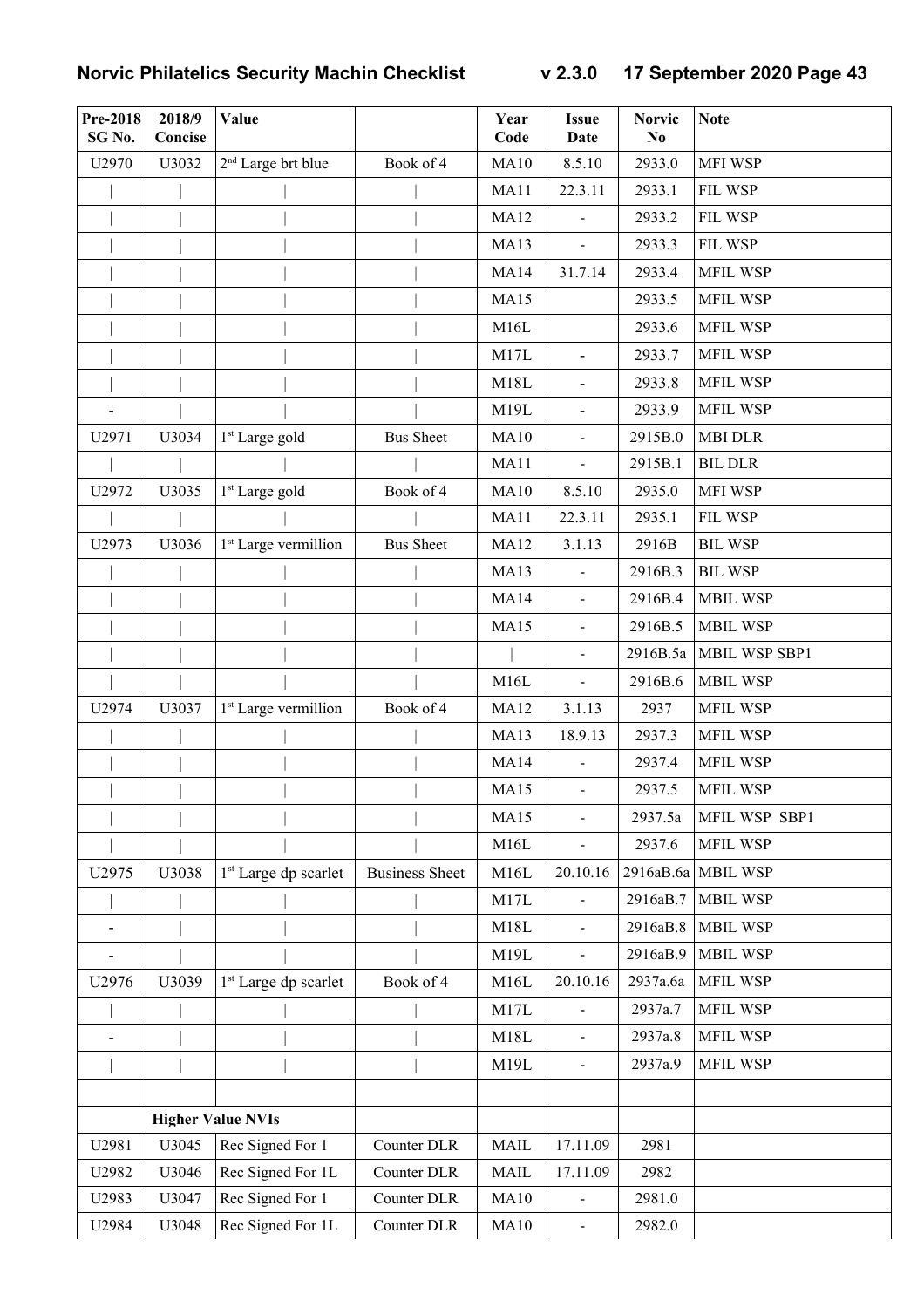| <b>Pre-2018</b><br>SG No. | 2018/9<br>Concise | Value                                                                                                          |               | Year<br>Code | <b>Issue</b><br>Date | <b>Norvic</b><br>N <sub>0</sub> | <b>Note</b>      |
|---------------------------|-------------------|----------------------------------------------------------------------------------------------------------------|---------------|--------------|----------------------|---------------------------------|------------------|
| U2983a                    | U3049             | RM Signed For 1                                                                                                | Counter DLR   | <b>MA13</b>  | 27.3.03              | 2991                            |                  |
|                           |                   |                                                                                                                |               | M15L         |                      | 2991.5                          |                  |
|                           |                   |                                                                                                                |               | M16L         |                      | 2991.6                          |                  |
|                           |                   |                                                                                                                |               | M17L         | $\blacksquare$       | 2991.7                          |                  |
|                           |                   |                                                                                                                | Counter ISP/W | M19L         | $\blacksquare$       | 2991.9                          |                  |
| U2984a                    | U3050             | RM Signed For 1L                                                                                               | Counter DLR   | <b>MA13</b>  | 27.3.03              | 2992                            |                  |
|                           |                   |                                                                                                                |               | M15L         |                      | 2992.5                          |                  |
|                           |                   |                                                                                                                |               | M16L         |                      | 2992.6                          |                  |
|                           |                   |                                                                                                                |               | M17L         | $\blacksquare$       | 2992.7                          |                  |
|                           |                   |                                                                                                                | Counter ISP/W | M18L         | 4.12.18              | 2992.8                          |                  |
|                           |                   |                                                                                                                |               | M20L         |                      | 2992.20                         |                  |
| U2985                     | U3051             | Spec Delivery 100g                                                                                             | Counter DLR   | MA10         | 26.10.10             | 2985                            |                  |
|                           |                   |                                                                                                                |               | M14L         |                      | 2985.4                          |                  |
|                           |                   |                                                                                                                |               | M15L         | $\blacksquare$       | 2985.5                          |                  |
|                           |                   |                                                                                                                |               | M16L         | $\blacksquare$       | 2985.6                          |                  |
|                           |                   |                                                                                                                |               | M17L         | $\blacksquare$       | 2985.7                          |                  |
|                           |                   |                                                                                                                |               |              |                      | 2985.7a                         | SBP <sub>2</sub> |
|                           |                   |                                                                                                                | Counter ISP/W | M18L         | 4.12.18*             | 2992.8                          |                  |
|                           |                   |                                                                                                                |               | M19L         |                      | 2992.9                          |                  |
| U2986                     | U3052             | Spec Delivery 500g                                                                                             | Counter DLR   | <b>MA10</b>  | 26.10.10             | 2986                            |                  |
|                           |                   |                                                                                                                |               | M14L         |                      | 2986.4                          |                  |
|                           |                   |                                                                                                                |               | M16L         |                      | 2986.6                          |                  |
|                           |                   |                                                                                                                | Counter ISP/W | M18L         | 4.12.18*             | 2986.8                          |                  |
|                           |                   |                                                                                                                |               | M20L         | $\bar{\phantom{a}}$  | 2986.20                         |                  |
|                           |                   | * First day of availability from Royal Mail Tallents House, but widely available in Post Offices much earlier. |               |              |                      |                                 |                  |

| No iridescent printing |       |                   |             |        |      |  |
|------------------------|-------|-------------------|-------------|--------|------|--|
| U2991                  | U3055 | 1p crimson        | Counter DLR | 8.3.11 | 3001 |  |
| U2992                  | U3056 | 2p deep green     | Counter DLR | 8.3.11 | 3002 |  |
| U2993                  | U3057 | 5p dull red-brown | Counter DLR | 8.3.11 | 3005 |  |
| U2994                  | U3058 | 10p dull orange   | Counter DLR | 8.3.11 | 3010 |  |
| U2995                  | U3059 | 20p bright green  | Counter DLR | 8.3.11 | 3020 |  |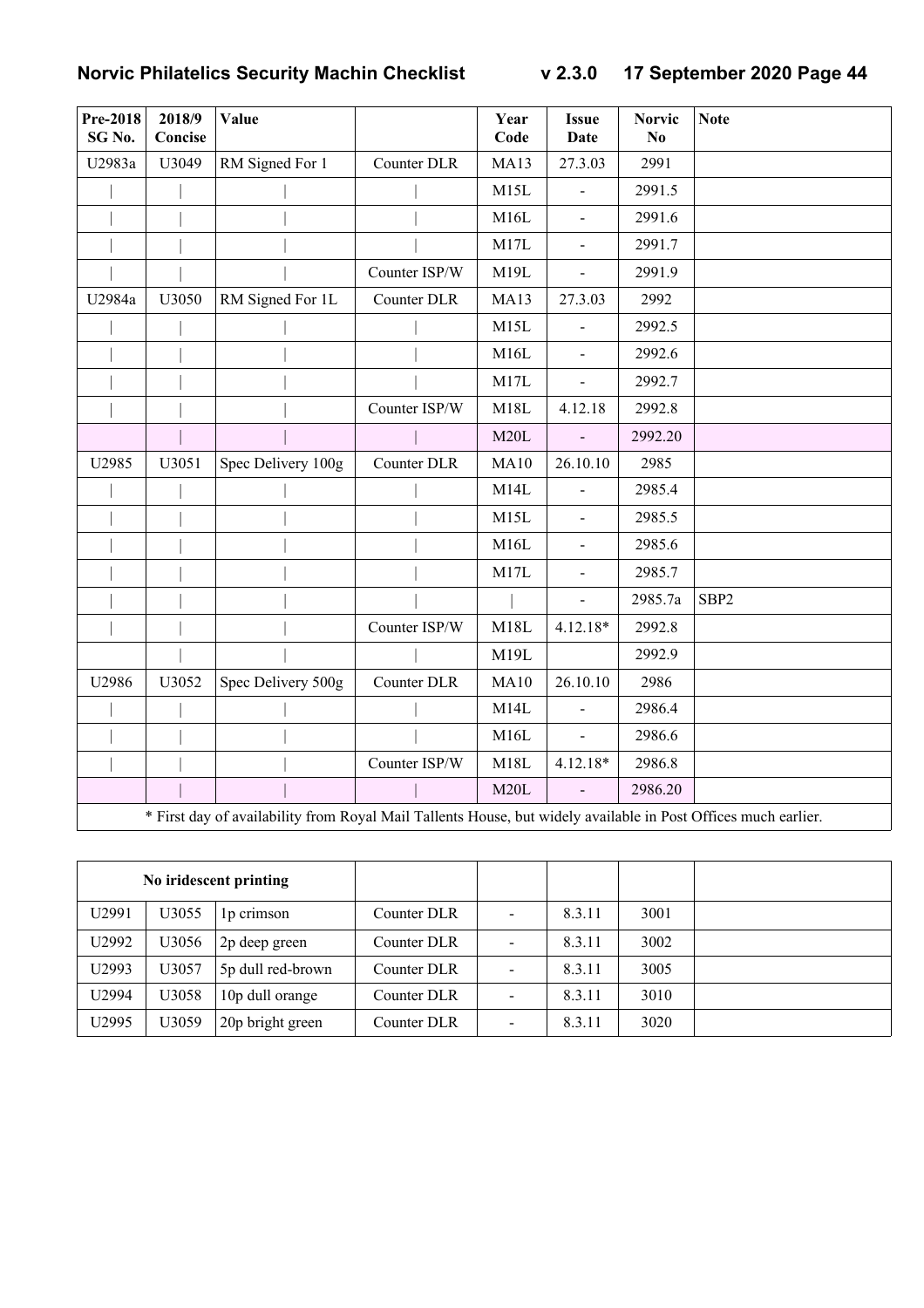| SG No.<br>pre 2018 | 2018<br>Concise   | Value            |                 | Year<br>Code | <b>Issue</b><br>Date | <b>Norvic</b><br>N <sub>0</sub> | <b>Note</b>                                |
|--------------------|-------------------|------------------|-----------------|--------------|----------------------|---------------------------------|--------------------------------------------|
| <b>Gravure</b>     |                   |                  |                 |              |                      |                                 |                                            |
| U3005              | U3060             | 68p turq-green   | <b>MPIL PSB</b> | M11L         | 10.1.12              | 4068.1                          | Roald Dahl DY3 WSP                         |
| U3007              | U3061             | £1 magenta       | <b>MPIL PSB</b> | M17L         | 05.06.17             | 4100P.7                         | Machin Anniversary PSB<br>DY21             |
| U3001              | U3065             | $2nd$ brt blue   | Coil MRIL       | MA10         | 13.5.10              | 2901                            | Coils 500/100 DLR                          |
| U3002              | U3066             | $1st$ gold       | Coil MRIL       | MA10         | 13.5.10              | 2902                            | Coils 500/100 DLR                          |
| U3003              | U <sub>3067</sub> | $1st$ vermillion | <b>MPIL PSB</b> | M17L         | 05.06.17             | 3702sP.7                        | Machin Anniversary PSB<br>DY <sub>21</sub> |

|  | (b) Ordinary Gum DLR=De La Rue; WSP=Walsall Security Printers; CSP=Cartor Security Printing |  |
|--|---------------------------------------------------------------------------------------------|--|
|  |                                                                                             |  |

| Litho                         |                          |                 |                       |                 |              |                      |                                 |                                   |
|-------------------------------|--------------------------|-----------------|-----------------------|-----------------|--------------|----------------------|---------------------------------|-----------------------------------|
| SG <sub>No.</sub><br>pre 2018 | 2018<br>Concise          | 2019<br>Concise | Value                 |                 | Year<br>Code | <b>Issue</b><br>Date | <b>Norvic</b><br>N <sub>0</sub> | <b>Note</b>                       |
| U3010                         | U3070                    | U3070           | 1p crimson            | <b>MPIL PSB</b> | M13L         | 9.5.13               | 4001P.3                         | Football DY7 CSP                  |
|                               |                          |                 |                       |                 | M14L         | 19.2.15              | 4001P.4                         | DY12 Inventive Britain            |
|                               |                          |                 |                       |                 | M15L         | 14.5.14              | 4001P.5                         | DY13 Great War 1915               |
|                               |                          |                 |                       |                 | M18L         | 4.12.18              | 4001P.8                         | DY Harry Potter                   |
| $\overline{a}$                | $\overline{\phantom{a}}$ |                 |                       |                 | M19L         | 11.02.20             | 4001P.9                         | DY32 Visions of Universe          |
|                               | $\overline{\phantom{a}}$ | U3070a          |                       | M IL PSB        | M18L         | 14.3.19              | 4001P.8                         | DY Marvel Comics                  |
| U3011                         | U3071                    | U3071           | 2p deep green         | <b>MPIL PSB</b> | M13L         | 9.5.13               | 4002P.3                         | Football DY7 CSP                  |
|                               |                          |                 |                       |                 |              | 20.2.14              | 4002P.3E                        | Locomotives DY9 Ensch             |
|                               |                          |                 |                       |                 | M14L         | 19.2.15              | 4002P.4                         | DY12 Inventive Britain            |
|                               |                          |                 |                       |                 | M16L         | 15.2.17              | 4002P.6                         | DY20 Windsor Cas PSB              |
|                               | L,                       | U3071*          |                       |                 | M19L         | 24.5.19              | 4002Pa.9                        | DY30 Q Victoria                   |
| $\overline{a}$                | L,                       |                 |                       |                 | M19L         | 11.02.20             | 4002P.9                         | DY32 Visions of Universe          |
| L,                            | U3071d                   | U3071a          |                       | <b>MILPSB</b>   | M18L         | 20.3.18              | 4002P.8                         | DY25 RAF Centenary                |
| U3012                         | U3072                    | U3072           | 5p red-brown          | <b>MPIL PSB</b> | M12L         | 26.3.13              | 4005P.2                         | Dr Who DY6 CSP                    |
|                               |                          |                 |                       |                 | M13L         | 9.5.13               | 4005P.3                         | Football DY7 CSP                  |
|                               |                          |                 |                       |                 |              | 20.2.14              | 4005P.3f                        | Locomotives DY9 Ensch             |
|                               |                          |                 |                       |                 | M15L         | 18.6.15              | 4005P.5a                        | DY14 Waterloo                     |
|                               |                          |                 |                       |                 | M16L         | 28.7.16              | 4005P.6                         | DY19 Beatrix Potter               |
|                               |                          |                 |                       |                 | M17L         | 23.01.18             | 4005P.7                         | Game of Thrones PSB               |
|                               | $\overline{\phantom{a}}$ |                 |                       |                 | M19L         | 11.02.20             | 4005P.9                         | DY32 Vis of Universe              |
| $\overline{a}$                | $\overline{a}$           |                 |                       |                 | M20L         | 08.05.20             | 4005p.20                        | DY34 End of WW2                   |
|                               |                          | U3072b          |                       | <b>MILPSB</b>   | M18L         | 20.3.18              | 4005P.8                         | DY25 RAF Centenary                |
| U3012c                        | U3072c                   | U3072a          | 5p deep red-<br>brown |                 | M15L         | 14.5.15              | 4005P.5                         | DY13 Great War 1915               |
| U3012g                        | U3073                    | U3073           | 5p dull red-<br>brown |                 | M13L         | 19.9.13              | 4005P.3e                        | <b>MN DY8 Enschede</b><br>misperf |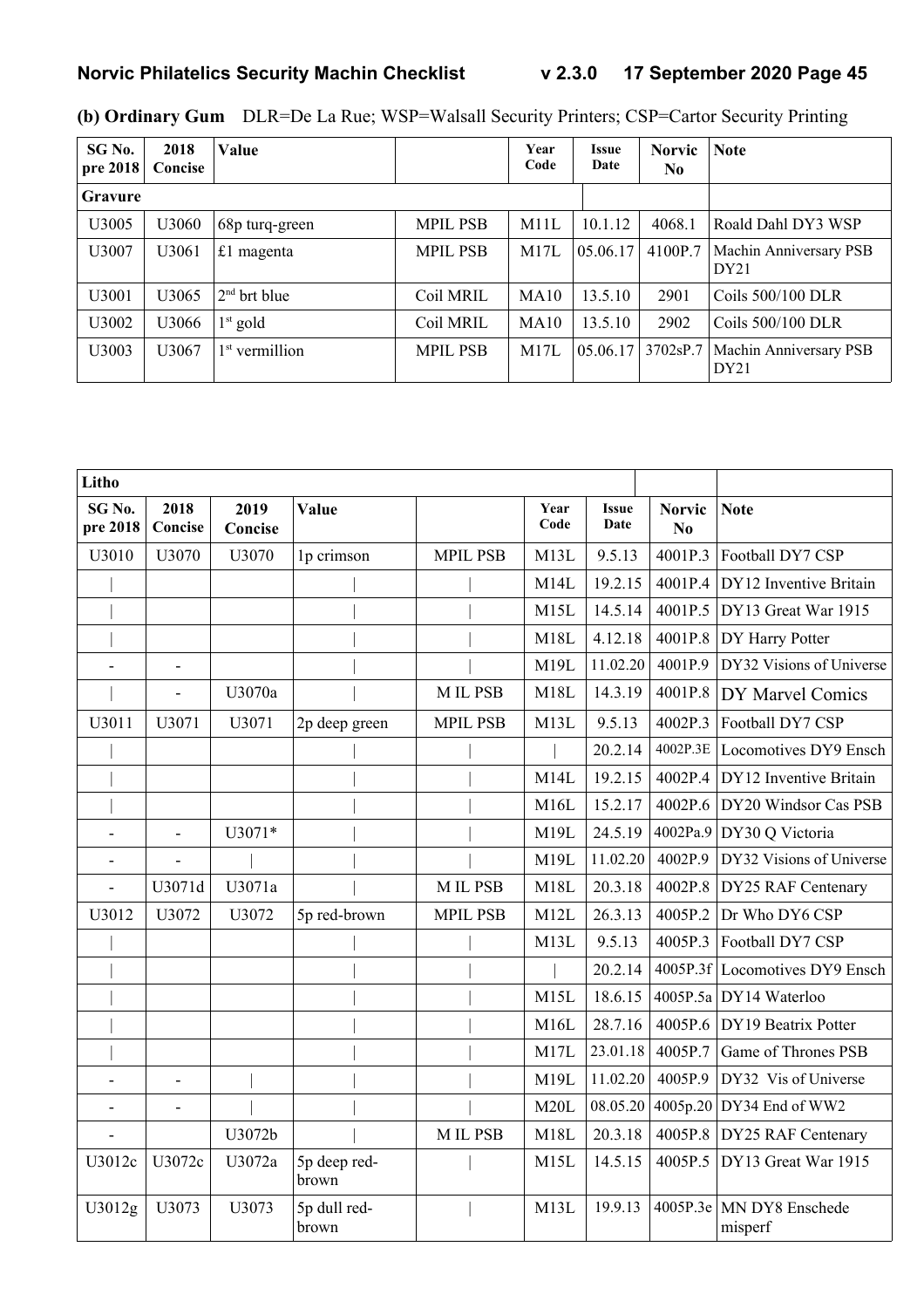| SG No.<br>pre 2018           | 2018<br>Concise              | 2019<br>Concise | <b>Value</b>            |                 | Year<br>Code | <b>Issue</b><br>Date | <b>Norvic</b><br>N <sub>0</sub> | <b>Note</b>                 |
|------------------------------|------------------------------|-----------------|-------------------------|-----------------|--------------|----------------------|---------------------------------|-----------------------------|
| U3013                        | U3074                        | U3074           | 10p dull orange         | <b>MPIL PSB</b> | M12L         | 26.3.13              | 4010P.2                         | Dr Who DY6 Cartor           |
|                              |                              |                 |                         |                 | M13L         | 9.5.13               | 4010P.3                         | Football DY7 CSP            |
|                              |                              |                 |                         |                 | M14L         | 15.4.14              | 4010P.4                         | <b>Buck Palace DY10 CSP</b> |
|                              |                              |                 |                         |                 |              | 28.7.14              | 4010P.4a                        | Great War DY11 CSP          |
|                              |                              |                 |                         |                 | M15L         | 18.6.15              | 4010P.5                         | DY14 Waterloo               |
|                              |                              |                 |                         |                 | M16L         | 28.7.16              | 4010P.6                         | DY19/20 Potter/Windsor      |
|                              |                              |                 |                         |                 | M18L         | 13.2.19              | 4010P.8                         | DY 28 Da Vinci PSB          |
|                              | $\overline{\phantom{a}}$     |                 |                         |                 | M19L         | 11.02.20             | 4020P.9                         | DY32 Visions of Universe    |
| U3014                        | U3075                        | U3075           | 20p bright green        | <b>MPIL PSB</b> | M12L         | 26.3.13              | 4020P.2                         | Dr Who DY6 CSP              |
|                              |                              |                 |                         |                 | M14L         | 15.4.14              | 4020P.4                         | <b>Buck Palace DY10 CSP</b> |
|                              |                              |                 |                         |                 |              | 28.7.14              | 4020P.4a                        | Great War DY11 CSP          |
|                              |                              |                 |                         |                 | M17L         | 23.01.18             | 4020P.7                         | Game of Thrones PSB         |
|                              |                              |                 |                         |                 | M18L         | 4.12.18              | 4020P.8                         | DY27 Harry Potter           |
|                              |                              | U3075a          |                         | M IL PSB        | M18L         | 14.3.19              |                                 | 4020Pa.8 DY29 Marvel Comics |
| U3017                        | U3076                        | U3076           | 50p slate               | <b>MPIL PSB</b> | M13L         | 19.9.13              | 4050P.3                         | MN DY8 Enschede<br>misperf  |
| U3017a                       | U3077                        | U3077           |                         |                 | M15L         | 18.6.15              | 4050P.5                         | Waterloo DY14               |
| L,                           | $\qquad \qquad \blacksquare$ | U3077*          |                         |                 | M19L         | 24.5.19              | 4050P.9                         | DY30 Q Victoria             |
|                              |                              | U3077           |                         |                 | M20L         | 08.05.20             | 4050P.20                        | DY34 End of WW2             |
|                              |                              | U3077a          | 50p grey                |                 | M18L         | 4.12.18              | 4050P.8                         | DY27 Harry Potter           |
| U3019                        | U3078                        | U3078           | 76p bright rose         | <b>MPIL PSB</b> | M11L         | 9.9.11               | 4076.1                          | Aerial Post DY2 CSP         |
| U3019a                       | U3079                        | U3079           | 81p turq-green          | <b>MPIL PSB</b> | M14L         | 19.2.15              | 4081.4                          | Inventive Britain DY12      |
| U3020                        | U3080                        | U3080           | 87p yellow-<br>orange   | <b>MPIL PSB</b> | M12L         | 26.3.13              | 4087P.2                         | Dr Who DY6 CSP              |
| U3020a                       | U3081                        | U3081           | 97p bluish-violet       | <b>MPIL PSB</b> | M14L         | 19.2.15              | 4097.4                          | Inventive Britain DY12      |
| U3021                        | U3082                        | U3082           | £1 sepia                | <b>MPIL PSB</b> | M14L         | 15.4.14              | 4100P.4                         | DY10 Buckingham<br>Palace   |
|                              |                              |                 |                         |                 |              | 28.7.14              | 4100P.4a                        | DY11 Great War 2014         |
|                              |                              |                 |                         |                 | M15L         | 18.6.15              | 4100P.5                         | DY14 Waterloo               |
| U3021b                       | U3083                        | U3083           | £1.05 sage-green        |                 | M16L         | 28.7.16              | 4105P.6                         | DY19/20 Potter/Windsor      |
| $\qquad \qquad \blacksquare$ | U3084                        | U3084           | £1.17 vermillion        |                 | M17L         | 23.01.18             | 4117P                           | Game of Thrones PSB         |
| $\qquad \qquad \blacksquare$ | ٠                            |                 |                         |                 | M19L         | 11.02.20             | 4117P.9                         | DY32 Visions of Universe    |
| $\overline{\phantom{a}}$     | $\overline{\phantom{0}}$     | U3084a          |                         | M IL PSB        | M17L         | 20.03.18             | 4117P.8                         | DY25 RAF Centenary          |
| -                            | $\overline{\phantom{0}}$     | U3089           | £1.25 green             |                 | M18L         | 4.12.18              | 4125P.8                         | DY27 Harry Potter           |
|                              | -                            | U3089a          | £1.25 light green       | M IL PSB        | M18L         | 14.3.09              |                                 | 4125Pa.8 DY29 Marvel Comics |
| U3022                        | U3085                        | U3094           | $£1.33$ orge-<br>yellow | <b>MPIL PSB</b> | M15L         | 18.6.15              | 4133P.5                         | DY13 Great War 2015         |
|                              |                              | U3096           | £1.35 dp mauve          | <b>MPIL PSB</b> | M19L         | 11.02.20             | 4135P                           | DY32 Visions of Universe    |
| U3023?                       | U3086                        | U3099           | £1.40 grey-green        | <b>MPIL PSB</b> | M17L         | 14.12.17             | 4140.P7                         | DY23 Star Wars              |
|                              |                              | U3104           | £1.45 dove-grey         | M IL PSB        | M18L         | 14.3.19              | 4145P.8                         | DY29 Marvel Comics          |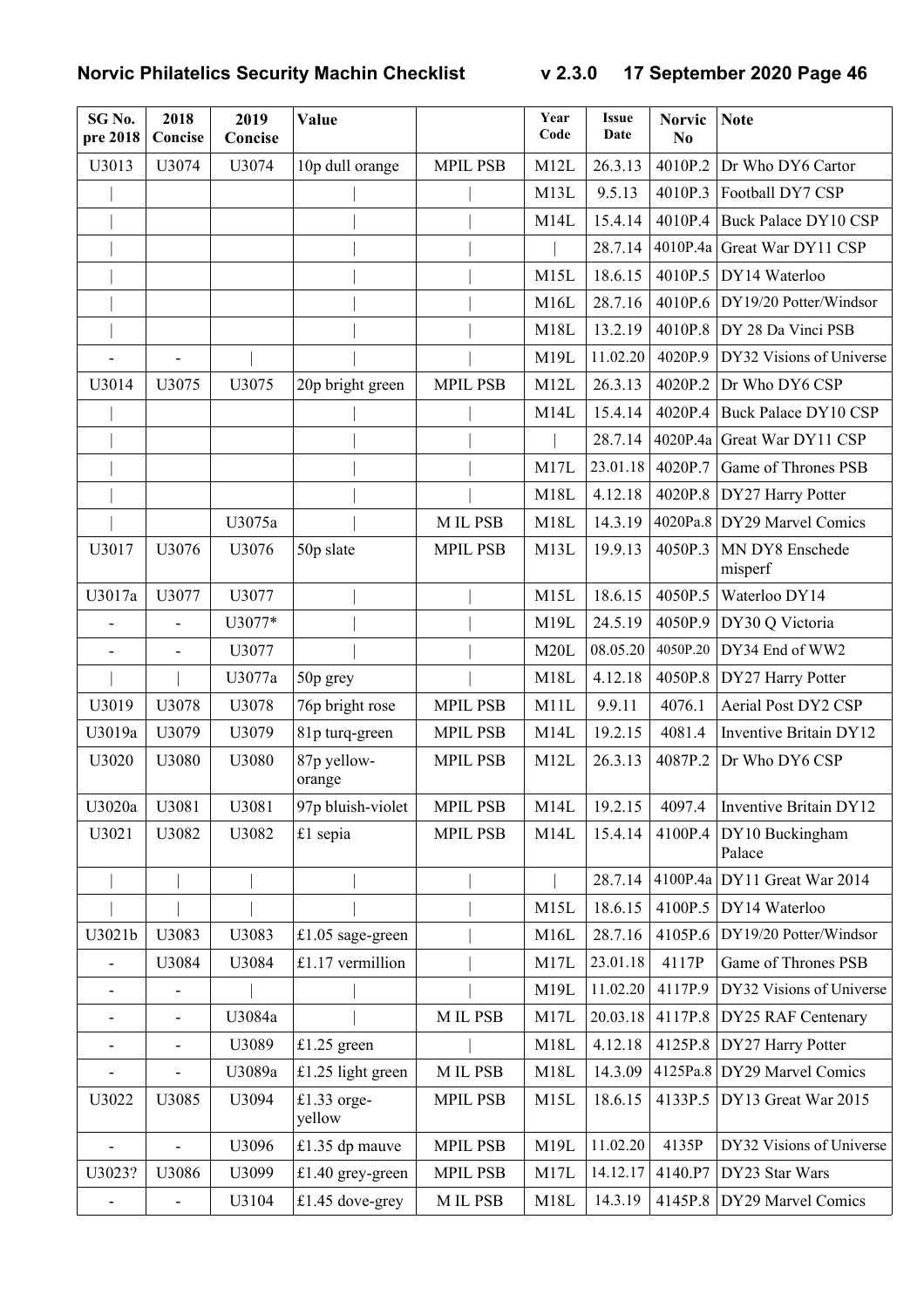| SG No.<br>pre 2018       | 2018<br>Concise | 2019<br>Concise | Value                      |                 | Year<br>Code | <b>Issue</b><br>Date | <b>Norvic</b><br>N <sub>0</sub> | <b>Note</b>          |
|--------------------------|-----------------|-----------------|----------------------------|-----------------|--------------|----------------------|---------------------------------|----------------------|
|                          |                 | U3109           | £1.55 greenish<br>blue     | <b>MPIL PSB</b> | M18L         | 13.2.19              | 4155P.8                         | DY28 Da Vinci        |
| $\overline{\phantom{a}}$ | $\overline{a}$  | U3110           | £1.63 vermillion           |                 | M20L         | 08.05.20             | 4163P                           | DY34 End of WW2      |
| U3014a                   | U3095           | U3150           | $2nd$ brt blue             | <b>MPIL PSB</b> | M15L         | 17.12.15             | 2901P.5                         | Star Wars DY15 CSP   |
|                          |                 |                 |                            |                 | M17L         | 14.12.17             | 2901P.7                         | Star Wars DY23 CSP   |
| U3015                    | U3096           | U3155           | $1st$ gold                 | <b>MPIL PSB</b> | M11L         | 9.9.11               | 3701.1                          | Aerial Post DY2 CSP  |
| U3016                    | U3097           | U3156           | 1 <sup>st</sup> vermillion | <b>MPIL PSB</b> | M13L         | 9.5.13               | 3702P                           | Football DY7 CSP     |
|                          |                 |                 |                            | <b>MPIL PSB</b> | M15L         | 17.12.15             | 3702P.5                         | Star Wars DY15 CSP   |
|                          |                 |                 |                            | <b>MPIL PSB</b> | M16L         | 21.4.16              | 3702P.6                         | Queen 90 DY17 CSP    |
|                          |                 |                 |                            | <b>MPIL PSB</b> | M17L         | 14.12.17             | 3702P.7                         | Star Wars DY23 CSP   |
|                          |                 |                 |                            | <b>MPIL PSB</b> | M18L         | 13.9.18              | 3702P.8                         | World War I DY24 CSP |
| U3016b                   | U3098           | U3157           | $1st$ deep scarlet         | <b>MPIL PSB</b> | M16L         | 15.2.17              | 3702aP.6                        | Windsor Cas DY20 CSP |
|                          |                 |                 |                            |                 |              |                      |                                 |                      |
|                          |                 |                 |                            |                 |              |                      |                                 |                      |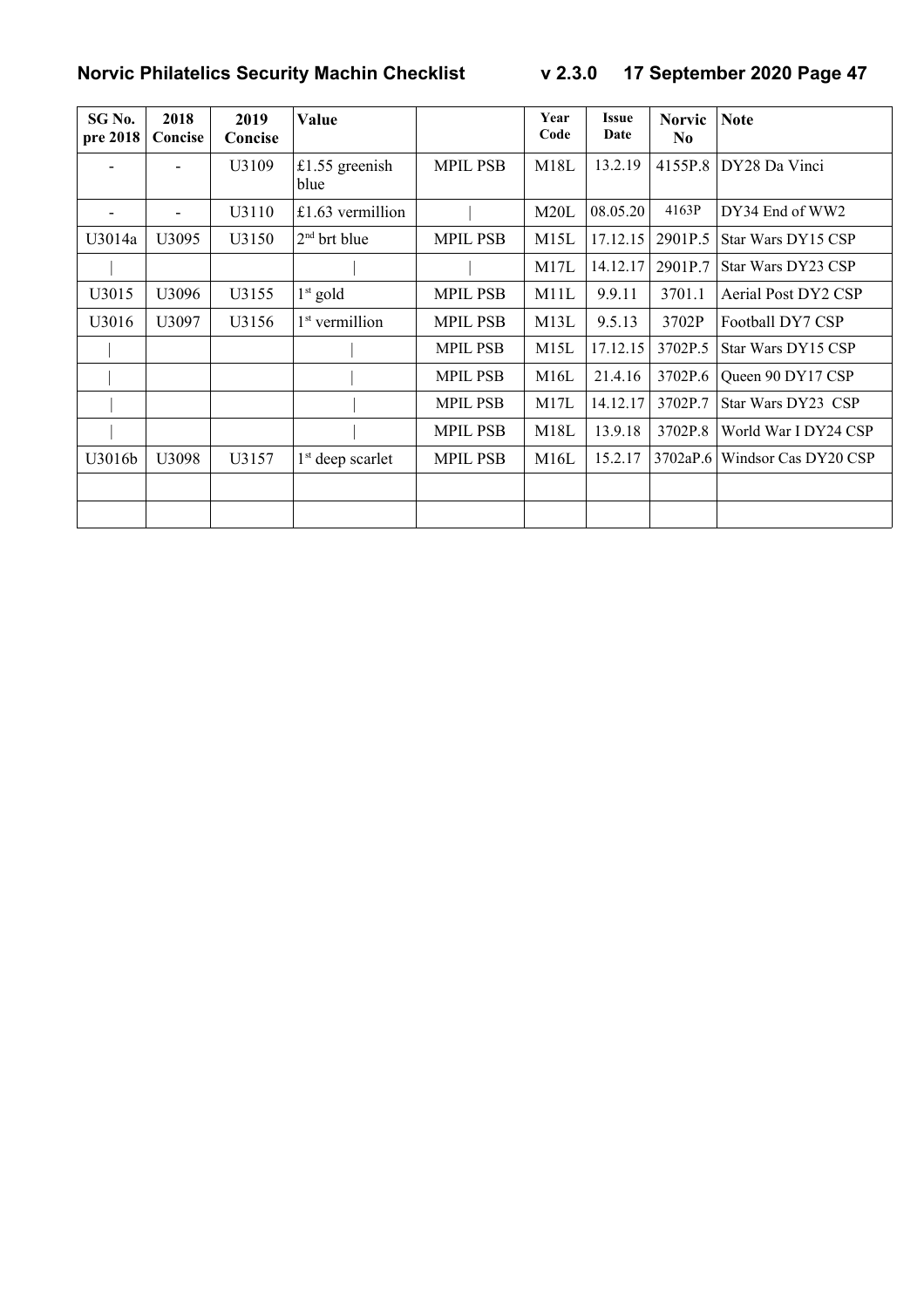|              | Diamond Jubilee (all in slate-blue; self-adhesive except where stated)<br>NB: SG Numbers unchanged in 2018 |                  | No year code  |                          |               |                                  |
|--------------|------------------------------------------------------------------------------------------------------------|------------------|---------------|--------------------------|---------------|----------------------------------|
| <b>SG No</b> |                                                                                                            |                  | <b>Source</b> |                          | <b>Norvic</b> |                                  |
| MS3272       | $1st$ gummed                                                                                               | <b>MS</b>        | <b>MMND</b>   | 6.2.12                   | 4003          | $\le$ Single from MS WSP         |
| U3271        | 1 <sup>st</sup>                                                                                            | Counter          | <b>MOND</b>   | 6.2.12                   | 3271          | <b>DLR</b>                       |
| U3272        |                                                                                                            | Book of 12       | <b>MTND</b>   | 6.2.12                   | 3272          | <b>WSP</b>                       |
| U3273        |                                                                                                            | <b>Bus Sheet</b> | <b>MBND</b>   | 6.2.12                   | 3273          | <b>DLR</b>                       |
|              |                                                                                                            |                  |               | 6.2.12                   | 3273w         | <b>WSP</b>                       |
| U3274        |                                                                                                            | Mixed booklet    | <b>MCND</b>   | 31.5.12                  | 3274          | <b>WSP</b>                       |
| U3275        |                                                                                                            | Book of 6        | <b>MSND</b>   | 1.10.12                  | 3275          | <b>WSP</b>                       |
| U3276        | 1 <sup>st</sup> Large                                                                                      | Counter          | <b>BILEE</b>  | $\P$                     | 3276          | DLR $\parallel$ see notes on p19 |
| U3277        |                                                                                                            | Book of 4        | <b>BILFE</b>  | $\P$                     | 3277          | WSP $\parallel$ see notes on p19 |
| U3278        |                                                                                                            | <b>Bus Sheet</b> | <b>BILBE</b>  | $\P$                     | 3278          | WSP $\parallel$ see notes on p19 |
| U3279        | $1st$ gummed                                                                                               | <b>PSB</b>       | <b>MPND</b>   | 31.5.12                  | 3328          | WSP SG re-numbered 2017          |
|              | Long To Reign Over Us (all in amethyst purple, self-adhesive except where                                  | stated)          |               |                          |               |                                  |
| MS3747       | Miniature Sheet                                                                                            |                  | <b>REIGM</b>  | 9.9.15                   | 3747MS        | FNMT*                            |
|              | 1 <sup>st</sup> gummed                                                                                     | <b>MS</b>        |               |                          | 3747          | $<$ Single from MS FNMT*         |
| U3744        | 1 <sup>st</sup>                                                                                            | Counter O15R     | <b>REIGN</b>  | 9.9.15                   | 3744          | <b>DLR</b>                       |
|              |                                                                                                            | Counter O16R     |               |                          | 3744.6        | <b>DLR</b>                       |
| U3745        |                                                                                                            | Book of 6 O15R   | <b>REIGS</b>  | 9.9.15                   | 3745          | <b>WSP</b>                       |
|              |                                                                                                            |                  |               | $\overline{\phantom{a}}$ | 3745a         | WSP SBP1                         |
|              |                                                                                                            | Book of 6 O15R   |               | $\overline{a}$           | 3745a.6       | WSP SBP1                         |
| U3746        |                                                                                                            | Mixed booklet    | <b>REIGC</b>  | 18.9.15                  | 3746          | <b>WSP</b>                       |
|              |                                                                                                            |                  |               | 21.4.16                  | 3746.6        | WSP SBP1                         |
| U3747        |                                                                                                            | <b>PSB</b>       | <b>REIGP</b>  | 21.4.16                  | 3748          | <b>CSP</b>                       |

#### *Special issues*

|        | MS3222   $1^{st}$ gold x 10 | <b>MMIL</b>      | AM11    | 14.9.11  | 3701.1m | <b>WSP</b> Machin Centenary MS                 |
|--------|-----------------------------|------------------|---------|----------|---------|------------------------------------------------|
| U3920  | $£5$ sapphire-blue          | Counter Sheet    | CE17ION | 06.02.17 | 4500    | <b>WSP</b> Accession Anniversary<br>Definitive |
| U3966§ | $£1$ gold embossed          | Prestige Booklet | None    | 05.06.17 |         | WSP Machin Anniversary                         |

*± This is listed by SG as bright scarlet (the new colour we refer to as deep scarlet) but is closer to the original vermillion than the new darker Royal Mail Red colour. In the 2018* GB Concise *catalogue, this has been corrected and the gravure stamp is listed as vermillion (ie the original colour of the 1st class stamps.*

*¶ In the 2018* GB Concise *catalogue, Gibbons list this in the Machin section after U3920 & MS3965 as 3966. However in the regular stamp listings it is listed after MS3964 & MS3965 as U3966, so it is actually listed twice.*

*\* the 5p and 50p from the Merchant Navy PSB have the side elliptical perforations near the top of the stamp. \*FNMT = Fábrica Nacional de Moneda y Timbre, the Spanish Royal Mint.*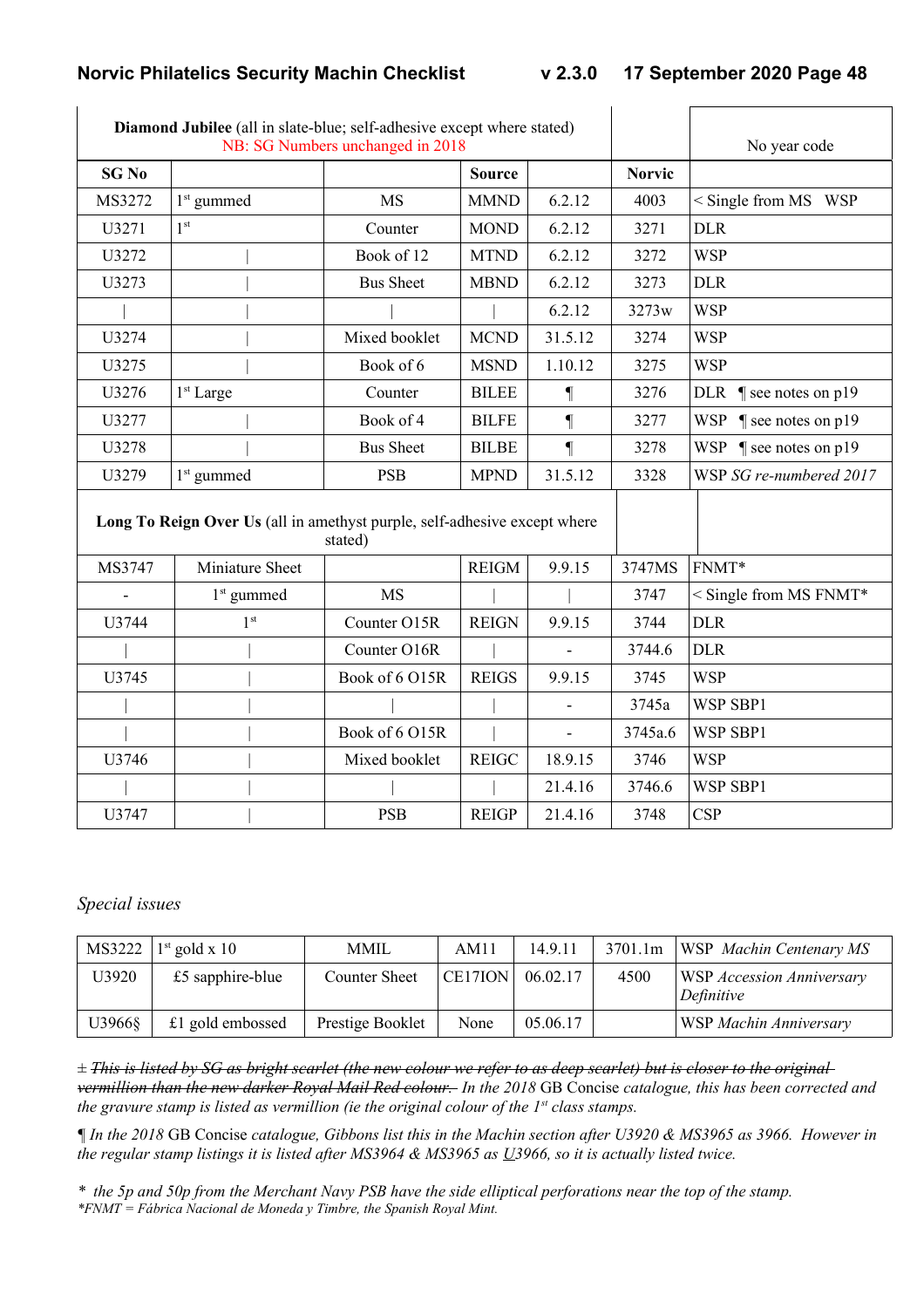| Date              | <b>Stamps and source</b>                                                                                                                                                                                                                                                                                                                                                                                                                                                         | <b>Status</b> |
|-------------------|----------------------------------------------------------------------------------------------------------------------------------------------------------------------------------------------------------------------------------------------------------------------------------------------------------------------------------------------------------------------------------------------------------------------------------------------------------------------------------|---------------|
| 2009              | (no year code)                                                                                                                                                                                                                                                                                                                                                                                                                                                                   |               |
| 17 February 2009  | 2 <sup>nd</sup> , 1 <sup>st</sup> , 2 <sup>nd</sup> Large, 1 <sup>st</sup> Large, 50p, £1, £1.50, £2, £3, £5 counter sheets                                                                                                                                                                                                                                                                                                                                                      | 1. Official   |
| 10 March 2009     | 1 <sup>st</sup> class MCIL no year code – Designs Classics retail booklet                                                                                                                                                                                                                                                                                                                                                                                                        | 2. Formal     |
| 31 March 2009     | 2 <sup>nd</sup> , 1 <sup>st</sup> , 2 <sup>nd</sup> Large, 1 <sup>st</sup> Large – Business Sheets MBIL and ROYBL                                                                                                                                                                                                                                                                                                                                                                | 2. Formal     |
| 31 March 2009     | 2 <sup>nd</sup> & 1 <sup>st</sup> MTIL, 1 <sup>st</sup> MSIL, 2 <sup>nd</sup> Large & 1 <sup>st</sup> Large FOYAL - booklets                                                                                                                                                                                                                                                                                                                                                     | 2. Formal     |
| 17 November 2009  | Recorded Signed For (2)                                                                                                                                                                                                                                                                                                                                                                                                                                                          | 1. Official   |
| No specific date  | $2nd$ & 1 <sup>st</sup> gold coil MRIL self-adhesive                                                                                                                                                                                                                                                                                                                                                                                                                             |               |
| 2010              |                                                                                                                                                                                                                                                                                                                                                                                                                                                                                  |               |
| 26 January 2010   | $MA10 1st MSIL - change to website address$                                                                                                                                                                                                                                                                                                                                                                                                                                      | 2. Formal     |
| 24 February 2010  | MA10 2 <sup>nd</sup> & 1 <sup>st</sup> MTIL booklets of 12                                                                                                                                                                                                                                                                                                                                                                                                                       | 3. Stampex    |
| 25 February 2010  | $MA10 1st MClL – Olympics 2 mixed booklet$                                                                                                                                                                                                                                                                                                                                                                                                                                       | 2. Formal     |
| 8 May 2010        | MA10 2 <sup>nd</sup> Large & 1 <sup>st</sup> Large booklets of 4                                                                                                                                                                                                                                                                                                                                                                                                                 | 3. LFOS unoff |
| 8 May 2010        | MA10 $2nd$ , $1st$ & 50p MPILSA – two types of cuts from KGV PSB                                                                                                                                                                                                                                                                                                                                                                                                                 | 2. Formal     |
| 13 May 2010       | MA10 $2nd$ & 1 <sup>st</sup> gummed coils of 500/1000                                                                                                                                                                                                                                                                                                                                                                                                                            | 2. Formal     |
| 10 June 2010      | MA10 1st Large MBIL business sheet                                                                                                                                                                                                                                                                                                                                                                                                                                               | 3. Unofficial |
| 12 August 2010    | MA10 2 <sup>nd</sup> MBIL business sheet                                                                                                                                                                                                                                                                                                                                                                                                                                         | 3. Unofficial |
| 26 October 2010   | Special Delivery (2)                                                                                                                                                                                                                                                                                                                                                                                                                                                             | 1. Official   |
| No specific date  | $2nd$ & 1 <sup>st</sup> gold, 1 <sup>st</sup> Large counter sheets                                                                                                                                                                                                                                                                                                                                                                                                               |               |
| 2011              |                                                                                                                                                                                                                                                                                                                                                                                                                                                                                  |               |
| 11 January 2011   | $M11L$ 1 <sup>st</sup> MCIL – Thunderbirds mixed booklet                                                                                                                                                                                                                                                                                                                                                                                                                         | 2. Formal     |
| 8 March 2011      | 1,2,5,10,20p with security cuts but no iridescent printing                                                                                                                                                                                                                                                                                                                                                                                                                       | 2. Formal     |
| 22 March 2011     | MA11 2 <sup>nd</sup> Large & 1 <sup>st</sup> Large MFIL booklets                                                                                                                                                                                                                                                                                                                                                                                                                 | 2. Formal     |
| 29 March 2011     | MA11 68p, 76p, £1.10, £1.65 counter sheets new tariff                                                                                                                                                                                                                                                                                                                                                                                                                            | 1. Official   |
| 5 May 2011        | M11L 50p MPIL SA - Morris & Co PSB                                                                                                                                                                                                                                                                                                                                                                                                                                               | 2. Formal     |
| 9 September 2011  | M11L $1^{\text{st}}$ & 76p gummed – Aerial Post PSB                                                                                                                                                                                                                                                                                                                                                                                                                              | 2. Formal     |
| 14 September 2011 | 1st MMIL AM11 - Arnold Machin Centenary MS                                                                                                                                                                                                                                                                                                                                                                                                                                       | 1. Official   |
| No specific date  | MA10 2 <sup>nd</sup> Large counter sheet, 2 <sup>nd</sup> Large MNIL business sheet, 2 <sup>nd</sup> class & 1 <sup>st</sup><br>gold MRIL coil, 1 <sup>st</sup> & 1 <sup>st</sup> Large Recorded Signed For<br><b>M11L</b> 2 <sup>nd</sup> & 1 <sup>st</sup> gold counter sheet, 2 <sup>nd</sup> & 1 <sup>st</sup> gold MTIL, 2 <sup>nd</sup> Large & 1 <sup>st</sup> Large<br>counter sheet, 2 <sup>nd</sup> Large & 1 <sup>st</sup> Large business sheet, £1 red counter sheet |               |
| 2012              |                                                                                                                                                                                                                                                                                                                                                                                                                                                                                  |               |
| 10 January 2012   | M11L 68p MPIL gummed - Roald Dahl PSB                                                                                                                                                                                                                                                                                                                                                                                                                                            | 2. Formal     |
| 6 February 2012   | Diamond Jubilee 1 <sup>st</sup> MOND MTND MBND MMND – counter sheet, business<br>sheet, booklet of 12, gummed miniature sheet                                                                                                                                                                                                                                                                                                                                                    | 1. Official   |
| 27 March 2012     | Diamond Jubilee 1 <sup>st</sup> Large – LEE LBE LFE – counter, business, booklet                                                                                                                                                                                                                                                                                                                                                                                                 | 2. Formal     |
| 25 April 2012     | M12L 87p, £1.28, £1.90 MAIL counter sheets                                                                                                                                                                                                                                                                                                                                                                                                                                       | 1. Official   |
| 31 May 2012       | Diamond Jubilee 1 <sup>st</sup> MPND MCND – mixed book SA, gummed PSB                                                                                                                                                                                                                                                                                                                                                                                                            | 2. Formal     |
| 1 October 2012    | Diamond Jubilee 1 <sup>st</sup> MSND – booklet of 6 SA                                                                                                                                                                                                                                                                                                                                                                                                                           | 2. Formal     |
| No specific date  | $2nd$ counter sheet, $2nd$ & 1 <sup>st</sup> gold MTIL, $2nd$ MRIL, $2nd$ Large counter sheet, $2nd$<br>Large business sheet, $2^{nd}$ Large booklet, 68p, 76p & £1 counter sheet                                                                                                                                                                                                                                                                                                |               |

#### **First Day Covers – issue dates in chronological order.**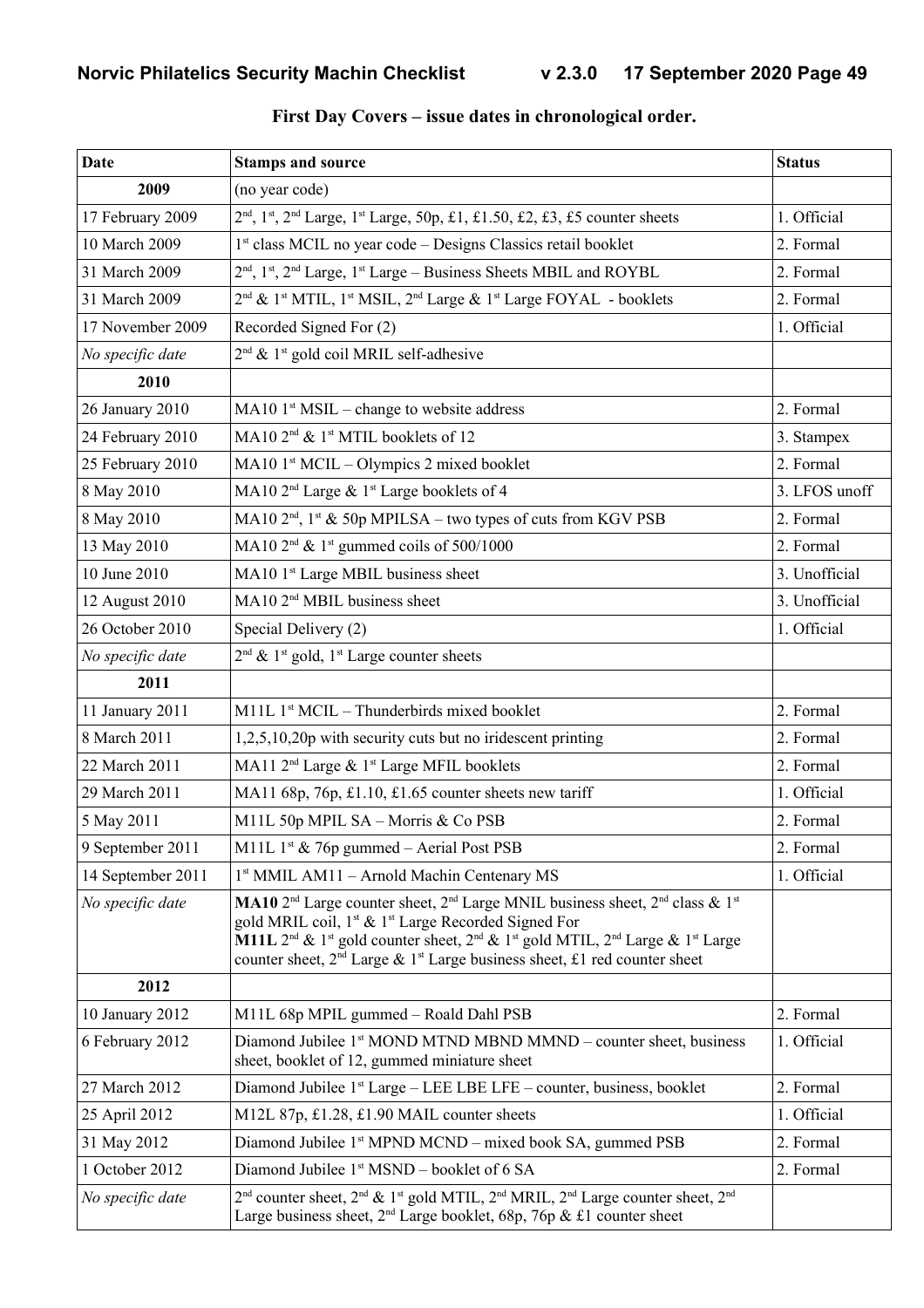| 2013              |                                                                                                                                                                                                                                                                                                                                                                                                                 |               |
|-------------------|-----------------------------------------------------------------------------------------------------------------------------------------------------------------------------------------------------------------------------------------------------------------------------------------------------------------------------------------------------------------------------------------------------------------|---------------|
| 3 January 2013    | M12L New palette: 1 <sup>st</sup> MAIL MTIL MSIL MBIL MRIL (counter, booklet of 12,<br>booklet of 6, business sheet, coil) 1 <sup>st</sup> Large MAIL MBIL MFIL (counter,<br>business sheets, booklet of 4)                                                                                                                                                                                                     | 1. Official   |
| 3 January 2013    | M12L $1,2,5,10,20p$ 50p slate, £1 brown MAIL                                                                                                                                                                                                                                                                                                                                                                    | 1. Official   |
| 9 January 2013    | M12L 1 <sup>st</sup> MCIL – London Underground mixed booklet                                                                                                                                                                                                                                                                                                                                                    | 2. Formal     |
| 26 March 2013     | M12L 5p, 10p, 20p, 87p MPIL $-$ Dr Who PSB                                                                                                                                                                                                                                                                                                                                                                      | 2. Formal     |
| 27 March 2013     | M13L 78p, 88p, £1.88, MA13 1 <sup>st</sup> , 1 <sup>st</sup> Large RM Signed For MAIL                                                                                                                                                                                                                                                                                                                           | 1. Official   |
| 5 April 2013      | MA13 78p, 88p, £1.88 MAIL – De La Rue (see note 4 above)                                                                                                                                                                                                                                                                                                                                                        | 3. Unofficial |
| 9 May 2013        | M13L 1, 2, 5, 10p 1st class MPIL, $1st MClL - Football$ Heroes                                                                                                                                                                                                                                                                                                                                                  | 2. Formal     |
| 18 September 2013 | MA13 1 <sup>st</sup> , 1 <sup>st</sup> Large MAIL counter sheets                                                                                                                                                                                                                                                                                                                                                | 3. Unofficial |
| 19 September 2013 | M13L 5p, 50p MPIL - Merchant Navy PSB                                                                                                                                                                                                                                                                                                                                                                           | 2. Formal     |
| 1 October 2013    | MA13 2 <sup>nd</sup> MAIL counter sheet                                                                                                                                                                                                                                                                                                                                                                         | 3. Unofficial |
| No specific date  | <b>MA12</b> $1^{\text{st}}$ gold coil<br><b>MA13</b> $2^{nd}$ & $2^{nd}$ Large counter sheet, $2^{nd}$ 1 <sup>st</sup> red $2^{nd}$ Large & 1 <sup>st</sup> Large red business<br>sheet, $2^{nd}$ & 1 <sup>st</sup> red MTIL, 1 <sup>st</sup> red MSIL, $2^{nd}$ & 1 <sup>st</sup> Large red booklet,<br>5p, 20p, 78p, 88p, £1.28, £2 1 <sup>st</sup> & 1 <sup>st</sup> Large RMSF £1.28, £2 counter sheet      |               |
| 2014              |                                                                                                                                                                                                                                                                                                                                                                                                                 |               |
| 20 February 2014  | M13L 2p, 5p MPIL - Classic Locos of UK PSB                                                                                                                                                                                                                                                                                                                                                                      | 2. Formal     |
| 26 March 2014     | M14L 81p, 97p, £1.47, £2.15 new tariff                                                                                                                                                                                                                                                                                                                                                                          | 1. Official   |
| 15 April 2014     | M14L 10p, 20p £1 MPIL, $1st MClL - Buckingham Palace$                                                                                                                                                                                                                                                                                                                                                           | 2. Formal     |
| 28 July 2014      | M14L 10p, 20p, £1 MPIL - The Great War 1914                                                                                                                                                                                                                                                                                                                                                                     | 2. Formal     |
| 31 July 2014      | M14ILMA14 - 1 <sup>st</sup> MBIL, 2 <sup>nd</sup> Large and 1 <sup>st</sup> Large MFIL                                                                                                                                                                                                                                                                                                                          | 2. Formal     |
| No specific date  | $M12L$ $2nd$ coil<br>M13L 1 <sup>st</sup> red coil<br><b>M14L</b> $2^{nd}$ , $1^{st}$ red, $2^{nd}$ Large, $1^{st}$ Large red, SD 100 & SD 500, 2p, 5p, 20, 20p, £1,<br>£1.28 counter sheets, $2nd$ , $1st$ red, & $2nd$ Large business sheets, $2nd$ MTIL,                                                                                                                                                     |               |
| 2015              |                                                                                                                                                                                                                                                                                                                                                                                                                 |               |
| 6 January 2015    | $M15L$ 1 <sup>st</sup> MCIL – Alice in Wonderland RB                                                                                                                                                                                                                                                                                                                                                            | 2. Formal     |
| 19 February 2015  | M14L 1p, 2p, 81p turquoise-blue, 97p MPIL – Inventive Britain PSB                                                                                                                                                                                                                                                                                                                                               | 2. Formal     |
| 24 March 2015     | M15L £1.33, £1.52, £2.25, £2.45, £3.15, £3.30 - tariff                                                                                                                                                                                                                                                                                                                                                          | 1. Official   |
| 14 May 2015       | M15L 1p, 5p, £1.33 MPIL (and definitive-size Poppy) – Great War PSB                                                                                                                                                                                                                                                                                                                                             | 2. Formal     |
| 18 June 2015      | M15L 5p, 50p, £1 MPIL – Battle of Waterloo PSB                                                                                                                                                                                                                                                                                                                                                                  | 2. Formal     |
| 9 September 2015  | Long To Reign Over Us (LTROU) MS                                                                                                                                                                                                                                                                                                                                                                                | 1. Official   |
|                   | LTROU $1st$ purple counter sheet and retail book (IGN & IGS)                                                                                                                                                                                                                                                                                                                                                    | 2. Formal     |
| 18 September 2015 | LTROU 1 <sup>st</sup> purple mixed booklet (IGC) - Rugby World Cup                                                                                                                                                                                                                                                                                                                                              | 2. Formal     |
| 17 December 2015  | M15L 1st & 2 <sup>nd</sup> MPIL (and gummed UnionFlag) - Star Wars PSB                                                                                                                                                                                                                                                                                                                                          | 2. Formal     |
| No specific date  | 2 <sup>nd</sup> class counter sheet, booklet, coil and business sheet;<br>$1st$ class red counter sheet, booklets of 6 & 12, and business sheet;<br>2 <sup>nd</sup> class Large counter sheet, booklet, and business sheet<br>1 <sup>st</sup> class Large red counter sheet, booklet, and business sheet<br>1 <sup>st</sup> & 1 <sup>st</sup> Large RMSF & SD 500, 1,2,5,10,20p, £1, £1.28, £1.33 counter sheet |               |
|                   |                                                                                                                                                                                                                                                                                                                                                                                                                 |               |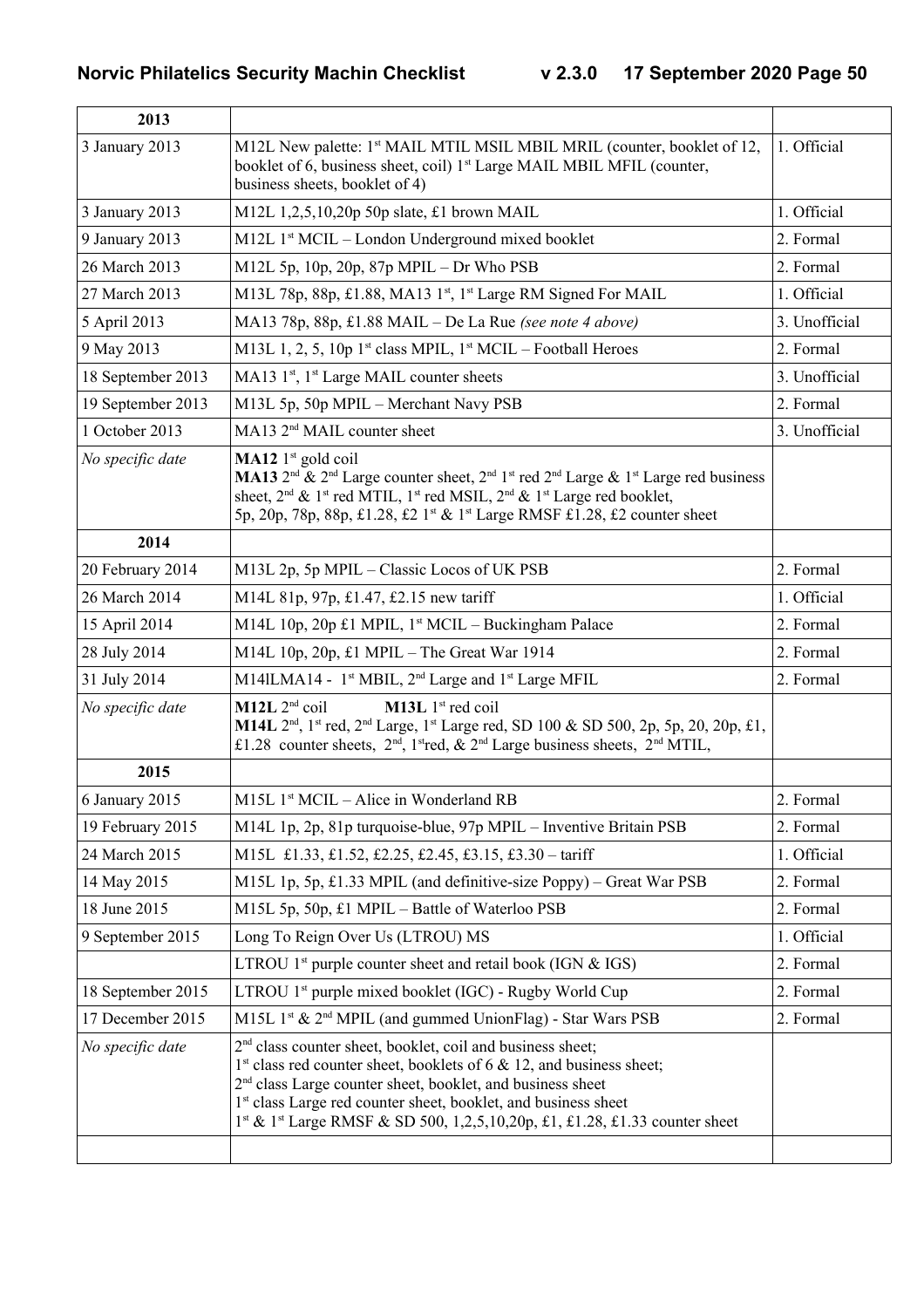| 2016                       |                                                                                                                                           |                           |
|----------------------------|-------------------------------------------------------------------------------------------------------------------------------------------|---------------------------|
| 22 March 2016              | M16L £1.05 new tariff                                                                                                                     | 1. Official               |
| 21 April 2016              | LTROU 1 <sup>st</sup> purple O16R PSB (IGP) & mixed booklet (IGS), 1 <sup>st</sup> red M16L MPIL                                          | 2. Formal                 |
| 28 July 2016               | 5p, 10p, £1.05 M15L MPIL PSB Beatrix Potter                                                                                               | 1. Official               |
| 28 July 2016               | M16L $1st$ class red MSIL – new design booklets                                                                                           | 2. Formal                 |
| 20 October 2016            | $1st$ Dp scarlet M16L MCIL – Mr Men booklet                                                                                               | 1. Official               |
| 20 October 2016            | 1 <sup>st</sup> Dp scarlet M16L, MSIL, MTIL, MBIL; 1 <sup>st</sup> Large Dp scarlet M16L MBIL,<br>MFIL.                                   | 1. Official               |
|                            |                                                                                                                                           |                           |
| 2017                       |                                                                                                                                           |                           |
| 6 February 2017            | £5 sapphire counter sheet (Accession)                                                                                                     | 1. Official               |
| 15 February 2017           | 1st dp scarlet M17L MCIL Windsor Mixed book, 2p M16L MPIL PSB                                                                             | 2. Formal                 |
| 21 March 2017              | £1.17, £1.40, £1.57, £2.27, £2.55                                                                                                         | 1. Official               |
| 7 April 2017               | 10p, 2 <sup>nd</sup> Large, 1 <sup>st</sup> Large RMSF, SD100g, 1 <sup>st</sup> & 1 <sup>st</sup> Large Dp scarlet counter<br>sheets M17L | 3. Unofficial             |
| §§ <del>7 April 2017</del> | £1.17, £1.40, £1.57, £2.27, £2.55 all with SBP2                                                                                           | 3. Unofficial             |
| 5 June 2017                | M17L: 1 <sup>st</sup> red MPIL, MMIL, 1 <sup>st</sup> deep scarlet MSIL, £1 magenta MPIL                                                  | 2. Formal                 |
| 5 June 2017                | £1 gold embossed and other non-security stamps from Machin Anniversary MS                                                                 | 2. Formal                 |
| 14 December 2017           | M17L: 2 <sup>nd</sup> , 1 <sup>st</sup> vermillion, £1.40 MPIL gummed paper from Star Wars PSB.                                           | 2. Formal                 |
| 2018                       |                                                                                                                                           |                           |
| 23 January 2017            | M17L: 5p, 20p £1.17 MPIL gummed from Game of Thrones PSB.                                                                                 | 2. Formal                 |
| 20 March 2018              | M18L: 2p, 5p, £1.17 MPIL gummed from RAF PSB; 1st MCIL from RAF RB                                                                        | 2. Formal                 |
| 20 March 2018              | M18L: £1.25, £1.45, £1.55, £2.65 Machin counter sheets, plus £2.25 reprint§                                                               | 1. Official/<br>2. formal |
| 23 May 2018                | M18L: 10p, 20p, £1, 2 <sup>nd</sup> , 1 <sup>st</sup> , 1 <sup>st</sup> Large counter sheets (Walsall printing)                           | 2. Formal FDA             |
| 12 September 2018          | M18L: 1p, 2p (two types), 5p, $2nd$ Large counter sheets (Walsall printing)                                                               | 2. Formal FDA             |
| 13 September 2018          | M18L MPIL: 1 <sup>st</sup> class gummed from World War I PSB                                                                              | 2. Formal                 |
| 4 December 2018            | M18L MPIL: 1p, 20p, 50p £1.25 gummed from Harry Potter PSB                                                                                | 2. Formal                 |
|                            | M18L: $1st$ Large signed for – first day of availability also for Special Delivery<br>stamps printed by Walsall.                          |                           |
|                            |                                                                                                                                           |                           |
| 2019                       |                                                                                                                                           |                           |
| 13 February 2019           | M18L MPIL 5p, 10p, £1.55 gummed from Leonardo da Vinci PSB                                                                                | 2. Formal.                |
| 14 March 2019              | M18L M IL 1p, 20p, £1.25, £1.45 gummed from Marvel Comics PSB;<br>M19L MCIL 1 <sup>st</sup> from Marvel Comics mixed retail booklet.      | 2. Formal                 |
| 19 March 2019              | M19L £1.35, £1.60, £2.30, £2.80, £3.45, £3.60 counter sheets                                                                              | 1. Official               |
| 24 May 2019                | M19L MPIL 2p, 50p gummed from Queen Victoria Bicentenary PSB                                                                              | 2. Formal                 |
| 11 September 2019          | M18L £2, £3, £5 counter sheets by Walsall (available at Stampex)                                                                          | 3. Formal FDA*            |
| 26 November 2019           | M19L MPIL 2 <sup>nd</sup> class, 5p, £1.17 gummed from Star Wars III PSB                                                                  | 2. Formal                 |
|                            |                                                                                                                                           |                           |
|                            |                                                                                                                                           |                           |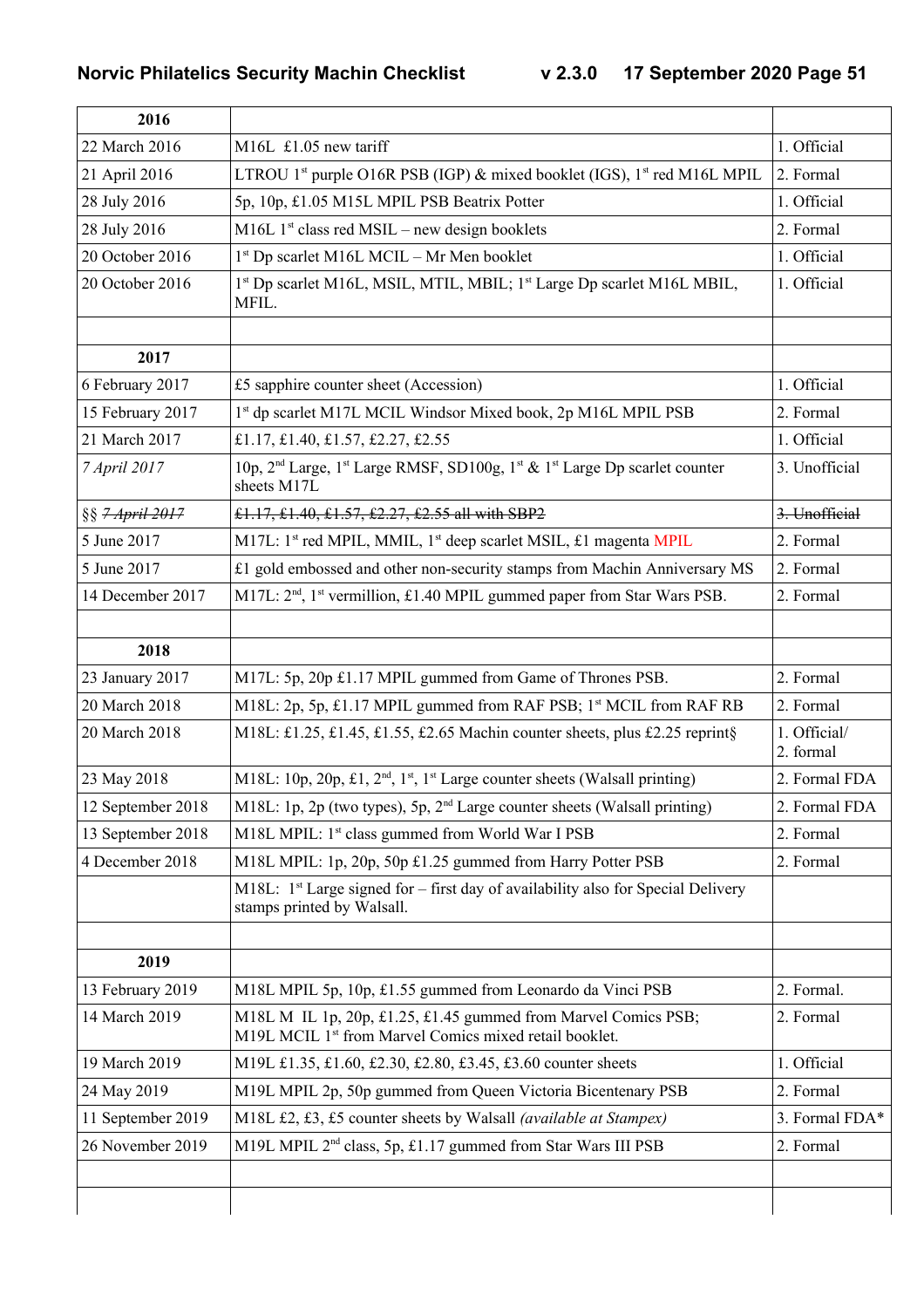| 2020             |                                                                                                                                                                  |               |
|------------------|------------------------------------------------------------------------------------------------------------------------------------------------------------------|---------------|
| 21 January 2020  | M20L MCIL 1 <sup>st</sup> class from Video Games mixed booklet<br>M19L 50p, 1 <sup>st</sup> Signed For counter sheets by Walsall                                 | 2. Formal FDA |
| 11 February 2020 | M19L MPIL 1p, 10p £1.35 and 2p & 5p which are different to those issued on 24   2. Formal<br>May and 26 November respectively. From Visions of the Universe PSB. |               |
| 23 March 2020    | M20L £1.42, £1.63, £1.68, £2.42, £2.97, £3.66 & £3.82 counter sheets                                                                                             | 1. Official   |
| 8 May 2020       | M20L MPIL 5p, 50p, £1.63 gummed from End of World War II PSB.                                                                                                    | 2. Formal     |
| 9 July 2020      | M20L MPIL 1p gummed from Music Giants IV: Queen PSB                                                                                                              | 2. Formal     |

#### **FDC Status**

- 1. Official Royal Mail identified as a new issue and produced FDCs
- 2. Formal Royal Mail identified as a new issue but did not produce FDC for individual stamps, eg mixed booklets, Prestige Books. FDA=First Day of Philatelic Availability: this occurs when an existing stamp is reprinted producing a change, but not one which Royal Mail regard as a new stamp.
- 3. Unofficial no official issue date but first day of availability can be positively stated.

 §§ - Apart from the new backing paper these stamps are the same as those issued on 21 March, so FDCs are not appropriate. The other stamps listed on 7 April are all new for 2017.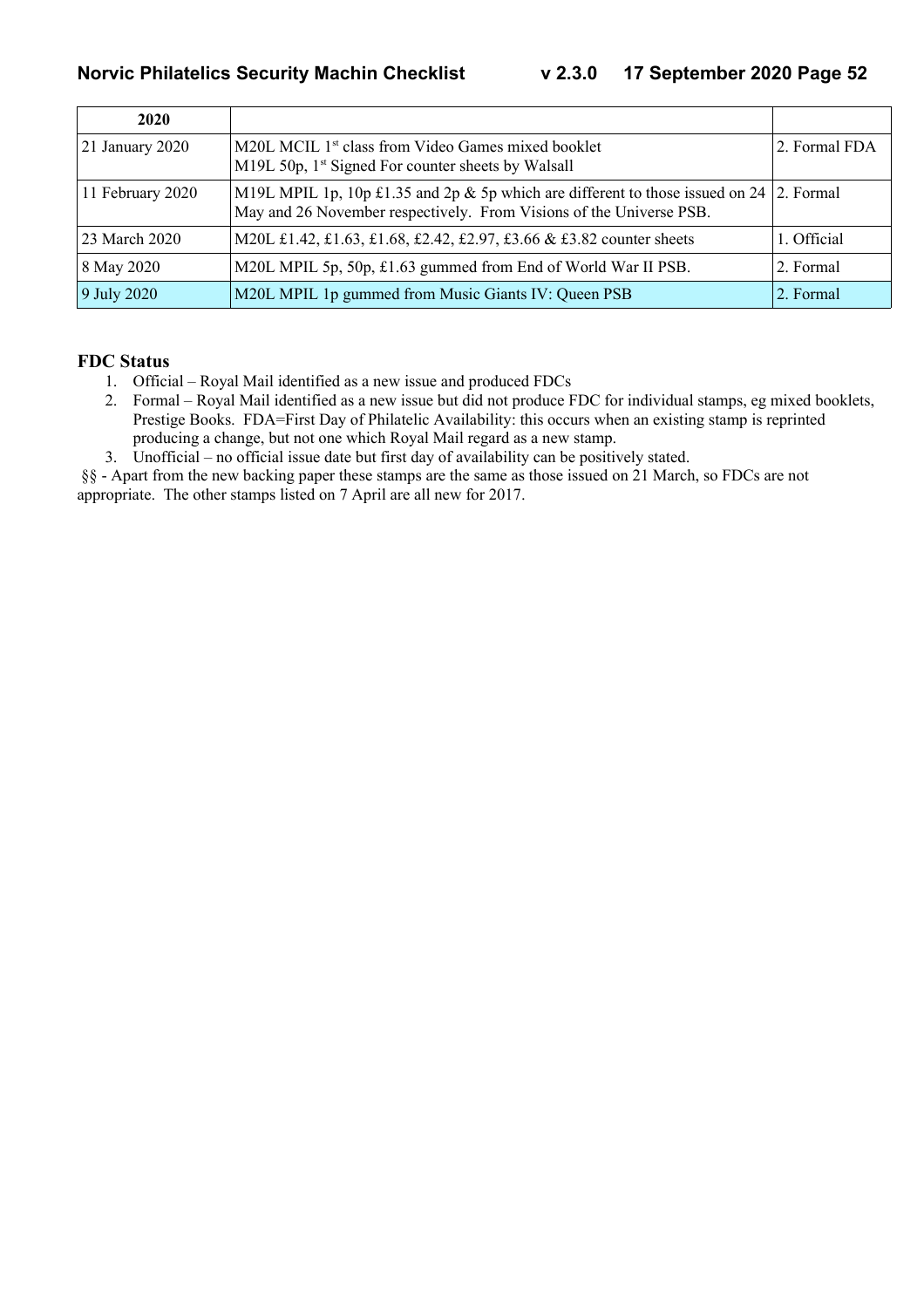#### **YEAR BY YEAR SUMMARY**

In response to a number of requests I have compiled this summary of which stamps were produced with which year dates. Note that this does not mean that they were issued or found in the stated year. Late printings are frequently not found until the following year, especially in January-issued PSBs, but in the early years some stamps were printed before the end of the year before their date. (See 2011  $2^{nd} \& 1^{st}$  class counter  $\&$  business sheets printed in November 2010 and found in January 2011.) **O means stamp does exist; - means it does not.**

#### Differences in security backing paper are not listed here.

Stamps for which only one version exists are not included in the tables but mentioned below the table.

| Value      | <b>Source</b>         | 2009                         | 2010                         | 2011                         | 2012                         | 2013                         | 2014                         | 2015                         | 2016                     | 2017                     | 2018                     | 2019                         | 2020                         |
|------------|-----------------------|------------------------------|------------------------------|------------------------------|------------------------------|------------------------------|------------------------------|------------------------------|--------------------------|--------------------------|--------------------------|------------------------------|------------------------------|
| 2nd        | Counter sheet         | $\overline{O}$               | $\overline{O}$               | $\overline{O}$               | $\overline{O}$               | $\overline{O}$               | $\overline{O}$               | $\overline{O}$               | $\overline{O}$           | $\mathcal{O}$            | 00                       | $\overline{O}$               | $\overline{O}$               |
|            | <b>Business sheet</b> | $\overline{O}$               | $\overline{O}$               | $\overline{O}$               | $\overline{O}$               | $\overline{O}$               | $\overline{O}$               | $\overline{O}$               | $\mathcal{O}$            | $\mathcal{O}$            | $\overline{O}$           | $\mathcal{O}$                | $\overline{O}$               |
|            | Booklet of 12         | $\overline{O}$               | $\mathcal{O}$                | $\mathbf{O}$                 | $\overline{O}$               | $\overline{O}$               | $\overline{O}$               | $\mathbf{O}$                 | $\overline{O}$           | $\mathcal{O}$            | 00                       | $\Omega$                     | $\overline{O}$               |
|            | <b>PSB SA</b>         | $\overline{\phantom{0}}$     | $\overline{O}$               | $\overline{a}$               | $\overline{\phantom{0}}$     | $\blacksquare$               | $\blacksquare$               | $\overline{\phantom{0}}$     | $\overline{\phantom{0}}$ | -                        | $\overline{\phantom{0}}$ |                              |                              |
|            | PSB gummed            | $\overline{\phantom{0}}$     | $\overline{a}$               | $\overline{\phantom{0}}$     | $\overline{\phantom{a}}$     | $\blacksquare$               | $\overline{\phantom{m}}$     | $\overline{O}$               | $\overline{a}$           | $\mathcal{O}$            | -                        |                              |                              |
|            | Coil SA               | $\overline{O}$               | $\overline{O}$               | $\overline{\phantom{0}}$     | $\overline{O}$               | $\overline{\phantom{a}}$     | $\overline{\phantom{a}}$     | $\overline{O}$               | -                        | Ĭ.                       | ۰                        |                              |                              |
|            | Coil gummed           | $\frac{1}{2}$                | $\mathcal{O}$                | $\overline{\phantom{0}}$     | $\overline{a}$               | $\overline{\phantom{a}}$     | $\overline{\phantom{m}}$     | $\overline{a}$               | $\overline{a}$           | L,                       | -                        |                              |                              |
| $1st$ gold | Counter sheet         | $\overline{O}$               | $\mathcal{O}$                | $\mathbf O$                  | $\overline{\phantom{0}}$     | $\overline{\phantom{0}}$     | $\overline{\phantom{a}}$     | $\overline{\phantom{a}}$     | $\overline{\phantom{0}}$ | -                        | ۰                        | $\overline{a}$               | $\blacksquare$               |
|            | <b>Business sheet</b> | $\overline{O}$               | $\overline{O}$               | $\overline{O}$               | $\overline{a}$               | $\overline{a}$               | $\blacksquare$               | $\overline{a}$               | $\overline{a}$           | L,                       | $\overline{\phantom{0}}$ | $\overline{a}$               |                              |
|            | Booklet of 12         | $\overline{O}$               | $\overline{O}$               | $\overline{O}$               | $\overline{O}$               | $\overline{\phantom{0}}$     | $\overline{\phantom{a}}$     | -                            | $\overline{\phantom{0}}$ | ÷                        | ÷                        |                              |                              |
|            | Booklet of 6          | $\overline{O}$               | $\mathcal{O}$                | $\mathbf{O}$                 | $\overline{a}$               | $\overline{\phantom{m}}$     | $\overline{\phantom{a}}$     | -                            | -                        | L,                       | L,                       | $\overline{\phantom{0}}$     |                              |
|            | Mixed Booklet of 6    | $\mathbf{O}$                 | $\mathcal{O}$                | $\mathbf{O}$                 | $\overline{\phantom{0}}$     | $\qquad \qquad \blacksquare$ | $\overline{\phantom{0}}$     | $\qquad \qquad \blacksquare$ | $\overline{\phantom{0}}$ | $\overline{\phantom{0}}$ | -                        | $\overline{a}$               | $\qquad \qquad \blacksquare$ |
|            | PSB SA                | $\overline{a}$               | $\overline{O}$               | $\overline{a}$               | $\overline{a}$               | $\overline{\phantom{m}}$     | $\overline{\phantom{m}}$     | $\overline{a}$               | -                        | L,                       | ÷                        | $\overline{a}$               |                              |
|            | PSB gummed            | $\overline{\phantom{0}}$     | $\qquad \qquad \blacksquare$ | $\mathbf{O}$                 | $\overline{\phantom{0}}$     | $\overline{\phantom{a}}$     | -                            | -                            | -                        | -                        | ۰                        |                              |                              |
|            | Coil SA               | $\overline{O}$               | $\overline{O}$               | $\overline{a}$               | $\overline{O}$               | $\overline{\phantom{m}}$     | $\overline{\phantom{a}}$     | $\overline{\phantom{0}}$     | $\overline{\phantom{0}}$ | L,                       | Ē,                       | $\overline{\phantom{0}}$     |                              |
|            | Coil gummed           | $\qquad \qquad \blacksquare$ | $\overline{O}$               | $\qquad \qquad \blacksquare$ | $\qquad \qquad \blacksquare$ | $\qquad \qquad \blacksquare$ | $\qquad \qquad \blacksquare$ | $\overline{\phantom{0}}$     | -                        | $\overline{\phantom{0}}$ | ۰                        | $\overline{a}$               |                              |
|            | Miniature sheet       | $\overline{\phantom{a}}$     | $\overline{\phantom{0}}$     | $\overline{O}$               | $\overline{\phantom{0}}$     | $\overline{\phantom{a}}$     | $\overline{\phantom{a}}$     | $\qquad \qquad \blacksquare$ | $\overline{\phantom{0}}$ | L,                       | L,                       | $\overline{a}$               | $\overline{a}$               |
| $1st$ red  | Counter sheet         | $\qquad \qquad \blacksquare$ | -                            | $\overline{a}$               | $\overline{O}$               | $\overline{O}$               | $\overline{O}$               | $\mathbf{O}$                 | $\mathbf{O}$             | L,                       | ÷                        | ÷                            |                              |
|            | <b>Business sheet</b> | $\overline{\phantom{0}}$     | -                            | $\overline{\phantom{0}}$     | $\overline{O}$               | $\overline{O}$               | $\overline{O}$               | $\overline{O}$               | $\mathcal{O}$            | L,                       | Ē,                       | $\overline{\phantom{0}}$     | $\overline{\phantom{0}}$     |
|            | Booklet of 12         | $\overline{\phantom{0}}$     | -                            | $\overline{\phantom{0}}$     | $\overline{O}$               | $\overline{O}$               | $\overline{O}$               | $\mathbf{O}$                 | $\mathcal{O}$            | $\overline{\phantom{0}}$ | -                        | $\overline{a}$               | $\blacksquare$               |
|            | Booklet of 6          | $\overline{\phantom{a}}$     | L,                           | $\overline{a}$               | $\mathcal{O}$                | $\overline{O}$               | $\overline{O}$               | $\mathbf{O}$                 | $\mathbf O$              | L,                       | ÷                        | ÷                            |                              |
|            | Mixed Booklet of 6    |                              |                              |                              | $\mathcal{O}$                | $\overline{O}$               | $\overline{O}$               | $\mathcal{O}$                |                          |                          |                          |                              |                              |
|            | PSB gummed            | $\overline{\phantom{a}}$     | $\overline{\phantom{a}}$     | -                            | $\qquad \qquad -$            | $\overline{O}$               | $\overline{\phantom{a}}$     | $\overline{O}$               | $\overline{O}$           | $\overline{O}$           | Ē,                       | ۰                            |                              |
|            | Coil SA               | $\overline{\phantom{0}}$     | -                            | $\overline{\phantom{0}}$     | $\mathcal{O}$                | $\mathcal{O}$                | $\blacksquare$               | $\qquad \qquad \blacksquare$ | $\overline{\phantom{0}}$ | -                        |                          | $\qquad \qquad \blacksquare$ |                              |
| $1st$ dark | Counter sheet         | $\overline{\phantom{0}}$     | $\qquad \qquad \blacksquare$ | $\overline{\phantom{0}}$     | $\overline{\phantom{0}}$     | $\overline{\phantom{0}}$     | $\qquad \qquad \blacksquare$ | $\overline{\phantom{0}}$     | $\Omega$                 | $\overline{O}$           | 000                      | $\overline{O}$               | $\overline{O}$               |
|            | <b>Business sheet</b> | -                            | $\overline{\phantom{0}}$     | $\blacksquare$               | $\overline{\phantom{0}}$     | $\qquad \qquad \blacksquare$ | $\overline{\phantom{0}}$     | $\blacksquare$               | $\Omega$                 | $\mathcal{O}$            | $\Omega$                 | $\Omega$                     | $\overline{O}$               |
|            | Booklet of 12         | $\overline{\phantom{0}}$     | -                            | -                            | $\overline{\phantom{a}}$     | $\blacksquare$               | $\blacksquare$               | $\overline{\phantom{0}}$     | $\overline{O}$           | $\overline{O}$           | $\overline{O}$           | $\overline{O}$               | $\overline{O}$               |
|            | Booklet of 6          | -                            | -                            | $\overline{\phantom{0}}$     | $\qquad \qquad \blacksquare$ | -                            | -                            | $\overline{\phantom{0}}$     | $\mathcal{O}$            | $\mathcal{O}$            | OO                       |                              |                              |
|            |                       |                              |                              |                              |                              |                              |                              |                              |                          |                          |                          |                              |                              |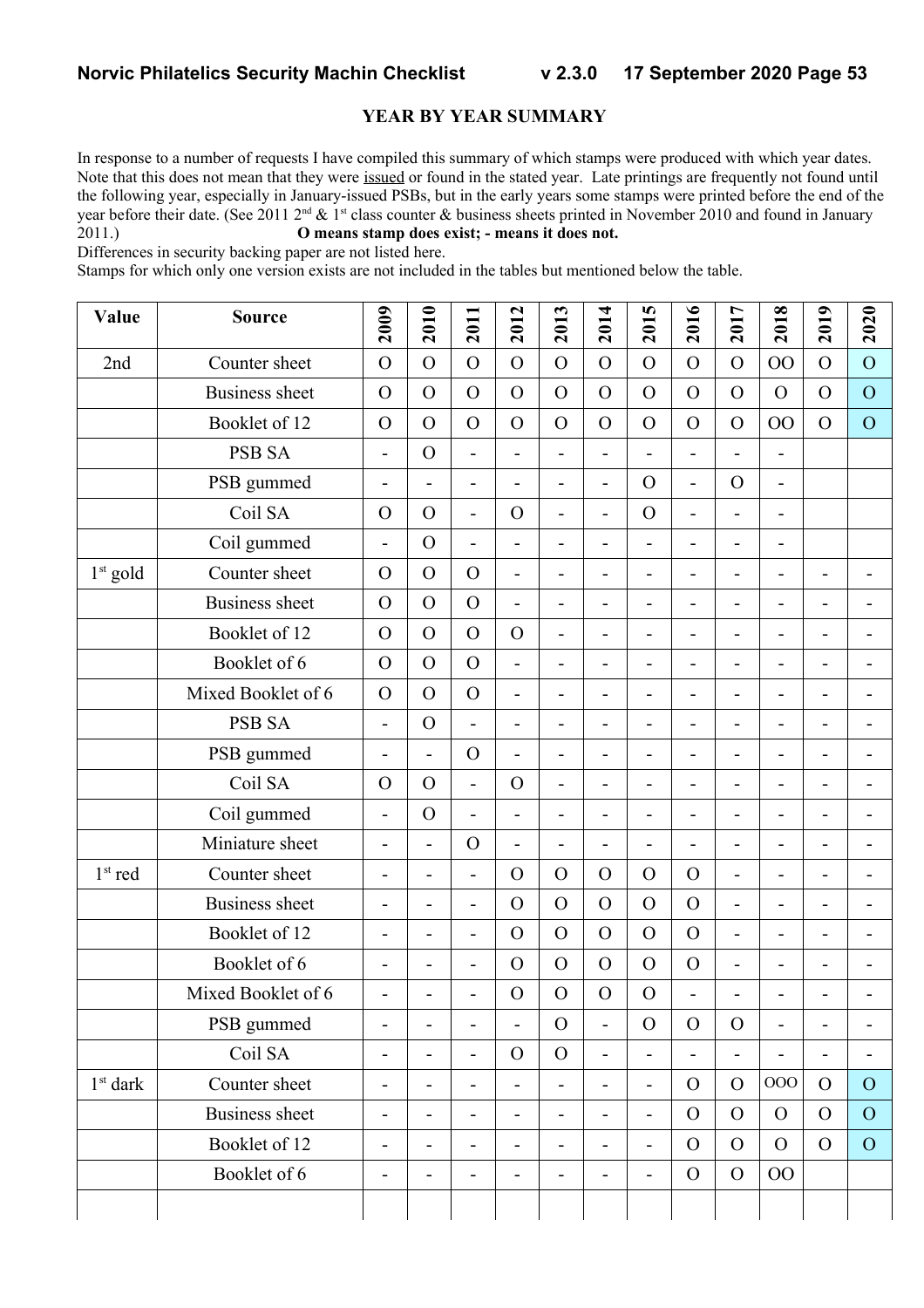| Value                 | Source                  | 2009                         | 2010                     | 2011                     | 2012                         | 2013                         | 2014                     | 2015                         | 2016                     | 2017                     | 2018                         | 2019                     | 2020                     |
|-----------------------|-------------------------|------------------------------|--------------------------|--------------------------|------------------------------|------------------------------|--------------------------|------------------------------|--------------------------|--------------------------|------------------------------|--------------------------|--------------------------|
| $1^{\rm st}$ dark     | Mixed Booklet of 6      | $\blacksquare$               | $\overline{a}$           | $\overline{\phantom{a}}$ | $\overline{\phantom{a}}$     | $\overline{\phantom{0}}$     | $\overline{a}$           | $\overline{a}$               | $\mathbf{O}$             | $\overline{O}$           | 000                          | $\overline{O}$           | $\overline{O}$           |
|                       | PSB gummed              | $\qquad \qquad \blacksquare$ | $\blacksquare$           | $\overline{\phantom{a}}$ | $\overline{\phantom{a}}$     | -                            | $\overline{\phantom{0}}$ | $\overline{\phantom{0}}$     | Ĭ.                       | $\overline{O}$           | $\overline{O}$               |                          |                          |
| 1 <sup>st</sup> LTR   | Counter sheet           | $\overline{\phantom{0}}$     | $\overline{\phantom{a}}$ | $\overline{\phantom{a}}$ | $\qquad \qquad \blacksquare$ | $\qquad \qquad \blacksquare$ | $\overline{\phantom{0}}$ | $\mathcal{O}$                | $\mathbf{O}$             | $\blacksquare$           | L.                           | $\overline{\phantom{0}}$ |                          |
|                       | Booklet of 6            | $\overline{\phantom{0}}$     | $\overline{\phantom{a}}$ | $\overline{\phantom{a}}$ | $\overline{\phantom{a}}$     | $\blacksquare$               | $\overline{a}$           | 00                           | $\overline{O}$           | $\overline{a}$           | $\overline{\phantom{0}}$     | $\overline{a}$           |                          |
|                       | Mixed Booklet of 6      | $\overline{\phantom{0}}$     | $\overline{\phantom{a}}$ | $\overline{\phantom{a}}$ | $\overline{\phantom{a}}$     | $\overline{\phantom{a}}$     | $\overline{a}$           | $\mathcal{O}$                | $\mathbf{O}$             | $\overline{\phantom{0}}$ | L,                           | $\overline{\phantom{0}}$ | $\overline{\phantom{a}}$ |
|                       | PSB gummed              | $\overline{\phantom{0}}$     | $\overline{\phantom{a}}$ | $\overline{\phantom{0}}$ | $\overline{\phantom{0}}$     | $\blacksquare$               | $\overline{a}$           | $\overline{a}$               | $\overline{O}$           | Ē,                       | L.                           |                          |                          |
|                       | Miniature sheet         | $\overline{\phantom{0}}$     | $\overline{\phantom{a}}$ | $\overline{\phantom{a}}$ | $\qquad \qquad \blacksquare$ | $\overline{\phantom{a}}$     | $\overline{a}$           | $\Omega$                     | Ĭ.                       | Ē,                       |                              |                          |                          |
| $2nd$ Lge             | Counter sheet           | $\mathcal{O}$                | $\overline{O}$           | $\mathbf{O}$             | $\overline{O}$               | $\overline{O}$               | $\mathbf{O}$             | $\Omega$                     | $\Omega$                 | $\Omega$                 | 000                          | $\Omega$                 | $\overline{O}$           |
|                       | <b>Business sheet</b>   | $\mathbf{O}$                 | $\overline{O}$           | $\overline{O}$           | $\overline{O}$               | $\mathcal{O}$                | $\overline{O}$           | $\overline{O}$               | $\overline{O}$           | $\overline{O}$           | $\Omega$                     | $\Omega$                 |                          |
|                       | Booklet of 4            | $\mathbf{O}$                 | $\overline{O}$           | $\mathbf{O}$             | $\overline{O}$               | $\overline{O}$               | $\overline{O}$           | $\mathbf{O}$                 | $\mathbf{O}$             | $\Omega$                 | $\Omega$                     | $\overline{O}$           |                          |
| 1st LGold             | Counter sheet           | $\mathbf{O}$                 | $\overline{O}$           | $\overline{O}$           | $\overline{\phantom{a}}$     | $\overline{\phantom{a}}$     | $\overline{\phantom{0}}$ | $\overline{\phantom{0}}$     | ÷                        | $\overline{a}$           | $\qquad \qquad \blacksquare$ | $\overline{\phantom{a}}$ |                          |
|                       | <b>Business</b> sheet   | $\mathbf{O}$                 | $\overline{O}$           | $\mathbf{O}$             | $\blacksquare$               | $\overline{\phantom{a}}$     | $\overline{a}$           | $\overline{\phantom{0}}$     | ÷                        | ÷,                       | L.                           | ÷                        |                          |
|                       | Booklet of 4            | $\mathbf{O}$                 | $\overline{O}$           | $\mathbf{O}$             | $\overline{\phantom{a}}$     | $\qquad \qquad \blacksquare$ | $\overline{\phantom{0}}$ | $\overline{\phantom{0}}$     | $\overline{\phantom{0}}$ | $\overline{\phantom{0}}$ | $\overline{\phantom{0}}$     | $\overline{\phantom{a}}$ | $\blacksquare$           |
| 1 <sup>st</sup> LRed  | Counter sheet           | $\overline{a}$               | $\overline{a}$           | $\overline{\phantom{a}}$ | $\overline{O}$               | $\overline{O}$               | $\mathbf{O}$             | $\mathbf{O}$                 | $\mathbf{O}$             | L,                       | L.                           | ÷                        |                          |
|                       | <b>Business sheet</b>   | $\overline{a}$               | $\overline{a}$           | $\overline{\phantom{a}}$ | $\overline{O}$               | $\overline{O}$               | $\overline{O}$           | $\overline{O}$               | $\overline{O}$           | Ē,                       | ۰                            |                          |                          |
|                       | Booklet of 4            | $\overline{\phantom{0}}$     | $\overline{\phantom{a}}$ | $\overline{\phantom{0}}$ | $\overline{O}$               | $\overline{O}$               | $\overline{O}$           | $\mathcal{O}$                | $\overline{O}$           | $\overline{a}$           | Ē,                           | ۰                        |                          |
| 1 <sup>st</sup> LDark | Counter sheet           | $\overline{\phantom{0}}$     | $\overline{\phantom{a}}$ | $\overline{\phantom{a}}$ | $\overline{a}$               | $\overline{\phantom{0}}$     | $\overline{a}$           | $\overline{a}$               | $\overline{a}$           | $\mathcal{O}$            | OO                           | $\overline{O}$           | $\overline{O}$           |
|                       | <b>Business sheet</b>   | $\overline{\phantom{0}}$     | $\overline{\phantom{a}}$ | $\overline{\phantom{a}}$ | $\qquad \qquad \blacksquare$ | $\overline{\phantom{a}}$     | $\overline{\phantom{m}}$ | $\overline{\phantom{0}}$     | $\Omega$                 | $\overline{O}$           | $\Omega$                     | $\overline{O}$           |                          |
|                       | Booklet of 4            | $\overline{a}$               | $\overline{a}$           | $\overline{\phantom{a}}$ | $\overline{\phantom{0}}$     | $\overline{\phantom{m}}$     | $\overline{a}$           | $\overline{a}$               | $\Omega$                 | $\Omega$                 | $\Omega$                     | $\Omega$                 | $\overline{O}$           |
| 1 <sup>st</sup>       | Recorded SF             | $\Omega$                     | $\overline{O}$           | $\overline{\phantom{a}}$ | $\qquad \qquad \blacksquare$ | -                            | -                        | $\qquad \qquad \blacksquare$ | $\overline{a}$           | $\overline{a}$           | ٠                            | $\overline{\phantom{a}}$ |                          |
| $1st$ Lge             | Recorded SF             | $\mathcal{O}$                | $\overline{O}$           | $\overline{\phantom{a}}$ | $\qquad \qquad \blacksquare$ | $\overline{\phantom{0}}$     | -                        | -                            | -                        | $\overline{a}$           | ٠                            |                          |                          |
| 1 <sup>st</sup>       | Royal Mail SF           | $\blacksquare$               | $\overline{\phantom{m}}$ | $\overline{\phantom{a}}$ | $\blacksquare$               | $\Omega$                     | $\frac{1}{2}$            | $\mathbf{O}$                 | $\Omega$                 | $\mathbf{O}$             | $\overline{a}$               | $\Omega$                 |                          |
| $1st$ Lge             | Royal Mail SF           | $\overline{\phantom{0}}$     | $\overline{\phantom{a}}$ | $\overline{\phantom{a}}$ | $\overline{\phantom{a}}$     | $\mathbf{O}$                 | $\overline{a}$           | $\mathcal{O}$                | $\mathbf{O}$             | $\mathcal{O}$            | $\overline{O}$               | $\overline{a}$           | $\overline{O}$           |
| 100 <sub>g</sub>      | <b>Special Delivery</b> | $\qquad \qquad \blacksquare$ | $\overline{O}$           | $\overline{\phantom{a}}$ | $\qquad \qquad \blacksquare$ | $\overline{\phantom{0}}$     | $\overline{O}$           | $\mathcal{O}$                | $\overline{O}$           | $\mathcal{O}$            | $\overline{O}$               | $\overline{O}$           |                          |
| 500g                  | <b>Special Delivery</b> | $\overline{\phantom{a}}$     | $\mathbf{O}$             | $\overline{\phantom{a}}$ | $\overline{\phantom{a}}$     | $\blacksquare$               | $\overline{O}$           | $\overline{\phantom{0}}$     | $\mathbf{O}$             | $\overline{a}$           | $\Omega$                     | $\overline{\phantom{a}}$ | $\mathcal{O}$            |
| 1 <sub>p</sub>        | Counter sheet           | $\qquad \qquad \blacksquare$ | $\overline{\phantom{a}}$ | $\overline{OS}$          | $\mathbf{O}$                 | $\qquad \qquad \blacksquare$ | $\overline{\phantom{0}}$ | $\mathcal{O}$                | $\mathbf{O}$             | $\mathcal{O}$            | OO                           | $\Omega$                 | $\overline{O}$           |
| 2p                    | Counter sheet           | $\overline{\phantom{0}}$     | $\overline{\phantom{a}}$ | O§                       | $\mathbf{O}$                 | $\overline{a}$               | $\mathcal{O}$            | $\mathcal{O}$                | $\mathcal{O}$            | $\mathcal{O}$            | OO                           | $\mathcal{O}$            | $\overline{O}$           |
| 5p                    | Counter sheet           | $\blacksquare$               | $\overline{\phantom{a}}$ | $\overline{OS}$          | $\mathcal{O}$                | $\overline{a}$               | $\mathbf{O}$             | $\mathcal{O}$                | $\overline{O}$           | $\overline{O}$           | $\overline{O}$               | $\overline{O}$           | $\overline{O}$           |
| 5p                    | <b>PSB SA</b>           | $\overline{\phantom{0}}$     | $\blacksquare$           | $\overline{OS}$          | $\blacksquare$               | $\overline{\phantom{0}}$     | $\overline{\phantom{0}}$ | L,                           | ÷                        |                          |                              |                          |                          |
| 10 <sub>p</sub>       | Counter sheet           | $\overline{\phantom{a}}$     | $\overline{\phantom{a}}$ | $\overline{OS}$          | $\mathbf{O}$                 | $\mathcal{O}$                | $\mathcal{O}$            | $\mathcal{O}$                | $\Omega$                 | $\overline{O}$           | 000                          | $\overline{O}$           | $\overline{O}$           |
| 10 <sub>p</sub>       | <b>PSB SA</b>           | $\overline{\phantom{0}}$     | $\overline{\phantom{a}}$ | $\overline{O}_{8}$       | $\overline{\phantom{a}}$     | $\overline{\phantom{0}}$     | $\overline{\phantom{0}}$ | $\overline{\phantom{0}}$     | -                        | $\overline{a}$           |                              |                          |                          |
| 20p                   | Counter sheet           | $\overline{\phantom{0}}$     | $\overline{\phantom{a}}$ | $\overline{OS}$          | $\mathcal{O}$                | $\mathcal{O}$                | $\mathcal{O}$            | $\mathcal{O}$                | $\mathcal{O}$            | $\mathcal{O}$            | 000                          | $\overline{O}$           | $\overline{O}$           |
| 50p grey              | Counter sheet           | $\mathbf{O}$                 | $\overline{\phantom{a}}$ |                          | $\overline{\phantom{0}}$     | $\overline{\phantom{0}}$     | $\overline{\phantom{0}}$ | -                            | ÷                        |                          |                              |                          |                          |
| 50p grey              | <b>PSB SA</b>           | $\qquad \qquad \blacksquare$ | $00\,$                   | $\mathbf{O}$             | $\qquad \qquad \blacksquare$ | $\qquad \qquad \blacksquare$ | -                        | -                            | -                        |                          |                              |                          |                          |
| 50p slate             | Counter sheet           | $\qquad \qquad \blacksquare$ | $\blacksquare$           | $\blacksquare$           | $\qquad \qquad \blacksquare$ | $\mathbf O$                  | $\overline{\phantom{0}}$ | $\overline{\phantom{0}}$     | $\overline{\phantom{0}}$ | $\mathcal{O}$            | $\overline{\phantom{0}}$     | $\mathcal{O}$            |                          |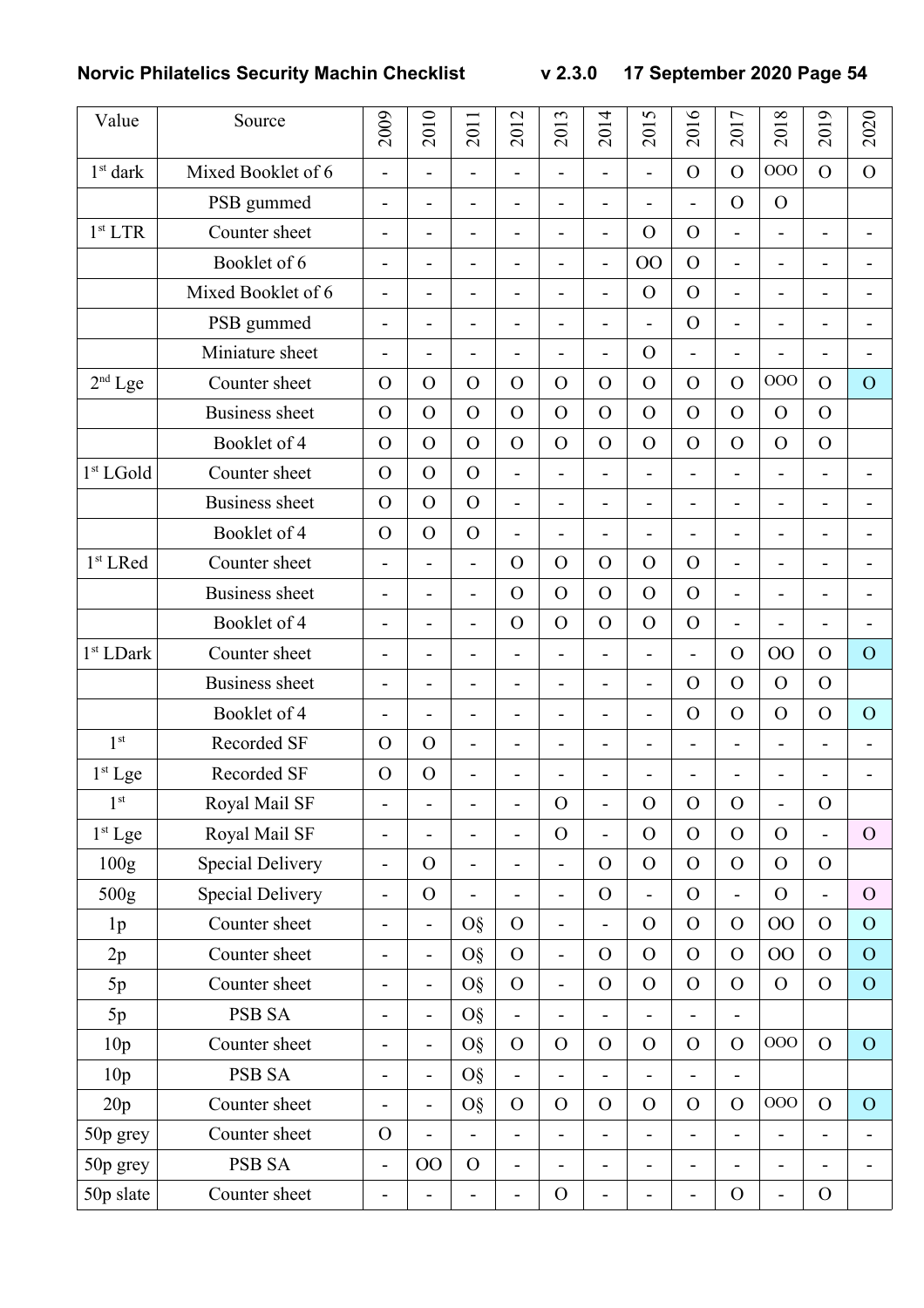| Value          | Source        | 2009                         | 2010                     | 2011                     | 2012                         | 2013                     | 2014                     | 2015                     | 2016                     | 2017                     | 2018                     | 2019                         | 2020                     |
|----------------|---------------|------------------------------|--------------------------|--------------------------|------------------------------|--------------------------|--------------------------|--------------------------|--------------------------|--------------------------|--------------------------|------------------------------|--------------------------|
| 68p            |               | $\overline{\phantom{a}}$     | $\overline{\phantom{a}}$ | $\overline{O}$           | $\overline{O}$               | $\blacksquare$           | $\overline{\phantom{0}}$ | $\overline{\phantom{0}}$ | $\overline{\phantom{a}}$ | -                        | -                        | $\qquad \qquad \blacksquare$ | $\blacksquare$           |
| 76p            |               | $\overline{\phantom{a}}$     | $\overline{\phantom{a}}$ | $\overline{O}$           | $\overline{O}$               | $\overline{\phantom{a}}$ | $\overline{\phantom{0}}$ | $\overline{\phantom{0}}$ | $\overline{\phantom{0}}$ | -                        | Ĭ.                       | $\overline{a}$               | $\overline{\phantom{a}}$ |
| 78p            |               | $\overline{\phantom{a}}$     | $\overline{\phantom{a}}$ | $\blacksquare$           | OO                           | $\overline{a}$           | $\overline{\phantom{0}}$ | $\overline{\phantom{0}}$ | $\overline{\phantom{0}}$ | $\overline{a}$           | -                        | $\overline{a}$               | $\overline{\phantom{a}}$ |
| 88p            |               | $\overline{\phantom{a}}$     | $\overline{\phantom{a}}$ | $\blacksquare$           | 00                           | $\blacksquare$           | $\overline{\phantom{0}}$ | $\overline{\phantom{0}}$ | $\overline{\phantom{0}}$ | $\overline{a}$           | $\overline{\phantom{0}}$ | $\overline{a}$               | $\overline{\phantom{a}}$ |
| £1 ruby        |               | $\overline{O}$               | $\overline{\phantom{m}}$ | $\mathbf O$              | $\overline{O}$               | $\overline{\phantom{0}}$ | $\overline{\phantom{0}}$ | $\overline{\phantom{0}}$ | -                        | -                        | ÷                        | $\overline{a}$               | $\overline{\phantom{a}}$ |
| £1 brown       |               | $\overline{\phantom{0}}$     | $\overline{\phantom{a}}$ | $\overline{a}$           | $\overline{O}$               | $\overline{a}$           | $\overline{O}$           | $\mathbf O$              | $\overline{O}$           | $\overline{a}$           | 00                       | $\mathbf{O}$                 |                          |
| £1.28          |               | $\overline{\phantom{a}}$     | $\overline{\phantom{0}}$ | $\overline{\phantom{a}}$ | $\overline{O}$               | $\overline{O}$           | $\overline{O}$           | $\overline{a}$           | $\overline{\phantom{0}}$ | L,                       | $\overline{\phantom{0}}$ | $\overline{\phantom{0}}$     | $\overline{\phantom{a}}$ |
| £1.33          |               | $\qquad \qquad \blacksquare$ | $\overline{\phantom{a}}$ | $\overline{\phantom{a}}$ | $\qquad \qquad \blacksquare$ | $\blacksquare$           | $\overline{\phantom{0}}$ | $\mathbf{O}$             | $\overline{O}$           | $\overline{a}$           | $\overline{\phantom{0}}$ | $\overline{\phantom{0}}$     | $\overline{\phantom{a}}$ |
| £1.55          |               | $\overline{\phantom{a}}$     | $\overline{\phantom{a}}$ | $\overline{\phantom{a}}$ | $\overline{\phantom{0}}$     | $\blacksquare$           | $\overline{\phantom{0}}$ | $\overline{\phantom{0}}$ | $\overline{\phantom{0}}$ | $\overline{\phantom{m}}$ | $\Omega$                 | $\overline{O}$               |                          |
| £1.88          |               | $\overline{\phantom{0}}$     | $\overline{\phantom{a}}$ | $\blacksquare$           | 00                           | $\overline{a}$           | $\overline{\phantom{0}}$ | $\overline{a}$           | $\overline{\phantom{0}}$ | -                        | -                        | $\overline{a}$               | $\blacksquare$           |
| £2 b-grn       |               | $\overline{O}$               | $\blacksquare$           | $\overline{\phantom{0}}$ | $\overline{a}$               | $\overline{O}$           | $\overline{a}$           | $\overline{\phantom{a}}$ | $\overline{a}$           | L,                       | L,                       | $\overline{O}$               |                          |
| £2.25          |               | $\overline{\phantom{0}}$     | $\overline{\phantom{a}}$ | $\overline{\phantom{a}}$ | $\overline{\phantom{a}}$     | $\overline{\phantom{m}}$ | $\overline{\phantom{0}}$ | $\mathbf{O}$             | $\overline{O}$           | -                        | $\Omega$                 | $\overline{\phantom{0}}$     |                          |
|                | <b>Gummed</b> | 2009                         | 2010                     | 2011                     | 2012                         | 2013                     | 2014                     | 2015                     | 2016                     | 2017                     | 2018                     | 2019                         | 2020                     |
| 1 <sub>p</sub> |               | $\blacksquare$               | $\overline{\phantom{a}}$ | $\overline{a}$           | ÷,                           | $\mathcal{O}$            | $\mathbf O$              | $\mathbf O$              | $\overline{a}$           | $\overline{a}$           | OO                       | $\overline{O}$               | $\overline{O}$           |
| 2p             |               | $\overline{\phantom{0}}$     | $\blacksquare$           | $\overline{\phantom{0}}$ | $\overline{\phantom{0}}$     | $\overline{O}$           | $\mathbf O$              | $\overline{a}$           | $\overline{O}$           | $\overline{a}$           | 00                       | 00                           |                          |
| 5p             |               | $\overline{\phantom{a}}$     | $\overline{\phantom{0}}$ | $\overline{\phantom{a}}$ | $\overline{O}$               | OO                       | $\overline{a}$           | 00                       | $\overline{O}$           | $\mathcal{O}$            | 00                       | 00                           | $\overline{O}$           |
| 10p            |               | $\overline{\phantom{a}}$     | $\overline{\phantom{a}}$ | $\overline{\phantom{a}}$ | $\overline{O}$               | $\mathbf{O}$             | 00                       | $\mathcal{O}$            | OO                       | $\blacksquare$           | $\overline{O}$           | $\mathbf{O}$                 |                          |
| 20p            |               | $\overline{\phantom{a}}$     | $\overline{\phantom{a}}$ | $\overline{\phantom{a}}$ | $\overline{O}$               | $\overline{a}$           | $00\,$                   | $\overline{a}$           | $\overline{a}$           | $\mathcal{O}$            | $\mathcal{O}$            | $\overline{\phantom{0}}$     |                          |
| 50p            |               | $\overline{\phantom{a}}$     | $\blacksquare$           | $\overline{\phantom{a}}$ | $\overline{a}$               | $\overline{O}$           | $\overline{a}$           | $\mathbf{O}$             | $\overline{a}$           | $\overline{a}$           | OO                       | $\mathcal{O}$                | $\overline{O}$           |
| £1 brown       | <b>PSB</b>    | $\overline{\phantom{a}}$     | $\overline{\phantom{a}}$ | -                        | $\overline{\phantom{a}}$     | $\overline{\phantom{0}}$ | 00                       | $\mathbf O$              | $\overline{\phantom{0}}$ | -                        | ÷                        | $\overline{a}$               |                          |
| £1.17          | <b>PSB</b>    | $\qquad \qquad \blacksquare$ | -                        | -                        | $\overline{a}$               | $\overline{\phantom{0}}$ | -                        | L,                       | ÷                        | $\mathcal{O}$            | $\overline{O}$           | $\overline{O}$               | $\overline{\phantom{a}}$ |

 $\hat{\mathcal{S}} = No$  *iridescent printing on these stamps issued 2011*  $OO/OOO = Two/three$  types this year.

#### **Other stamps issued, by year code**

 £1.50, £3, £5 counter sheets. **2011** £1.10, £1.65 counter sheets, 68p & 76p PSB, 2012 87p, £1.90 counter sheets; Diamond blue: 1<sup>st</sup> counter sheet, books of 12 & 6, mixed book of 6, business sheets (Walsall & DLR), PSB, miniature sheet;  $1<sup>st</sup>$  Large counter & business sheets, books of 4. 87p PSB **2014** 81p, 97p, £1.47, £2.15 counter sheets; 81p & 97p PSB, £1.52, £2.45, £3.15, £3.30 counter sheets, £1.33 PSB. **2016** £1.05 counter sheet & PSBx2 £1.17, £1.40, £1.57, £2.27, £2.55 counter sheets; £1.40 gummed PSB.

£1.25 (2 types), £1.45 & £1.55 gummed PSB; £1.25 (2 types), £1.45 (3 types), £1.55, £2.65 sheets.

 New £1.35, £1.60, £2.30, £3.45, and £3.60 counter sheets; Reprints of £1.55, £2, £3 & £5 counter sheets;  $2<sup>nd</sup>$  class, £1.35 gummed from PSB.

 New £1.42, £1.63, £1.68, £2.42, £2.97, £3.66 & £3.82, 1 st Large Signed For, Special Delivery 500g counter sheets; £1.63 gummed from PSB.